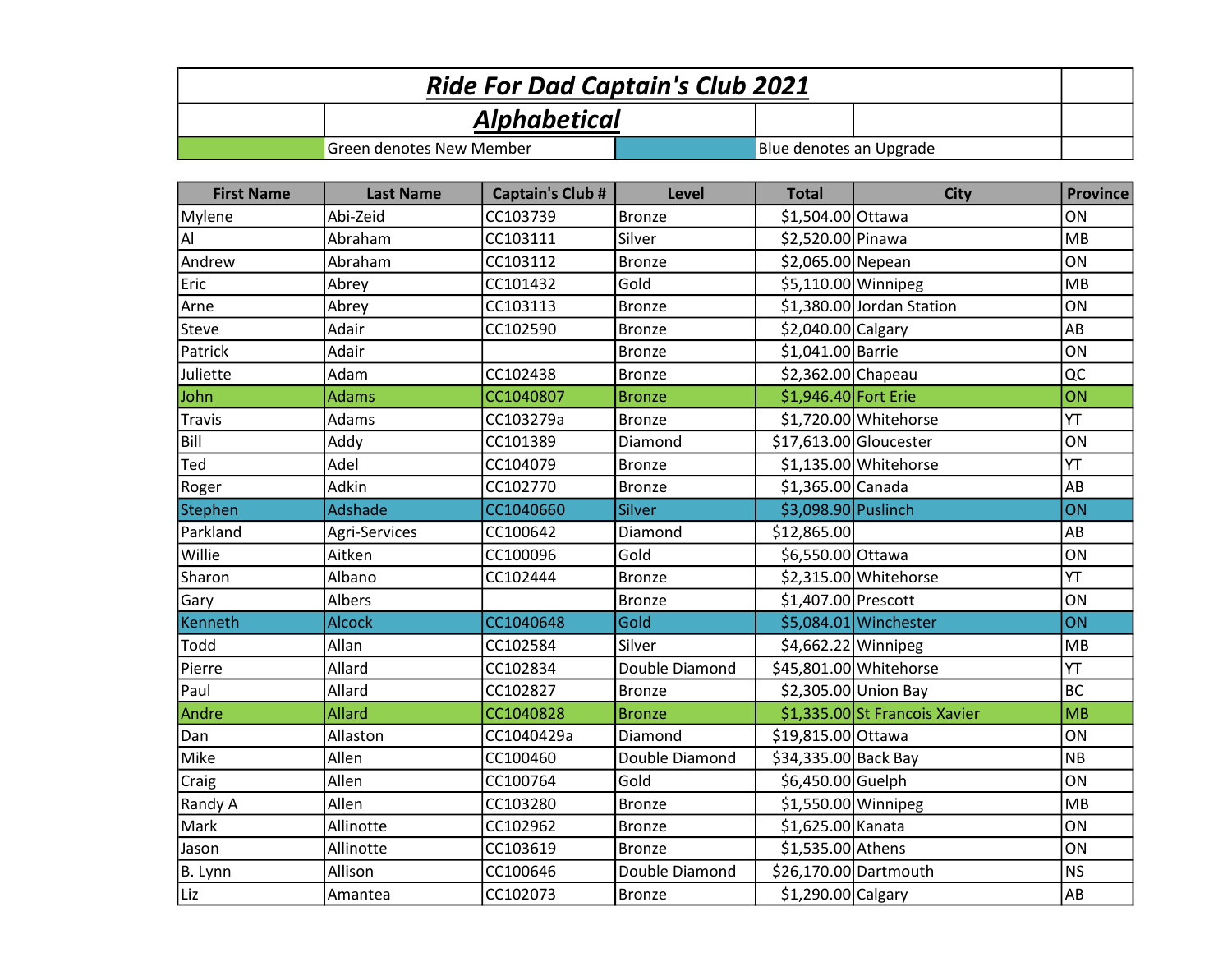| <b>First Name</b> | <b>Last Name</b> | <b>Captain's Club #</b> | <b>Level</b>   | <b>Total</b>           | <b>City</b>              | <b>Province</b> |
|-------------------|------------------|-------------------------|----------------|------------------------|--------------------------|-----------------|
| Frank             | Amantea          |                         | Bronze         | \$1,170.00 Calgary     |                          | AB              |
| rick              | ambedian         | CC101174                | Silver         |                        | \$2,955.00 WINDSOR       | ON              |
| Sheryl            | Ambedian         | CC102237                | <b>Bronze</b>  | \$1,908.00 Windsor     |                          | ON              |
| Tom               | Amson            | CC102671                | Silver         |                        | \$2,510.00 Whitehorse    | $\overline{Y}$  |
| John              | Anderlum         | CC1040430               | Silver         | \$2,535.01 Winnipeg    |                          | MB              |
| Robert            | Anderson         | CC100362                | Diamond        | \$11,980.00 Edmonton   |                          | AB              |
| Bill              | Anderson         | CC102239                | Silver         | \$4,280.00 Waterloo    |                          | ON              |
| Curry             | Anderson         | CC102607                | Silver         |                        | $$3,810.25$ Beachburg    | ON              |
| <b>Mark</b>       | Anderson         | CC1040661               | <b>Silver</b>  | \$3,260.00 Coaldale    |                          | AB              |
| lan               | Anderson         | CC102676                | <b>Bronze</b>  | \$2,130.00 Calgary     |                          | AB              |
| lan               | Anderson         | CC102676                | <b>Bronze</b>  | \$2,130.00 Calgary     |                          | AB              |
| David             | Anderson         | CC1040431               | Bronze         | \$1,650.00 Frontier    |                          | <b>SK</b>       |
| Charlene          | Anderson         | CC103281a               | <b>Bronze</b>  | \$1,460.00 Kingston    |                          | ON              |
| lan               | Anderson         | CC1040874               | <b>Bronze</b>  | $$1,000.00$ Calgary    |                          | AB              |
| lan               | Anderson         | CC1040874               | <b>Bronze</b>  | $$1,000.00$ Calgary    |                          | AB              |
| Keith             | Andiston         | CC103282a               | <b>Bronze</b>  |                        | \$2,080.00 Edmonton      | AB              |
| Mircea            | Andreescu        | CC101646                | Silver         | \$4,212.50 Stittsville |                          | ON              |
| Ron               | Andress          | CC1040432               | Silver         | \$3,583.00 Ottawa      |                          | ON              |
| <b>Terry</b>      | Andrews          | CC103114                | Gold           | \$6,997.35 Gander      |                          | <b>NL</b>       |
| Jeff              | Andrews          | CC101447                | <b>Bronze</b>  |                        | $$1,910.00$ Rocky Rapids | AB              |
| Rhonda            | Andrews          | CC102854a               | <b>Bronze</b>  | \$1,677.00 Paradise    |                          | <b>NL</b>       |
| Brad              | Andrews          | CC1040433               | Bronze         | \$1,405.00 Paradise    |                          | <b>NL</b>       |
| John              | <b>Annis</b>     | CC102240                | <b>Diamond</b> | \$12,401.00 Whitby     |                          | ON              |
| Clarence          | Annis            |                         | <b>Bronze</b>  |                        | $$1,000.00$ Thompson     | MB              |
| Mike              | Anselmo          | CC100935                | Silver         |                        | $$4,121.00$ Morinville   | AB              |
| Steve             | Anthony          | CC101831                | Silver         | \$4,073.00 Fergus      |                          | ON              |
| <b>Chris</b>      | Aparicio         | CC101153                | Diamond        | \$18,132.00 Edmonton   |                          | AB              |
| John              | Aqui             | CC102639                | <b>Bronze</b>  | \$2,010.00 Oakville    |                          | ON              |
| Chris             | Arbeau           | CC103620                | <b>Bronze</b>  | \$1,747.00 Belleville  |                          | ON              |
| Herb              | Arbuckle         | CC100979                | Double Diamond | \$43,296.00 Vernon     |                          | <b>BC</b>       |
| Debbie            | Arbuckle         | CC103074a               | Bronze         | \$1,600.00 Winnipeg    |                          | MB              |
| Kristi            | Arbuckle         | CC1040434               | <b>Bronze</b>  | $$1,119.00$ Winnipeg   |                          | MB              |
| Dave              | Argle            | CC1040435               | <b>Silver</b>  |                        | $$2,717.50$ Winnipeg     | <b>MB</b>       |
| John              | Armstrong        | CC100073                | Diamond        | \$12,815.00 Nepean     |                          | ON              |
| Donald            | Armstrong        | CC100006                | Gold           | \$5,685.00 Ottawa      |                          | ON              |
| Glen              | Armstrong        | CC103115                | <b>Bronze</b>  |                        | \$2,270.00 Swift Current | SK              |
| matt              | armstrong        |                         | Bronze         |                        | \$1,986.00 Dartmouth     | <b>NS</b>       |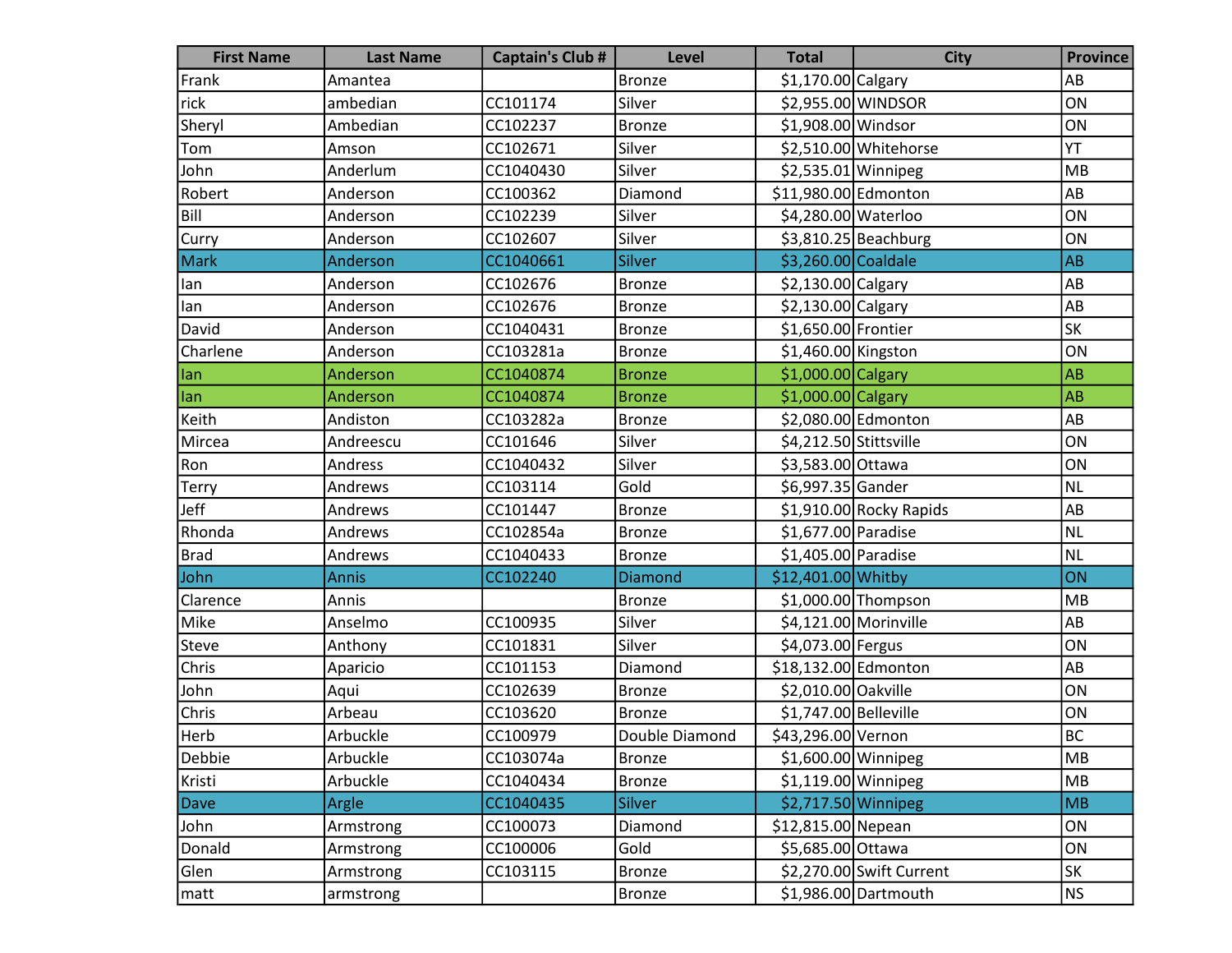| <b>First Name</b> | <b>Last Name</b> | <b>Captain's Club #</b> | <b>Level</b>   | <b>Total</b>          | <b>City</b>                 | <b>Province</b>        |
|-------------------|------------------|-------------------------|----------------|-----------------------|-----------------------------|------------------------|
| Armelle           | Arnold           | CC102172                | Gold           | \$6,665.00 Morden     |                             | <b>MB</b>              |
| Aubrey            | Arnold           | CC102855                | <b>Bronze</b>  | \$2,470.00 Traytown   |                             | <b>NL</b>              |
| Wayne             | Arnold           | CC102686                | Bronze         | \$1,438.00 Morden     |                             | MB                     |
| Dave              | Arntfield        | CC101145                | Gold           | \$8,051.00 Manotick   |                             | ON                     |
| <b>LILLY</b>      | <b>ASHFORD</b>   | CC103116                | <b>Bronze</b>  | \$1,547.00 Greely     |                             | ON                     |
| <b>Bob</b>        | Ashforth         | CC101158                | Silver         | \$4,790.00 Nepean     |                             | ON                     |
| Rob               | Ashton           | CC1040662               | <b>Silver</b>  |                       | \$3,752.70 Newmarket        | ON                     |
| Fred              | Ashworth         | CC103283a               | Bronze         |                       | $$1,660.00$ Cambridge       | ON                     |
| Dan               | Atwell           | CC101007                | Gold           | $$7,984.00$ Winnipeg  |                             | MB                     |
| Dwayne            | Auch             | CC102841                | <b>Bronze</b>  | \$1,070.00 Winnipeg   |                             | MB                     |
| Clifford          | Aucoin           |                         | <b>Bronze</b>  | \$1,235.00 Sydney     |                             | <b>NS</b>              |
| Michael           | Aust             | CC103281                | Silver         | \$4,580.00 Airdrie    |                             | AB                     |
| Chris             | Avarello         | CC100087                | Gold           | \$6,380.00 Kanata     |                             | ON                     |
| John              | Ayerst           | CC102242                | Gold           |                       | \$7,870.00 Oro-Medonte      | ON                     |
| Rod               | Ayotte           | CC101440                | Silver         | \$4,710.00 Almonte    |                             | ON                     |
| Adrian            | Ayotte           | CC1040436               | <b>Bronze</b>  | \$1,290.00 Nepean     |                             | ON                     |
| Bill              | Ayyad            | CC101149                | Double Diamond | \$37,132.36 Nepean    |                             | ON                     |
| Rocky             | Babin            | CC103445                | <b>Bronze</b>  |                       | \$1,440.00 West Arichat     | <b>NS</b>              |
| Kevin             | Babinger         | CC103284a               | <b>Bronze</b>  |                       | $$1,155.00$ Burlington      | ON                     |
| Jim               | <b>Backus</b>    | CC102173                | Silver         | \$2,536.00 Warren     |                             | MB                     |
| Jim               | <b>Badour</b>    | CC102243                | <b>Gold</b>    | \$6,060.00 Ottawa     |                             | ON                     |
| Jean-Paul         | Bahary           | CC102612                | Silver         |                       | \$2,500.00 Outremont        | QC                     |
| Ziggy             | <b>Bahde</b>     | CC103499                | Silver         |                       | \$2,975.00 Wetaskiwin       | AB                     |
| David             | Bahm             | CC101708                | Diamond        |                       | \$17,957.00 Parkland County | AB                     |
| <b>David</b>      | <b>Bailey</b>    | CC103715                | <b>Gold</b>    | \$5,179.00 Consecon   |                             | ON                     |
| Cal               | Bailey           | CC103751                | <b>Bronze</b>  | \$1,151.00 Selkirk    |                             | MB                     |
| Glen              | <b>Baird</b>     | CC100961                | Gold           |                       | \$9,385.00 Beaumont         | AB                     |
| Gordon            | <b>Baird</b>     | CC103578                | <b>Bronze</b>  | \$2,075.00 Ottawa     |                             | ON                     |
| Dave              | <b>Baker</b>     | CC102244                | Diamond        |                       | \$12,597.50 Winchester      | ON                     |
| Duane             | <b>Baker</b>     | CC101487                | Silver         | \$3,824.00 Garson     |                             | MB                     |
| Walter            | <b>Baker</b>     | CC102747                | Bronze         | \$1,830.00 Lynden     |                             | ON                     |
| Harold            | <b>Baker</b>     | CC102074                | <b>Bronze</b>  | \$1,775.00 Parksville |                             | <b>BC</b>              |
| Marcel            | <b>Baker</b>     | CC103285a               | <b>Bronze</b>  | \$1,440.00 lynden     |                             | ON                     |
| Chantal           | <b>Baker</b>     | CC103118                | <b>Bronze</b>  | \$1,335.00 Lynden     |                             | ON                     |
| James             | <b>Baker</b>     | CC103062                | <b>Bronze</b>  | \$1,277.00 Red Deer   |                             | $\mathsf{A}\mathsf{B}$ |
| Daryl             | Balazsi          | CC101835                | Silver         |                       | \$2,940.00 Saskatoon        | SK                     |
| Ronald            | Baldwin          |                         | <b>Bronze</b>  |                       | \$1,340.00 St Adolphe       | ${\sf MB}$             |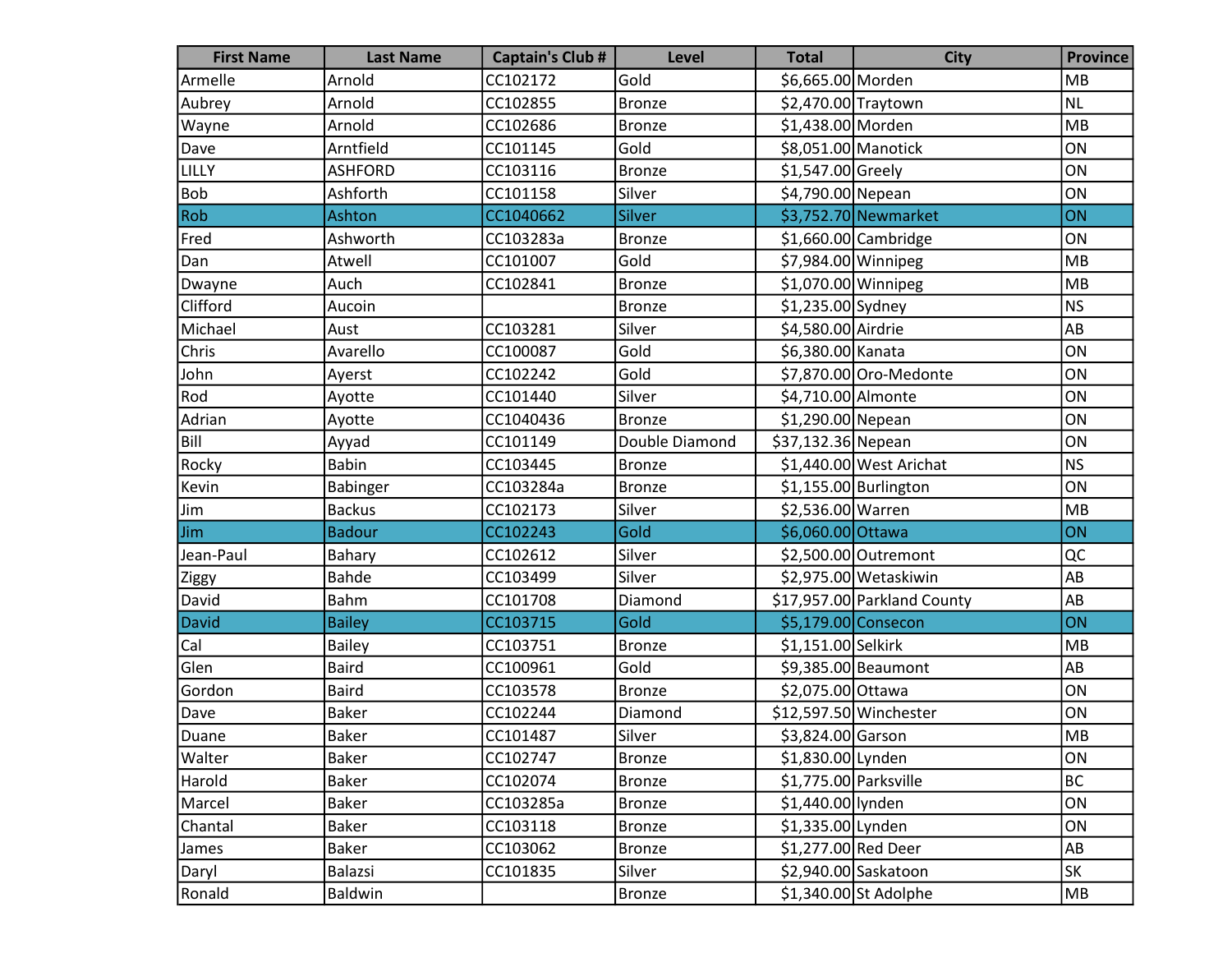| <b>First Name</b> | <b>Last Name</b> | <b>Captain's Club #</b> | <b>Level</b>  | <b>Total</b>           | <b>City</b>                | <b>Province</b> |
|-------------------|------------------|-------------------------|---------------|------------------------|----------------------------|-----------------|
| <b>Brian</b>      | <b>Bales</b>     | CC1040437               | Bronze        | \$1,980.00 Didsbury    |                            | AB              |
| Kim               | <b>Balisky</b>   | CC1040438               | <b>Bronze</b> |                        | \$1,935.00 Sherwood Park   | AB              |
| <b>Brian</b>      | Ballantyne       | CC100586                | Gold          |                        | \$6,225.00 Richmond        | ON              |
| Mark              | <b>Balmer</b>    | CC102175                | Gold          | \$5,350.00 Winnipeg    |                            | MB              |
| <b>Myles</b>      | Bamendine        | CC1040439               | <b>Bronze</b> | \$1,080.00 Sanford     |                            | MB              |
| Russell           | <b>Bamford</b>   | CC1040813               | <b>Bronze</b> |                        | \$1,676.00 Whitehorse      | YT              |
| Jeff              | <b>Banks</b>     | CC100448                | Gold          | \$5,265.00 Parksville  |                            | <b>BC</b>       |
| Wes               | <b>Banville</b>  | CC103119                | <b>Bronze</b> | $$1,120.00$ Winnipeg   |                            | MB              |
| Ron               | <b>Baptiste</b>  | CC103120                | <b>Bronze</b> |                        | \$1,630.00 Edmonton        | AB              |
| Justin            | <b>Baraniuk</b>  | CC1040663               | <b>Silver</b> | \$2,567.00 Winnipeg    |                            | MB              |
| Tim               | <b>Barber</b>    | CC103121                | Gold          |                        | \$5,510.00 Amherstview     | ON              |
| Shane             | <b>Barclay</b>   | CC102963                | Silver        | \$4,910.00 Ottawa      |                            | ON              |
| Larry             | <b>Barker</b>    |                         | <b>Bronze</b> |                        | $$1,025.00$ Moosehorn      | MB              |
| Mike              | Barlow           | CC101909                | <b>Bronze</b> | \$2,151.00 Welland     |                            | ON              |
| Paul              | <b>Barnabé</b>   | CC1040440               | Gold          |                        | \$5,579.00 Ste. Agathe     | MB              |
| Chris             | Barnardo         | CC101643                | Gold          |                        | \$5,010.00 Saskatoon       | SK              |
| Gregory           | <b>Barnes</b>    | CC102504                | Silver        |                        | \$4,558.00 Corner Brook    | <b>NL</b>       |
| Matt              | <b>Barnes</b>    | CC103522                | Silver        |                        | \$2,625.20 Parkland County | AB              |
| Fred              | <b>Barnett</b>   | CC1040839               | <b>Bronze</b> | \$1,180.80 Winnipeg    |                            | <b>MB</b>       |
| Karen             | <b>Barnhart</b>  | CC1040833               | <b>Bronze</b> |                        | $$1,260.00$ St Catharines  | ON              |
| Steven            | Barnstaple       | CC103468                | <b>Bronze</b> | $$1,210.00$ Huntsville |                            | ON              |
| olivier           | barolet          | CC102732                | Silver        |                        | \$3,235.00 Boisbriand      | QC              |
| <b>Brad</b>       | <b>Barr</b>      | CC1040664               | <b>Bronze</b> | \$1,263.00 The Pas     |                            | MB              |
| Karen             | <b>Barrett</b>   | CC100809                | Gold          | \$6,350.00 Barrie      |                            | ON              |
| Joe               | Barrett          | CC103621                | Silver        | \$3,945.00 Kingston    |                            | ON              |
| Dan               | <b>Barrett</b>   | CC103455                | Bronze        | \$1,300.00 Barrie      |                            | ON              |
| Mike              | <b>Barriault</b> | CC103122                | <b>Bronze</b> |                        | \$1,695.00 Edmonton        | AB              |
| Bob               | Barry            | CC1040650               | Gold          |                        | \$6,395.00 Whitehorse      | YT              |
| Tracey            | <b>Barss</b>     | CC103286a               | <b>Bronze</b> |                        | \$1,175.00 Swift Current   | <b>SK</b>       |
| Ron               | Bartel           | CC102246                | Silver        | \$4,490.00 Wheatley    |                            | ON              |
| Gary              | <b>Bartlett</b>  | CC100125                | Bronze        |                        | \$2,435.00 Gloucester      | ON              |
| <b>Cliff</b>      | <b>Bartlett</b>  | CC102964                | <b>Bronze</b> |                        | $$1,870.00$ Beachville     | ON              |
| Sharon            | <b>Bascoe</b>    | CC102247                | Silver        | \$3,045.00 Waterloo    |                            | ON              |
| Karen             | Basha            | CC102506                | Gold          |                        | \$5,108.00 Carbonear       | NL              |
| Wayne             | Basso            | CC103287a               | <b>Bronze</b> |                        | \$1,736.00 Ile Des Chenes  | MB              |
| Tony              | Bassutti         | CC103123                | <b>Bronze</b> | \$1,230.00 Cobourg     |                            | ON              |
| <b>Bruce</b>      | <b>Bates</b>     | CC101804                | Silver        | \$2,610.00 Nepean      |                            | ON              |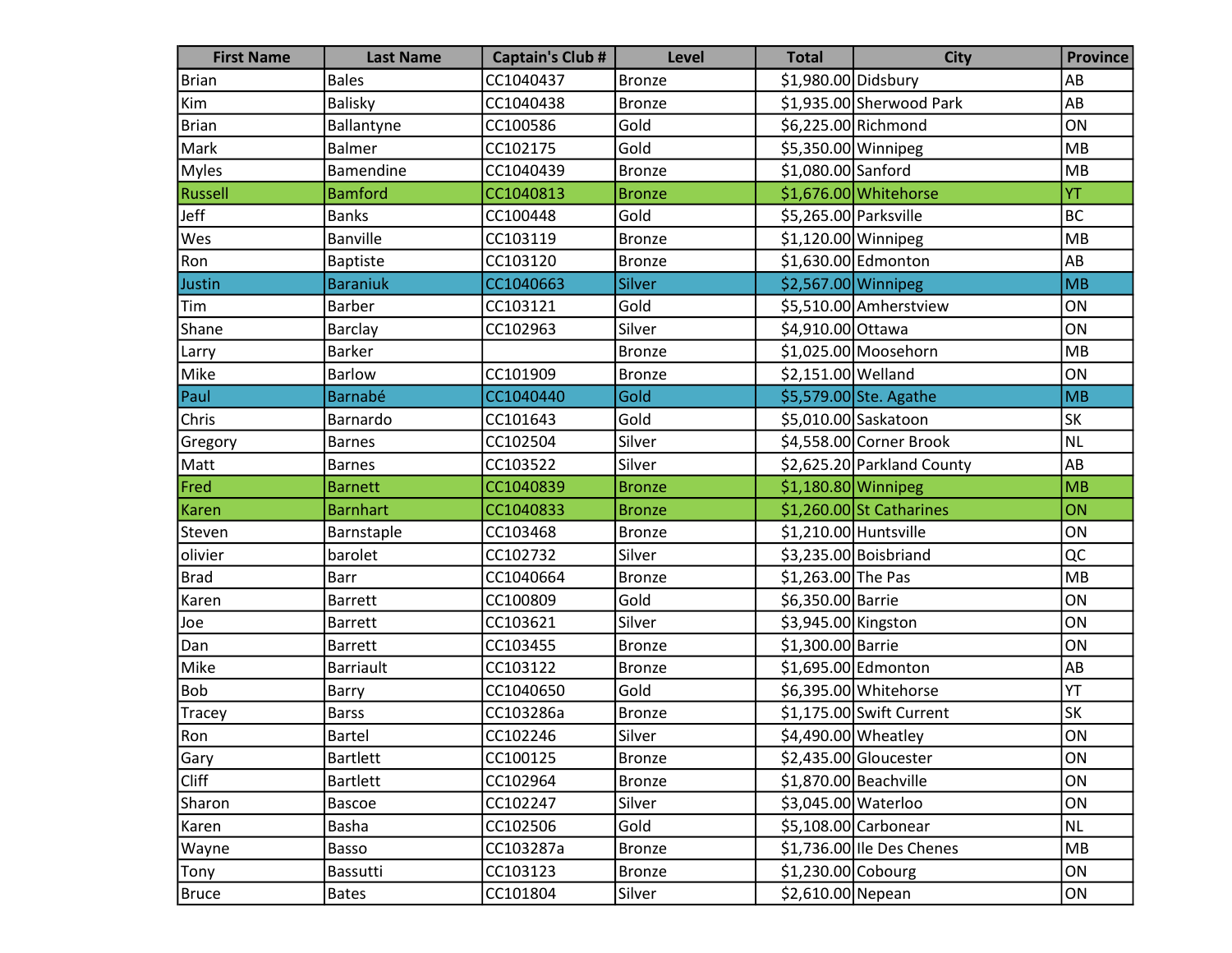| <b>First Name</b> | <b>Last Name</b> | <b>Captain's Club #</b> | <b>Level</b>   | <b>Total</b>          | <b>City</b>               | <b>Province</b>          |
|-------------------|------------------|-------------------------|----------------|-----------------------|---------------------------|--------------------------|
| Ken               | <b>Battler</b>   | CC1040665               | Bronze         |                       | \$1,240.00 New Dundee     | ON                       |
| Richard           | Baudry           |                         | Bronze         |                       | \$1,340.00 Ste. Agathe    | MB                       |
| Ken               | Beach            | CC103124                | Bronze         |                       | \$1,390.00 Winchester     | ON                       |
| Lucien            | Beandry          | CC1040441               | <b>Bronze</b>  |                       | \$2,230.00 Saskatoon      | $\overline{\mathsf{SK}}$ |
| Don               | <b>Beard</b>     | CC101924                | Silver         |                       | $$4,392.50$ St.Catharines | ON                       |
| Raymond           | <b>Beattie</b>   | CC100017                | Gold           | \$9,349.00 Luskville  |                           | QC                       |
| Gaietan           | Beaudry          | CC100217                | Diamond        | \$11,460.00 Orleans   |                           | ON                       |
| Michel            | <b>Beaulieu</b>  | CC103288a               | <b>Bronze</b>  | \$2,033.25 Brighton   |                           | ON                       |
| Rick              | Beaumont         | CC100790                | Double Diamond | \$30,993.40 Edmonton  |                           | AB                       |
| Mike              | Beaumont         |                         | <b>Bronze</b>  | \$1,235.00 Guelph     |                           | ON                       |
| Steve             | <b>Beaupre</b>   | CC1040666               | <b>Bronze</b>  | \$1,055.00 Waterloo   |                           | ON                       |
| Dave              | <b>Becker</b>    | CC101190                | Bronze         | \$2,000.00 Olds       |                           | AB                       |
| Charles           | <b>Bedard</b>    | CC103446                | Silver         | \$2,615.00 Vernon     |                           | ON                       |
| Audy              | Bedard           | CC102965                | <b>Bronze</b>  | \$1,298.00 Almonte    |                           | ON                       |
| Mike              | Bedard           | CC103752                | <b>Bronze</b>  |                       | \$1,230.00 North Bay      | ON                       |
| Douglas           | <b>Beer</b>      | CC1040667               | <b>Bronze</b>  | \$1,770.50 Kirkfield  |                           | ON                       |
| Donna             | Beer             | CC1040873               | <b>Bronze</b>  | \$1,255.00 Kirkfield  |                           | ON                       |
| Mark              | <b>Beese</b>     | CC1040442               | Gold           |                       | \$7,731.00 Whitehorse     | YT                       |
| Greg              | Belanger         | CC100690                | Diamond        | \$13,790.00 Barrie    |                           | ON                       |
| D.                | Belanger         | CC100276                | Gold           | \$7,979.00 Barrie     |                           | ON                       |
| Francois          | Belanger         | CC103450                | Silver         | \$4,653.00 Beloeil    |                           | QC                       |
| Bernie            | Belanger         | CC103125                | Silver         | \$3,030.00 Nepean     |                           | ON                       |
| Michael           | Belanger         |                         | <b>Bronze</b>  |                       | \$1,091.00 North Bay      | ON                       |
| Ron               | Belcher          | CC101691                | Diamond        | \$24,733.00 Guelph    |                           | ON                       |
| <b>Buddy</b>      | <b>Beley</b>     | CC102075                | Silver         | \$2,645.00 St. Albert |                           | AB                       |
| Gordon            | Bell             | CC100231                | Double Diamond | \$25,290.00 Grimsby   |                           | ON                       |
| Randy             | Bell             | CC101401                | Gold           |                       | \$5,861.00 Ardrossan      | AB                       |
| Chris             | Bell             | CC102966                | Silver         | \$2,725.00 Eganville  |                           | ON                       |
| Chris             | Bell             | CC100923                | <b>Bronze</b>  | \$1,422.00 Kanata     |                           | ON                       |
| Murray            | Bell             | CC1040443               | Bronze         | \$1,085.00 St. Albert |                           | AB                       |
| Anne-Marie        | Bellefeuille     | CC100591                | Silver         | \$2,693.00 Orleans    |                           | ON                       |
| Paul R.           | Bellefeuille     | CC102249                | <b>Bronze</b>  | \$1,660.00 Orleans    |                           | ON                       |
| Paul              | Bender           |                         | <b>Bronze</b>  | \$1,390.00 L'Orignal  |                           | ON                       |
| Mike              | Bender           | CC1040444               | <b>Bronze</b>  |                       | \$1,085.00 Kemptville     | ON                       |
| Joel              | <b>Benevides</b> | CC101836                | Silver         |                       | $$3,151.00$ Brampton      | ON                       |
| Dave              | <b>Bennett</b>   | CC101012                | Diamond        | \$19,475.00 Ottawa    |                           | ON                       |
| <b>Terry</b>      | <b>Bennett</b>   | CC101863                | Silver         |                       | \$2,740.00 Campbell River | <b>BC</b>                |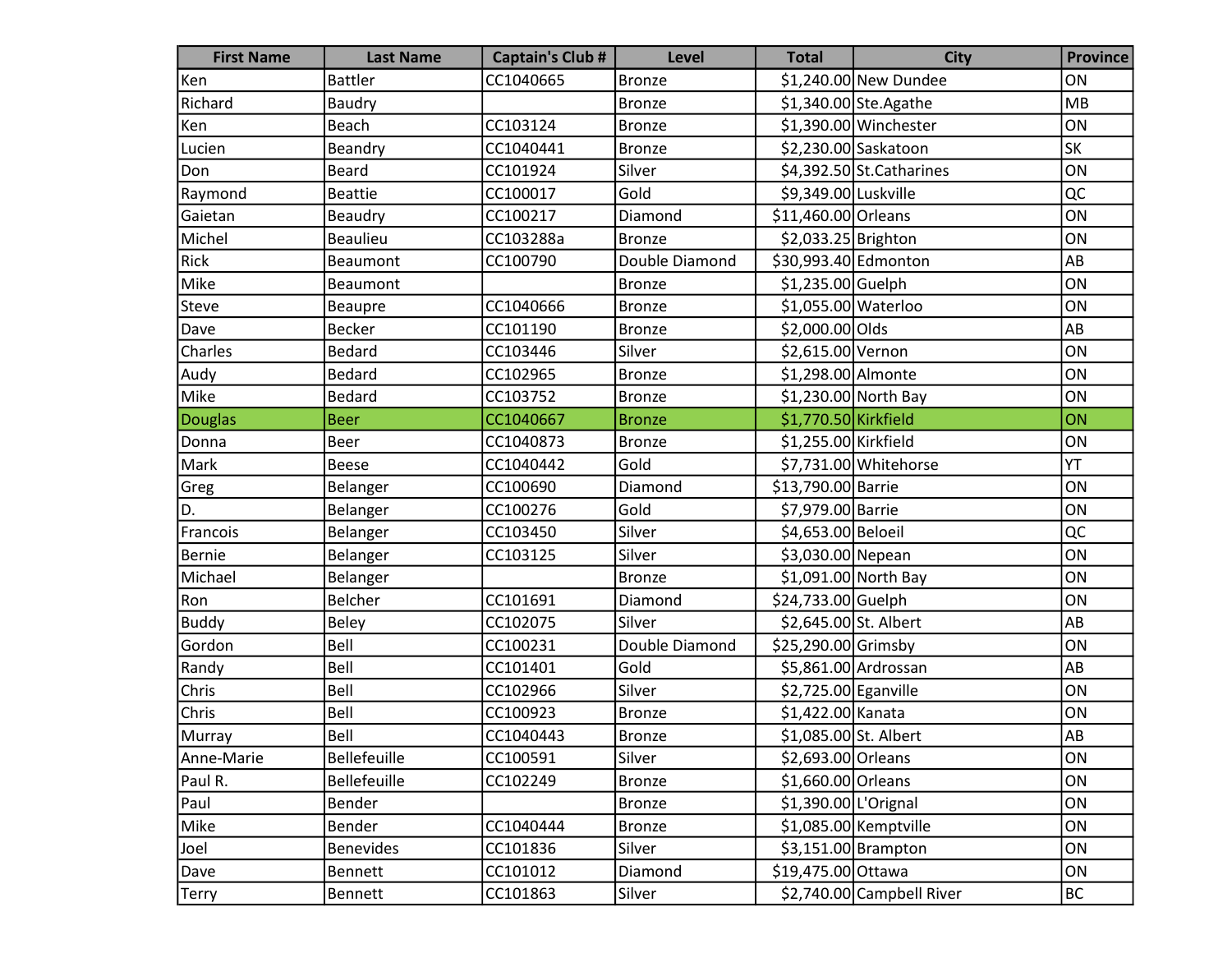| <b>First Name</b> | <b>Last Name</b> | <b>Captain's Club #</b> | <b>Level</b>          | <b>Total</b>          | <b>City</b>                  | <b>Province</b> |
|-------------------|------------------|-------------------------|-----------------------|-----------------------|------------------------------|-----------------|
| Daryl             | <b>Bennett</b>   |                         | Bronze                | \$1,000.00 Pasadena   |                              | <b>NL</b>       |
| Garry             | Benson           | CC101243                | Silver                | \$3,370.00 Calgary    |                              | AB              |
| lan               | Bentley          | CC101539                | Gold                  | \$7,521.50 Windsor    |                              | ON              |
| Kevin             | Bentley          | CC101046                | Silver                |                       | $$3,325.00$ Vegreville       | AB              |
| AI                | Benton           | CC101074                | Double Diamond        | \$27,140.00 Kingston  |                              | ON              |
| Wallace           | Bentt            | CC100697                | Gold                  |                       | \$7,180.00 Sherwood Park     | AB              |
| Yves              | Bergeron         | CC103567                | <b>Bronze</b>         |                       | \$2,225.00 Beaconsfield      | QC              |
| Gary              | Bernard          | CC101341                | Platinum              | \$136,113.00 Winnipeg |                              | <b>MB</b>       |
| Maynard           | <b>Bernard</b>   | CC103514                | <b>Bronze</b>         |                       | \$1,050.00 Rocky View County | AB              |
| Aurel             | Bernardin        | CC103570                | Silver                | \$3,012.00 Winnipeg   |                              | MB              |
| Ed                | Bernardin        |                         | <b>Bronze</b>         |                       | \$1,075.00 West St Paul      | MB              |
| Mario             | <b>Bernier</b>   | CC103126                | <b>Bronze</b>         | \$2,260.00 Kanata     |                              | ON              |
| <b>Bruce</b>      | Berry            | CC100316                | Diamond               | \$10,003.00 Barrie    |                              | ON              |
| Bob               | <b>Berthelet</b> | CC103476                | <b>Bronze</b>         | \$2,070.00 Orleans    |                              | ON              |
| Paul              | Berthiaume       | CC103406                | Gold                  |                       | \$5,788.44 Ardrossan         | AB              |
| Gilles            | Berube           | CC1040668               | <b>Bronze</b>         |                       | $$1,265.00$ Leduc County     | AB              |
| Dwayne            | <b>Bessette</b>  | CC1040669               | <b>Bronze</b>         |                       | \$1,115.00 Sherwood Park     | AB              |
| Grant             | <b>Bestwick</b>  | CC101335                | Diamond               | \$22,870.00 Chase     |                              | <b>BC</b>       |
| Don               | <b>Bettof</b>    | CC1040446               | <b>Bronze</b>         | \$2,220.00 Sperling   |                              | MB              |
| Melissa           | <b>Bieth</b>     | CC1040792               | <b>Double Diamond</b> |                       | \$29,014.90 KITCHENER        | ON              |
| Thomas            | <b>Bigelow</b>   | CC101936                | Diamond               | \$10,125.00 Orleans   |                              | ON              |
| Johnson           | Bijai            | CC103704                | Gold                  |                       | \$6,026.00 east st paul      | MB              |
| Neil              | <b>Billedeau</b> | CC102178                | Gold                  |                       | \$8,880.00 Headingley        | MB              |
| Alain             | Bilodeau         | CC100107                | Diamond               | \$11,002.00 Orleans   |                              | ON              |
| Frank             | Bilodeau         | CC102523                | Gold                  |                       | \$5,475.46 Richmond          | ON              |
| Daryl             | Bilton           |                         | <b>Bronze</b>         | \$1,315.00 Listowel   |                              | ON              |
| Guy               | <b>Binet</b>     | CC100970                | Gold                  | \$6,985.00 Ottawa     |                              | ON              |
| Ken               | <b>Binns</b>     | CC102835                | Gold                  |                       | \$8,390.39 Whitehorse        | YT              |
| Jodi              | <b>Binns</b>     | CC103480                | <b>Bronze</b>         |                       | \$1,557.00 Whitehorse        | YT              |
| Michael           | <b>Birch</b>     | CC102968                | Double Diamond        |                       | \$25,657.50 CUMBERLAND       | ON              |
| Randall           | <b>Bird</b>      | CC102969                | <b>Bronze</b>         | \$1,435.00 Russell    |                              | ON              |
| Laurel            | <b>Birtch</b>    | CC103127                | <b>Bronze</b>         |                       | $$1,618.33$ Sturgeon Falls   | ON              |
| Dave              | Bishop           | CC102498                | Diamond               |                       | \$17,057.75 Harbour Grace    | <b>NL</b>       |
| Bill              | <b>Black</b>     | CC103128                | <b>Bronze</b>         | $$1,650.00$ Winnipeg  |                              | MB              |
| Jana              | <b>Blair</b>     | CC100693                | Gold                  |                       | $$7,397.00$ Leamington       | ON              |
| Rodger            | <b>Blair</b>     | CC101177                | Silver                | \$2,555.00 Belleville |                              | ON              |
| Bill              | Blake            | CC100423                | Gold                  | \$5,977.00 Ottawa     |                              | ON              |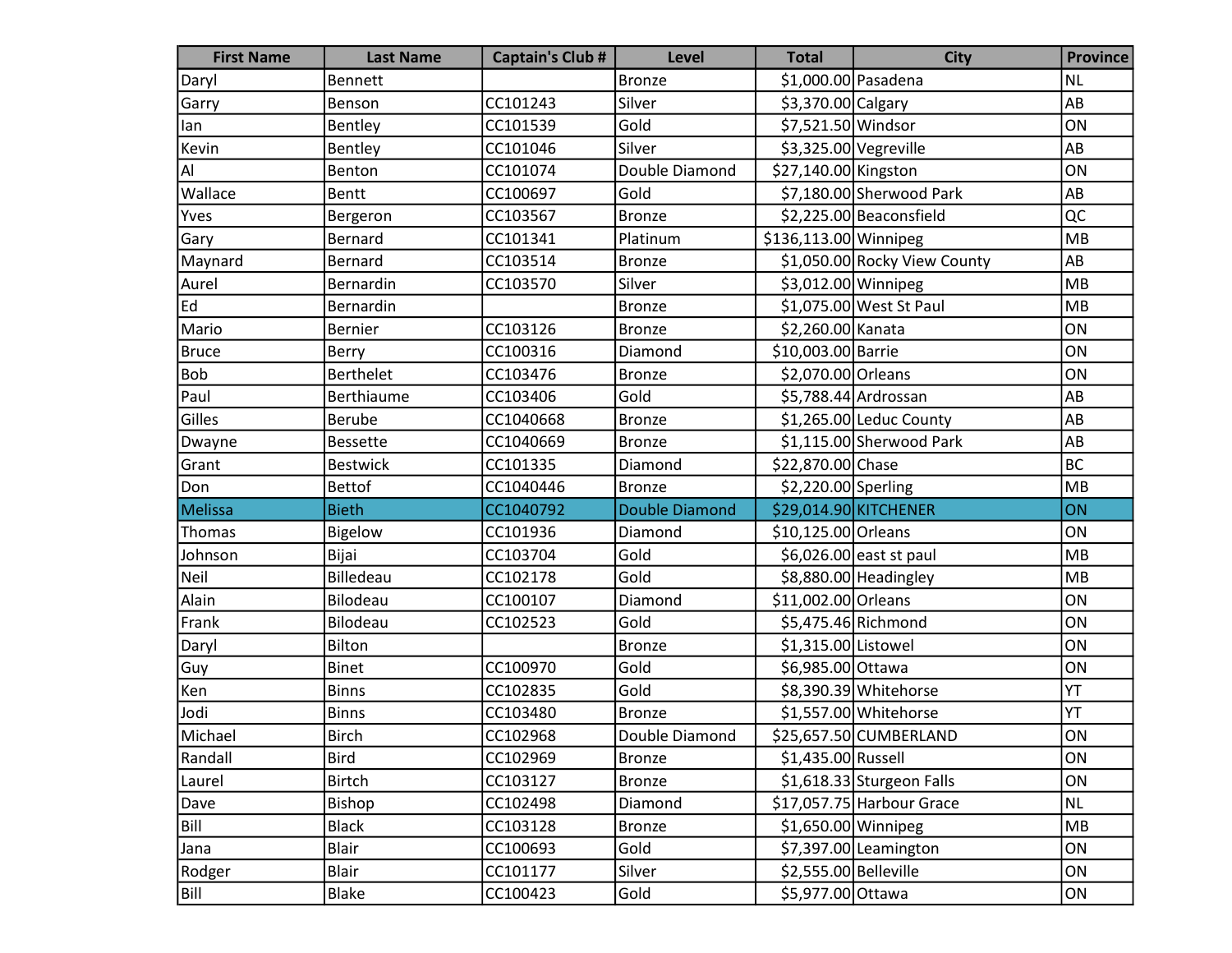| <b>First Name</b>       | <b>Last Name</b> | <b>Captain's Club #</b> | <b>Level</b>          | <b>Total</b>          | <b>City</b>                       | <b>Province</b> |
|-------------------------|------------------|-------------------------|-----------------------|-----------------------|-----------------------------------|-----------------|
| Greg                    | <b>Blank</b>     | CC100412                | Gold                  | \$6,250.00 Nepean     |                                   | ON              |
| Jordan                  | Blay             | CC103753                | <b>Bronze</b>         |                       | \$1,702.80 Whitehorse             | YT              |
| Larry                   | <b>Bleile</b>    | CC100649                | <b>Triple Diamond</b> | \$83,019.50 Biggar    |                                   | <b>SK</b>       |
| George                  | Blencoe          | CC102158                | Silver                | \$2,900.00 Vernon     |                                   | BC              |
| Rob                     | <b>Bligh</b>     |                         | <b>Bronze</b>         |                       | \$1,040.00 Edmonton               | AB              |
| <b>Bob</b>              | Blizzard         | CC1040878               | Silver                |                       | \$3,008.00 Happy Valley-Goose Bay | <b>NL</b>       |
| Bill                    | Blok             | CC101063                | Gold                  |                       | \$5,249.00 Saskatoon              | <b>SK</b>       |
| Ike                     | <b>Blum</b>      |                         | <b>Bronze</b>         | \$1,216.00 Cold Lake  |                                   | AB              |
| Lisa                    | Blundon          | CC102548                | Silver                |                       | \$4,525.00 Kitchener              | ON              |
| Michael                 | <b>Bodnaruk</b>  | CC101304                | Gold                  |                       | \$6,660.00 Edmonton               | AB              |
| Richard                 | <b>Bodt</b>      | CC100128                | Gold                  | \$6,955.00 Oakville   |                                   | ON              |
| Stefan                  | Boedekev         | CC101071                | Bronze                | \$1,655.00 Nepean     |                                   | ON              |
| Henry                   | <b>Boese</b>     | CC102970                | <b>Bronze</b>         | \$2,090.00 Elmira     |                                   | ON              |
| Paul                    | Boettger         | CC102971                | Bronze                | \$1,439.30 Brinston   |                                   | ON              |
| Sheryl                  | <b>Boggs</b>     | CC103441                | Bronze                | \$2,366.00 Greely     |                                   | ON              |
| Daniel                  | Boissonneault    | CC100956                | Silver                | \$3,000.00 Winnipeg   |                                   | MB              |
| Greg                    | Bolen            | CC101354                | Gold                  |                       | \$5,394.00 Saskatoon              | SK              |
| Douglas                 | <b>Bolger</b>    | CC1040815               | <b>Bronze</b>         |                       | \$1,664.50 North Bay              | ON              |
| Eric                    | <b>Bollman</b>   | CC102527                | Gold                  | \$7,560.00 Kanata     |                                   | ON              |
| Scott                   | Bolton           | CC101295                | Diamond               | \$16,488.70 Mayo      |                                   | YT              |
| Tony                    | <b>Bolwerk</b>   | CC101855                | <b>Bronze</b>         | \$2,070.00 Callander  |                                   | ON              |
| Joe                     | <b>Bomans</b>    | CC100190                | Gold                  | \$9,630.00 Waterloo   |                                   | ON              |
| Stephen                 | Bond             | CC100019                | Gold                  | \$5,001.00 Brockville |                                   | ON              |
| Tony                    | Bonin            | CC100754                | Gold                  | \$6,355.00 Kelowna    |                                   | <b>BC</b>       |
| Robert                  | Bonofiglio       | CC103537                | <b>Bronze</b>         | \$1,165.00 Windsor    |                                   | ON              |
| Scott                   | Bonter           | CC103289a               | Bronze                | \$1,105.00 Red Deer   |                                   | AB              |
| Pat                     | Boon             | CC103290a               | <b>Bronze</b>         | \$1,735.00 Winnipeg   |                                   | MB              |
| <b>Terry</b>            | Boone            | CC1040447               | <b>Bronze</b>         |                       | \$1,743.00 South River            | <b>NL</b>       |
| Carl                    | <b>Boothe</b>    | CC101338                | Diamond               | \$13,420.00 Ottawa    |                                   | ON              |
| $\overline{\text{Roy}}$ | Booz             | CC101167                | Bronze                |                       | \$1,880.00 St Andrews             | MB              |
| Tim                     | Borowski         | CC103291                | Gold                  | \$9,655.00 Welland    |                                   | ON              |
| Raymond                 | <b>Borris</b>    | CC100079                | <b>Bronze</b>         |                       | $$1,840.00$ Plantagenet           | ON              |
| Steve                   | <b>Borsos</b>    | CC102795                | Gold                  |                       | \$9,090.00 Saskatoon              | SK              |
| Art                     | Bosch            | CC101067                | Gold                  | \$5,715.00 Calgary    |                                   | AB              |
| Pete                    | <b>Bosch</b>     | CC101593                | <b>Bronze</b>         |                       | \$1,945.00 Edmonton               | AB              |
| Glen                    | <b>Bosecke</b>   | CC101544                | Gold                  |                       | \$5,355.00 Sherwood Park          | AB              |
| Dave                    | Boswell          | CC102972                | Silver                | \$3,920.00 Orleans    |                                   | ON              |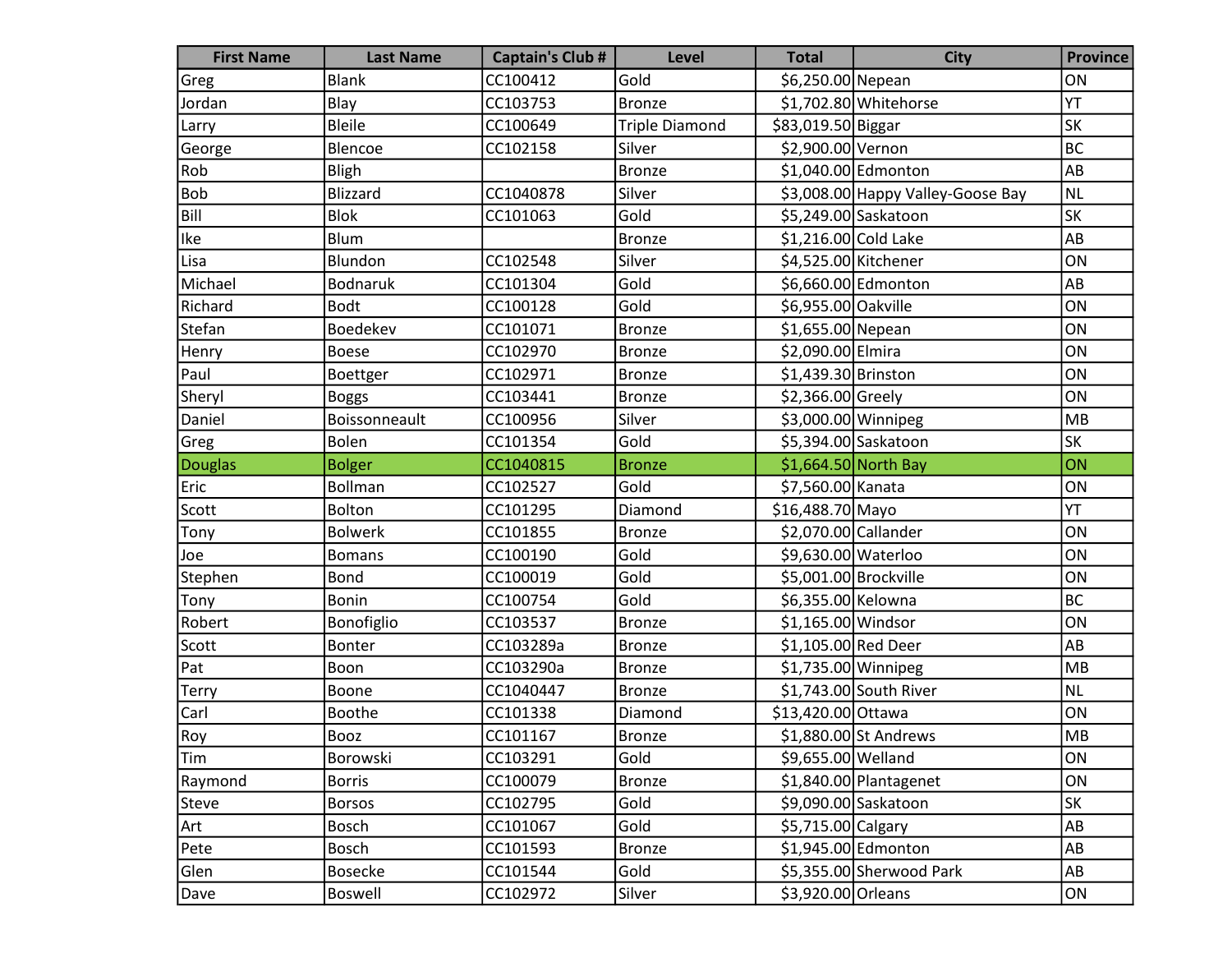| <b>First Name</b> | <b>Last Name</b> | <b>Captain's Club #</b> | <b>Level</b>   | <b>Total</b>           | <b>City</b>              | <b>Province</b> |
|-------------------|------------------|-------------------------|----------------|------------------------|--------------------------|-----------------|
| Randy             | Bouchard         | CC100729                | Gold           | \$6,635.00 Leduc       |                          | AB              |
| Sylvain           | <b>Boucher</b>   | CC102252                | <b>Bronze</b>  | \$2,335.36 Kingston    |                          | ON              |
| Danielle          | Boudreau         | CC102592                | Silver         | \$4,945.00 Calgary     |                          | AB              |
| Luc               | <b>Bouillon</b>  | CC102973                | <b>Bronze</b>  | \$1,519.50 Barrie      |                          | ON              |
| Bernie            | <b>Boulay</b>    | CC102253                | Gold           |                        | \$6,100.00 Deep River    | ON              |
| Jacques           | Boulet           | CC100230                | Double Diamond |                        | \$46,884.00 Oro-Medonte  | ON              |
| AI                | <b>Boulet</b>    | CC102179                | Silver         | \$4,435.20 St Claude   |                          | MB              |
| Lucie             | Bourbonnais      | CC101975                | <b>Bronze</b>  |                        | \$1,694.00 Saint-Jerome  | QC              |
| Thomas            | Bourne           | CC103518                | <b>Bronze</b>  | \$2,345.00 Innisfail   |                          | AB              |
| Yolande           | Bourque          | CC100050                | Gold           |                        | \$6,553.00 Cumberland    | ON              |
| Henry             | Bourque          |                         | <b>Bronze</b>  |                        | \$2,370.00 Swan Hills    | AB              |
| Justin            | Bourque          | CC102912                | <b>Bronze</b>  |                        | \$1,940.00 Edmonton      | AB              |
| Peter             | Bousquet         | CC102181                | <b>Bronze</b>  | $$2,105.00$ Winnipeg   |                          | MB              |
| Kevin             | <b>Boutilier</b> | CC101343                | Diamond        | \$19,733.00 Saskatoon  |                          | <b>SK</b>       |
| <b>Brent</b>      | Boux             | CC102028                | Silver         |                        | \$3,306.00 Swift Current | <b>SK</b>       |
| <b>Bud</b>        | <b>Bova</b>      | CC1040448               | Silver         | \$2,593.00 Almonte     |                          | ON              |
| Bill              | Bowerman         | CC102254                | Silver         | \$4,130.00 Kanata      |                          | ON              |
| Mark              | <b>Bowers</b>    | CC102445                | Silver         |                        | \$2,740.50 Whitehorse    | YT              |
| Monique           | Bowman           | CC102842                | Gold           | \$9,008.50 Winnipeg    |                          | MB              |
| <b>Terry</b>      | Bowman           | CC103622                | <b>Bronze</b>  | \$1,217.00 Elmira      |                          | ON              |
| Daryl             | Bowman           |                         | <b>Bronze</b>  | \$1,055.00 Barrie      |                          | ON              |
| Glenn             | Boyd             | CC100694                | Gold           | \$5,715.00 Calgary     |                          | AB              |
| Eric              | Brackenbury      | CC100022                | <b>Bronze</b>  | \$2,230.00 Carp        |                          | ON              |
| Rae               | Braden-Parkin    |                         | <b>Bronze</b>  | $$1,170.00$ Warburg    |                          | AB              |
| Gilbert           | <b>Bradet</b>    | CC1040670               | Silver         |                        | \$3,627.00 Whitehorse    | YT              |
| Ralph             | <b>Bradley</b>   | CC101521                | <b>Bronze</b>  | \$2,151.00 Orillia     |                          | ON              |
| Jim               | Bradshaw         | CC100267                | Gold           | \$6,868.00 Kitchener   |                          | ON              |
| Christopher       | <b>Brady</b>     | CC100067                | Silver         | \$4,155.00 Nepean      |                          | ON              |
| David             | <b>Brand</b>     |                         | <b>Bronze</b>  | \$2,435.00 Winnipeg    |                          | MB              |
| <b>Ron</b>        | <b>Braschuk</b>  | CC1040671               | Bronze         | \$1,060.00 Guelph      |                          | ON              |
| Jeff              | Braybrook        | CC103130                | Bronze         | \$1,145.00 Ottawa      |                          | ON              |
| John              | <b>Breadmore</b> | CC103413                | <b>Bronze</b>  |                        | \$1,230.00 Fort McMurray | AB              |
| John              | <b>Breen</b>     | CC102530                | Diamond        | \$18,241.50 St. Albert |                          | AB              |
| Neil              | <b>Brennan</b>   | CC100387                | Diamond        |                        | $$16,801.71$ EDMONTON    | AB              |
| Patrick (Butch)   | <b>Brennan</b>   | CC101186                | Diamond        | \$15,282.00 Edmonton   |                          | AB              |
| <b>Bruce</b>      | <b>Brennan</b>   |                         | <b>Bronze</b>  | $$1,434.00$ Cornwall   |                          | ON              |
| Dean              | <b>Brenton</b>   | CC102974                | <b>Bronze</b>  |                        | $$2,125.00$ Enterprise   | ON              |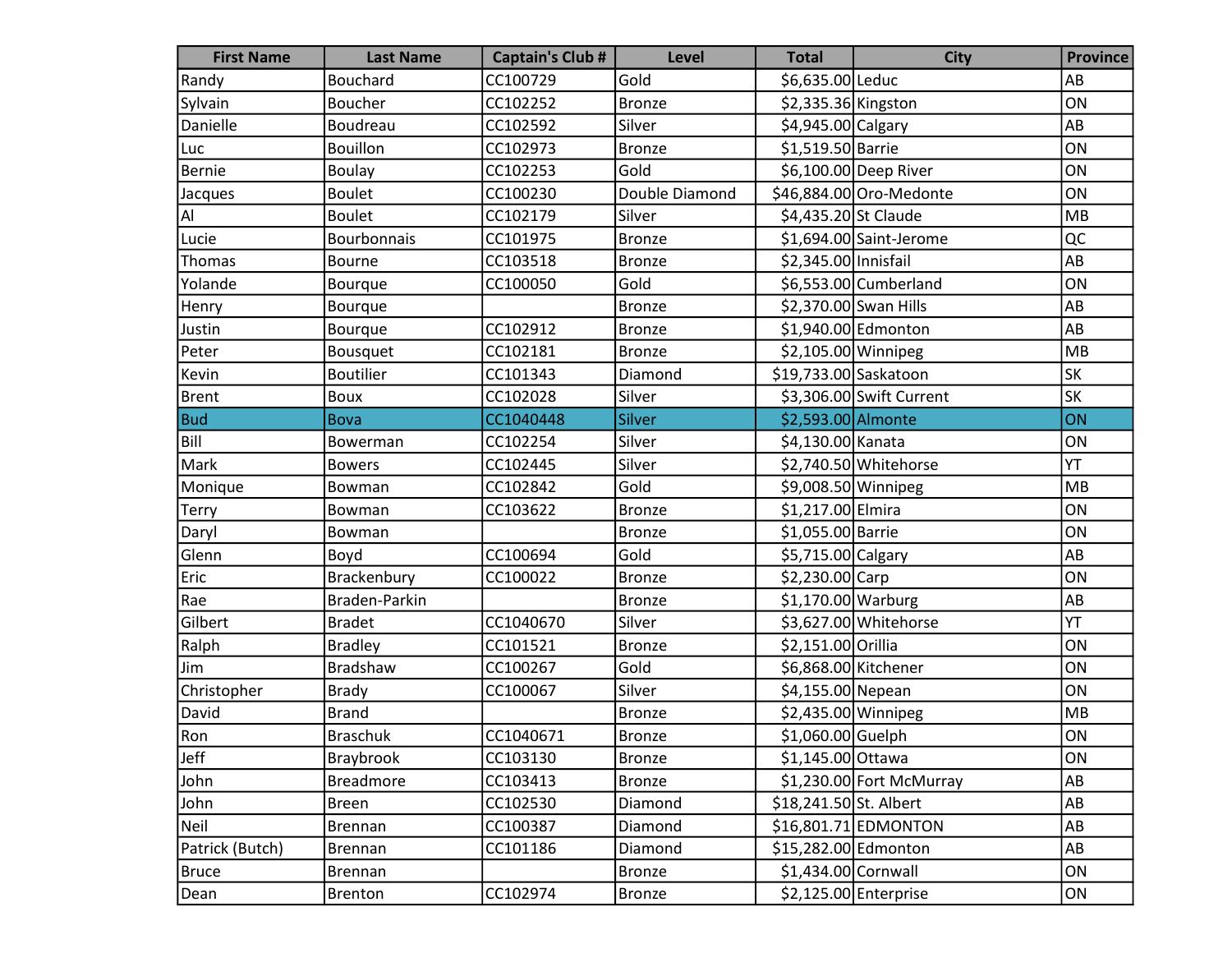| <b>First Name</b> | <b>Last Name</b> | <b>Captain's Club #</b> | Level          | <b>Total</b>          | <b>City</b>                    | <b>Province</b> |
|-------------------|------------------|-------------------------|----------------|-----------------------|--------------------------------|-----------------|
| Bill              | <b>Brenton</b>   | CC103131                | <b>Bronze</b>  | \$1,450.00 St. John's |                                | <b>NL</b>       |
| Gabriel           | <b>Breton</b>    | CC100144                | Diamond        | \$10,748.00 Nepean    |                                | ON              |
| Peter             | <b>Breuer</b>    | CC103132                | Silver         | \$4,886.00 Winnipeg   |                                | <b>MB</b>       |
| Bob               | <b>Brewster</b>  | CC103299a               | <b>Bronze</b>  | \$1,574.00 Bedford    |                                | <b>NS</b>       |
| Jim               | Bridgeman        | CC103614                | <b>Bronze</b>  |                       | \$2,010.00 Saskatoon           | <b>SK</b>       |
| Richard           | <b>Bright</b>    | CC100256                | Gold           |                       | \$6,465.00 Brockville          | ON              |
| Terry             | <b>Brinklow</b>  | CC100283                | Silver         | \$2,907.00 Napanee    |                                | ON              |
| Bill              | <b>Briscoe</b>   | CC101052                | Diamond        | \$22,555.00 Battersea |                                | ON              |
| John              | <b>Britta</b>    |                         | <b>Bronze</b>  |                       | \$1,795.00 Oro-Medonte         | ON              |
| <b>Brent</b>      | <b>Britton</b>   | CC101670                | Gold           | \$5,330.00 Warman     |                                | <b>SK</b>       |
| Douglas           | <b>Britton</b>   | CC102078                | Silver         |                       | \$3,787.98 Edmonton            | AB              |
| Bill              | <b>Brokke</b>    | CC102843                | Double Diamond | \$48,041.51 WINNIPEG  |                                | MB              |
| William           | <b>Brook</b>     | CC103292                | <b>Bronze</b>  |                       | \$2,085.00 Fort McMurray       | AB              |
| Andrew            | <b>Brooke</b>    | CC102975                | Silver         | \$3,045.00 Ottawa     |                                | ON              |
| Bryan             | <b>Brooks</b>    | CC101935                | Gold           | \$7,965.00 Winnipeg   |                                | MB              |
| Dorothy V         | <b>Brooks</b>    | CC103292a               | <b>Bronze</b>  |                       | \$1,380.00 Arrowwood           | AB              |
| Kenneth           | <b>Brooks</b>    | CC1040672               | <b>Bronze</b>  | \$1,170.00 Foxboro    |                                | ON              |
| James             | <b>Brooks</b>    | CC103399a               | <b>Bronze</b>  | \$1,165.00 Barrie     |                                | ON              |
| <b>Bruce</b>      | <b>Brown</b>     | CC101723                | Diamond        | \$13,064.50 London    |                                | ON              |
| <b>Bob</b>        | Brown            | CC100800                | Gold           | \$8,075.00 Maryhill   |                                | ON              |
| Richard           | Brown            | CC102079                | Gold           | \$5,774.00 Calgary    |                                | AB              |
| Rick              | Brown            | CC100682                | Silver         | \$4,175.00 Carstairs  |                                | AB              |
| David             | Brown            | CC102182                | Silver         | $$3,133.00$ Winnipeg  |                                | MB              |
| Dave              | <b>Brown</b>     | CC100329                | Silver         | \$2,795.00 Kanata     |                                | ON              |
| Russell           | Brown            | CC101915                | <b>Bronze</b>  |                       | \$2,450.00 Edmonton            | AB              |
| lan               | Brown            |                         | <b>Bronze</b>  | $$2,328.00$ Winnipeg  |                                | MB              |
| Richard           | Brown            | CC102013                | <b>Bronze</b>  | \$1,755.00 Kanata     |                                | ON              |
| Greg              | Brown            |                         | <b>Bronze</b>  | \$1,625.00 Innisfil   |                                | ON              |
| Murray            | Brown            | CC102677                | <b>Bronze</b>  |                       | \$1,590.00 WINNIPEG            | MB              |
| Atticus           | Brown            | CC103293a               | Bronze         | \$1,501.00 Kitchener  |                                | ON              |
| Gary              | Brown            | CC103591                | Bronze         |                       | \$1,495.00 Saskatoon           | <b>SK</b>       |
| David             | Brown            | CC102644                | <b>Bronze</b>  |                       | \$1,285.00 Seven Sisters Falls | MB              |
| Wendy             | Brown            | CC102976                | <b>Bronze</b>  | \$1,260.00 Orillia    |                                | ON              |
| Sherri            | <b>Bruce</b>     | CC103623                | <b>Bronze</b>  |                       | $$1,102.25$ Pembroke           | ON              |
| Alex              | <b>Brunel</b>    | CC102844a               | <b>Bronze</b>  |                       | \$1,770.00 Altamont            | MB              |
| Anne              | <b>Brunel</b>    |                         | <b>Bronze</b>  | \$1,155.00 Altamont   |                                | MB              |
| Charles           | <b>Brunette</b>  | CC101808                | Silver         |                       | \$3,745.00 Prince George       | <b>BC</b>       |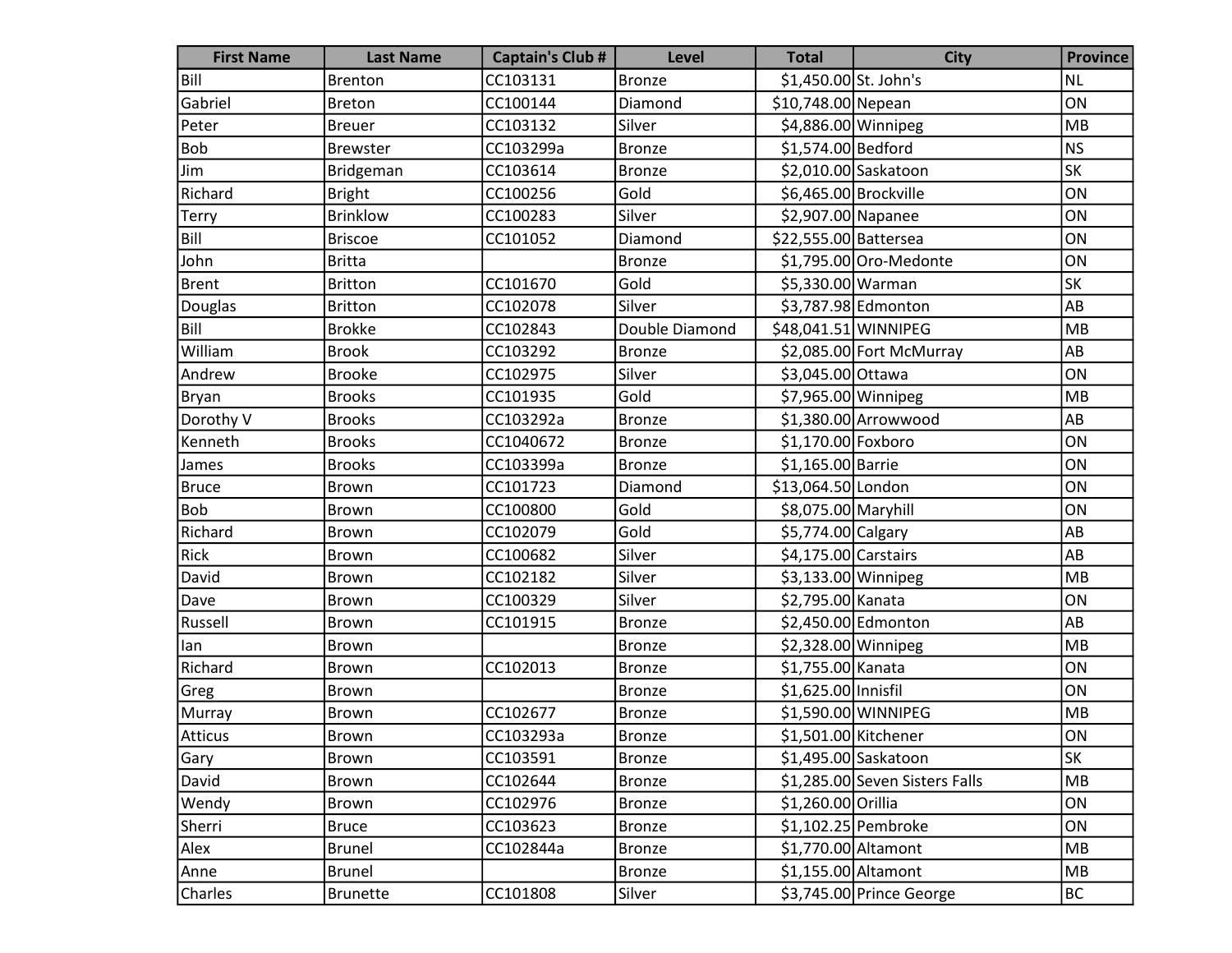| <b>First Name</b> | <b>Last Name</b> | <b>Captain's Club #</b> | Level                 | <b>Total</b>           | <b>City</b>                     | <b>Province</b> |
|-------------------|------------------|-------------------------|-----------------------|------------------------|---------------------------------|-----------------|
| Sara              | <b>Buchanan</b>  | CC100910                | Gold                  | \$5,575.25 Salisbury   |                                 | <b>NB</b>       |
| Hal               | <b>Buck</b>      | CC103134                | Silver                | \$3,885.00 Griffith    |                                 | ON              |
| Chris             | <b>Buckle</b>    | CC 102216               | Silver                | \$2,923.80 Avondale    |                                 | <b>NL</b>       |
| Scott             | <b>Buckley</b>   | CC100765                | Silver                |                        | \$4,970.00 Amherstview          | ON              |
| Chris             | <b>Buckley</b>   | CC103436                | <b>Bronze</b>         |                        | \$2,194.35 Holland Centre       | ON              |
| <b>Terry</b>      | Buckley          | CC100765a               | <b>Bronze</b>         |                        | \$1,757.75 Holland Centre       | ON              |
| Mark              | <b>Budd</b>      | CC103728                | <b>Bronze</b>         |                        | $$1,895.40$ New Sarepta         | AB              |
| Michael W         | <b>Budde</b>     | CC100039                | <b>Triple Diamond</b> | \$71,767.40 Brockville |                                 | ON              |
| Mark              | <b>Buller</b>    | CC102485                | Gold                  |                        | \$8,240.00 Waldheim             | SK              |
| Doug & Mary       | <b>Bullock</b>   | CC102157                | Gold                  | \$5,070.00 Kelowna     |                                 | <b>BC</b>       |
| Gerry             | <b>Bungay</b>    | CC102256                | Gold                  | \$5,489.89 Ottawa      |                                 | ON              |
| Brian             | <b>Burant</b>    | CC102031                | Gold                  |                        | \$5,105.00 Saskatoon            | SK              |
| Ben               | Burghout         | CC102979                | Gold                  | \$9,500.00 Whitby      |                                 | ON              |
| Norman            | Burgstaller      | CC100081                | Gold                  | \$5,810.00 Kanata      |                                 | ON              |
| Lynda             | <b>Burke</b>     | CC103607                | <b>Bronze</b>         | \$1,180.00 Waterloo    |                                 | ON              |
| Patrick           | <b>Burke</b>     |                         | <b>Bronze</b>         |                        | $$1,171.25$ New Minas           | <b>NS</b>       |
| Mike              | <b>Burkett</b>   | CC102980                | <b>Bronze</b>         | \$1,623.00 Washago     |                                 | ON              |
| Gary              | <b>Burnison</b>  | CC1040449               | <b>Bronze</b>         |                        | $$1,975.00$ St Catharines       | ON              |
| Scovie            | <b>Burns</b>     | CC103408                | Gold                  |                        | \$8,855.00 Bowmanville          | ON              |
| Michael           | <b>Burt</b>      | CC1040816               | <b>Bronze</b>         | \$1,650.00 Ottawa      |                                 | ON              |
| Robert            | <b>Butcher</b>   | CC1040450               | Silver                | \$3,901.00 Kitchener   |                                 | ON              |
| Wayne             | <b>Butt</b>      | CC101476                | Gold                  |                        | \$5,082.00 Conception Bay South | <b>NL</b>       |
| brendan           | buttler          | CC1040806               | <b>Bronze</b>         |                        | \$2,010.00 West Kelowna         | <b>BC</b>       |
| Dale              | <b>Buxton</b>    | CC103294a               | Diamond               | \$12,383.70 Biggar     |                                 | <b>SK</b>       |
| Karen             | Bynoe            | CC101501                | Gold                  |                        | \$9,230.50 Port Perry           | ON              |
| Clarissa          | Byrne            | CC100381                | Gold                  | \$9,467.00 Goulds      |                                 | <b>NL</b>       |
| Peter             | <b>Byvelds</b>   | CC1040846               | <b>Bronze</b>         | \$1,085.00 Brinston    |                                 | ON              |
| Paul J            | Cabral           | CC102259                | <b>Bronze</b>         |                        | \$1,285.00 Woodstock            | ON              |
| Norman            | Cadeau           | CC100103                | Double Diamond        | \$45,310.25 Midland    |                                 | ON              |
| Jean              | Cadieux          | CC103282                | Silver                |                        | \$4,520.00 Lac-Sainte-Marie     | QC              |
| Terry             | Cairns           | CC100382                | Diamond               | \$13,802.00 Almonte    |                                 | ON              |
| Doc               | Calder           | CC101509                | Silver                | \$3,255.00 Guelph      |                                 | ON              |
| Sharon            | Caldwdell        |                         | <b>Bronze</b>         |                        | $$1,020.00$ Brampton            | ON              |
| Hugh              | Caldwell         | CC101638                | Silver                |                        | $$3,250.00$ Brampton            | ON              |
| Lars              | Callieou         | CC1040808               | <b>Bronze</b>         |                        | \$1,750.00 Edmonton             | AB              |
| Walter            | Camelino         | CC102981                | Silver                |                        | $$3,230.00$ St Catharines       | ON              |
| Chas (Chopper)    | Cameron          | CC100514                | Diamond               | \$12,995.00 St Marys   |                                 | ON              |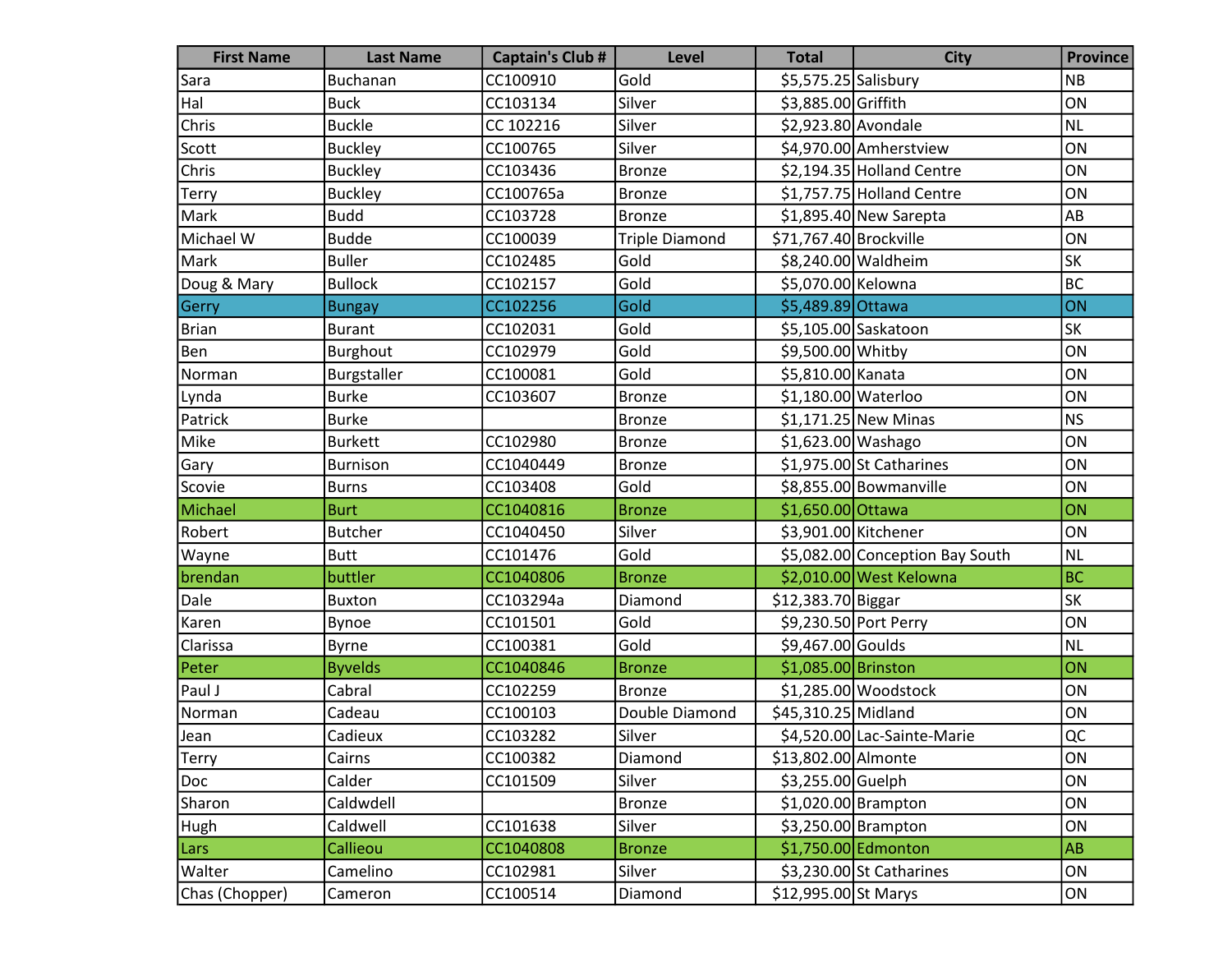| <b>First Name</b> | <b>Last Name</b> | <b>Captain's Club #</b> | <b>Level</b>          | <b>Total</b>          | <b>City</b>                         | <b>Province</b> |
|-------------------|------------------|-------------------------|-----------------------|-----------------------|-------------------------------------|-----------------|
| David             | Campbell         | CC102519                | Diamond               | \$13,485.60 Arnprior  |                                     | ON              |
| Colleen           | Campbell         | CC103703                | <b>Diamond</b>        | $$11,543.00$ Arnprior |                                     | ON              |
| Kent              | Campbell         | CC101314                | Silver                | \$4,025.00 Calgary    |                                     | AB              |
| Don               | Campbell         | CC102845                | Silver                | \$3,210.00 Elie       |                                     | MB              |
| Kim               | Campbell         | CC100924                | Silver                |                       | \$2,885.00 Saskatoon                | <b>SK</b>       |
| Jeff              | Campbell         | CC102982                | <b>Bronze</b>         | \$1,850.00 Ottawa     |                                     | ON              |
| Rene              | Campeau          | CC102983                | Silver                | \$2,950.00 Cornwall   |                                     | ON              |
| Ben               | Canini           | CC103486                | <b>Bronze</b>         |                       | \$1,900.00 Cambridge                | ON              |
| Shannon           | Canning          | CC102263                | Silver                | \$3,160.00 Elmira     |                                     | ON              |
| Les               | Canning          | CC103295a               | <b>Bronze</b>         |                       | $$1,870.00$ Spruce Grove            | AB              |
| Steve             | Cannon           | CC100056                | <b>Triple Diamond</b> | \$78,958.00 Manotick  |                                     | ON              |
| Del               | Caplette         |                         | <b>Bronze</b>         | \$1,705.00 Leduc      |                                     | AB              |
| Marc              | Carbonneau       | CC101688                | Diamond               | \$13,615.00 Corbeil   |                                     | ON              |
| Stephen           | Card             | CC103135                | <b>Bronze</b>         | \$2,110.00 Roblin     |                                     | ON              |
| Colin             | Card             | CC102750                | Bronze                | \$1,745.00 Calgary    |                                     | AB              |
| Moe               | Cardinal         | CC1040674               | <b>Bronze</b>         | \$1,385.00 Kelowna    |                                     | <b>BC</b>       |
| Howard            | Careen           | CC101932                | <b>Bronze</b>         |                       | \$1,540.00 Portugal Cove-St Philips | <b>NL</b>       |
| Larry             | Carleton         | CC103136                | <b>Bronze</b>         |                       | \$2,155.00 Swift Current            | <b>SK</b>       |
| Noel              | Caron            | CC100337                | Gold                  |                       | \$9,237.00 Williamstown             | ON              |
| Ivan              | Carothers        | CC102160                | <b>Bronze</b>         | \$1,245.00 Kelowna    |                                     | <b>BC</b>       |
| Kenneth           | Carr             | CC100304                | Gold                  |                       | \$6,470.00 Passekeag                | <b>NB</b>       |
| <b>Barbara</b>    | Carr             | CC100945                | Silver                | \$4,168.30 Munster    |                                     | ON              |
| Warren            | Carr             | CC102814                | <b>Bronze</b>         | \$1,860.00 Kelowna    |                                     | <b>BC</b>       |
| Renay             | Carriere         | CC102846                | Silver                | \$4,885.00 Lorette    |                                     | MB              |
| Denise            | Carriere         | CC1040451               | <b>Bronze</b>         | \$1,755.00 Lorette    |                                     | MB              |
| Michael           | Carroll          | CC101897                | Silver                | \$4,147.30 Torbay     |                                     | <b>NL</b>       |
| darcy             | carroll          | CC101163                | <b>Bronze</b>         | \$2,065.00 Minden     |                                     | ON              |
| Thomas            | Carroll          | CC1040452               | <b>Bronze</b>         | \$1,275.00 Arnprior   |                                     | ON              |
| Mark              | Carruthers       | CC103536                | <b>Bronze</b>         | \$1,885.00 Baden      |                                     | ON              |
| Matthew           | Carson           | CC1040453               | Gold                  | \$8,976.00 Ottawa     |                                     | ON              |
| Mark              | Carson           | CC103137                | Silver                | \$2,865.00 St. Albert |                                     | AB              |
| Alan              | Carter           | CC102162                | Silver                | \$3,282.00 Kelowna    |                                     | <b>BC</b>       |
| Glen              | Carter           | CC102161                | <b>Bronze</b>         | \$1,785.00 Vernon     |                                     | <b>BC</b>       |
| Joe               | Casey            | CC103138                | Gold                  |                       | $$5,113.60$ Lansdowne               | ON              |
| Sue               | Casey            | CC103258                | Silver                |                       | \$3,796.20 Lansdowne                | ON              |
| Robert            | Cassan           | CC102733                | <b>Bronze</b>         | \$1,180.00 Windsor    |                                     | ON              |
| Barry             | Casselman        | CC103139                | Silver                |                       | \$2,640.00 Williamsburg             | ON              |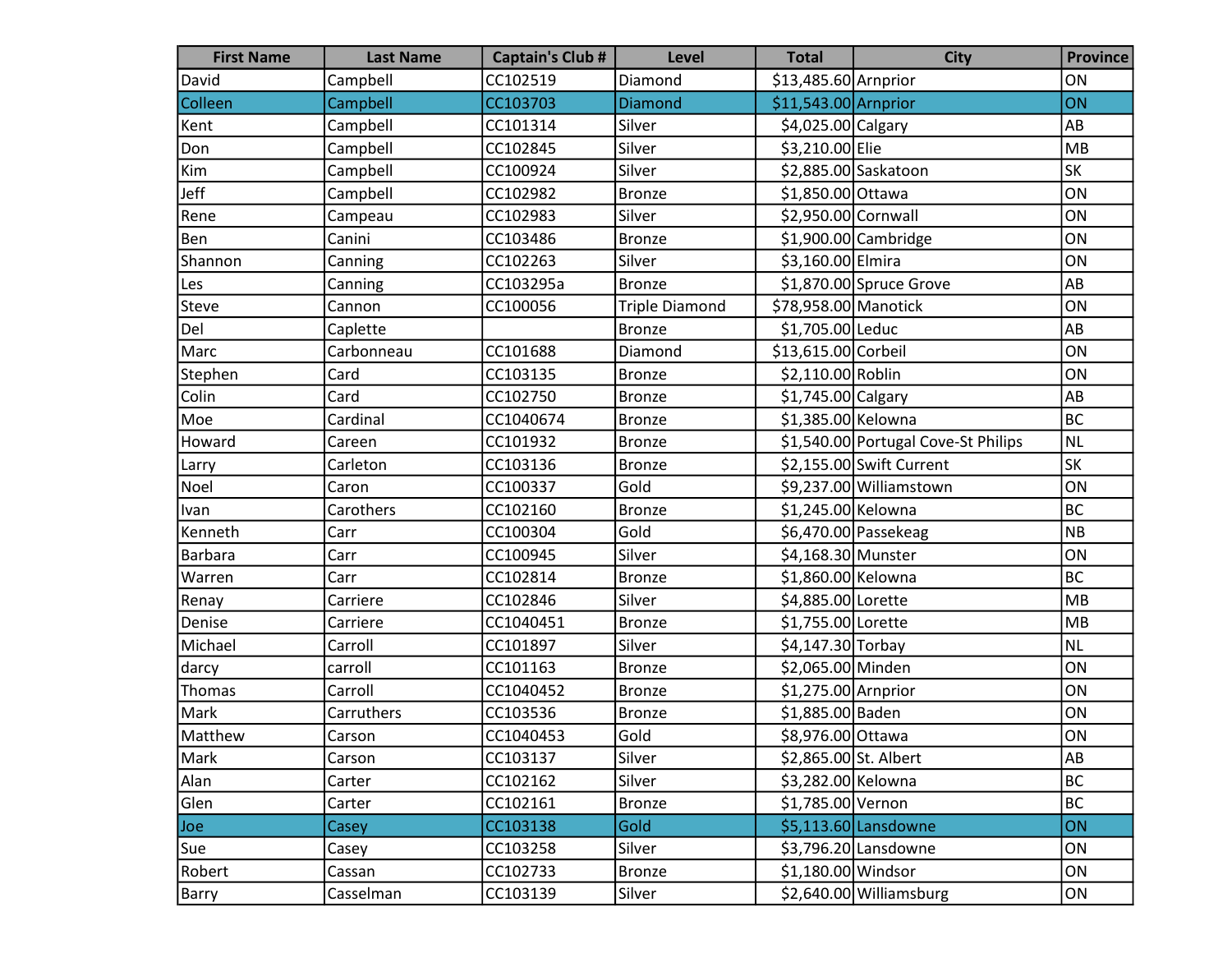| <b>First Name</b> | <b>Last Name</b>   | <b>Captain's Club #</b> | <b>Level</b>  | <b>Total</b>           | <b>City</b>                     | <b>Province</b> |
|-------------------|--------------------|-------------------------|---------------|------------------------|---------------------------------|-----------------|
| Joshua            | Casselman          | CC102724                | <b>Bronze</b> | \$1,515.00 Cornwall    |                                 | ON              |
| Hubert            | Casserman          |                         | Silver        | \$2,760.00 Berwick     |                                 | ON              |
| Rita              | Castellano         | CC103417                | Silver        | \$2,795.00 Winnipeg    |                                 | MB              |
| Michael           | Castledine         | CC100113                | Platinum      | \$146,906.49 Nepean    |                                 | ON              |
| Victoria          | Castledine         |                         | Gold          | \$6,281.00 Nepean      |                                 | ON              |
| Roger             | Cavanaugh          | CC100123                | Silver        | \$2,661.00 Kanata      |                                 | ON              |
| François          | Caza               | CC103140                | Silver        | \$2,974.01 Orleans     |                                 | ON              |
| Bill              | Cecchin            | CC103451                | Bronze        | \$1,310.00 Royston     |                                 | <b>BC</b>       |
| Dana              | Chaffey            | CC102856                | Gold          |                        | \$6,625.00 Conception Bay South | NL              |
| <b>Bruce</b>      | Chaffey            | CC1040454               | <b>Bronze</b> | \$1,368.00 Gander      |                                 | <b>NL</b>       |
| Lovedeep          | Chahal             | CC102986                | Silver        | \$4,916.00 Calgary     |                                 | AB              |
| Marlene           | Chaine             | CC100521                | Gold          | \$7,502.68 Gatineau    |                                 | QC              |
| Eva               | <b>Chalmers</b>    | CC103733                | Silver        |                        | \$3,029.50 Edmonton             | <b>AB</b>       |
| Will              | Chalmers           | CC1040675               | <b>Bronze</b> |                        | \$1,470.00 Blaine Lake          | SK              |
| Ron and Janet     | Chambers           | CC100226                | Diamond       | \$12,681.00 Milverton  |                                 | ON              |
| Judy              | Chambers           | CC101984                | <b>Bronze</b> |                        | \$1,750.00 Cambridge            | ON              |
| Paul              | Chambers Jr        | CC101303                | Silver        |                        | \$3,606.00 Cambridge            | ON              |
| Jeff              | Champagne          | CC103141                | <b>Bronze</b> | \$1,455.00 Kanata      |                                 | ON              |
| Josephine         | Chan               | CC102568                | Diamond       | \$13,015.80 Gloucester |                                 | ON              |
| $\mathsf{Al}$     | Chan               | CC102540                | Silver        | $$3,325.11$ Winnipeg   |                                 | MB              |
| Zandra            | Charbonneau        | CC100542                | Diamond       |                        | \$10,326.65 Carlsbad Springs    | ON              |
| Pat               | Charbonneau        | CC101686                | Gold          | \$6,050.00 Calabogie   |                                 | ON              |
| Kevin             | Chard              | CC101222                | Silver        | \$3,225.00 Orleans     |                                 | ON              |
| Victoria          | Charette           |                         | Bronze        | \$1,000.00 Whitby      |                                 | ON              |
| Paul              | Charlebois         | CC100589                | Silver        | \$2,882.00 Osgoode     |                                 | ON              |
| Rick              | Charles            | CC102183                | <b>Bronze</b> | $$1,280.00$ Winnipeg   |                                 | MB              |
| <b>Bob</b>        | Charron            | CC102163                | Diamond       | \$11,701.31 Kelowna    |                                 | <b>BC</b>       |
| Bernard           | Chartrand          | CC101452                | Gold          | \$5,680.00 Orleans     |                                 | ON              |
| <b>Boots</b>      | Chartrand          | CC101722                | Silver        |                        | \$3,576.00 North bay            | ON              |
| Sonia             | Chartrand-Langlois | CC101471                | Bronze        | \$1,491.00 Windsor     |                                 | ON              |
| Chris             | Chauvin            |                         | <b>Bronze</b> | \$1,140.50 Windsor     |                                 | ON              |
| Dwight            | Cheff              |                         | Gold          | \$5,250.00 Renfrew     |                                 | ON              |
| Michael           | Chekmar            | CC1040832               | <b>Bronze</b> | \$1,279.50 Ottawa      |                                 | ON              |
| Mike              | Chicoine           | CC1040676               | <b>Bronze</b> |                        | \$1,030.00 Kemptville           | ON              |
| Jeff              | Chinn              | CC103142                | <b>Bronze</b> | \$1,760.00 Guelph      |                                 | ON              |
| Donald            | Chisholm           | CC100413                | Silver        | \$3,520.00             |                                 |                 |
| Frank             | Chisholm           | CC1040677               | <b>Bronze</b> |                        | \$1,175.00 Kitchener            | ON              |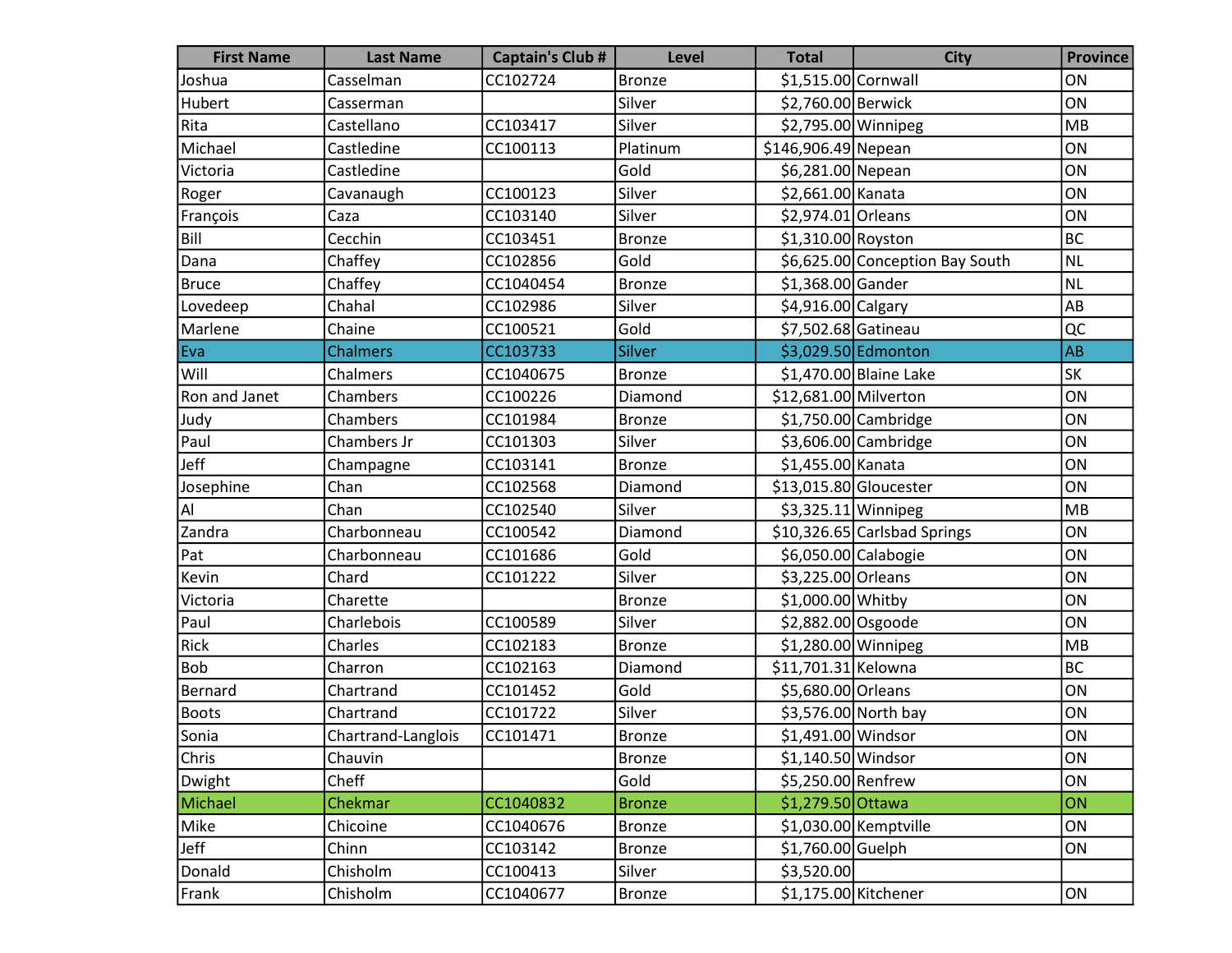| <b>First Name</b> | <b>Last Name</b> | <b>Captain's Club #</b> | <b>Level</b>          | <b>Total</b>          | <b>City</b>                | <b>Province</b> |
|-------------------|------------------|-------------------------|-----------------------|-----------------------|----------------------------|-----------------|
| Charlene          | Chislett         | CC102857                | <b>Bronze</b>         |                       | \$2,244.00 Mount Pearl     | <b>NL</b>       |
| Jeff              | Chislett         | CC103074                | <b>Bronze</b>         |                       | \$2,202.00 Mount Pearl     | <b>NL</b>       |
| Adam              | Chmiel           |                         | <b>Bronze</b>         | \$1,030.00 Orleans    |                            | ON              |
| Carol             | Choquette        | CC103723                | <b>Bronze</b>         |                       | \$1,891.70 Saint-Lazare    | $\overline{OC}$ |
| Donald            | Chow             | CC100115                | <b>Triple Diamond</b> | \$87,669.00 Kanata    |                            | ON              |
| Mark              | Christensen      | CC103296                | Silver                |                       | \$3,890.00 North Bay       | ON              |
| Romain            | Chubak           | CC1040455               | Bronze                |                       | \$2,455.00 Shoal Lake      | MB              |
| Kevin             | Chubbs           | CC101290                | Silver                | \$4,795.00 St. John's |                            | NL              |
| Andy              | Church           | CC100181                | Silver                | \$4,167.00 Kanata     |                            | ON              |
| Robert            | Churchill        | CC101023                | Gold                  | \$6,406.50 Kitchener  |                            | ON              |
| Des               | Churchill        | CC100630                | Silver                | \$4,195.00 Orleans    |                            | ON              |
| <b>Brian</b>      | Clancy           | CC1040678               | <b>Bronze</b>         | \$1,100.00 St. John's |                            | NL              |
| Steve             | Clare            | CC103546                | <b>Bronze</b>         | \$2,475.00 Selkirk    |                            | MB              |
| <b>Brian</b>      | Clark            | CC100008                | Diamond               | \$20,410.00 Nepean    |                            | ON              |
| Keven             | Clark            | CC103293                | Gold                  | \$7,333.00 Narol      |                            | MB              |
| Robert            | Clark            | CC102604                | Gold                  |                       | \$5,085.00 Winnipeg        | MB              |
| <b>Brent</b>      | Clark            |                         | <b>Bronze</b>         | \$1,051.00 Kanata     |                            | ON              |
| Paul              | Clarke           | CC100167                | Diamond               |                       | \$10,834.00 Cavan Monaghan | ON              |
| Justin            | Clarke           | CC102081                | Gold                  | \$5,360.00 Red Deer   |                            | AB              |
| Barry             | Clarke           | CC100296                | <b>Bronze</b>         | \$2,227.00 Ottawa     |                            | ON              |
| Derrick           | Clarke           | CC1040456               | <b>Bronze</b>         | \$1,482.00 Paradise   |                            | NL              |
| Barry             | Clarkson         | CC102082                | Silver                | \$4,229.01 Winfield   |                            | AB              |
| Rita              | Clarkson         | CC1040457               | <b>Bronze</b>         | \$1,455.00 Winfield   |                            | AB              |
| <b>Terry</b>      | Clattenburg      | CC1040656               | <b>Bronze</b>         |                       | \$1,495.00 Dartmouth       | <b>NS</b>       |
| Sondra            | Clegg            | CC102576                | Silver                | \$3,153.00 Fall River |                            | <b>NS</b>       |
| Katie             | Cleghorn         | CC100347                | <b>Bronze</b>         | \$2,229.00 Ottawa     |                            | ON              |
| Laird             | Clifton          | CC102796                | Gold                  |                       | \$5,255.00 Swift Current   | <b>SK</b>       |
| Mark              | Cloutier         | CC1040458               | <b>Bronze</b>         | \$2,325.00 Winnipeg   |                            | MB              |
| Trenton           | Cloutier         |                         | <b>Bronze</b>         |                       | \$1,225.00 Bonnyville      | AB              |
| Jim               | Coates           | CC100499                | Gold                  |                       | \$6,745.00 Grande Prairie  | AB              |
| Floyd             | Cock             | CC103482                | <b>Bronze</b>         |                       | \$1,150.00 Pictou County   | <b>NS</b>       |
| Boyd              | Coffin           | CC100114                | Diamond               | \$23,403.92 Kanata    |                            | ON              |
| William           | Colby            | CC100086                | Diamond               | \$18,895.00 Ottawa    |                            | ON              |
| <b>Bruce</b>      | Cole             | CC100221                | Silver                | \$2,536.00 Ottawa     |                            | ON              |
| <b>Anne Marie</b> | Cole             | CC103297a               | <b>Bronze</b>         |                       | $$1,170.00$ Kitchener      | ON              |
| Glenn             | Cole-Fitzpatrick | CC1040679               | <b>Bronze</b>         |                       | \$1,000.00 Wasaga Beach    | ON              |
| <b>Terry</b>      | Colfer           | CC103144                | <b>Bronze</b>         | \$1,000.00 Ottawa     |                            | ON              |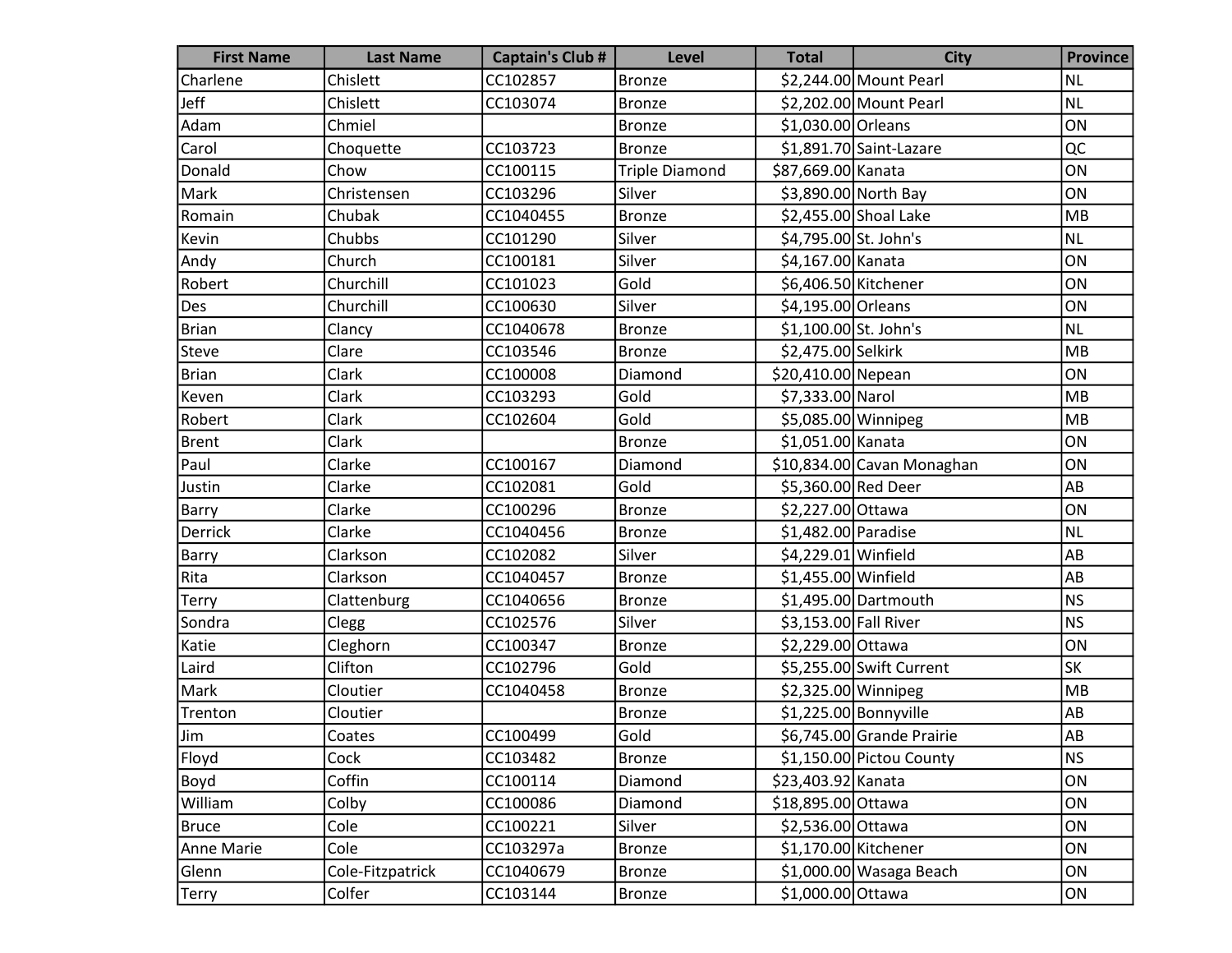| <b>First Name</b> | <b>Last Name</b> | <b>Captain's Club #</b> | <b>Level</b>   | <b>Total</b>           | <b>City</b>                      | <b>Province</b> |
|-------------------|------------------|-------------------------|----------------|------------------------|----------------------------------|-----------------|
| James             | Colgrave         | CC103505                | Bronze         | \$1,575.00 Inverary    |                                  | ON              |
| Norbert           | Collet           | CC102475                | Gold           |                        | \$6,831.50 Notre Dame de Lourdes | <b>MB</b>       |
| Jason             | Colley           | CC1040651               | Silver         | \$4,244.00 Osgoode     |                                  | ON              |
| Barry             | Collie           | CC102836                | Silver         |                        | \$4,830.00 Whitehorse            | YT              |
| Kevin             | Collins          | CC102988                | <b>Bronze</b>  | \$2,121.00 Kingston    |                                  | ON              |
| Chris             | Collins          | CC103481                | <b>Bronze</b>  | \$1,150.00 Belmont     |                                  | MB              |
| Larry             | Colotelo         | CC100049                | Double Diamond | \$28,982.00 Nepean     |                                  | ON              |
| Jay               | Colville         | CC101079                | Gold           | \$6,070.00 St. Albert  |                                  | AB              |
| Mario             | Coniglio         | CC1040680               | Gold           |                        | $$8,402.00$ New Hamburg          | ON              |
| Bob               | Connolly         | CC1040459               | Diamond        | \$17,444.00 Ottawa     |                                  | ON              |
| Jim               | Conroy           | CC102858a               | <b>Bronze</b>  | \$2,360.00 St. John's  |                                  | <b>NL</b>       |
| Caelie            | Conroy           | CC103145                | <b>Bronze</b>  | \$1,195.00 St. John's  |                                  | <b>NL</b>       |
| Edgar             | Conway           | CC101883                | Silver         | \$3,947.00 Placentia   |                                  | <b>NL</b>       |
| Rob               | Cook             |                         | <b>Bronze</b>  | \$2,490.00 Westport    |                                  | ON              |
| Douglas           | Cook             | CC102219                | Bronze         | \$2,441.00 Bedford     |                                  | <b>NS</b>       |
| Sam               | Cook             | CC101850                | <b>Bronze</b>  | \$1,891.00 St. John's  |                                  | <b>NL</b>       |
| William D.        | Cook             |                         | Bronze         | \$1,520.00 Hamilton    |                                  | ON              |
| Graeme            | Cook             | CC103757                | <b>Bronze</b>  | \$1,188.00 Kanata      |                                  | ON              |
| Charlotte         | Coons            | CC102267                | Silver         |                        | \$4,954.00 Winchester            | ON              |
| Tony              | Cooper           | CC100078                | Gold           | \$9,835.00 London      |                                  | ON              |
| Wayne             | Cooper           | CC1040681               | Silver         | \$2,645.00 Calgary     |                                  | AB              |
| Wayne             | Cooper           | CC1040818               | <b>Bronze</b>  |                        | $$1,600.00$ Bowmanville          | ON              |
| <b>Brent</b>      | Copeland         | CC101888                | <b>Bronze</b>  |                        | \$1,521.00 Winchester            | ON              |
| Stan              | Copp             | CC102847                | Silver         | \$3,025.00 Winnipeg    |                                  | MB              |
| Dean              | Corbin           | CC102816                | Silver         |                        | \$2,585.00 Prince George         | <b>BC</b>       |
| <b>Rudy</b>       | Cordoviz         | CC1040851               | <b>Bronze</b>  | $$1,048.00$ winnipeg   |                                  | MB              |
| Blair             | Corley           | CC101360                | Diamond        |                        | \$17,135.70 Marsh Lake           | YT              |
| Mike              | Cormier          |                         | Bronze         | \$1,489.00 Berwick     |                                  | ON              |
| Carl              | Cornell          | CC102270                | <b>Bronze</b>  | \$1,880.00 Uxbridge    |                                  | ON              |
| <b>Bob</b>        | Cornett          | CC102734                | Bronze         | \$1,505.00 Cornwall    |                                  | ON              |
| David             | Corney           | CC101049                | Gold           |                        | \$6,897.20 Summerside            | PE              |
| <b>AMANDIO</b>    | <b>CORREIA</b>   | CC102915                | Silver         |                        | \$3,690.00 Edmonton              | AB              |
| Kevin             | Corrigan         | CC1040682               | <b>Bronze</b>  | \$1,195.00 Orleans     |                                  | ON              |
| Pete              | Cory             | CC101313                | Silver         |                        | \$3,100.00 Westmeath             | ON              |
| Craig             | Cory             | CC103465                | <b>Bronze</b>  |                        | $$2,360.00$ Winnipeg             | MB              |
| <b>Barbara</b>    | Cossman-Dew      |                         | <b>Bronze</b>  | \$2,290.00 Arnprior    |                                  | ON              |
| David             | Costanzo         | CC102753                | Gold           | \$7,400.00 Stittsville |                                  | ON              |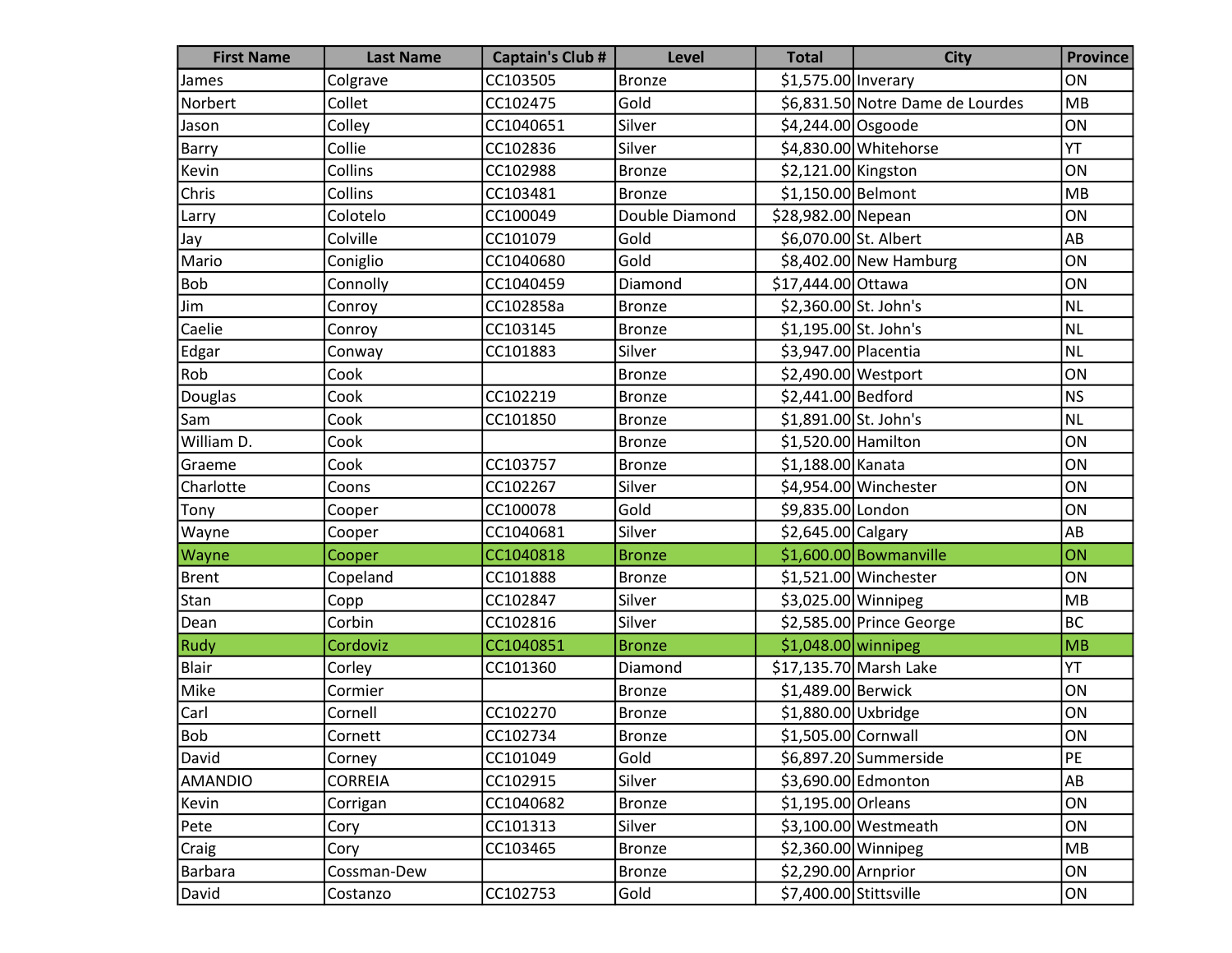| <b>First Name</b> | <b>Last Name</b> | <b>Captain's Club #</b> | <b>Level</b>          | <b>Total</b>         | <b>City</b>                      | <b>Province</b> |
|-------------------|------------------|-------------------------|-----------------------|----------------------|----------------------------------|-----------------|
| Bill              | Costello         | CC100897                | Silver                |                      | \$4,571.00 Harbour Main          | <b>NL</b>       |
| Ernest            | Cote             | CC101141                | Gold                  |                      | \$5,060.00 Blaine Lake           | <b>SK</b>       |
| Peter             | Cote             | CC102603                | <b>Bronze</b>         | \$1,880.00 Midland   |                                  | ON              |
| Andre             | Cote             | CC100941                | <b>Bronze</b>         | \$1,665.00 Embrun    |                                  | ON              |
| Kim               | Cote             | CC101560                | <b>Bronze</b>         | \$1,158.00 Russell   |                                  | ON              |
| Stephen           | Cotnam           | CC100084                | Silver                | \$3,065.00 Almonte   |                                  | ON              |
| Len               | Cotton           | CC103626                | <b>Bronze</b>         |                      | \$1,843.00 West Kelowna          | <b>BC</b>       |
| Émilie            | Coudière         | CC103447                | <b>Bronze</b>         |                      | \$1,325.00 Notre Dame De Lourdes | MB              |
| <b>David</b>      | Coulombe         | CC1040856               | <b>Bronze</b>         | $$1,025.00$ Winnipeg |                                  | MB              |
| <b>Bruce</b>      | Coulter          | CC1040460               | Bronze                |                      | \$1,818.00 Lombardy              | ON              |
| Robb              | Couperthwaite    |                         | <b>Bronze</b>         |                      | $$1,750.00$ Brampton             | ON              |
| Denise            | Courtney-Perry   | CC100795                | Diamond               | \$11,532.00 Calgary  |                                  | AB              |
| John              | Couture          | CC101488                | Gold                  |                      | \$5,190.00 Black Diamond         | AB              |
| Len               | Covatta          | CC102271                | Gold                  | \$9,138.70 Metcalfe  |                                  | ON              |
| Mark              | Covell           | CC102058                | <b>Triple Diamond</b> |                      | \$80,000.00 Swift Current        | SK              |
| <b>Brian</b>      | Coward           | CC100746                | Gold                  | \$6,145.00 Hamilton  |                                  | ON              |
| Scott             | Cowdy            | CC1040461               | <b>Bronze</b>         |                      | \$1,957.00 Sharbot Lake          | ON              |
| Fain              | Cowie            | CC101042                | <b>Bronze</b>         |                      | \$1,830.00 Edmonton              | AB              |
| Mark              | Cox              | CC102709                | Gold                  | \$6,902.00 Winnipeg  |                                  | MB              |
| Jeff              | Cox              | CC102520                | Silver                | \$4,185.00 Halifax   |                                  | <b>NS</b>       |
| Alastair          | Cox              | CC102702                | <b>Bronze</b>         |                      | \$1,540.00 Fletchers Lake        | <b>NS</b>       |
| Edward            | Craft            | CC103429                | Bronze                |                      | \$2,200.00 Swift Current         | <b>SK</b>       |
| Tina              | Cramp            | CC102083                | <b>Bronze</b>         |                      | \$2,340.00 Edmonton              | AB              |
| Garry W           | Crawford         | CC100603                | Gold                  |                      | \$7,911.00 Edmonton              | AB              |
| Kevin             | Crawford         | CC103618                | Gold                  |                      | \$5,096.25 Pictou County         | <b>NS</b>       |
| Peter             | Crawford         | CC103147                | <b>Bronze</b>         |                      | $$1,385.00$ Chilliwack           | <b>BC</b>       |
| Warren            | Creates          | CC103712                | Silver                | \$2,660.00 Ottawa    |                                  | ON              |
| J.D.              | Crépeau          | CC103714                | Silver                | \$2,535.00 Gatineau  |                                  | QC              |
| Maxwell           | Crews            | CC100816                | Gold                  | \$7,780.25 Paradise  |                                  | <b>NL</b>       |
| Johnny            | Critchell        | CC102990                | Bronze                | \$1,275.00 Rockland  |                                  | ON              |
| Scott             | Crocker          | CC100658                | Diamond               | \$10,999.85 Dieppe   |                                  | NB              |
| Larry             | Crouse           | CC103440                | <b>Bronze</b>         |                      | \$1,785.00 Millbrook Ontario     | ON              |
| Jarrett           | Crowell          | CC102843a               | Silver                |                      | \$2,737.50 Wellington            | <b>NS</b>       |
| David             | Crown            | CC101551                | <b>Bronze</b>         |                      | \$2,083.00 North Bay             | ON              |
| Gail              | Crown            | CC103298                | <b>Bronze</b>         |                      | \$1,095.00 North Bay             | ON              |
| Mitchell          | Crozier          | CC101359                | Diamond               |                      | \$10,375.00 Stoney Creek         | ON              |
| Donald            | Cruickshanks     | CC101928                | <b>Bronze</b>         |                      | \$1,945.00 Coldwater             | ON              |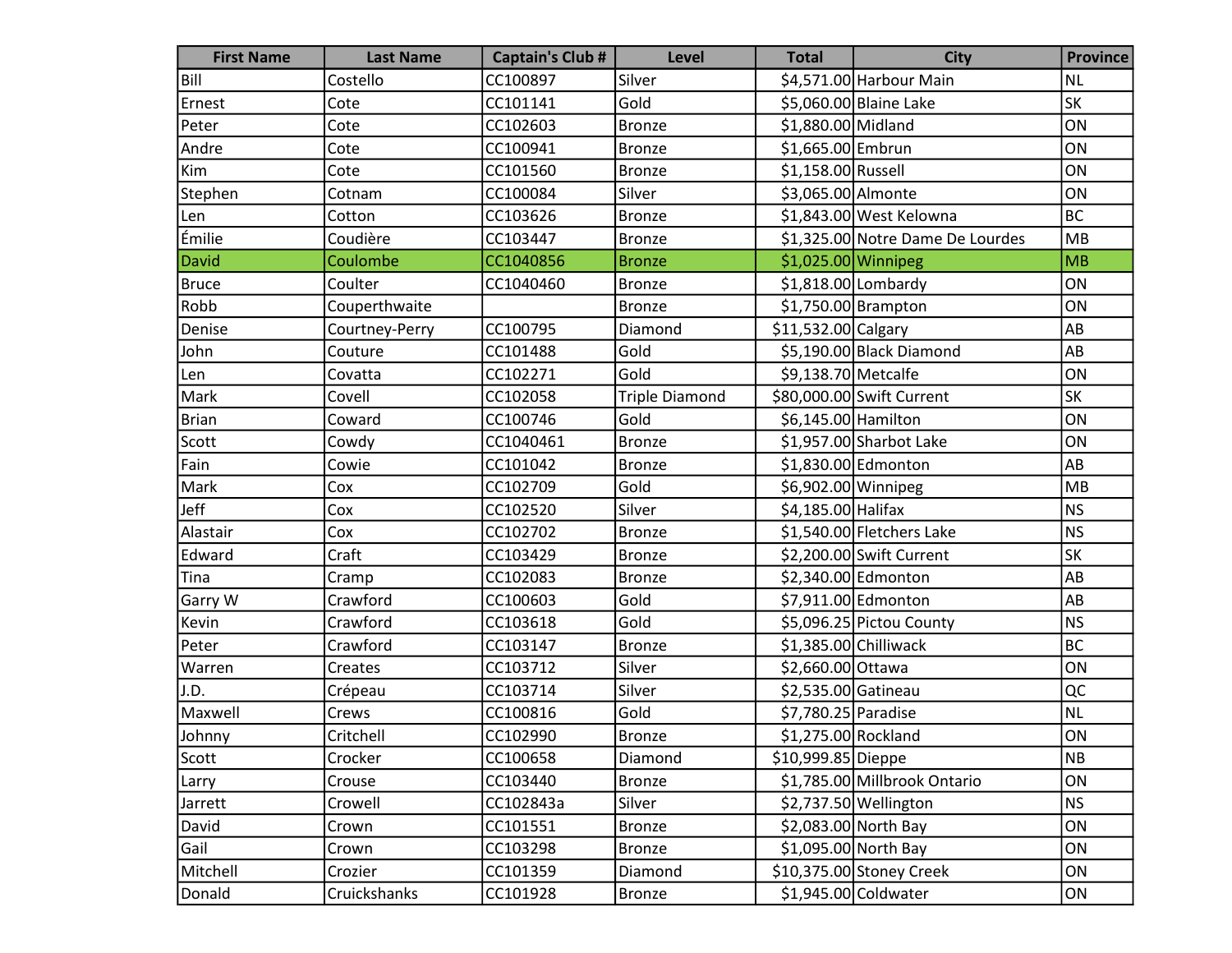| <b>First Name</b> | <b>Last Name</b> | <b>Captain's Club #</b> | <b>Level</b>          | <b>Total</b>          | <b>City</b>                     | <b>Province</b> |
|-------------------|------------------|-------------------------|-----------------------|-----------------------|---------------------------------|-----------------|
| Scott             | Cunningham       | CC102991                | <b>Bronze</b>         | \$1,616.00 Vanier     |                                 | ON              |
| Richard           | Cure             | CC102184                | Silver                |                       | \$2,590.00 Powerview            | MB              |
| <b>Bruce</b>      | Curle            | CC101035                | <b>Double Diamond</b> | \$27,868.50 Winnipeg  |                                 | MB              |
| Charles           | Curley           | CC102708                | Silver                | \$3,932.00 Windsor    |                                 | ON              |
| Domenic           | Cutulle          | CC103073                | Silver                |                       | \$4,853.75 Edmonton             | AB              |
| Len               | Cymbal           | CC103149                | <b>Bronze</b>         | $$1,360.00$ Winnipeg  |                                 | MB              |
| <b>Bob</b>        | Cymbalisty       | CC103430                | Silver                | \$2,910.00 Winnipeg   |                                 | MB              |
| Jeff              | Czech            | CC101629                | Gold                  | \$8,225.50 Kitchener  |                                 | ON              |
| Allison           | Czech            |                         | <b>Bronze</b>         | \$1,538.62 Kitchener  |                                 | ON              |
| Luiz              | Da Silva         | CC101032                | Diamond               | \$15,005.00 Gatineau  |                                 | QC              |
| Ron               | de Avila         | CC1040879               | <b>Bronze</b>         |                       | \$1,004.00 Whitehorse           | YT              |
| <b>Terry</b>      | Daigle           | CC101518                | Silver                |                       | \$3,816.00 North Bay            | ON              |
| Jon               | D'Alessandro     | CC101399                | Gold                  |                       | \$5,665.00 Georgetown           | ON              |
| Pat               | <b>D'Aloisio</b> | CC102272                | Gold                  |                       | \$5,059.00 Burlington           | ON              |
| Armando           | Damiao           | CC1040463               | Bronze                | \$1,035.00 Kitchener  |                                 | ON              |
| Joel              | Dantas           | CC1040683               | <b>Bronze</b>         | \$1,066.00 Ajax       |                                 | ON              |
| Don               | Darker           | CC102601                | Bronze                |                       | \$2,417.00 Edmonton             | AB              |
| John              | Dathan           | CC100027                | <b>Triple Diamond</b> | \$54,205.00 Ottawa    |                                 | ON              |
| Cheryl            | Davenport        | CC103150                | Silver                |                       | \$3,005.01 Owen Sound           | ON              |
| Lyle              | David            | CC102737                | Silver                | \$4,821.40 Calgary    |                                 | AB              |
| Paul              | Davidson         | CC101317                | Gold                  |                       | \$6,200.00 Brampton             | ON              |
| Calvin            | Davidson         | CC1040464               | <b>Bronze</b>         |                       | \$1,470.00 Saskatoon            | <b>SK</b>       |
| Jeff              | Davidson         | CC103299                | <b>Bronze</b>         | \$1,060.00 Kitchener  |                                 | ON              |
| <b>Kevin</b>      | <b>Davis</b>     | CC102458                | <b>Diamond</b>        | $$10,138.25$ Winnipeg |                                 | MB              |
| Paul              | Davis            | CC100419                | Gold                  |                       | \$9,352.00 Conception Bay South | <b>NL</b>       |
| Richard           | Davis            | CC102274                | Gold                  | \$5,232.00 Ottawa     |                                 | ON              |
| Paul              | Davis            | CC103300                | <b>Bronze</b>         |                       | \$2,004.00 Massey Drive         | <b>NL</b>       |
| Kevin             | Davis            | CC103748                | <b>Bronze</b>         | \$1,542.90 Fergus     |                                 | ON              |
| Craig             | Dawe             | CC102859a               | <b>Bronze</b>         | \$2,004.00 Paradise   |                                 | <b>NL</b>       |
| Shawn             | Dawson           | CC101736                | Bronze                | \$1,910.00 Nepean     |                                 | ON              |
| Scott             | Day              | CC100969                | Gold                  | \$6,460.00 Prescott   |                                 | ON              |
| George            | Dayton           | CC103598                | <b>Bronze</b>         |                       | \$1,510.00 St Francois Xavier   | MB              |
| Ron               | de Avila         |                         | <b>Bronze</b>         |                       | \$1,004.00 Whitehorse           | YT              |
| Eduard            | De Azevedo       | CC103710                | Silver                | \$2,940.00 Brantford  |                                 | ON              |
| Larry             | De Repentigny    | CC102469                | <b>Bronze</b>         |                       | \$2,341.00 Casselman            | ON              |
| Mike              | De Wolfe         | CC101896                | <b>Bronze</b>         |                       | \$1,419.00 Mallorytown          | ON              |
| Michael           | Deacon           | CC1040684               | Bronze                | \$1,035.00 St Albert  |                                 | AB              |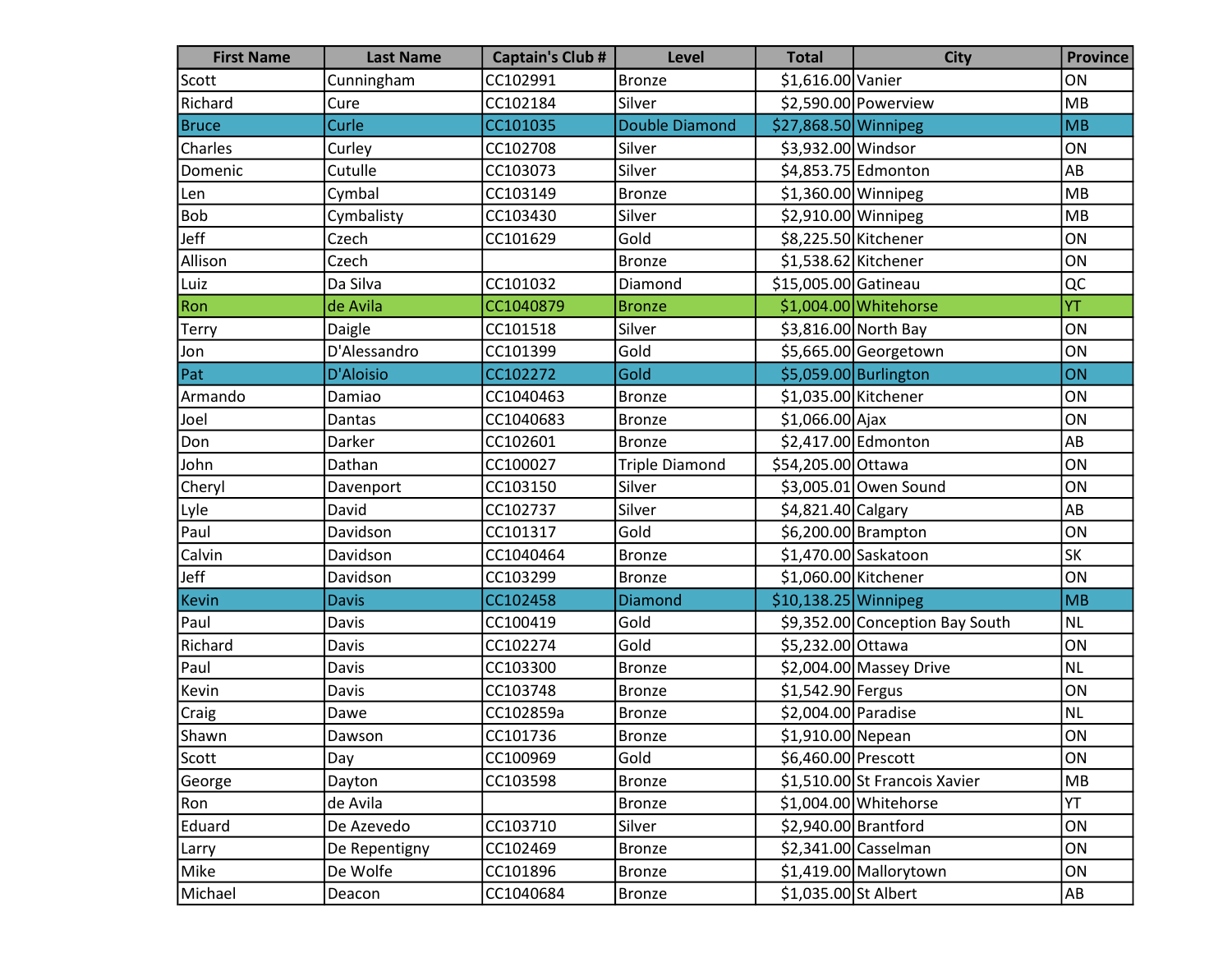| <b>First Name</b> | <b>Last Name</b>  | <b>Captain's Club #</b> | <b>Level</b>   | <b>Total</b>            | <b>City</b>                | <b>Province</b> |
|-------------------|-------------------|-------------------------|----------------|-------------------------|----------------------------|-----------------|
| Noel              | Deagle            | CC100241                | Platinum       | \$125,058.11 St. Albert |                            | AB              |
| Robin             | Dean              | CC102700                | Gold           |                         | \$5,951.80 Winnipeg        | MB              |
| Jim               | Dean              | CC102560                | Gold           | \$5,635.00 London       |                            | ON              |
| Ron               | DeBrouwere        | CC102185                | Gold           |                         | \$7,795.00 Winnipeg        | MB              |
| Jeff L            | <b>Deck</b>       | CC101797                | Silver         | \$3,716.00 Calgary      |                            | AB              |
| Lisa              | <b>DeClute</b>    | CC1040465               | Silver         |                         | \$2,645.00 Port Perry      | ON              |
| John              | Deelstra          | CC103589                | <b>Bronze</b>  |                         | \$1,545.00 South Woodslee  | ON              |
| Paul              | deGrasse          | CC102589                | Gold           |                         | \$7,625.00 Edmonton        | AB              |
| Barb              | <b>DeGuire</b>    | CC100390                | <b>Bronze</b>  |                         | \$2,308.00 Maidstone       | ON              |
| Real              | <b>DeGuire</b>    | CC101059                | <b>Bronze</b>  |                         | \$1,805.00 Maidstone       | ON              |
| John              | Dehooge           | CC100120                | Diamond        | \$10,115.00 Kanata      |                            | ON              |
| Dwayne            | Deibert           | CC103515                | <b>Bronze</b>  | \$1,145.00 Cold Lake    |                            | AB              |
| <b>Bruce</b>      | Deitz             | CC1040466               | <b>Bronze</b>  | $$1,315.00$ Winnipeg    |                            | <b>MB</b>       |
| Kelvin            | Dekker            | CC103151                | Silver         | \$3,071.00 Calgary      |                            | AB              |
| Dwayne            | Delahunt          | CC100420                | Double Diamond |                         | \$30,210.00 Gloucester     | ON              |
| Don               | DeLancey          | CC1040468               | <b>Bronze</b>  | \$1,625.00 Leduc        |                            | AB              |
| Jim               | Delaney           | CC103301                | <b>Bronze</b>  |                         | \$1,670.00 Stephenville    | <b>NL</b>       |
| Paul              | Demars            | CC103302                | <b>Bronze</b>  | \$2,025.00 Webb         |                            | <b>SK</b>       |
| Guiomar           | <b>DeMedeiros</b> | CC102275                | Gold           | \$9,947.00 London       |                            | ON              |
| <b>Steve</b>      | Denby             | CC101459                | Gold           | \$9,755.50 Winnipeg     |                            | MB              |
| Christine         | Denby             | CC103152                | <b>Bronze</b>  |                         | \$1,640.00 Fort Frances    | ON              |
| Gerald            | Denty             | CC102845a               | <b>Bronze</b>  | \$2,306.00 Halifax      |                            | <b>NS</b>       |
| Maryann           | Derewianchuk      | CC103420                | Gold           | \$5,316.00 Vita         |                            | <b>MB</b>       |
| Jim               | Derewianchuk      | CC1040469               | <b>Bronze</b>  | \$1,567.00 Vita         |                            | MB              |
| Alain             | Deschamps         | CC100375                | Gold           |                         | \$8,558.00 Morewood        | ON              |
| Denis             | Deschamps         |                         | <b>Bronze</b>  |                         | \$1,252.00 Medicine Hat    | AB              |
| Trevor            | <b>Desilets</b>   | CC103684                | Diamond        |                         | $$17,633.40$ Niagara Falls | ON              |
| Richard           | Desjardins        | CC101486                | Diamond        | \$10,154.00 Marcelin    |                            | <b>SK</b>       |
| Gary              | Desjardins        | CC101965                | <b>Bronze</b>  |                         | \$1,364.00 Emeryville      | ON              |
| Tyson             | Desjardins        | CC1040470               | <b>Bronze</b>  |                         | \$1,125.00 Preeceville     | <b>SK</b>       |
| Guy               | Desnoyers         | CC101456                | Diamond        | \$11,030.00 Ottawa      |                            | ON              |
| Tamar             | Desorcy           | CC102186                | Gold           | \$5,269.63 Winnipeg     |                            | <b>MB</b>       |
| Floyd             | Desosiers         | CC100520                | <b>Bronze</b>  | $$1,610.00$ Calgary     |                            | AB              |
| Allan             | DesRoche          | CC102087                | Silver         | \$3,080.00 Calgary      |                            | AB              |
| Marc              | Desroches         | CC101499                | Silver         | \$2,546.00 Gatineau     |                            | QC              |
| Ryan              | Desrosiers        | CC103439                | Silver         |                         | $$2,733.00$ Maymont        | <b>SK</b>       |
| Larry             | Dewar             | CC101710                | Double Diamond | \$33,015.00 Gimli       |                            | MB              |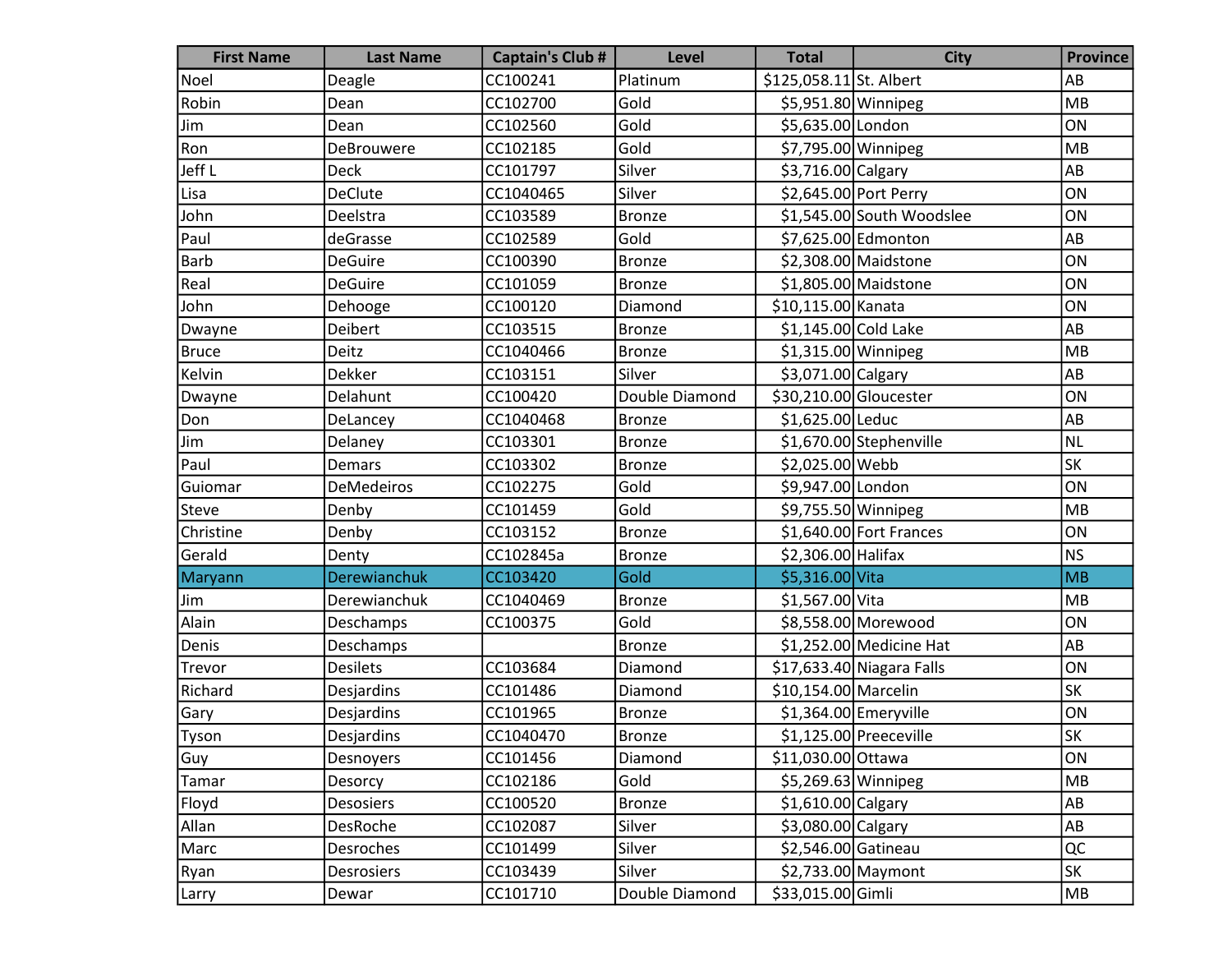| <b>First Name</b> | <b>Last Name</b> | <b>Captain's Club #</b> | <b>Level</b>   | <b>Total</b>            | <b>City</b>                   | <b>Province</b> |
|-------------------|------------------|-------------------------|----------------|-------------------------|-------------------------------|-----------------|
| Andrew            | Dewdney          | CC102088                | Bronze         |                         | \$1,985.00 Chestermere        | AB              |
| Jocelyn           | Diamond          | CC103153                | <b>Bronze</b>  | \$2,284.00 Winnipeg     |                               | MB              |
| Robert            | <b>Dibbley</b>   | CC103303                | <b>Silver</b>  | \$2,587.00 Tilbury      |                               | ON              |
| Randy             | <b>Dick</b>      | CC100730                | Double Diamond | \$42,187.07 Didsbury    |                               | AB              |
| Joey              | <b>Dick</b>      | CC102918                | Silver         | \$4,325.00 Didsbury     |                               | AB              |
| Karie             | <b>Dick</b>      | CC102919                | <b>Bronze</b>  | \$1,530.00 Didsbury     |                               | AB              |
| Mike              | <b>Dicks</b>     | CC101696                | Diamond        | \$11,183.00 Carvel      |                               | AB              |
| Chuck             | Dickson          | CC100882                | Silver         | \$4,505.00 London       |                               | ON              |
| Allan             | Dickson          | CC1040471               | <b>Bronze</b>  | \$1,575.00 Elmira       |                               | ON              |
| Ken               | Didow            | CC101148                | Gold           | \$7,902.00 Kitchener    |                               | ON              |
| Peter             | Diebel           | CC100474                | Gold           | \$5,609.00 Kitchener    |                               | ON              |
| Mark              | Diehl            | CC101707                | Gold           |                         | \$8,532.70 Blaine Lake        | SK              |
| Real              | Diehl            | CC101872                | <b>Bronze</b>  | \$2,140.00 Marcelin     |                               | <b>SK</b>       |
| Louise            | Diehl            | CC102797                | <b>Bronze</b>  | \$1,440.80 Marcelin     |                               | <b>SK</b>       |
| Charlotte         | Dierker          | CC102060                | Bronze         |                         | \$2,410.00 Cudworth           | <b>SK</b>       |
| Steven            | Dietrich         | CC102631                | Silver         |                         | \$2,880.00 KITCHENER          | ON              |
| Jim               | Dietrich         | CC1040472               | <b>Bronze</b>  | \$1,370.00 Kitchener    |                               | ON              |
| Wayne             | Dietrich         | CC102725                | <b>Bronze</b>  |                         | \$1,295.00 Owen Sound         | ON              |
| Marshall          | Diggle           | CC103154                | Silver         |                         | \$3,963.33 Portage La Prairie | <b>MB</b>       |
| Megan             | Dillon           | CC103745                | <b>Bronze</b>  | \$1,278.00 Renfrew      |                               | ON              |
| Michele           | Dionne           | CC102281                | Gold           | \$9,495.00 Orleans      |                               | ON              |
| Len               | <b>Dirk</b>      | CC102090                | Diamond        | \$12,438.55 Calgary     |                               | AB              |
| Curt              | Dixon            | CC100323                | Double Diamond |                         | \$30,670.95 Sherwood Park     | AB              |
| Casimir           | Dobbin           | CC101348                | Gold           |                         | \$5,755.00 Beaumont           | AB              |
| Danna             | Dobson           | CC1040819               | <b>Bronze</b>  |                         | \$1,531.00 Amherstview        | ON              |
| James             | <b>Dobush</b>    | CC1040686               | <b>Silver</b>  |                         | \$4,320.00 Whitehorse         | YT              |
| Allan             | Dodd             | CC101233                | Gold           | \$8,245.50 Kingston     |                               | ON              |
| Greg              | <b>Doerr</b>     | CC1040826               | <b>Bronze</b>  | \$1,343.00 Barrie       |                               | ON              |
| Ron               | Doiron           | CC103155                | Gold           | \$7,595.00 Didsbury     |                               | AB              |
| Kim               | Dolkjar          | CC101453                | Gold           |                         | \$5,579.00 Whitehorse         | YT              |
| Mark              | Domko            | CC103156                | Silver         | \$3,710.00 Winnipeg     |                               | MB              |
| Diane             | Dompierre        | CC101577                | Silver         | \$4,699.75 Vanier       |                               | ON              |
| Jean              | Dompierre        | CC103423                | <b>Bronze</b>  | $$1,790.00$ Osgoode     |                               | ON              |
| Chuck             | Donais           | CC100384                | Double Diamond | \$40,793.00 Belle River |                               | ON              |
| <b>Bruce</b>      | Donaldson        | CC102460                | Diamond        | \$14,465.00 Orillia     |                               | ON              |
| Mike              | Donnelly         | CC103157                | <b>Bronze</b>  | \$1,831.00 Minden       |                               | ON              |
| Tom               | Donohue          | CC102283                | Silver         | \$3,920.00 Orleans      |                               | ON              |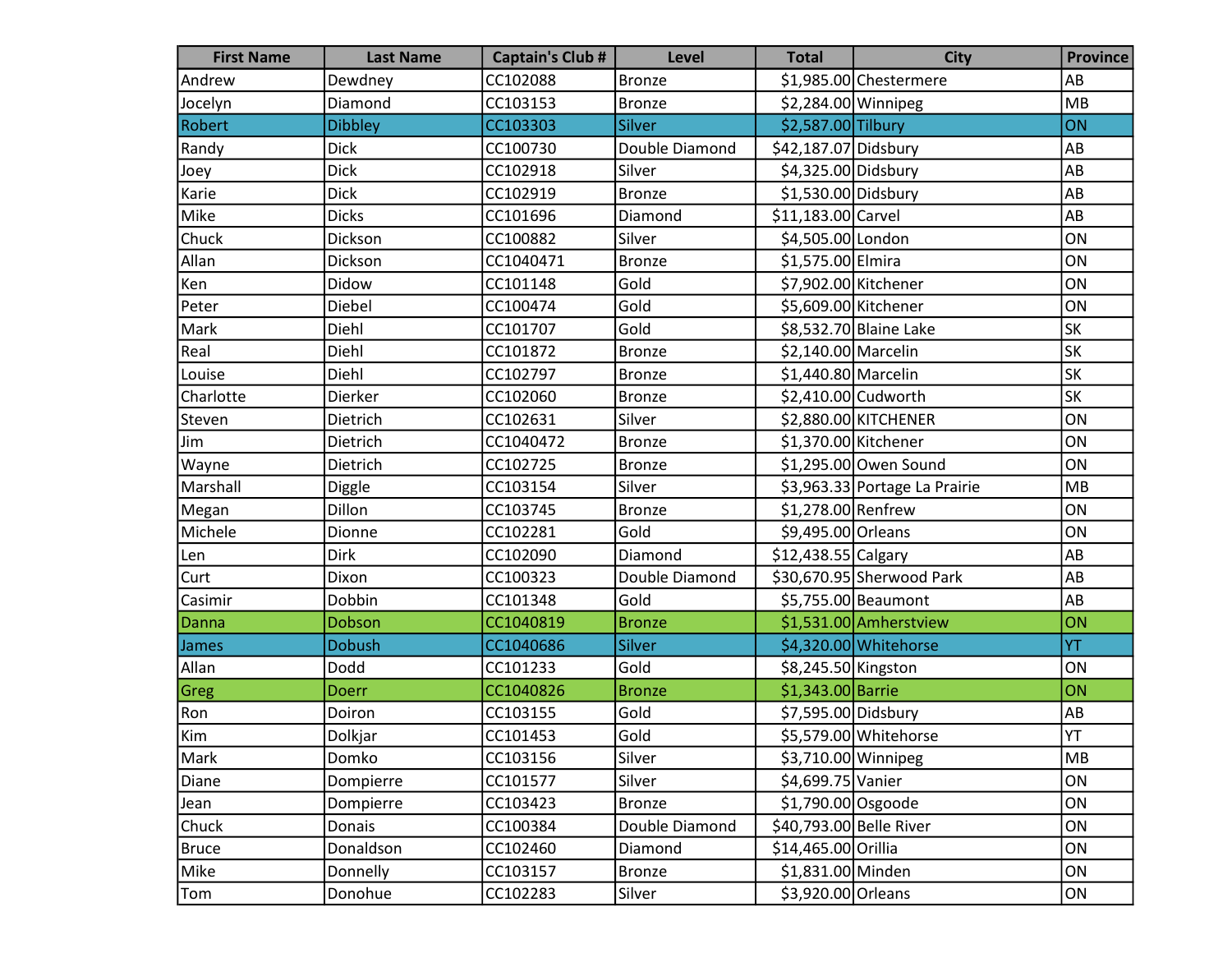| <b>First Name</b> | <b>Last Name</b> | <b>Captain's Club #</b> | Level                 | <b>Total</b>           | <b>City</b>                 | <b>Province</b> |
|-------------------|------------------|-------------------------|-----------------------|------------------------|-----------------------------|-----------------|
| Chris             | Donovan          | CC102920                | Diamond               |                        | \$18,306.00 LEDUC COUNTY    | AB              |
| Mike              | Dooley           | CC103411                | Silver                |                        | \$3,465.00 Mississauga      | ON              |
| Neil              | Dowell           | CC101026                | Silver                | \$2,850.00 Bentley     |                             | AB              |
| Barry             | Downer           | CC101762                | <b>Triple Diamond</b> | \$69,940.60 flatrock   |                             | <b>NL</b>       |
| Perry             | Downey           | CC101403                | Diamond               | \$15,605.00 St. John's |                             | <b>NL</b>       |
| Richard           | Doyle            | CC103422                | Silver                |                        | \$2,910.00 Thamesford       | ON              |
| Martin            | Doyle            | CC102992                | <b>Bronze</b>         |                        | \$1,939.00 Coldwater        | ON              |
| Dwayne            | Doyle            | CC103304                | <b>Bronze</b>         | \$1,545.50 Cornwall    |                             | ON              |
| David             | Doyle            |                         | <b>Bronze</b>         |                        | \$1,199.00 Burret Cove      | <b>NL</b>       |
| Mike              | Drennan          | CC102993                | <b>Bronze</b>         | \$1,326.00 Sharon      |                             | ON              |
| Don               | Drew             | CC102860                | Gold                  | \$5,300.00 Bay Bulls   |                             | <b>NL</b>       |
| Jason             | Driedger         | CC101011                | Double Diamond        |                        | \$28,341.05 Martensville    | <b>SK</b>       |
| David             | Driedger         | CC102054                | <b>Bronze</b>         | \$1,912.00 Clavet      |                             | <b>SK</b>       |
| Kirk              | Driscoll         | CC102610                | Silver                | \$3,017.00 Yarker      |                             | ON              |
| Greg              | Driscoll         | CC101506                | Silver                | \$2,747.00 Nepean      |                             | ON              |
| Lyle              | Drysdale         | CC101058                | Gold                  |                        | \$8,086.45 Saskatoon        | SK              |
| René              | Drysdelle        |                         | <b>Bronze</b>         |                        | \$1,065.00 Whitehorse       | YT              |
| Allan             | Ducharme         | CC102711                | Diamond               | \$18,740.00 Graysville |                             | MB              |
| <b>Tanis</b>      | Ducharme         | CC103284                | Gold                  | \$5,798.85 Carman      |                             | MB              |
| Allen             | <b>Duck</b>      | CC1040687               | <b>Bronze</b>         |                        | \$1,204.00 Beaverdell       | <b>BC</b>       |
| Darwin            | <b>Dueck</b>     | CC1040688               | <b>Bronze</b>         | \$1,405.00 Wapella     |                             | SK              |
| <b>Brian</b>      | Duff             | CC103158                | <b>Bronze</b>         |                        | \$2,025.00 Kemptville       | ON              |
| Adam              | Duguay           |                         | <b>Bronze</b>         | $$1,715.00$ Winnipeg   |                             | MB              |
| Blaine            | Dumkee           | CC1040689               | <b>Bronze</b>         |                        | \$2,479.00 Whitehorse       | YT              |
| Roger             | Dumond           | CC101918                | Silver                |                        | \$4,156.00 Gloucester       | ON              |
| Rolland           | Dumoulin         | CC100525                | Gold                  | \$9,398.00 Kitchener   |                             | ON              |
| Allan             | Duncan           | CC102593                | Diamond               | \$10,867.00 Nepean     |                             | ON              |
| Bob               | Duncan           | CC101618                | Silver                |                        | \$3,088.75 Elizabethtown    | ON              |
| Steve             | Dunley           | CC103159                | Silver                |                        | \$2,725.00 Shallow Lake     | ON              |
| Scott             | Dunlop           | CC102285                | Bronze                | \$1,365.00 Petrolia    |                             | ON              |
| Kevin             | Dunphy           | CC101732                | Silver                | \$2,545.00 St. John's  |                             | NL              |
| Guy               | <b>Dupas</b>     |                         | <b>Bronze</b>         | $$1,050.00$ Winnipeg   |                             | MB              |
| Richard           | <b>Dupuis</b>    | CC1040473               | <b>Bronze</b>         | \$1,650.00 Tilbury     |                             | ON              |
| <b>Art</b>        | <b>Duquette</b>  | CC103305                | <b>Silver</b>         |                        | \$2,595.00 Long Sault       | ON              |
| Gerald            | Duriez           | CC100833                | Diamond               |                        | \$12,799.00 Parkland County | AB              |
| Tim               | Durkin           | CC103306                | <b>Bronze</b>         | \$2,160.00 Ste. Anne   |                             | MB              |
| Heather           | Durkin           | CC1040474               | <b>Bronze</b>         |                        | $$1,495.00$ SE Genevieve    | MB              |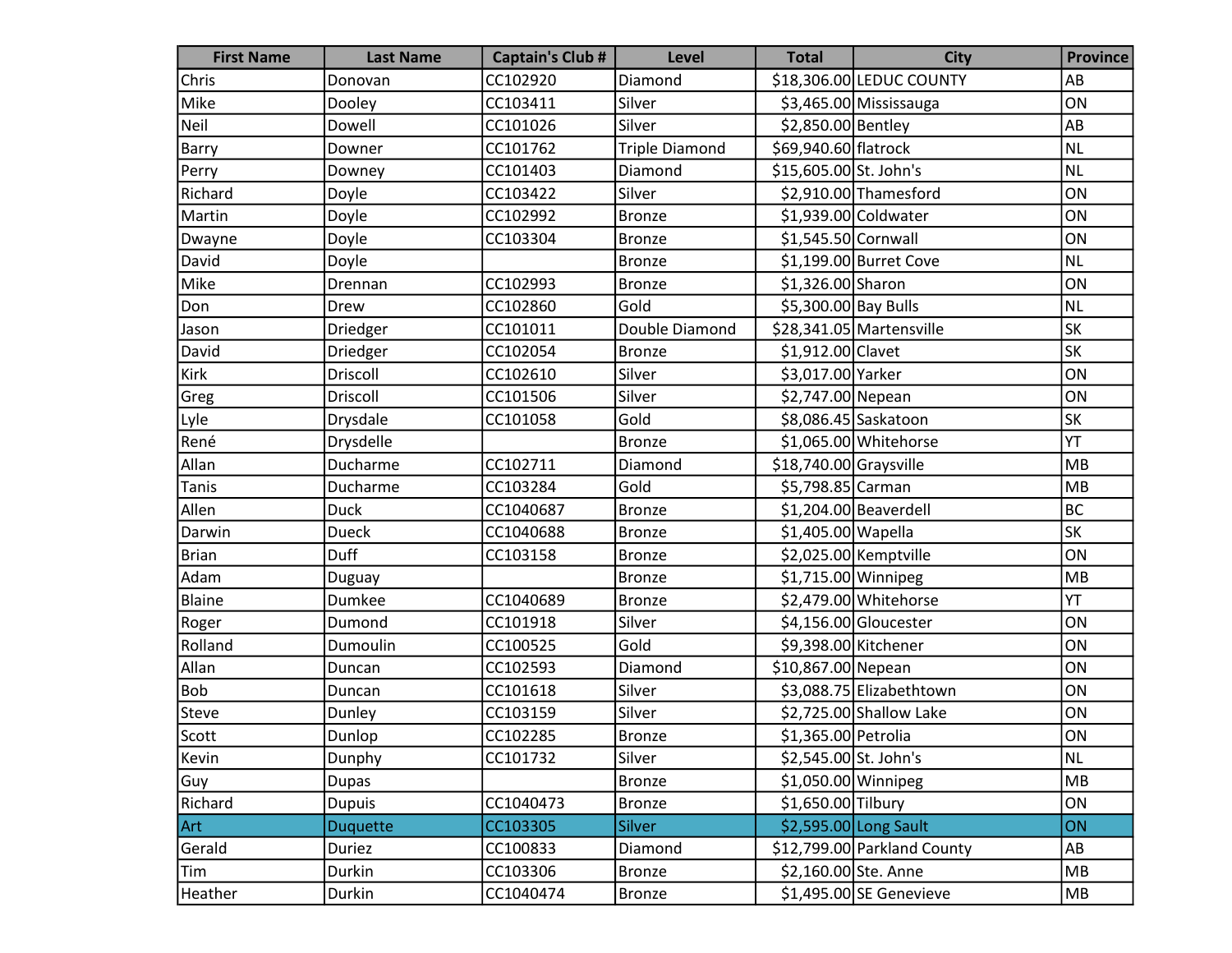| <b>First Name</b> | <b>Last Name</b> | <b>Captain's Club #</b> | Level                 | <b>Total</b>          | <b>City</b>             | <b>Province</b>        |
|-------------------|------------------|-------------------------|-----------------------|-----------------------|-------------------------|------------------------|
| Ken               | Dutchak          | CC101719                | Gold                  |                       | \$9,555.00 Edmonton     | AB                     |
| Christopher       | <b>Dutchak</b>   | CC102921                | <b>Bronze</b>         |                       | \$2,235.00 Edmonton     | AB                     |
| Grant             | Dwyer            | CC101119                | Gold                  | \$8,130.00 St. John's |                         | <b>NL</b>              |
| Dana              | <b>Dyck</b>      | CC101008                | Double Diamond        | \$35,930.00 Calgary   |                         | AB                     |
| Garry             | <b>Dyck</b>      | CC102627                | <b>Silver</b>         | \$2,681.00 Winnipeg   |                         | <b>MB</b>              |
| Larry             | Dyck             | CC102050                | <b>Bronze</b>         |                       | \$2,015.00 Saskatoon    | SK                     |
| Barbara           | Dyck             | CC103307                | Bronze                |                       | \$1,395.00 Saskatoon    | <b>SK</b>              |
| Larry             | Dyck             | CC103443                | <b>Bronze</b>         | \$1,371.00 Winnipeg   |                         | MB                     |
| Carl              | <b>Dyck</b>      |                         | <b>Bronze</b>         | \$1,080.00 Winnipeg   |                         | MB                     |
| Alan              | <b>Dyck</b>      | CC1040691               | <b>Bronze</b>         |                       | $$1,025.00$ Leamington  | ON                     |
| Ray               | <b>Dyck</b>      | CC1040857               | <b>Bronze</b>         | \$1,010.00 Winnipeg   |                         | MB                     |
| William           | Dyer             | CC102092                | Silver                | \$4,415.00 Calgary    |                         | AB                     |
| Craig             | Dyer             | CC103612                | <b>Bronze</b>         | \$1,140.00 Windsor    |                         | ON                     |
| Lorne             | Eads             | CC102922                | Silver                |                       | \$3,520.00 Spruce Grove | AB                     |
| Glen              | Eagle            | CC101718                | Diamond               | \$11,408.00 Churchill |                         | ON                     |
| Jim               | Eamon            | CC101687                | Gold                  | \$9,350.00 Calgary    |                         | AB                     |
| Gary              | Eaton            | CC102667                | Silver                | \$2,655.00 Smithville |                         | ON                     |
| Don               | Eberley          | CC102995                | Gold                  | \$5,425.00 Ottawa     |                         | ON                     |
| Marilyn           | Eddy             | CC103148                | Silver                |                       | \$3,056.00 Kemptville   | ON                     |
| Marsha            | Eddy             | CC103308                | <b>Bronze</b>         |                       | \$1,282.50 Londonderry  | <b>NS</b>              |
| Kevin             | Edgar            | CC1040475               | <b>Bronze</b>         |                       | $$1,040.00$ Sydenham    | ON                     |
| Scott             | Edmunds          | CC101654                | <b>Bronze</b>         | \$1,381.00 St Pierre  |                         | MB                     |
| Roddy             | Edwards          | CC101368                | <b>Triple Diamond</b> | \$71,060.42 Saskatoon |                         | SK                     |
| Wayne             | Edwards          | CC102751                | Silver                | \$2,675.00 Windsor    |                         | ON                     |
| Brian J.          | Edwards          | CC103604                | <b>Bronze</b>         | \$2,056.00 Vars       |                         | ON                     |
| Stephanie         | Edwards          | CC103161                | <b>Bronze</b>         | \$1,075.00 Orleans    |                         | ON                     |
| Gerry             | Egan             | CC102996                | <b>Bronze</b>         | \$2,120.00 Kars       |                         | ON                     |
| Trevor            | Ekiss            |                         | Silver                | \$2,800.00 Olds       |                         | AB                     |
| Jesse             | Elder            | CC1040692               | <b>Bronze</b>         |                       | \$1,887.00 Woodstock    | ON                     |
| Jason             | Elder            | CC102997                | Bronze                |                       | \$1,610.00 Pain Court   | ON                     |
| Kelly             | Eldridge         | CC101519                | Gold                  | \$6,900.00 Orleans    |                         | ON                     |
| Darren            | Elford           | CC102861a               | Silver                | \$2,878.00 Dildo      |                         | NL                     |
| Steve             | Elgin            | CC100170                | Gold                  | \$5,230.00 Ottawa     |                         | ON                     |
| Carey             | Ellingson        | CC100253                | Double Diamond        | \$40,262.11 Barrhead  |                         | AB                     |
| Robert            | Elliott          | CC101690                | Diamond               | \$20,952.00 Goderich  |                         | ON                     |
| Richard           | Elliott          | CC102287                | <b>Bronze</b>         | \$2,302.00 Odessa     |                         | ON                     |
| Tyler             | Elliott          | CC102093                | <b>Bronze</b>         | $$1,559.00$ Calgary   |                         | $\mathsf{A}\mathsf{B}$ |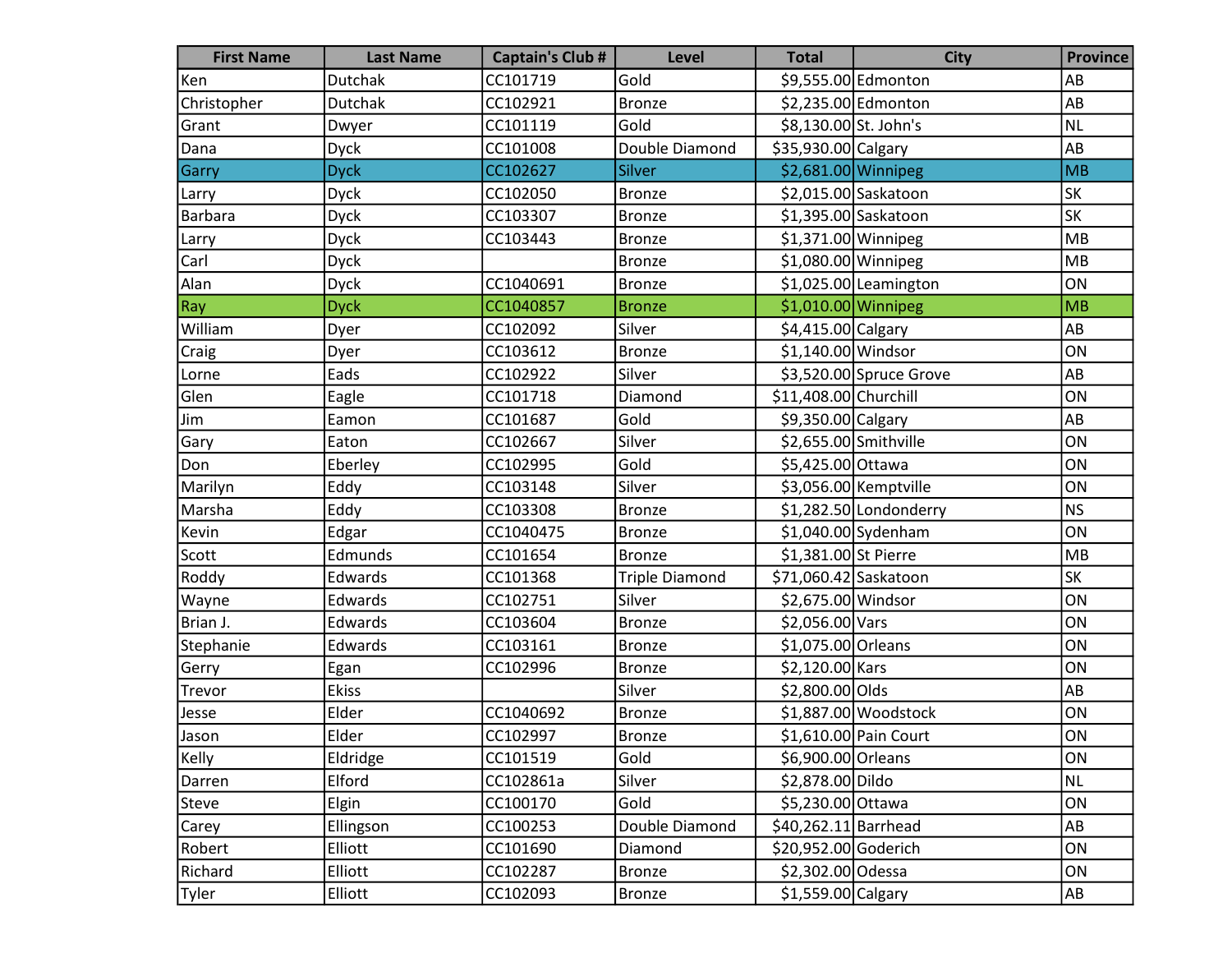| <b>First Name</b> | <b>Last Name</b> | <b>Captain's Club #</b> | Level         | <b>Total</b>          | <b>City</b>                     | <b>Province</b> |
|-------------------|------------------|-------------------------|---------------|-----------------------|---------------------------------|-----------------|
| Heather           | Elliott          | CC103164                | <b>Bronze</b> | \$1,546.00 Odessa     |                                 | ON              |
| Kirk              | Elliott          | CC103738                | <b>Bronze</b> | \$1,290.00 Didsbury   |                                 | AB              |
| <b>Brandi</b>     | Eloquence        | CC102848                | Silver        | $$2,977.24$ Winnipeg  |                                 | <b>MB</b>       |
| Steve             | Emberley         | CC103071                | Diamond       | \$12,416.00 Minesing  |                                 | ON              |
| Curtis            | Engel            |                         | <b>Bronze</b> | \$1,180.00 Didsbury   |                                 | AB              |
| Chris             | English          | CC101780                | Silver        | \$2,860.00 Kanata     |                                 | ON              |
| Doug              | Engstrom         | CC101860                | Gold          | \$5,435.00 Niverville |                                 | MB              |
| Gilbert           | Enns             | CC101365                | Diamond       | \$10,889.00 Didsbury  |                                 | AB              |
| Harold            | Enns             | CC1040694               | <b>Bronze</b> |                       | \$1,665.00 East St Paul         | MB              |
| Shaun             | Enright          | CC102771                | Gold          | \$5,816.00 Nepean     |                                 | ON              |
| Wendell           | Erb              | CC103309                | <b>Bronze</b> |                       | $$1,130.00$ Wellesley           | ON              |
| Kenneth           | Erickson         | CC100024                | Gold          | \$5,847.00 Russell    |                                 | ON              |
| Dwayne            | Ernest           | CC103489                | <b>Bronze</b> |                       | \$1,479.00 Thompson Mb          | MB              |
| Gerry             | Esau             | CC101392                | Gold          |                       | \$8,715.00 Saskatoon            | <b>SK</b>       |
| Duane             | Esler            | CC101136                | <b>Bronze</b> |                       | \$2,251.00 Watson Lake          | YT              |
| Laurie            | Etkin            |                         | Silver        | $$4,634.00$ Winnipeg  |                                 | MB              |
| Ray               | Ettenhofer       | CC102188                | Silver        | \$4,010.00 Winnipeg   |                                 | MB              |
| Pete              | Etwell           | CC101473                | Silver        |                       | \$3,140.00 Cambridge            | ON              |
| Gary              | Evans            | CC103475                | Silver        | \$3,497.00 Winnipeg   |                                 | MB              |
| Ryan              | Evans            | CC103165                | <b>Bronze</b> | \$2,405.00 Oak Bluff  |                                 | MB              |
| Hugh              | Evans            | CC102998                | <b>Bronze</b> | \$1,957.60 Manotick   |                                 | ON              |
| Shirley           | Evans            |                         | <b>Bronze</b> | \$1,200.00 Barrie     |                                 | ON              |
| Ken               | Evasiw           | CC1040476               | <b>Bronze</b> |                       | \$1,230.00 Edmonton             | AB              |
| Randel            | Evely            | CC103166                | Silver        |                       | \$2,584.00 Campbell River       | <b>BC</b>       |
| Steve             | Evered           | CC100430                | Diamond       | \$12,380.00 Hamilton  |                                 | ON              |
| Linda             | Farano           | CC103310                | <b>Bronze</b> |                       | \$1,695.50 West Kelowna         | <b>BC</b>       |
| Scott             | Faris            | CC101614                | Gold          | \$9,945.00 Osgoode    |                                 | ON              |
| Mervin            | Farough          | CC102849a               | Silver        |                       | \$2,870.00 Minnedosa            | MB              |
| Lynsi             | Farough          | CC102670                | <b>Bronze</b> |                       | \$2,106.50 Minnedosa            | MB              |
| Jerry             | Farrell          | CC103571                | <b>Bronze</b> |                       | \$1,610.00 Conception Bay South | <b>NL</b>       |
| Faycel            | Farza            | CC103726                | <b>Bronze</b> | \$1,882.44 Ottawa     |                                 | ON              |
| Steve             | Fash             | CC102289                | Silver        |                       | \$4,872.00 Gloucester           | ON              |
| Ernie             | Fast             | CC102850a               | <b>Bronze</b> | \$2,030.00 Brandon    |                                 | <b>MB</b>       |
| Barry             | Faulkner         | CC100371                | Gold          |                       | \$7,027.00 Weymouth             | <b>NS</b>       |
| Mike              | Fauquier         | CC1040477               | <b>Bronze</b> | \$1,565.00 Puslinch   |                                 | ON              |
| Kent              | Favelle          | CC102480                | Gold          |                       | \$5,763.50 Saskatoon            | SK              |
| Joe               | Fecht            | CC102999                | <b>Bronze</b> | \$2,100.00 Orillia    |                                 | ON              |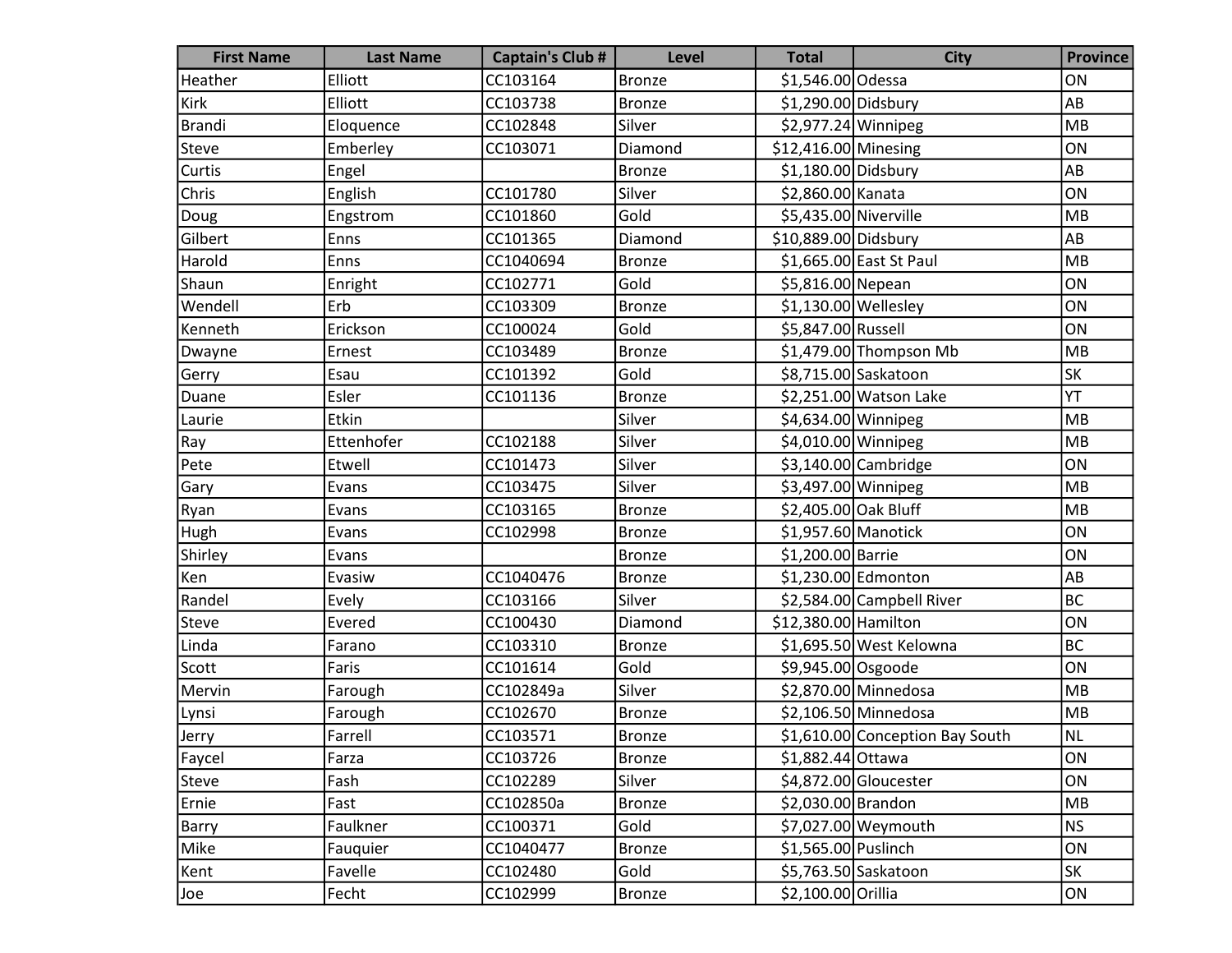| <b>First Name</b> | <b>Last Name</b> | <b>Captain's Club #</b> | <b>Level</b>          | <b>Total</b>            | <b>City</b>                    | <b>Province</b>        |
|-------------------|------------------|-------------------------|-----------------------|-------------------------|--------------------------------|------------------------|
| Teresa            | Fedchun          |                         | <b>Bronze</b>         | \$1,175.00 Winnipeg     |                                | <b>MB</b>              |
| Glen              | Fehr             | CC100732                | Diamond               | \$12,221.50 Saskatoon   |                                | <b>SK</b>              |
| Marie             | Fehr             | CC100717                | Gold                  |                         | \$7,715.50 Saskatoon           | <b>SK</b>              |
| Greg              | Fehr             | CC102189                | Gold                  |                         | \$5,905.00 Gladstone           | MB                     |
| Al                | Felbel           | CC1040478               | <b>Bronze</b>         | \$1,670.00 Winnipeg     |                                | MB                     |
| Richard           | Fennimore        | CC102754                | <b>Bronze</b>         |                         | \$2,460.00 Brackley Beach      | PE                     |
| Anthony           | Fereday          | CC100326                | Diamond               | \$13,936.00 Ottawa      |                                | ON                     |
| James             | Ferguson         | CC101231                | Diamond               | \$20,502.00 Munster     |                                | ON                     |
| Wanda             | Ferguson         | CC100855                | Gold                  |                         | \$6,455.00 Brampton            | ON                     |
| Chris             | Ferguson         | CC1040479               | <b>Bronze</b>         |                         | \$1,095.00 Carleton Place      | ON                     |
| Carlos            | Fernandes        | CC102657                | Silver                | \$3,943.10 Winnipeg     |                                | MB                     |
| Charles           | Ferrao           | CC103000                | Bronze                | \$2,375.00 East York    |                                | ON                     |
| Ernie             | Ferrell          | CC102043                | <b>Bronze</b>         |                         | \$2,435.00 Cudworth            | SK                     |
| Patrick           | Ferris           | CC103001                | <b>Bronze</b>         | \$1,650.00 Ottawa       |                                | ON                     |
| Rodney            | Fewchuk          |                         | <b>Bronze</b>         |                         | \$1,305.00 West St Paul        | MB                     |
| Jay               | Field            | CC103709                | Silver                | \$2,995.00 Kitchener    |                                | ON                     |
| Rob               | Fields           | CC103167                | <b>Bronze</b>         | \$1,350.00 Winnipeg     |                                | MB                     |
| Ryan              | Fierback         | CC103483                | Gold                  |                         | \$5,907.50 Winnipeg            | MB                     |
| Ed                | Finch            | CC1040480               | <b>Bronze</b>         | \$1,470.00 Dalmeny      |                                | <b>SK</b>              |
| John              | Firkin           | CC102290                | <b>Bronze</b>         |                         | \$2,330.00 Gloucester          | ON                     |
| Greg              | Fischer          | CC102291                | Gold                  | \$5,565.00 Waterloo     |                                | ON                     |
| Carole            | Fisher           | CC102846a               | Silver                |                         | \$2,501.25 Glenholme           | <b>NS</b>              |
| Glenn             | Fisher           | CC103168                | <b>Bronze</b>         |                         | \$1,340.00 Grand Falls-Windsor | <b>NL</b>              |
| <b>Brent</b>      | Fishman          | CC100062                | <b>Triple Diamond</b> | \$89,339.00 Stittsville |                                | ON                     |
| Emily             | Fisk             | CC1040481               | Diamond               | \$13,910.00 Nepean      |                                | ON                     |
| Doug              | Fitch            | CC102038                | Gold                  | \$5,857.00 Wadena       |                                | <b>SK</b>              |
| <b>Rick</b>       | Fitzpatrick      | CC1040871               | <b>Bronze</b>         | \$1,000.00 Calgary      |                                | AB                     |
| Kevin             | Flaterud         | CC102487                | <b>Bronze</b>         |                         | \$2,230.00 Swift Current       | SK                     |
| Wendy             | Fletcher         | CC103003                | Silver                |                         | \$3,960.00 Brampton            | ON                     |
| <b>Wally</b>      | Fletcher         | CC102190                | Bronze                |                         | \$2,364.00 Westbourne          | <b>MB</b>              |
| David             | <b>Flusk</b>     | CC1040799               | <b>Silver</b>         | \$2,557.40 St. Johns    |                                | <b>NL</b>              |
| John              | Flynn            | CC100643                | Gold                  | \$9,420.00 Calgary      |                                | $\mathsf{A}\mathsf{B}$ |
| Kevin             | Flynn            | CC101464                | Gold                  |                         | \$7,396.00 Oro-Medonte         | ON                     |
| <b>Tracey</b>     | <b>FLYNN</b>     | CC103170                | <b>Bronze</b>         | \$1,745.00 Calgary      |                                | AB                     |
| Weldon            | Flynn            | CC103727                | <b>Bronze</b>         |                         | \$1,514.00 North Bay           | ON                     |
| Scott             | Follis           | CC102292                | <b>Bronze</b>         | \$1,790.00 Arnprior     |                                | ON                     |
| Keith             | Fong             | CC100900                | Diamond               | \$20,916.71 Ottawa      |                                | ON                     |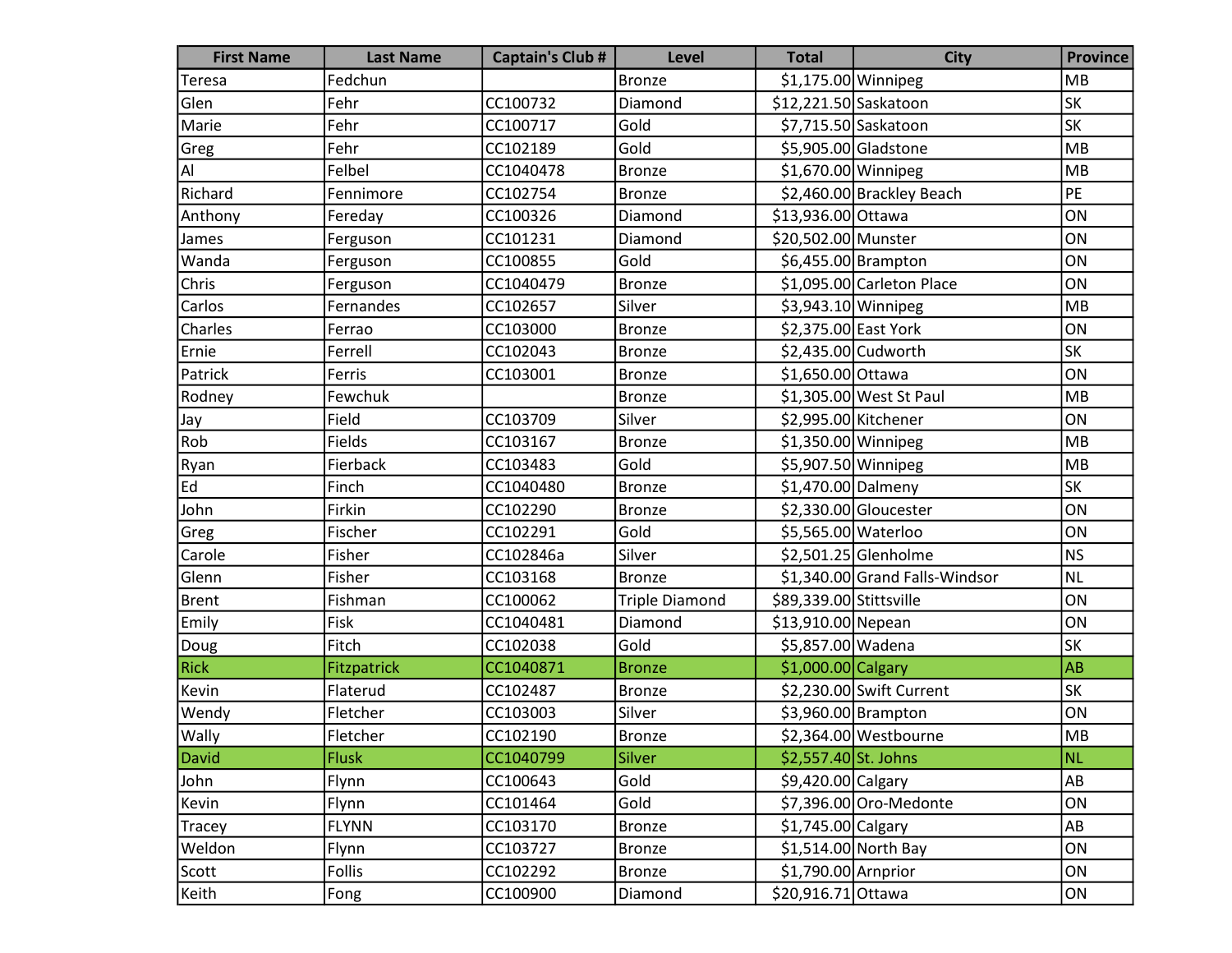| <b>First Name</b> | <b>Last Name</b> | <b>Captain's Club #</b> | <b>Level</b>   | <b>Total</b>         | <b>City</b>              | <b>Province</b> |
|-------------------|------------------|-------------------------|----------------|----------------------|--------------------------|-----------------|
| Ed                | Fonger           | CC102799                | Gold           |                      | \$6,561.00 Swift Current | <b>SK</b>       |
| Rob               | Fontaine         | CC102293                | <b>Bronze</b>  | \$1,200.75 Ottawa    |                          | ON              |
| Frank             | Fontana          | CC102171                | Silver         | \$2,935.00 Ottawa    |                          | ON              |
| Sue               | Footitt          | CC101582                | Gold           | \$5,405.00 Kitchener |                          | ON              |
| <b>Bruce</b>      | Forbes           | CC103311                | <b>Bronze</b>  |                      | \$1,940.00 Port Franks   | ON              |
| Dale              | Ford             | CC102597                | Silver         | \$2,525.00 Kelowna   |                          | <b>BC</b>       |
| Wayne             | Forgrave         | CC100202                | Gold           | \$9,806.00 Midhurst  |                          | ON              |
| Glenn             | Forsythe         | CC102294                | <b>Bronze</b>  | \$1,836.00 Orillia   |                          | ON              |
| Martin            | Fortier          | CC102486                | Silver         | \$2,615.00 Regina    |                          | SK              |
| Maurice           | Fortier          | CC102800                | <b>Bronze</b>  | $$1,610.00$ Warman   |                          | <b>SK</b>       |
| Frank             | Fortino          | CC100874                | Double Diamond | \$32,195.00 Whitby   |                          | ON              |
| Robert            | Foss             | CC101605                | Silver         | \$3,650.00 Waterloo  |                          | ON              |
| Neal              | Fossen           | CC100357                | Gold           | \$7,445.00 Onoway    |                          | AB              |
| Souren            | Fossian          | CC1040482               | <b>Bronze</b>  | \$1,740.00 Windsor   |                          | ON              |
| Harold            | Foth             | CC102851                | Gold           | \$9,785.00 Oakbank   |                          | MB              |
| Tim               | Fountain         | CC103611                | Silver         |                      | \$2,500.00 Oro-Medonte   | ON              |
| Rhonda            | Fowler           | CC101523                | <b>Bronze</b>  | \$2,205.00 Kitchener |                          | ON              |
| Sheldon           | Fowler           | CC1040483               | <b>Bronze</b>  |                      | \$2,027.00 Swift Current | <b>SK</b>       |
| Douglas           | Fowlow           | CC1040854               | <b>Bronze</b>  | $$1,038.00$ Kippens  |                          | <b>NL</b>       |
| John              | Fox              | CC100244                | Diamond        | \$23,510.00 Drayton  |                          | ON              |
| Jim               | Fox              | CC101522                | Silver         |                      | \$3,215.00 Mount Pearl   | <b>NL</b>       |
| Deanna            | Fox              | CC102621                | <b>Bronze</b>  | \$1,880.85 Belmont   |                          | ON              |
| Rick              | Foxcroft         | CC103004                | <b>Bronze</b>  | \$2,320.00 London    |                          | ON              |
| Darryl            | Francis          | CC102477                | <b>Bronze</b>  | \$2,065.00 Paradise  |                          | <b>NL</b>       |
| Tim               | Frank            | CC1040484               | <b>Bronze</b>  |                      | \$1,350.00 Swift Current | <b>SK</b>       |
| Doug              | Franklin         | CC102705                | Gold           | \$8,539.00 Winnipeg  |                          | MB              |
| Trudy             | Franks           | CC1040485               | <b>Bronze</b>  |                      | \$1,085.00 Spruce Grove  | AB              |
| lan               | Fraser           | CC102615                | Silver         |                      | \$2,695.00 Burlington    | ON              |
| Danielle          | Fraser           | CC102925                | <b>Bronze</b>  |                      | \$1,640.00 Edmonton      | AB              |
| Giorgio           | Frausin          | CC1040803               | <b>Bronze</b>  |                      | \$2,191.00 Dartmouth     | NS              |
| Gary              | Freake           | CC103312                | Bronze         | \$1,330.00 Botwood   |                          | <b>NL</b>       |
| Mark              | Freill           | CC103171                | <b>Bronze</b>  |                      | \$1,195.00 Dartmouth     | <b>NS</b>       |
| Marc              | Friend           | CC100931                | Gold           | \$5,596.00 Ottawa    |                          | ON              |
| Randy             | Friesen          | CC102097                | Gold           | \$5,800.00 Laird     |                          | SK              |
| Abe               | Friesen          | CC1040695               | <b>Bronze</b>  |                      | \$1,085.00 Leamington    | ON              |
| John              | Friozzi          | CC103291a               | Silver         | \$2,690.00 Gatineau  |                          | QC              |
| Larry             | Frosch           | CC101435                | Silver         |                      | \$3,760.00 Cambridge     | ON              |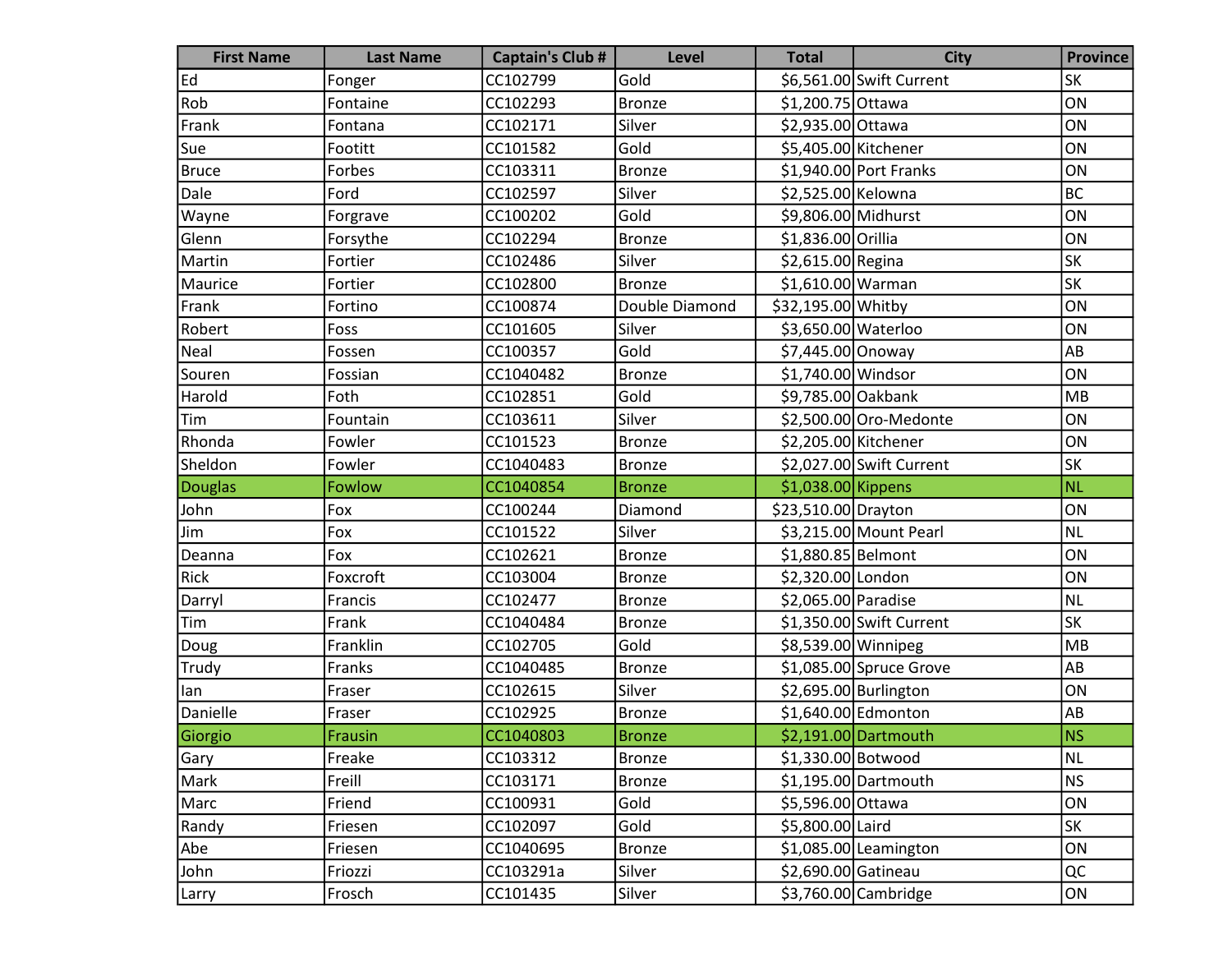| <b>First Name</b> | <b>Last Name</b> | <b>Captain's Club #</b> | <b>Level</b>          | <b>Total</b>           | <b>City</b>                    | <b>Province</b> |
|-------------------|------------------|-------------------------|-----------------------|------------------------|--------------------------------|-----------------|
| Greg              | Frost            | CC103763                | <b>Bronze</b>         | \$1,030.00 Waterloo    |                                | ON              |
| <b>Brian</b>      | Fugard           | CC102488                | Diamond               | \$11,615.00 Delisle    |                                | <b>SK</b>       |
| George            | Fulford          | CC101845                | Gold                  |                        | \$5,082.00 Gladstone           | MB              |
| Doug              | Fulgham          | CC102926                | <b>Bronze</b>         |                        | \$2,085.00 Sherwood Park       | AB              |
| Clayton           | Fuller           | CC102518                | Gold                  |                        | \$5,775.00 Sturgeon County     | AB              |
| H                 | Fuller           | CC103628                | <b>Bronze</b>         |                        | \$1,339.00 Pembroke            | ON              |
| Tom               | Fulton           | CC102852                | Gold                  | \$6,245.00 Winnipeg    |                                | MB              |
| David             | Fulton           | CC103534                | <b>Bronze</b>         |                        | \$1,020.00 Pakenham            | ON              |
| Franco            | Fundaro          | CC101185                | <b>Bronze</b>         |                        | \$2,304.00 Cote Saint-Luc      | QC              |
| Kevin             | Funk             | CC103313                | <b>Bronze</b>         |                        | \$1,790.00 Swift Current       | <b>SK</b>       |
| Karen             | Furlong          | CC103749                | <b>Bronze</b>         |                        | \$1,485.00 Whitehorse          | YT              |
| Rob               | Furmanic         |                         | <b>Bronze</b>         |                        | \$1,205.69 Saskatoon           | <b>SK</b>       |
| Wayne             | Fyfe             | CC102654                | Silver                | \$4,719.00 Kingston    |                                | ON              |
| Ron               | Fyfe             | CC103173                | <b>Bronze</b>         |                        | \$1,350.00 Sharbot Lake        | ON              |
| D                 | G                | CC100761                | <b>Bronze</b>         | \$1,788.00             |                                | ON              |
| Richard           | Gaglewicz        | CC101802                | Double Diamond        | \$32,917.00 Montreal   |                                | QC              |
| Michael           | Gagne            | CC101306                | Silver                | \$3,688.00 Orleans     |                                | ON              |
| Paul              | Gagne            |                         | <b>Bronze</b>         | \$1,980.00 Winnipeg    |                                | MB              |
| Claude            | Gagnon           | CC100203                | <b>Bronze</b>         | \$2,213.00 Hamilton    |                                | ON              |
| Carole            | Gagnon           | CC103511                | <b>Bronze</b>         | \$1,715.00 Rockland    |                                | ON              |
| Karen             | Gahan            |                         | Bronze                | $$1,415.00$ Winnipeg   |                                | MB              |
| David             | Gal              | CC103174                | <b>Bronze</b>         |                        | $$1,626.35$ Brampton           | ON              |
| Andy              | Galambvary       | CC102296                | <b>Bronze</b>         |                        | $$1,180.00$ Cambridge          | ON              |
| Bob               | Galbraith        |                         | <b>Bronze</b>         | \$1,205.00 Oakville    |                                | MB              |
| Lynn              | Galigan          | CC1040696               | <b>Bronze</b>         |                        | \$1,090.00 Edmonton            | AB              |
| Gary              | Gallinger        | CC1040486               | <b>Bronze</b>         |                        | \$1,200.00 Chesterville        | ON              |
| Linda             | Galloway-Bohne   | CC1040697               | <b>Bronze</b>         | \$1,711.00 Ottawa      |                                | ON              |
| Eric              | Gannon           | CC100396                | Gold                  | \$5,540.00 Metcalfe    |                                | ON              |
| Ken               | Gansel           | CC1040487               | <b>Bronze</b>         |                        | \$1,607.00 Niagara On The Lake | ON              |
| Bob               | Garand           | CC100031                | Double Diamond        | \$28,631.00 Prescott   |                                | ON              |
| Marnie            | Garand           | CC102801                | Silver                | \$2,882.00 Leask       |                                | <b>SK</b>       |
| Glenn             | Garbett          | CC103477                | Silver                | \$4,380.00 Winnipeg    |                                | MB              |
| Adam              | Gare             | CC101422                | Diamond               | \$15,520.00 St. Albert |                                | AB              |
| Gary              | Garman           | CC101448                | <b>Bronze</b>         |                        | $$1,415.00$ Saskatoon          | SK              |
| Pierre            | Garneau          | CC101697                | <b>Triple Diamond</b> | \$65,730.10 Fonthill   |                                | ON              |
| Douglas           | Garner           | CC101258                | Gold                  | \$5,065.00 Ottawa      |                                | ON              |
| Kevin             | Garrah           | CC101821                | Bronze                |                        | \$2,452.00 Harrowsmith         | ON              |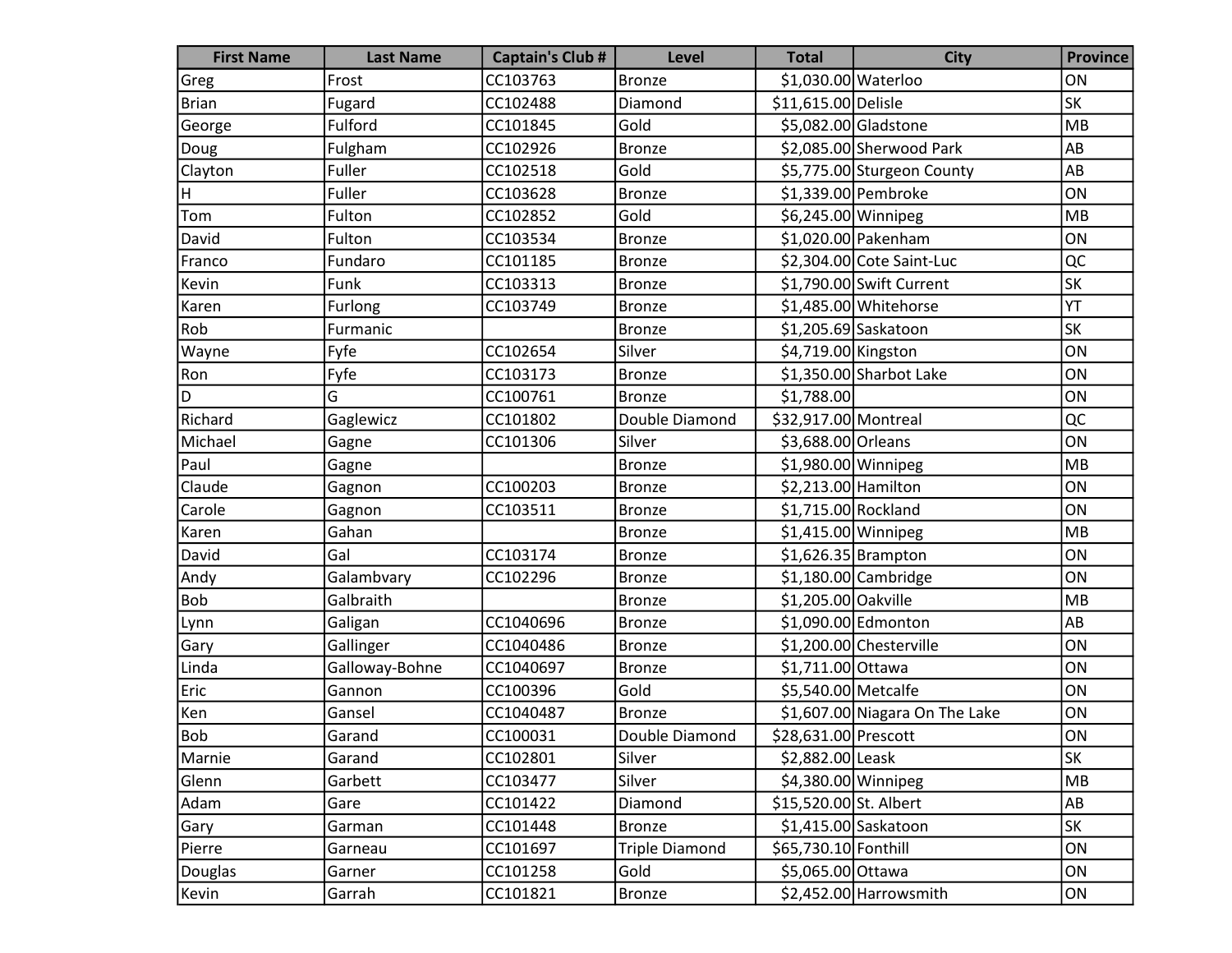| <b>First Name</b> | <b>Last Name</b> | <b>Captain's Club #</b> | Level         | <b>Total</b>            | <b>City</b>                   | <b>Province</b> |
|-------------------|------------------|-------------------------|---------------|-------------------------|-------------------------------|-----------------|
| Dale              | Garrah           | CC102298                | <b>Bronze</b> | \$2,145.00 Bath         |                               | ON              |
| Laurie            | Gartley          | CC1040698               | <b>Bronze</b> |                         | \$1,310.00 Rio Verde          | <b>AZ</b>       |
| Dennis            | Gasparotto       | CC103175                | <b>Bronze</b> | \$1,315.00 Oakville     |                               | ON              |
| Daniel            | Gates            | CC102034                | Gold          |                         | \$5,281.00 Swift Current      | SK              |
| Winston           | Gates            | CC103075                | Silver        |                         | \$2,624.00 Mount Pearl        | <b>NL</b>       |
| Mark              | Gatward          | CC1040699               | <b>Bronze</b> | $$1,302.00$ Winnipeg    |                               | MB              |
| Doug              | Gaudreau         | CC103461                | Bronze        | \$2,130.00 Winnipeg     |                               | MB              |
| Brittany          | Gaudreau         | CC1040488               | <b>Bronze</b> | \$1,315.00 Winnipeg     |                               | MB              |
| Pierre            | Gaumond          | CC100759                | Gold          | \$5,525.00 Kingston     |                               | ON              |
| Matthew           | Gaunt            |                         | <b>Bronze</b> | \$1,030.00 Winnipeg     |                               | MB              |
| Vic               | Gauvin           | CC1040489               | <b>Bronze</b> |                         | \$2,464.18 Swift Current      | <b>SK</b>       |
| Bryan             | Gearing          | CC103629a               | <b>Bronze</b> | $$1,125.00$ Cornwall    |                               | ON              |
| Ken               | Geddes           | CC102706                | Silver        | \$2,715.00 Bedford      |                               | <b>NS</b>       |
| Walter            | Gegolick         | CC103176                | <b>Bronze</b> |                         | \$1,455.00 Vegreville         | AB              |
| <b>Troy</b>       | Gehmlich         | CC102098                | Diamond       | \$10,885.17 Edmonton    |                               | AB              |
| Steve             | Gemmill          | CC103005                | Silver        |                         | $$3,420.00$ St Catharines     | ON              |
| Christine         | Genest           | CC102746                | Gold          |                         | \$6,597.00 Cambridge          | ON              |
| Normand           | Genest           | CC103177                | <b>Bronze</b> |                         | $$1,000.00$ Cambridge         | ON              |
| <b>Brian</b>      | Gentles          | CC100645                | Gold          | \$8,575.00 Calgary      |                               | AB              |
| Jean Guy          | Geoffroy         | CC103006                | Gold          | \$7,718.50 Greely       |                               | ON              |
| Cory              | George           | CC100715                | Gold          | \$6,085.00 Waterloo     |                               | ON              |
| Rob               | Geswin           | CC103716                | <b>Bronze</b> | \$2,162.50 Winnipeg     |                               | MB              |
| Geoff             | Gibb             | CC102634                | Silver        | \$4,055.00 London       |                               | ON              |
| Jason             | Gibbs            | CC101407                | Silver        |                         | \$3,016.00 Rockwood           | ON              |
| Angela            | Gibbs            |                         | <b>Bronze</b> |                         | \$1,144.00 Dartmouth          | <b>NS</b>       |
| JIm               | Gibson           | CC101382                | Diamond       | \$10,716.00 Stonecliffe |                               | ON              |
| Cynthia           | Gibson           | CC102818                | <b>Bronze</b> | \$1,800.00 Kelowna      |                               | <b>BC</b>       |
| Angela            | Gibson           | CC103178                | <b>Bronze</b> | \$1,030.00 Goderich     |                               | ON              |
| Norm              | Giesbrecht       | CC101568                | Silver        |                         | \$4,095.00 Portage la Prairie | MB              |
| Ed                | Giesbrecht       | CC103605                | Bronze        | $$1,200.00$ Carstairs   |                               | AB              |
| Rodger            | Giffen           | CC100888                | <b>Bronze</b> |                         | \$2,428.00 Oro-Medonte        | ON              |
| Alice             | Gilchrist        | CC103179                | Gold          |                         | \$5,090.00 Snow Road Station  | ON              |
| Jim               | Giles            |                         | <b>Bronze</b> |                         | \$1,584.50 Clarkes Beach      | <b>NL</b>       |
| Jim               | Giles            | CC103631                | <b>Bronze</b> |                         | $$1,025.00$ Dartmouth         | <b>NS</b>       |
| Tom               | <b>GILL</b>      | CC1040796               | <b>Silver</b> |                         | \$3,480.50 Salmon Arm         | <b>BC</b>       |
| <b>Chris</b>      | Gill             | CC1040805               | <b>Bronze</b> | $$2,113.05$ Hamilton    |                               | ON              |
| Melvin            | Gill             | CC1040700               | Bronze        |                         | \$1,105.00 Corner Brook       | $\sf NL$        |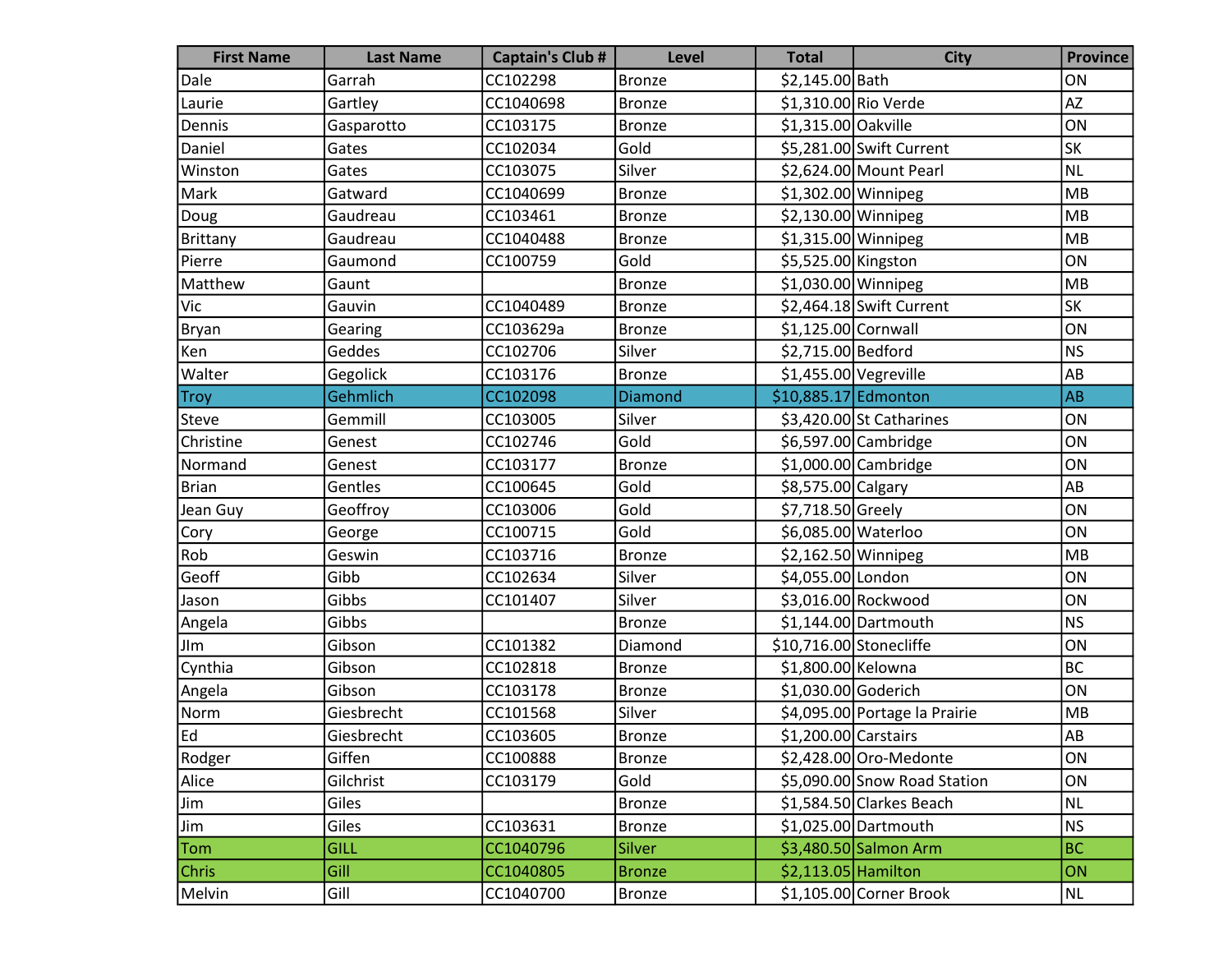| <b>First Name</b> | <b>Last Name</b> | <b>Captain's Club #</b> | <b>Level</b>          | <b>Total</b>          | <b>City</b>                  | <b>Province</b>        |
|-------------------|------------------|-------------------------|-----------------------|-----------------------|------------------------------|------------------------|
| Allan             | Giller           |                         | Bronze                |                       | \$1,560.00 MILLBANK          | ON                     |
| <b>Boyd</b>       | <b>Gillis</b>    | CC1040820               | <b>Bronze</b>         |                       | \$1,510.00 Whitehorse        | YT                     |
| Warren            | Gilmour          | CC100852                | Gold                  | \$5,234.00 Cochrane   |                              | AB                     |
| Ken               | Gingles          | CC1040701               | <b>Bronze</b>         | $$1,765.00$ Winnipeg  |                              | MB                     |
| Art               | ginter           | CC103077                | Silver                | \$2,780.00 Winnipeg   |                              | <b>MB</b>              |
| Daniel            | Girard           |                         | <b>Bronze</b>         | \$1,225.00 Elie       |                              | <b>MB</b>              |
| Penny             | Giroux           | CC103078                | <b>Bronze</b>         |                       | \$2,455.00 Martintown        | ON                     |
| ray               | giroux           |                         | <b>Bronze</b>         | \$1,192.00 Brockville |                              | ON                     |
| Brent "Skip"      | Giverhaug        | CC103314                | <b>Bronze</b>         | \$1,755.00 Eastend    |                              | <b>SK</b>              |
| Kevin             | Gleason          | CC102673                | Gold                  |                       | \$6,985.00 Pembroke          | ON                     |
| Traci             | Gledhill         | CC102193                | Diamond               | \$16,200.40 Cartier   |                              | MB                     |
| Dale              | Gledhill         | CC102192                | Diamond               | \$16,100.00 Cartier   |                              | MB                     |
| Christopher       | Gleeson          | CC103180                | <b>Bronze</b>         | \$1,420.00 Napanee    |                              | ON                     |
| Dan               | Glenn-Graham     | CC1040702               | <b>Bronze</b>         |                       | \$1,090.00 Miscouche         | PE                     |
| Virginia          | Gluska           |                         | Gold                  | \$6,167.00 Ottawa     |                              | ON                     |
| Mike              | Glyngsdal        |                         | <b>Bronze</b>         | \$1,070.00 Calgary    |                              | AB                     |
| Lou               | Gobeil           | CC101022                | Silver                | \$4,755.00 Winnipeg   |                              | MB                     |
| Byron             | Goch             | CC100315                | Gold                  |                       | \$9,074.00 Edmonton          | AB                     |
| Bob               | Godin            | CC1040490               | <b>Bronze</b>         | \$1,685.00 Kingston   |                              | ON                     |
| Bill              | Godkin           | CC103315                | <b>Bronze</b>         | \$1,241.00 Kingston   |                              | ON                     |
| Hans              | Gokhruwala       | CC100860                | Gold                  | \$5,056.00 Hamilton   |                              | ON                     |
| Dan               | Gontar           | CC100187                | Diamond               |                       | \$14,253.00 Vaudreuil-Dorion | QC                     |
| Pam               | Goodale          | CC101603                | Silver                | \$3,842.00 Barrie     |                              | ON                     |
| Stephen           | Goodchild        | CC102608                | Silver                |                       | \$3,005.00 Carleton Place    | ON                     |
| Richard           | Goodfellow       | CC100597                | Gold                  | \$7,915.00 Kanata     |                              | ON                     |
| Kris              | Goodman          | CC102853a               | <b>Bronze</b>         | \$1,360.00 Winnipeg   |                              | MB                     |
| Dion              | Goodyear         | CC103316                | <b>Bronze</b>         | \$2,450.00 Paradise   |                              | <b>NL</b>              |
| Tom               | Goranson         | CC103181                | Silver                |                       | \$3,497.00 Whitehorse        | YT                     |
| Ward              | Gordon           | CC103453                | Silver                | \$3,860.00 Winnipeg   |                              | MB                     |
| Glenn             | Gordon           | CC100200                | <b>Bronze</b>         |                       | \$1,960.00 Woodlawn          | ON                     |
| Darko             | Gorenc           | CC102755                | Bronze                | \$1,825.00 Winnipeg   |                              | MB                     |
| Bill              | Gorham           | CC103182                | <b>Bronze</b>         | \$1,760.00 Kingston   |                              | ON                     |
| Rosemary          | Goss             | CC103585                | <b>Bronze</b>         | \$1,568.00 London     |                              | ON                     |
| Sherri L          | Gosse            | CC102862                | Silver                | \$3,920.00 Torbay     |                              | <b>NL</b>              |
| dan               | goudreau         |                         | <b>Bronze</b>         |                       | \$1,189.00 Parkland County   | $\mathsf{A}\mathsf{B}$ |
| Harry             | Gough            | CC100668                | Gold                  | \$6,005.00            |                              |                        |
| Jacques           | Gouin            | CC100983                | <b>Triple Diamond</b> |                       | \$57,635.00 Plantagenet      | ON                     |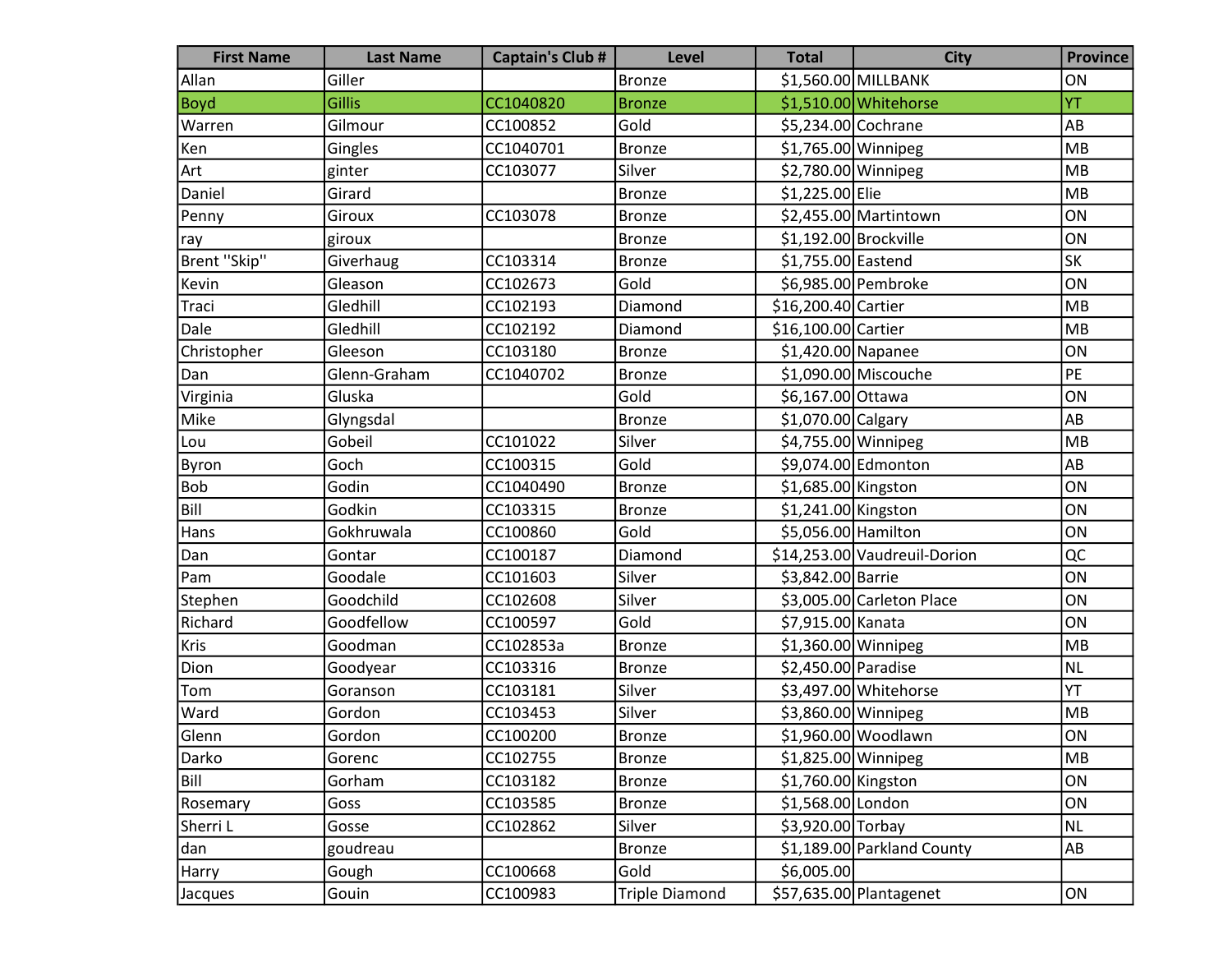| <b>First Name</b> | <b>Last Name</b> | <b>Captain's Club #</b> | <b>Level</b>  | <b>Total</b>           | <b>City</b>               | <b>Province</b> |
|-------------------|------------------|-------------------------|---------------|------------------------|---------------------------|-----------------|
| Pierrette         | Gouin            | CC101661                | <b>Bronze</b> |                        | \$1,765.00 Plantagenet    | ON              |
| Shawn             | Gould            | CC102301                | <b>Bronze</b> | \$2,290.00 Stratford   |                           | ON              |
| Keith             | Govenlock        | CC103317                | <b>Bronze</b> |                        | \$1,142.00 Long Sault     | ON              |
| <b>Stewart</b>    | Graham           | CC102101                | Gold          | \$5,230.00 Olds        |                           | AB              |
| Chris             | Graham           | CC100971                | Gold          | \$5,201.00 Kingston    |                           | ON              |
| Cliff             | Graham           | CC102854                | Silver        | $$4,370.10$ Winnipeg   |                           | MB              |
| Lloyd             | Grainger         | CC103318                | <b>Bronze</b> |                        | \$1,005.00 Fort McMurray  | AB              |
| Greg              | Grange           | CC1040704               | <b>Bronze</b> | $$1,168.00$ Kingston   |                           | ON              |
| Bob               | Grant            | CC101504                | Diamond       | \$16,355.00 Kanata     |                           | ON              |
| Derrick           | Grant            | CC1040491               | Silver        | \$2,637.00 Winnipeg    |                           | MB              |
| Robert            | Gratton          | CC101796                | <b>Bronze</b> |                        | \$1,765.00 Casselman      | ON              |
| Lise              | Gravelle         | CC102718                | <b>Bronze</b> |                        | \$1,465.00 North Bay      | ON              |
| Nicole            | Graves           | CC102303                | Silver        | \$4,145.00 Kitchener   |                           | ON              |
| William           | Graves           |                         | Bronze        | \$1,525.00 Kitchener   |                           | ON              |
| Glenn             | Gray             | CC103183                | <b>Bronze</b> | \$1,484.00 Winnipeg    |                           | MB              |
| lynne             | gray             |                         | Bronze        | $$1,065.00$ Winnipeg   |                           | MB              |
| Earl              | Gray             | CC1040705               | <b>Bronze</b> |                        | $$1,035.00$ Oro-Medonte   | ON              |
| Patrick           | Gray             |                         | <b>Bronze</b> | $$1,035.00$ Winnipeg   |                           | MB              |
| Doug              | Gray             | CC1040859               | <b>Bronze</b> | \$1,005.00 Winnipeg    |                           | MB              |
| Keith             | Green            | CC100281                | Diamond       | \$11,428.00 Richmond   |                           | ON              |
| Nelson            | Green            | CC101637                | Silver        | \$2,751.00 Kingsville  |                           | ON              |
| Elliott           | Green            | CC102863a               | <b>Bronze</b> |                        | \$1,875.00 Mount Pearl    | <b>NL</b>       |
| Craig             | Green            |                         | <b>Bronze</b> | \$1,040.00 Caesarea    |                           | ON              |
| Gerard            | Greene           | CC103507                | Gold          | \$5,195.00 The Pas     |                           | MB              |
| Lawrence          | Greenspon        | CC101311                | Gold          | \$5,003.00 ottawa      |                           | ON              |
| Tom               | Gregory          | CC1040706               | <b>Bronze</b> | \$1,205.00 Winnipeg    |                           | <b>MB</b>       |
| Deborah           | Grey Larson      | CC103472                | Silver        |                        | \$4,670.00 Qualicum Beach | <b>BC</b>       |
| Randy             | Gross            | CC101919                | <b>Bronze</b> |                        | \$2,260.00 Kitchener      | ON              |
| Ted               | Gross            |                         | <b>Bronze</b> | $$1,877.35$ Winnipeg   |                           | MB              |
| John              | Grouchy          | CC102864a               | Bronze        |                        | \$1,428.00 Fort McMurray  | AB              |
| Guy               | Groulx           | CC102632                | Silver        | \$3,205.00 Rockland    |                           | ON              |
| Dan               | Groulx           | CC1040492               | <b>Bronze</b> | \$1,025.00 Orleans     |                           | ON              |
| Garry & Lynn      | Guenette         | CC100356                | Diamond       | \$14,140.00 St. Albert |                           | AB              |
| Claude            | Guindon          | CC102305                | Silver        | \$3,520.00 Hillsdale   |                           | ON              |
| Alex              | Guiscardo        | CC102865a               | <b>Bronze</b> | \$1,470.00 St. John's  |                           | NL              |
| Jean-Marie        | Guitard          | CC102306                | Silver        |                        | \$3,605.50 Sydenham       | ON              |
| Denis J.          | Guitard          | CC102662                | <b>Bronze</b> |                        | \$1,643.00 Casselman      | ON              |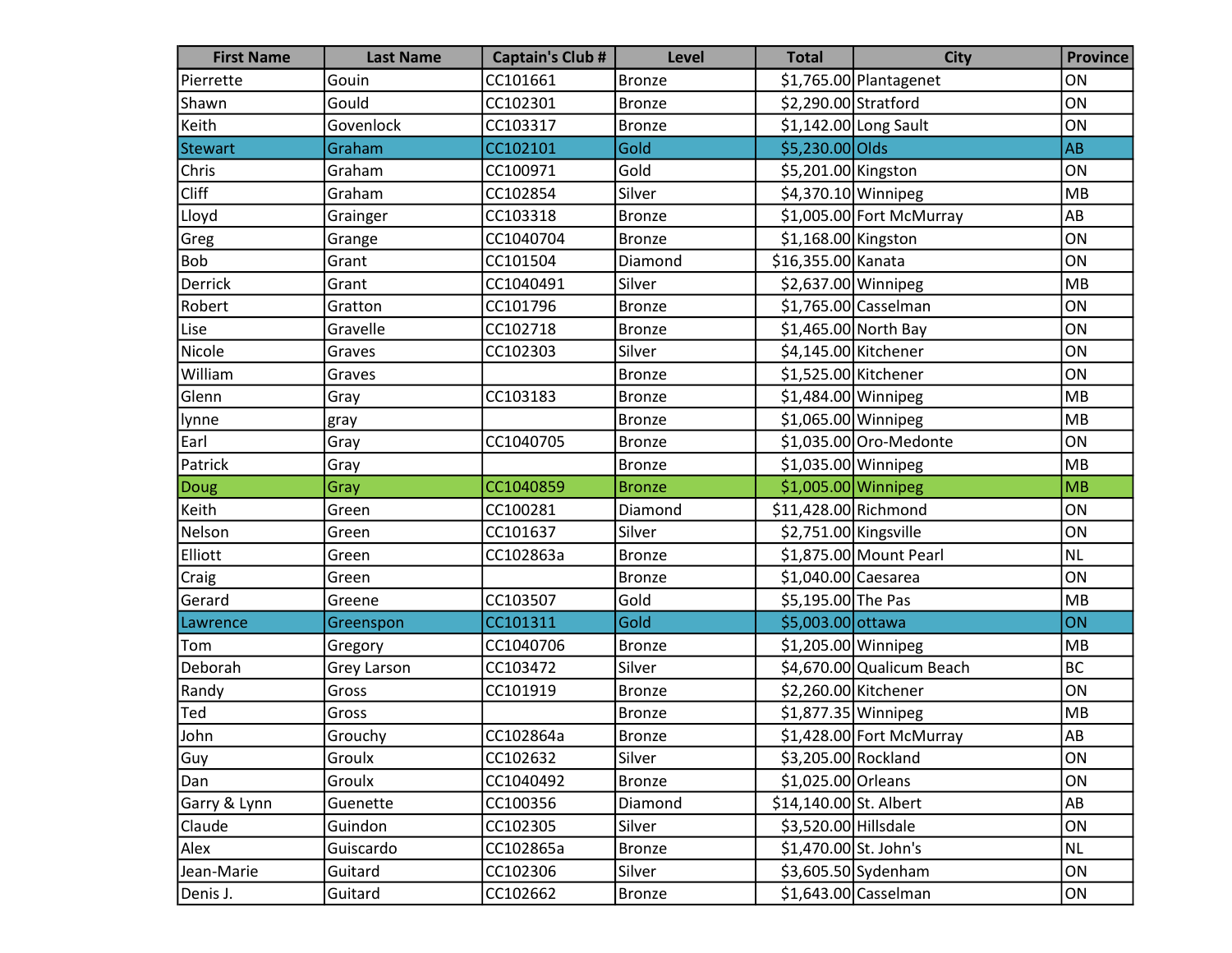| <b>First Name</b> | <b>Last Name</b> | <b>Captain's Club #</b> | Level          | <b>Total</b>           | <b>City</b>                         | <b>Province</b> |
|-------------------|------------------|-------------------------|----------------|------------------------|-------------------------------------|-----------------|
| John              | Gullison         | CC101756                | Diamond        |                        | \$18,354.50 Whitehorse              | YT              |
| Carl              | Gurnsey          | CC100236                | Double Diamond | \$26,540.00 Inverary   |                                     | ON              |
| Jessyca           | Gutt             | CC1040493               | Silver         |                        | \$2,831.00 Whitehorse               | YT              |
| Eric              | Guyot            |                         | <b>Bronze</b>  | $$1,030.00$ Winnipeg   |                                     | MB              |
| Gerald            | Haakman          | CC100148                | Gold           | \$7,680.00 Navan       |                                     | ON              |
| Sylvan            | Hackl            | CC102067                | Gold           |                        | \$6,768.50 Saskatoon                | <b>SK</b>       |
| <b>Torey</b>      | <b>Hadland</b>   | CC103708                | Gold           | \$6,522.90 Warman      |                                     | <b>SK</b>       |
| Robin             | Hage             | CC100539                | <b>Bronze</b>  |                        | \$1,695.00 Edmonton                 | AB              |
| Paula             | Hale             | CC1040494               | <b>Bronze</b>  | \$1,730.00 Guelph      |                                     | ON              |
| Glenn             | Hall             | CC101271                | Silver         | \$4,550.00 Kingston    |                                     | ON              |
| <b>Brandon</b>    | Hall             | CC1040707               | <b>Bronze</b>  | \$1,251.00 Pasadena    |                                     | <b>NL</b>       |
| Lonnie            | Halladay         |                         | <b>Bronze</b>  | \$1,600.00 Sundre      |                                     | AB              |
| David             | Hallett          | CC103581                | <b>Bronze</b>  | \$1,497.00 St. John's  |                                     | <b>NL</b>       |
| Claude            | Halley           | CC103427                | <b>Bronze</b>  |                        | \$1,735.00 Saint-Jean-Sur-Richelieu | QC              |
| Darlene           | Halliwell        | CC100164                | Gold           | \$9,475.00 Kitchener   |                                     | ON              |
| Jim               | Halloran         | CC103632                | <b>Bronze</b>  |                        | $$1,025.00$ Cambridge               | ON              |
| <b>Barb</b>       | Hamdon           | CC1040495               | <b>Bronze</b>  | \$1,765.00 Gibbons     |                                     | AB              |
| Dean              | Hamdon           | CC1040708               | <b>Bronze</b>  | \$1,670.00 Gibbons     |                                     | AB              |
| Dave              | Hamdon           | CC103185                | <b>Bronze</b>  |                        | \$1,030.00 Edmonton                 | AB              |
| Charles           | Hamel            | CC101709                | Silver         | \$2,652.00 Calgary     |                                     | AB              |
| Gene              | Hamelin          | CC100216                | <b>Bronze</b>  | \$1,680.50 Hastings    |                                     | ON              |
| Barry             | Hamilton         | CC103285                | Silver         |                        | $$2,830.00$ New Glasgow             | <b>NS</b>       |
| Kristine          | Hamlyn           | CC101871                | Diamond        | \$11,699.60 St. John's |                                     | <b>NL</b>       |
| Calvin            | Hamm             | CC100354                | Diamond        | \$10,865.00 Didsbury   |                                     | AB              |
| Jared             | Hamm             |                         | <b>Bronze</b>  |                        | \$1,385.00 Spruce Grove             | AB              |
| Peter             | Hampton          | CC102927                | <b>Bronze</b>  |                        | \$2,075.00 High River               | AB              |
| Rob               | Hancock          | CC101093                | Silver         | \$3,441.00 Binbrook    |                                     | ON              |
| Cameron           | Hann             | CC102308                | Silver         | \$3,770.00 Carp        |                                     | ON              |
| James             | Hanna            | CC1040496               | <b>Bronze</b>  |                        | \$1,230.00 Edmonton                 | AB              |
| Ron               | Hanna            | CC1040497               | <b>Bronze</b>  | \$1,015.00 Kitchener   |                                     | ON              |
| Brian             | Hannigan         | CC101484                | Double Diamond |                        | \$38,755.50 Springwater             | ON              |
| Sharon            | Hannigan         | CC101840                | Silver         |                        | \$3,556.20 Springwater              | ON              |
| John              | Harder           | CC100817                | Silver         | \$2,812.00 Ottawa      |                                     | ON              |
| Doug              | Hardy            | CC100160                | Diamond        | \$14,251.00 Ottawa     |                                     | ON              |
| Roger             | Hardy            | CC100274                | Gold           | \$6,426.00 Orleans     |                                     | ON              |
| Larry             | Hardy            | CC101567                | Silver         |                        | \$4,275.50 Winnipeg                 | MB              |
| Robert            | Hardy            | CC100545                | <b>Bronze</b>  | \$1,399.00 Lasalle     |                                     | ON              |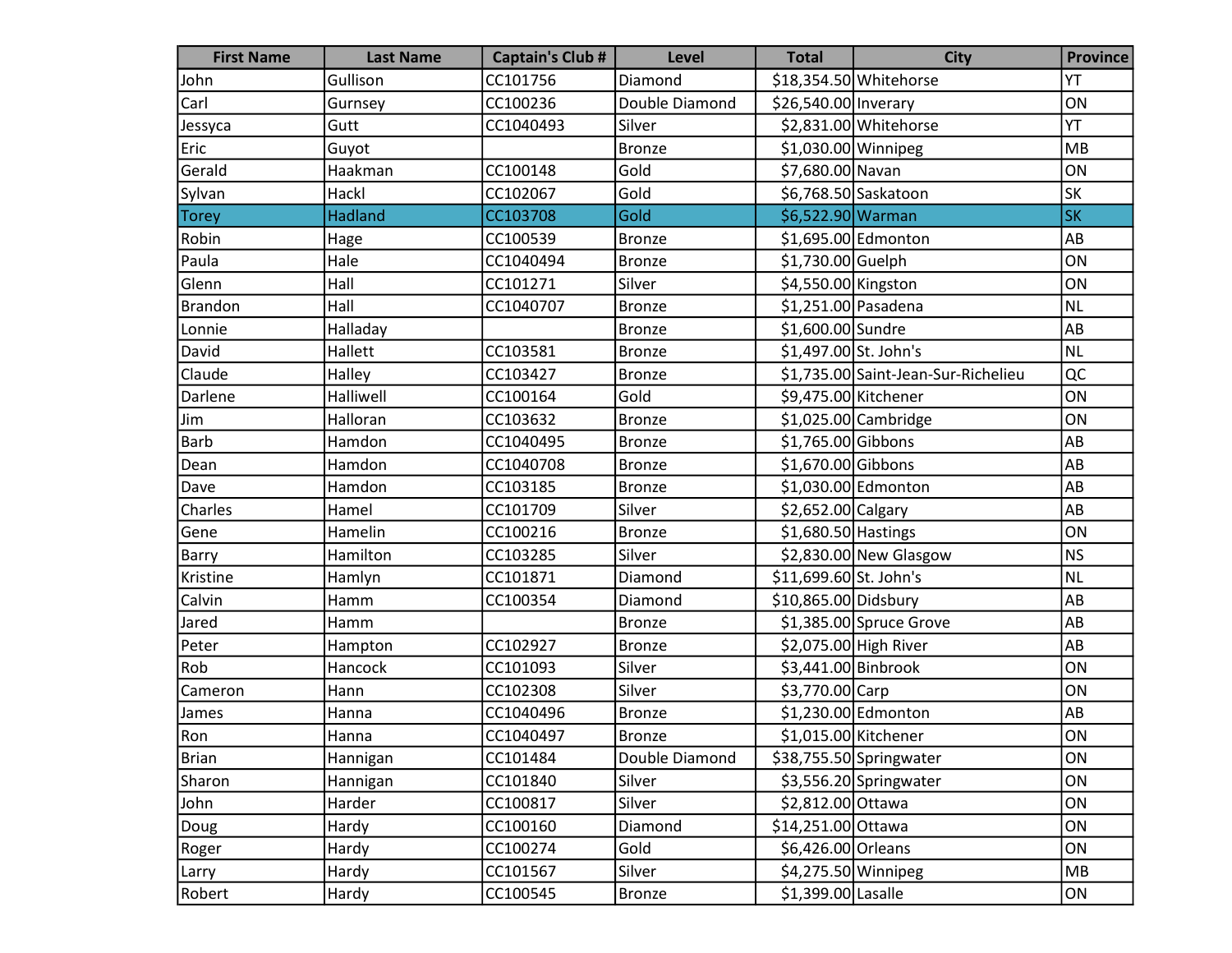| <b>First Name</b> | <b>Last Name</b> | <b>Captain's Club #</b> | <b>Level</b>  | <b>Total</b>          | <b>City</b>                | <b>Province</b> |
|-------------------|------------------|-------------------------|---------------|-----------------------|----------------------------|-----------------|
| Gerry             | Harms            | CC1040709               | Bronze        | \$1,110.00 Winnipeg   |                            | <b>MB</b>       |
| Matthew           | Harney           | CC100268                | Gold          | \$6,910.00 Wellesley  |                            | ON              |
| Joel              | Harney           | CC100779                | Gold          |                       | \$5,075.00 North Gower     | ON              |
| Tony              | Harnum           | CC102223                | Gold          | \$9,210.55 St. Johns  |                            | NL              |
| Roger             | Harpell          | CC101974                | Silver        | \$2,861.00 Kingston   |                            | ON              |
| Cheryl            | Harpell          | CC101946                | <b>Bronze</b> | \$2,377.00 Kingston   |                            | ON              |
| Dean              | Harper           | CC101003                | Diamond       | \$12,318.00 Olds      |                            | AB              |
| Don               | Harris           | CC100418                | Gold          | \$7,072.00 Nepean     |                            | ON              |
| Richard           | <b>Harris</b>    | CC1040875               | <b>Silver</b> | \$3,276.87 St. Albert |                            | <b>AB</b>       |
| Ralph             | Harris           | CC103634                | <b>Bronze</b> | \$1,376.40 Waterloo   |                            | ON              |
| <b>Brad</b>       | Harrison         | CC103080                | Silver        |                       | \$4,770.55 Bon Accord      | AB              |
| Ed                | Harry            | CC102719                | Bronze        | \$1,245.00 Napanee    |                            | ON              |
| Tony              | Hart             | CC101223                | Silver        |                       | \$2,830.00 Rockwood        | ON              |
| Percy             | Hart             | CC102839                | Bronze        | \$1,810.00 Lachine    |                            | QC              |
| Paul              | Hart             | CC101632                | Bronze        | \$1,747.00 Vanier     |                            | ON              |
| Roselie           | Hartfiel         |                         | <b>Bronze</b> | $$1,095.00$ Winnipeg  |                            | MB              |
| Wayne             | Hartill          |                         | Bronze        | $$1,000.00$ Kitchener |                            | ON              |
| Stephen           | <b>Hartling</b>  | CC100101                | Diamond       |                       | \$17,252.96 Cumberland     | ON              |
| Jeff              | Hartt            | CC102497                | Gold          |                       | \$7,766.00 Saskatoon       | SK              |
| Delmer            | Hartwig          |                         | Diamond       | \$20,000.00 Killaloe  |                            | ON              |
| Larry             | Harvey           | CC100105                | Gold          | \$6,817.00 Orleans    |                            | ON              |
| Ken               | Harvie           | CC101561                | Silver        | \$3,630.00 Kelowna    |                            | <b>BC</b>       |
| Gwen              | Harvie           | CC102648                | <b>Bronze</b> | \$1,535.00 Kelowna    |                            | <b>BC</b>       |
| Mark              | Hasson           | CC103543                | Silver        | \$3,080.00 Guelph     |                            | ON              |
| Samantha          | Hastie           | CC102794                | Diamond       | \$13,462.70 Osgoode   |                            | ON              |
| <b>Bob</b>        | Hatcher          | CC102507                | <b>Bronze</b> |                       | \$1,808.35 Stephenville    | <b>NL</b>       |
| Greg              | Hausknecht       | CC1040711               | <b>Bronze</b> |                       | \$1,275.00 Coquitlam       | <b>BC</b>       |
| Bill              | Havell           | CC101699                | Gold          |                       | \$6,205.00 Red Deer County | AB              |
| Gerald            | Hawco            | CC103186                | Silver        |                       | \$3,020.00 Harbour Main    | <b>NL</b>       |
| Merv              | <b>Hawkins</b>   | CC100686                | Diamond       | \$17,646.00 London    |                            | ON              |
| <b>Terry</b>      | Hawley           | CC103587                | Bronze        | \$1,910.00 Olds       |                            | AB              |
| Kat               | Hawley           |                         | <b>Bronze</b> | \$1,235.00 Olds       |                            | ${\sf AB}$      |
| Jim               | Hay              | CC100159                | Diamond       |                       | \$10,901.00 Smiths Falls   | ON              |
| Earle             | Hayden           | CC103561                | Silver        |                       | \$3,625.00 Whitehorse      | YT              |
| <b>Terry</b>      | Hayden           | CC103531                | Silver        |                       | \$3,497.50 Whitehorse      | YT              |
| Gary              | Haydock          | CC102628                | Gold          | \$5,910.00 Elginburg  |                            | ON              |
| Stan              | Hayter           |                         | Silver        |                       | \$4,570.00 Ma-Me-O Beach   | AB              |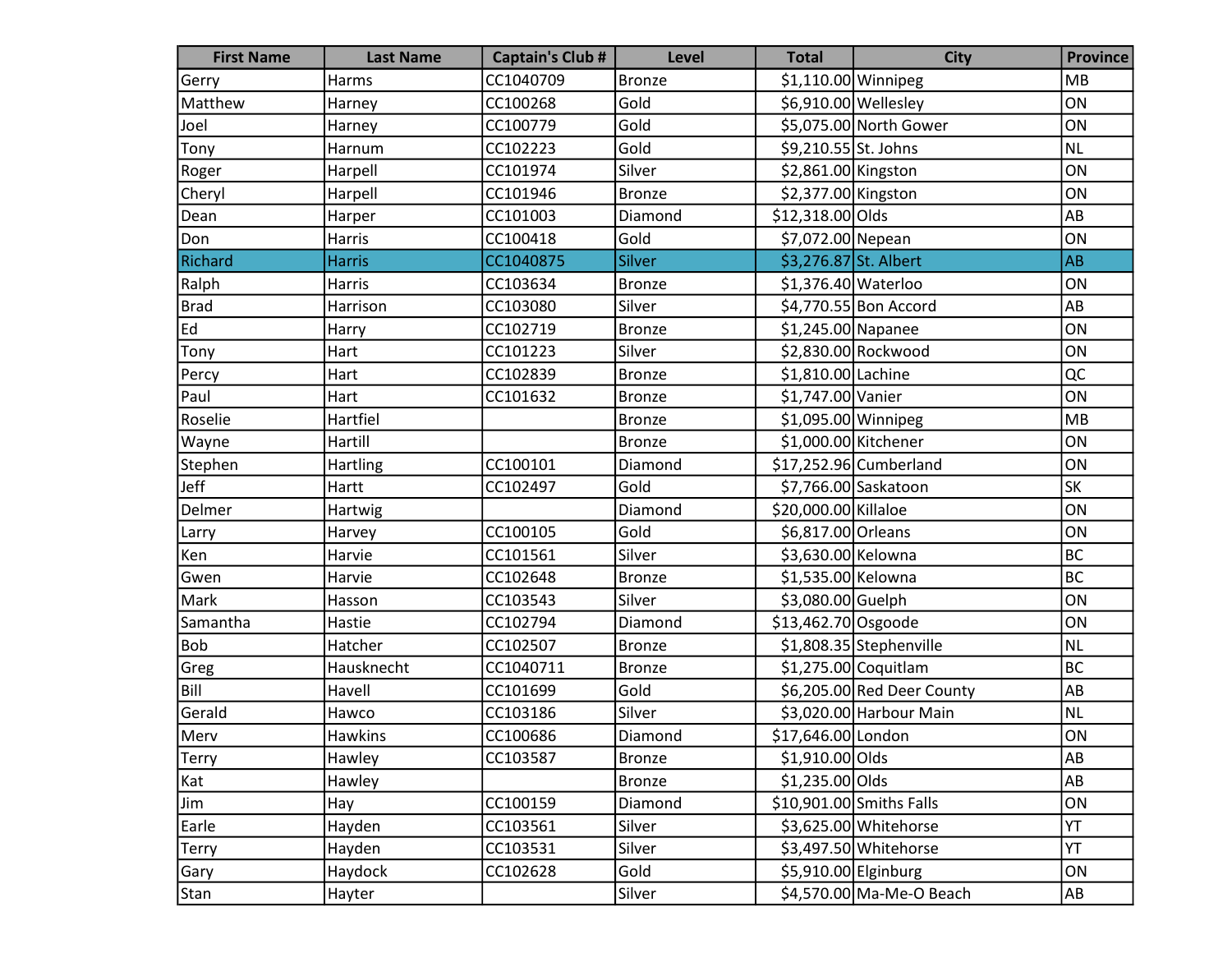| <b>First Name</b> | <b>Last Name</b> | <b>Captain's Club #</b> | <b>Level</b>  | <b>Total</b>           | <b>City</b>                      | <b>Province</b>        |
|-------------------|------------------|-------------------------|---------------|------------------------|----------------------------------|------------------------|
| <b>Byron</b>      | Head             | CC102224                | Silver        |                        | \$2,507.00 Beamsville            | ON                     |
| Warren            | Hearn            | CC102930                | Silver        | \$3,735.00 Calgary     |                                  | AB                     |
| Edward            | Hearn            | CC102866a               | <b>Bronze</b> | \$1,494.00 St. John's  |                                  | <b>NL</b>              |
| Shawn             | Heath            | CC1040498               | Bronze        | \$1,976.00 Stittsville |                                  | ON                     |
| Gordon            | Hebert           | CC103319                | Bronze        | \$1,580.75 Egbert      |                                  | ON                     |
| Martin            | Hector           | CC1040499               | <b>Bronze</b> | \$1,135.00 Hudson      |                                  | QC                     |
| Paul              | Heenan           | CC1040500               | <b>Bronze</b> |                        | \$2,026.00 Gloucester            | ON                     |
| Charlie           | Hefford          | CC100249                | Diamond       |                        | \$12,881.00 Conception Bay South | <b>NL</b>              |
| Lyle              | Heimbecker       | CC103008                | Silver        |                        | \$4,212.00 Cambridge             | ON                     |
| <b>Blair</b>      | Heimbecker       | CC103617                | <b>Bronze</b> |                        | \$1,079.00 Cambridge             | ON                     |
| Blaine            | Heiser           | CC102931                | Silver        |                        | \$3,815.00 Spruce Grove          | AB                     |
| Stephen           | Heit             | CC100556                | Gold          | \$5,303.00 Orleans     |                                  | ON                     |
| Chris             | Hellyer          | CC102717                | Silver        |                        | \$2,513.00 Fort McMurray         | AB                     |
| John              | Helmling         | CC103188                | <b>Bronze</b> | \$1,127.00 Kitchener   |                                  | ON                     |
| Mark              | Helpard          | CC103635                | <b>Bronze</b> | \$1,235.00 Dunrobin    |                                  | ON                     |
| Keith             | Hembroff         | CC100531                | Diamond       | \$16,591.00 Edmonton   |                                  | AB                     |
| Greg              | Hemming          | CC103750                | <b>Bronze</b> | \$2,215.50 Winnipeg    |                                  | MB                     |
| <b>Neil</b>       | Henderson        | CC103602                | <b>Silver</b> | \$3,128.80 Kingston    |                                  | ON                     |
| Dave              | Henderson        | CC102691                | <b>Bronze</b> | \$2,415.00 Waterloo    |                                  | ON                     |
| FRED              | <b>HENDRICKS</b> | CC101462                | Gold          | \$7,002.15 Calgary     |                                  | AB                     |
| John              | Heney            | CC103532                | <b>Bronze</b> |                        | \$2,110.00 Oxford Station        | ON                     |
| Richard           | Hennig           | CC102781                | <b>Bronze</b> |                        | \$1,200.00 Oro-Medonte           | ON                     |
| Dave              | Hennigar         |                         | <b>Bronze</b> | $$1,495.00$ Winnipeg   |                                  | MB                     |
| Joanne            | Henry            | CC102312                | Gold          | \$7,266.00 Ottawa      |                                  | ON                     |
| Michael           | Henry            | CC100768                | Gold          | \$5,458.00 Orleans     |                                  | ON                     |
| Paul              | Henshall         | CC100294                | Diamond       | $$14,220.00$ Brampton  |                                  | ON                     |
| Franco            | Henzo            | CC103341                | <b>Bronze</b> | \$1,684.00 Nepean      |                                  | ON                     |
| Keith             | Hepburn          | CC103298a               | <b>Bronze</b> | \$1,105.00 Wiarton     |                                  | ON                     |
| Peter             | Heppleston       | CC100032                | Gold          | \$9,101.00 Orleans     |                                  | ON                     |
| $\mathsf{Ken}$    | Heppner          | CC102856a               | Silver        | \$4,990.00 Winnipeg    |                                  | MB                     |
| George            | Herbert          | CC103754                | Bronze        | \$1,491.50 Nepean      |                                  | ON                     |
| Tony              | Hergott          | CC102313                | Silver        | \$2,925.00 Baden       |                                  | ON                     |
| Warren            | Herntier         | CC1040712               | <b>Bronze</b> |                        | $$1,458.00$ Winnipeg             | MB                     |
| Gerard            | Heroux           | CC103009                | <b>Bronze</b> | \$1,435.00 Ottawa      |                                  | ON                     |
| John              | Herrington       | CC103189                | Gold          | \$5,868.00 Calgary     |                                  | AB                     |
| <b>Brent</b>      | Herzog           |                         | Silver        | \$2,800.00 Olds        |                                  | AB                     |
| Don               | Hessler          | CC100848                | Gold          | \$5,573.00 Calgary     |                                  | $\mathsf{A}\mathsf{B}$ |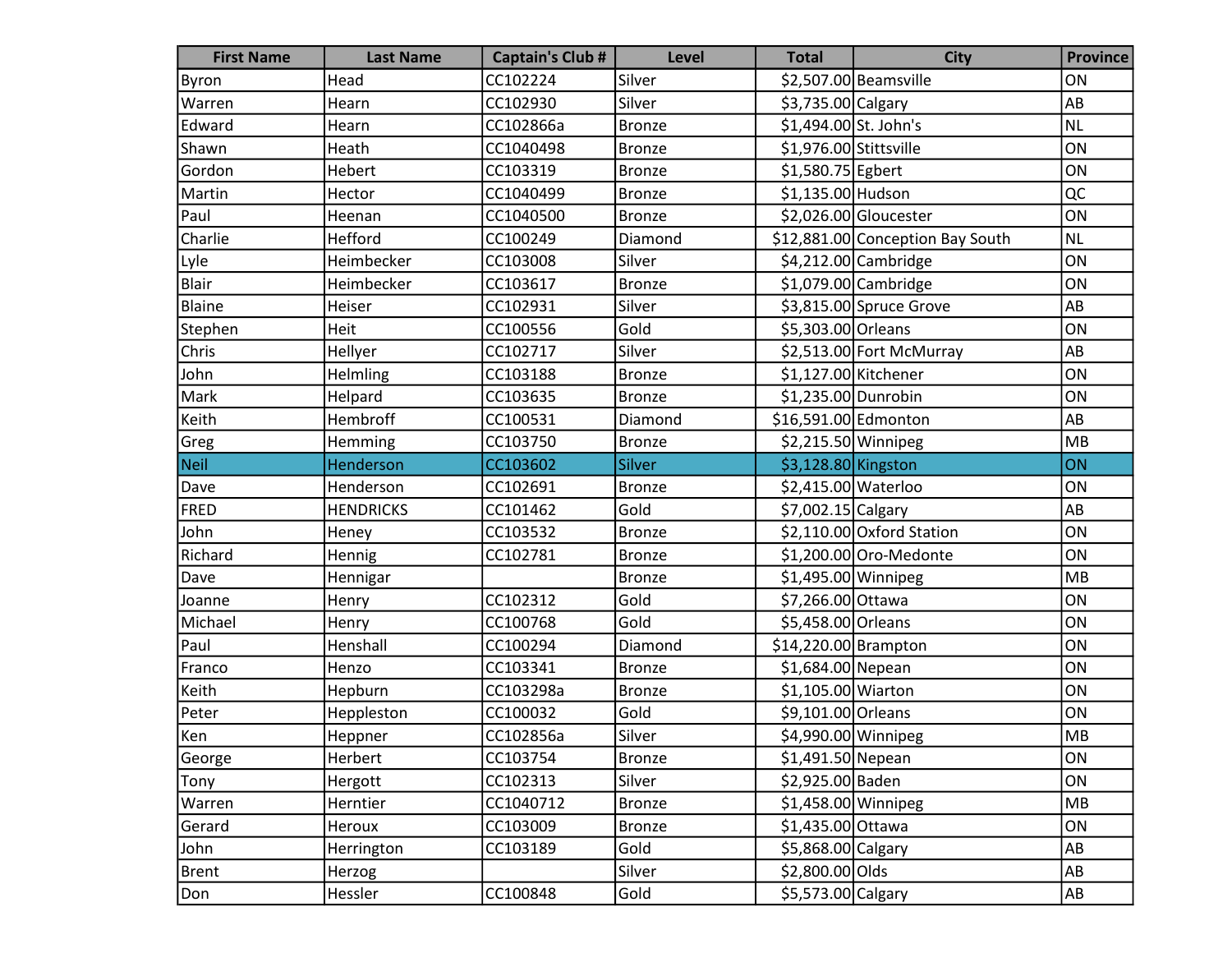| <b>First Name</b> | <b>Last Name</b> | <b>Captain's Club #</b> | Level         | <b>Total</b>          | <b>City</b>              | <b>Province</b> |
|-------------------|------------------|-------------------------|---------------|-----------------------|--------------------------|-----------------|
| Ken               | Hetherington     | CC100747                | Diamond       | \$15,957.00 Hanwell   |                          | <b>NB</b>       |
| Randy             | Hetman           | CC101765                | Diamond       | \$14,795.00 Calgary   |                          | AB              |
| David             | Hett             | CC101798                | Diamond       | \$24,480.00 Teslin    |                          | YT              |
| Doug              | Heuer            | CC102039                | Silver        |                       | \$4,645.00 SWIFT CURRENT | <b>SK</b>       |
| Shawn             | Hewlett          | CC100183                | Gold          | \$7,076.00 Orillia    |                          | ON              |
| Charles           | <b>Hicks</b>     | CC101211                | Diamond       | \$11,371.00 Saskatoon |                          | SK              |
| Wes               | Hiebert          | CC102481                | Gold          |                       | \$6,288.00 Swift Current | SK              |
| Chris             | Hiebert          | CC102482                | Silver        | \$2,955.00 Eatonia    |                          | <b>SK</b>       |
| Amanda            | <b>Higgs</b>     | CC101685                | Diamond       |                       | \$17,325.00 34th St NW   | AB              |
| Peter             | Hildebrand       | CC100856                | Gold          | \$6,545.00 Ridgeway   |                          | ON              |
| Martin            | Hill             | CC100297                | Diamond       | \$16,005.00 Ottawa    |                          | ON              |
| Andrew            | Hill             | CC102472                | Silver        | \$2,905.00 Barrie     |                          | ON              |
| Terri             | Hill             | CC1040798               | Silver        | \$2,759.10 Kirkland   |                          | QC              |
| Lynden            | Hillier          | CC101838                | Silver        |                       | \$3,564.00 Kemptville    | ON              |
| David             | Hills            | CC1040501               | <b>Bronze</b> |                       | \$2,055.50 St Catharines | ON              |
| Richard           | Hilz             | CC101856                | Silver        | \$3,060.00 Ottawa     |                          | ON              |
| Tammy             | Hines            | CC103320                | Silver        |                       | \$2,700.00 Centreville   | <b>NS</b>       |
| Robert            | Hoban            | CC103190                | <b>Bronze</b> | \$1,490.00 Paradise   |                          | <b>NL</b>       |
| Bill              | Hobson           | CC100585                | Gold          | \$7,663.35 Orillia    |                          | ON              |
| Grace             | Hobson           | CC102314                | <b>Bronze</b> | \$1,560.80 Orillia    |                          | ON              |
| Larry S.          | Hochman          | CC103133                | Silver        |                       | \$3,237.00 East St Paul  | MB              |
| Mark              | Hockenhull       | CC102315                | <b>Bronze</b> |                       | \$1,469.00 Woodlawn      | ON              |
| Steve             | Hodgins          | CC103321                | <b>Bronze</b> | \$1,283.00 Kinburn    |                          | ON              |
| Debbie            | Hodinski         | CC1040502               | Silver        |                       | \$3,735.00 Whitehorse    | YT              |
| Cole              | Hodinski         | CC102782                | <b>Bronze</b> |                       | \$2,000.00 Whitehorse    | YT              |
| Daryl             | <b>Hoelke</b>    | CC102316                | Gold          | \$5,145.50 Kars       |                          | ON              |
| Morton            | Hoffman          | CC100359                | Gold          |                       | \$6,014.00 Saint-Laurent | QC              |
| Terry             | Hogan            | CC100321                | Silver        |                       | \$4,238.00 Courtenay     | <b>BC</b>       |
| Mike              | Hogan            | CC103516                | <b>Bronze</b> |                       | \$2,345.00 Kitchener     | ON              |
| kellie            | hogan            | CC103636                | <b>Bronze</b> | \$1,340.00 Enfield    |                          | <b>NS</b>       |
| Randy             | Hogan            | CC103322                | Bronze        | \$1,282.00 St. John's |                          | NL              |
| Leonard           | Hoisington       | CC103323                | <b>Bronze</b> | \$2,042.00 Kelowna    |                          | <b>BC</b>       |
| <b>Steve</b>      | Hollands         | CC102716                | <b>Bronze</b> |                       | \$1,580.00 Westbank      | <b>BC</b>       |
| John              | Hollinger        | CC1040713               | <b>Bronze</b> | $$1,360.00$ Winnipeg  |                          | MB              |
| Boyd              | Holloway         | CC102225                | Diamond       |                       | \$21,237.00 Gambo South  | <b>NL</b>       |
| Michael           | Holmes           | CC101309                | Gold          | \$5,406.00 Ottawa     |                          | ON              |
| <b>Brian</b>      | Holmes           | CC103191                | Bronze        | $$1,320.00$ Westphal  |                          | <b>NS</b>       |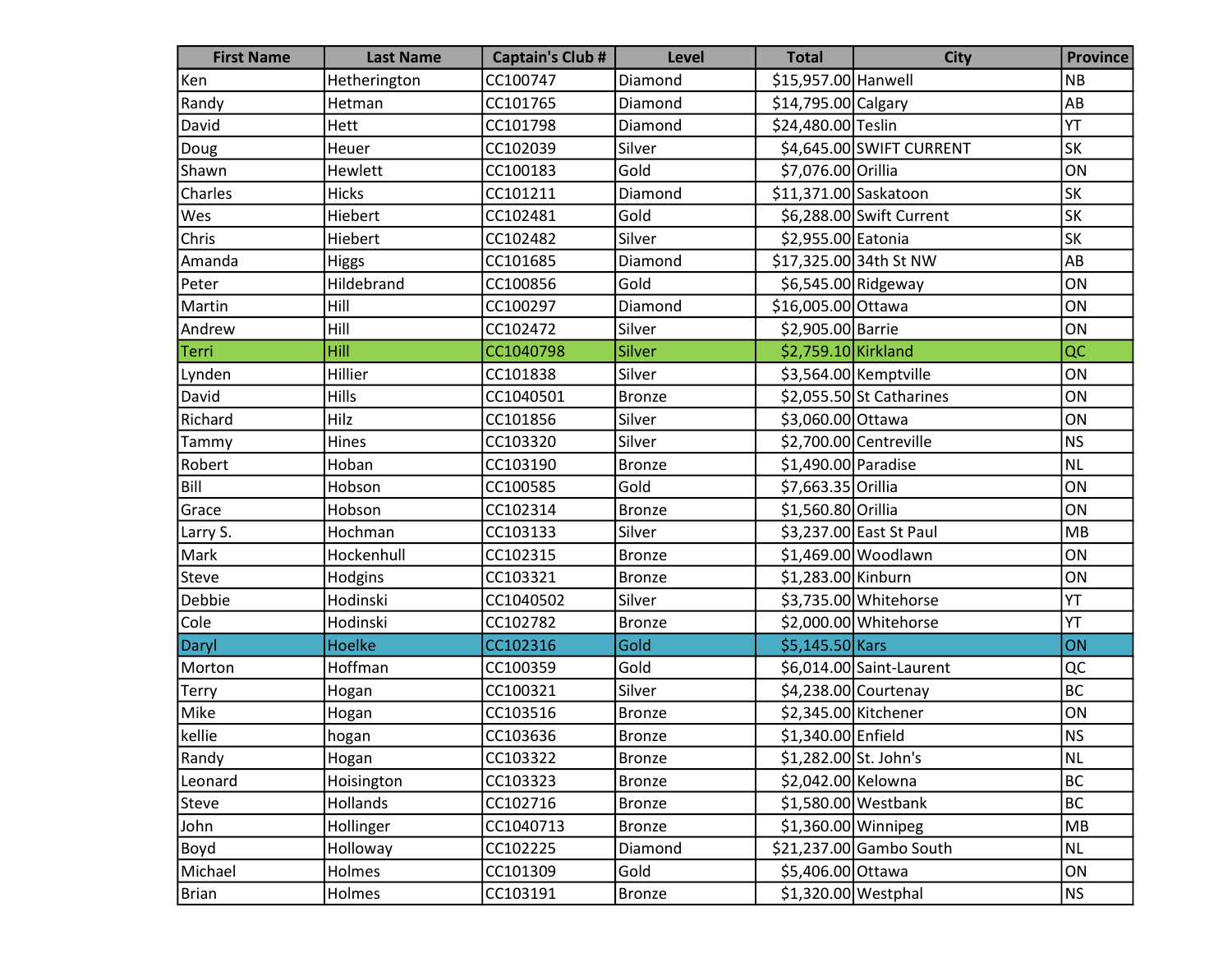| <b>First Name</b> | <b>Last Name</b> | <b>Captain's Club #</b> | <b>Level</b>   | <b>Total</b>         | <b>City</b>               | <b>Province</b> |
|-------------------|------------------|-------------------------|----------------|----------------------|---------------------------|-----------------|
| Jim               | Holowchak        | CC100317                | Diamond        | \$10,244.00 Edmonton |                           | AB              |
| John              | Holzapfel        | CC100348                | Diamond        |                      | $$10,480.00$ Spruce Grove | AB              |
| Maureen           | Hommy            | CC102105                | Bronze         | \$1,860.00 Olds      |                           | AB              |
| Gary              | Honey            | CC101992                | Silver         |                      | \$3,052.00 Winnipeg       | MB              |
| Dave              | Honsberger       | CC102317                | <b>Bronze</b>  | \$1,715.00 Waterloo  |                           | ON              |
| John              | Hooper           | CC1040793               | Gold           |                      | \$6,894.50 Dartmouth      | <b>NS</b>       |
| Keith             | Hope             | CC103010                | <b>Bronze</b>  | \$2,045.00 Barrie    |                           | ON              |
| Dave              | Hopkins          | CC103011                | Silver         | \$3,390.00 Rockland  |                           | ON              |
| David             | Horn             | CC101668                | Gold           | \$5,166.25 Garson    |                           | MB              |
| Robert            | Horner           | CC102066                | Silver         |                      | \$3,915.00 Crossmount     | SK              |
| Robert            | Horvath          | CC100637                | <b>Bronze</b>  | \$1,625.00 Windsor   |                           | ON              |
| Michael           | Hosson           | CC102840                | Bronze         | \$1,707.00 Gatineau  |                           | QC              |
| Trevor            | Houle            | CC102318                | Gold           | \$5,095.00 Newboro   |                           | ON              |
| Jerry             | Houle            | CC102056                | Silver         |                      | \$4,815.00 Spiritwood     | <b>SK</b>       |
| Kevin             | House            | CC102109                | Silver         |                      | \$3,785.00 Edmonton       | AB              |
| Joann             | House            | CC102108                | Silver         |                      | \$2,595.00 Edmonton       | AB              |
| Ruben             | Houser           | CC100100                | Gold           |                      | \$5,665.00 Shakespeare    | ON              |
| Gordon            | <b>Houser</b>    | CC102793                | <b>Silver</b>  | \$2,500.00 Dunnville |                           | ON              |
| Wayne             | Howden           | CC101547                | Gold           | \$5,010.00 Didsbury  |                           | AB              |
| Mary              | Howden           | CC101766                | Silver         | \$4,195.00 Didsbury  |                           | AB              |
| Lynn              | Howell           | CC101005                | Gold           |                      | $$7,315.00$ Brampton      | ON              |
| Dave              | Howie            | CC103761                | <b>Bronze</b>  |                      | \$1,305.00 Whitehorse     | YT              |
| Deryl             | Hrdlicka         | CC103325                | <b>Bronze</b>  |                      | \$1,040.00 Wetaskiwin     | AB              |
| David             | Hubbard          | CC100153                | Double Diamond | \$31,988.00 Oshawa   |                           | ON              |
| <b>Brian</b>      | Hubel            | CC1040504               | Gold           |                      | \$8,902.00 Edmonton       | AB              |
| James             | Huber            | CC100807                | Gold           | \$7,626.00 Kitchener |                           | ON              |
| Trevor            | Huddle           | CC103496                | <b>Diamond</b> |                      | \$10,834.00 Whitehorse    | YT              |
| Debbie            | Hudson           | CC101876                | Silver         |                      | \$4,970.00 Edmonton       | AB              |
| Les               | Hudson           | CC102837                | Silver         |                      | \$3,700.00 Nanoose Bay    | <b>BC</b>       |
| Brent             | Hudson           | CC1040505               | Bronze         |                      | \$2,090.00 Pouch Cove     | <b>NL</b>       |
| Allan             | Hughes           | CC102819                | Bronze         | $$1,345.00$ Comox    |                           | <b>BC</b>       |
| Gerald            | Huhtala          | CC1040506               | <b>Bronze</b>  | $$1,030.00$ Winnipeg |                           | MB              |
| Stephen           | Hunter           | CC101681                | Silver         | \$3,450.00 Ottawa    |                           | ON              |
| John              | <b>Hurdis</b>    | CC103192                | <b>Silver</b>  |                      | \$3,591.90 Mississauga    | ON              |
| Dave              | Huska            | CC103470                | <b>Bronze</b>  | \$2,090.00 Winnipeg  |                           | MB              |
| Lloyd             | Hussey           | CC100352                | Double Diamond | \$45,162.65 Paradise |                           | NL              |
| Bob               | Hussey           | CC100299                | Silver         | \$3,340.00 Almonte   |                           | ON              |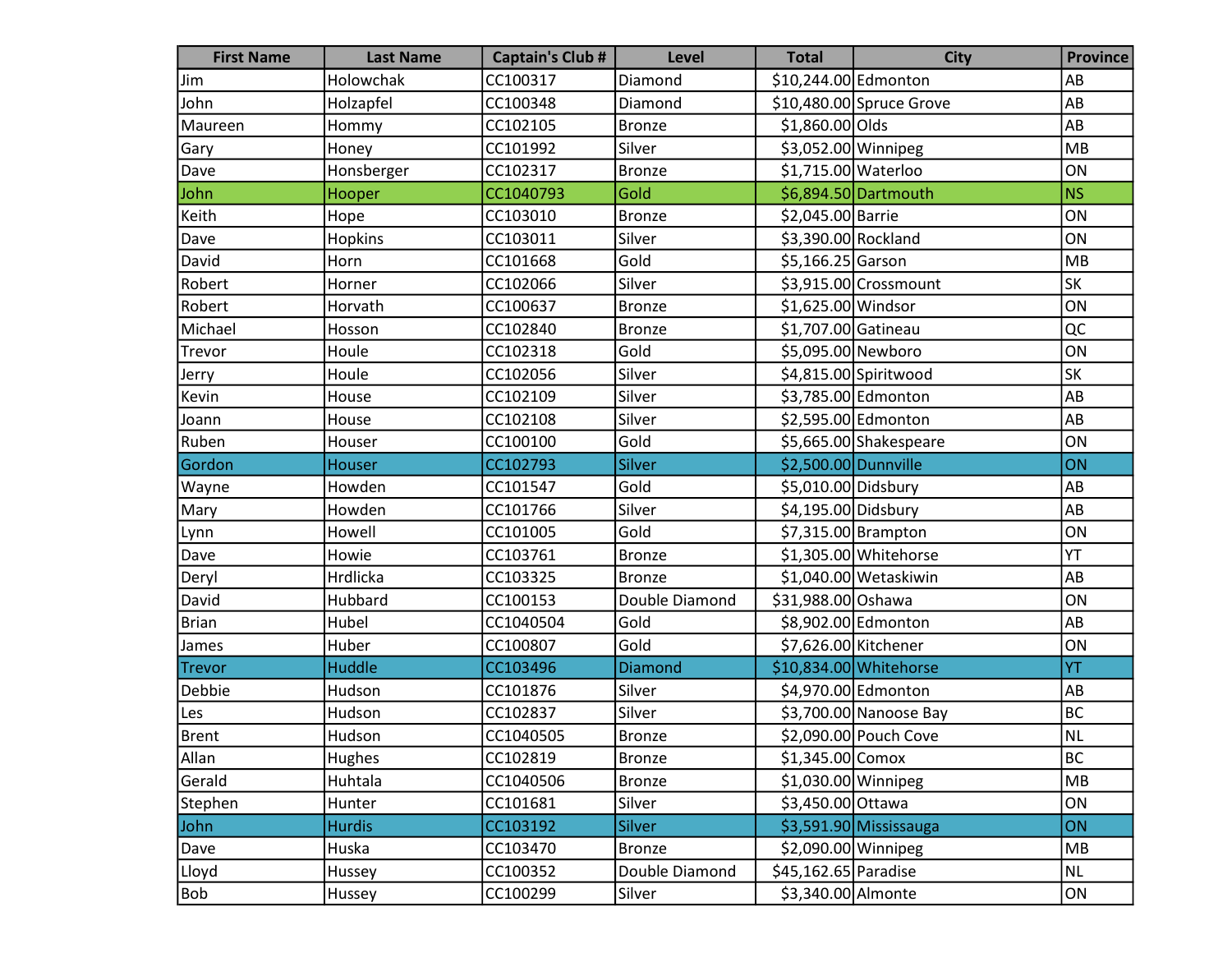| <b>First Name</b> | <b>Last Name</b> | <b>Captain's Club #</b> | Level                 | <b>Total</b>          | <b>City</b>                         | <b>Province</b> |
|-------------------|------------------|-------------------------|-----------------------|-----------------------|-------------------------------------|-----------------|
| Mike              | Hussey           | CC101953                | Silver                | \$3,247.00 Winfield   |                                     | AB              |
| Rob               | Huston           | CC101441                | Gold                  |                       | \$5,650.00 Red Deer County          | AB              |
| Kathy             | Huston           | CC103326                | <b>Bronze</b>         |                       | \$1,190.00 Red Deer County          | AB              |
| Jean              | Hutcheon         | CC101594                | <b>Bronze</b>         |                       | \$2,165.50 Kemptville               | ON              |
| <b>Brian</b>      | Hutt             | CC1040507               | <b>Bronze</b>         |                       | \$1,312.00 Carleton Place           | ON              |
| John              | Hynes            | CC102110                | <b>Bronze</b>         |                       | \$2,378.25 Fort McMurray            | AB              |
| Charles           | Hynes            | CC103735                | <b>Bronze</b>         |                       | \$1,582.60 Portugal Cove-St Philips | <b>NL</b>       |
| Leo               | Imfeld           | CC103327                | <b>Bronze</b>         |                       | \$2,230.00 Plantagenet              | ON              |
| <b>Brian</b>      | Ineson           | CC103328                | Gold                  | \$5,465.00 Washago    |                                     | ON              |
| John              | Ingram           | CC1040714               | <b>Bronze</b>         |                       | \$1,309.50 West Kelowna             | <b>BC</b>       |
| carl              | ireland          | CC103193                | <b>Bronze</b>         | \$1,115.00 london     |                                     | ON              |
| Jeff              | Isaac            | CC103551                | Silver                | \$2,875.00 Rosenort   |                                     | MB              |
| <b>Brian</b>      | Ivay             | CC102320                | <b>Bronze</b>         | \$1,745.00 Nepean     |                                     | ON              |
| Dennis            | Jackson          | CC100057                | Platinum              | \$118,268.00 Ottawa   |                                     | ON              |
| Gary              | Jackson          | CC100059                | <b>Triple Diamond</b> | \$53,301.00 Orleans   |                                     | ON              |
| <b>Derek</b>      | Jackson          | CC101246                | Silver                | \$2,720.00 Ottawa     |                                     | ON              |
| Klaus             | Jacobsen         | CC103194                | <b>Bronze</b>         |                       | \$1,355.00 West Kelowna             | <b>BC</b>       |
| Amy               | Jacobsen         | CC103586                | <b>Bronze</b>         |                       | \$1,335.00 Whitehorse               | YT              |
| Ken               | Jacques          | CC103506                | <b>Bronze</b>         |                       | \$2,125.00 Newcastle                | ON              |
| henri             | jacquot          | CC102462                | <b>Bronze</b>         | \$1,374.00 Kitchener  |                                     | ON              |
| Murray            | James            | CC103195                | <b>Bronze</b>         |                       | \$1,750.00 Westbourne               | MB              |
| Murray            | Jameson          | CC102859                | Gold                  | \$5,006.20 Winnipeg   |                                     | MB              |
| Chuck             | Jamieson         | CC100176                | Gold                  |                       | \$7,171.00 Burlington               | ON              |
| Richard           | Jamieson         | CC103196                | Silver                | \$2,626.25 Troy       |                                     | <b>NS</b>       |
| Marc              | Jampolsky        | CC103197                | <b>Bronze</b>         |                       | \$1,120.00 Prince George            | <b>BC</b>       |
| Greg              | Janes            | CC1040509               | Gold                  | \$6,474.00 Ottawa     |                                     | ON              |
| David             | Janes            | CC100583                | Gold                  | \$5,124.00            |                                     |                 |
| Calvin            | Janes            | CC1040508               | <b>Bronze</b>         |                       | \$2,165.00 Pools Island             | <b>NL</b>       |
| Kirby             | Jansen           | CC101408                | Gold                  |                       | \$5,333.00 Martensville             | <b>SK</b>       |
| $\sqrt{\lim}$     | jansen           |                         | Bronze                |                       | \$2,030.00 Carlsbad Springs         | ON              |
| Theo              | Janssen          | CC102463                | Diamond               | \$11,680.00 Balderson |                                     | ON              |
| John              | Jantzi           | CC101657                | Silver                | \$3,130.00 Stratford  |                                     | ON              |
| Garry             | Janz             | CC100052                | <b>Triple Diamond</b> |                       | \$50,440.50 Carleton Place          | ON              |
| Tim               | Jardine          |                         | <b>Bronze</b>         | $$1,010.00$ Napanee   |                                     | ON              |
| Valerie           | Jarvis           | CC103198                | Silver                |                       | \$2,725.00 Haliburton               | ON              |
| Marcel            | Jeanson          | CC102860a               | <b>Bronze</b>         | \$1,443.00 Lorette    |                                     | MB              |
| Barry             | <b>Jefferies</b> | CC1040715               | <b>Bronze</b>         |                       | $$1,195.00$ Gloucester              | ON              |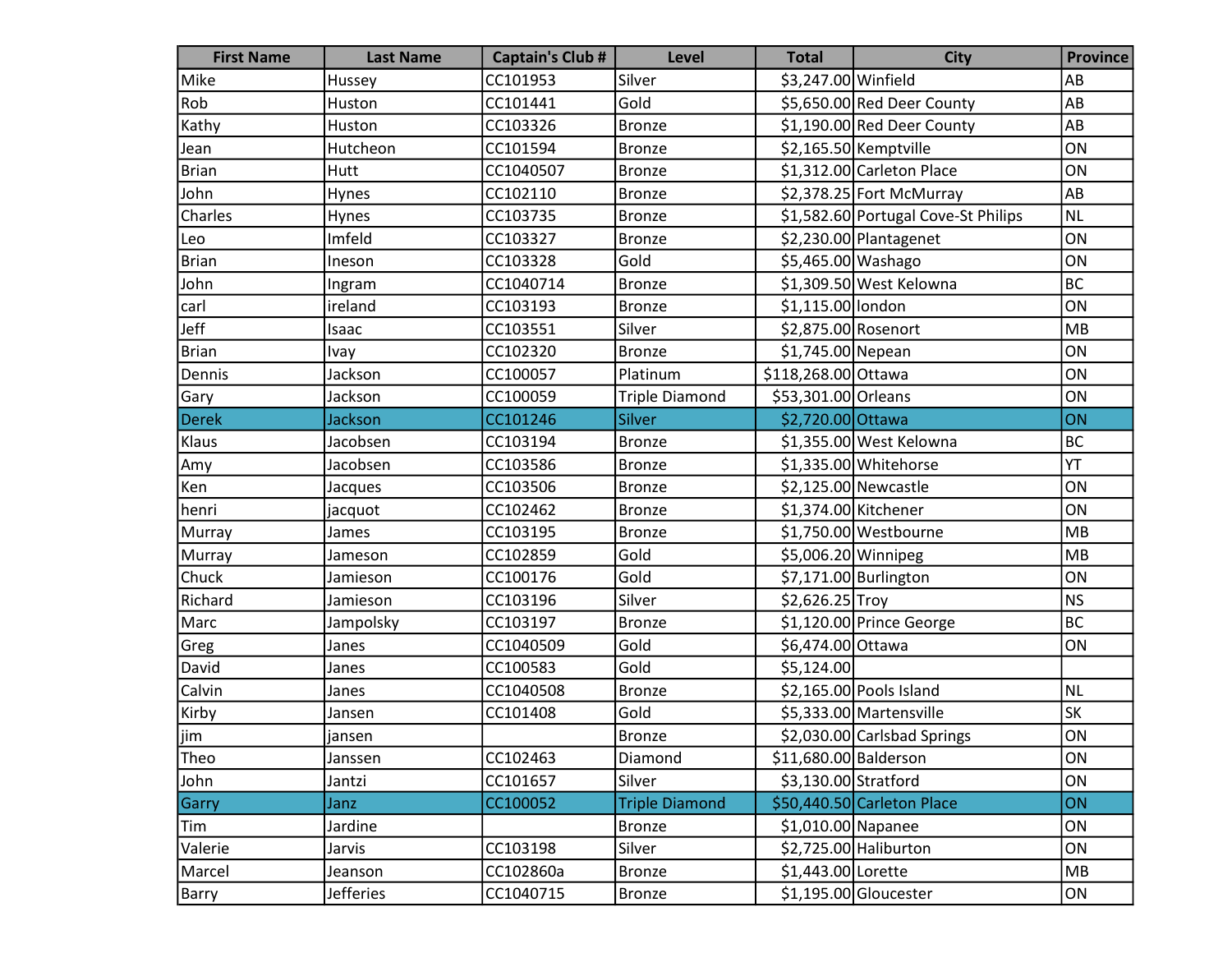| <b>First Name</b> | <b>Last Name</b> | <b>Captain's Club #</b> | Level                 | <b>Total</b>            | <b>City</b>                       | <b>Province</b> |
|-------------------|------------------|-------------------------|-----------------------|-------------------------|-----------------------------------|-----------------|
| Len               | <b>Jeffries</b>  | CC101513                | Silver                |                         | \$2,622.00 Saskatoon              | <b>SK</b>       |
| Janet             | <b>Jeffries</b>  | CC103082                | <b>Bronze</b>         |                         | \$1,660.00 Saskatoon              | <b>SK</b>       |
| Mark              | Jefkins          | CC101987                | Silver                | \$4,465.00 Winnipeg     |                                   | MB              |
| Alain             | Jegen            | CC101105                | Diamond               | \$15,567.30 Ottawa      |                                   | ON              |
| Earl              | Jeninga          | CC102932                | Silver                | \$2,849.00 Linden       |                                   | AB              |
| Barry             | Jenkins          | CC102867                | Silver                |                         | \$4,829.35 Conception Bay South   | <b>NL</b>       |
| Dean              | Jenkyns          | CC101179                | Diamond               | \$22,016.00 Winnipeg    |                                   | MB              |
| Henry             | Jennings         | CC103083                | Silver                | \$3,411.00 Oshawa       |                                   | ON              |
| Robin             | <b>JEROME</b>    | CC103467                | <b>Bronze</b>         | \$1,590.00 Winnipeg     |                                   | MB              |
| David             | Jessiman         | CC101342                | <b>Triple Diamond</b> | \$79,110.00 Lucky Lake  |                                   | SK              |
| Bill              | Jezegou          | CC100909                | Gold                  | \$8,046.00 Oshawa       |                                   | ON              |
| <b>Bruce</b>      | Jobe             | CC103012                | <b>Bronze</b>         |                         | \$2,430.00 Owen Sound             | ON              |
| Denis             | Jobin            | CC102194                | Gold                  | \$5,269.00 Ste Anne     |                                   | MB              |
| Ed                | Johner           | CC100698                | Double Diamond        | $$40,485.25$ Headingley |                                   | <b>MB</b>       |
| Jeff              | Johner           | CC100703                | Double Diamond        | $$25,563.03$ Headingley |                                   | MB              |
| Jarl              | Johner           | CC101792                | Silver                |                         | \$4,458.00 Headingley             | MB              |
| John              | Johnson          | CC101748                | Diamond               | \$24,540.00 Baden       |                                   | ON              |
| Shawn             | Johnson          | CC102501                | Gold                  |                         | \$8,871.00 Springdale             | <b>NL</b>       |
| Ed                | Johnson          | CC100254                | Gold                  | \$8,220.00 Calgary      |                                   | AB              |
| Clint             | Johnson          | CC100689                | Gold                  | \$5,757.50 London       |                                   | ON              |
| James             | Johnson          | CC102321                | <b>Bronze</b>         | \$1,435.00 Dunnville    |                                   | ON              |
| Les               | Johnson          | CC1040510               | <b>Bronze</b>         |                         | \$1,255.00 Saskatoon              | <b>SK</b>       |
| Michael           | Johnson          | CC1040511               | <b>Bronze</b>         | \$1,100.00 London       |                                   | ON              |
| Dwayne            | Johnson          | CC103535                | <b>Bronze</b>         | \$1,090.00 Washago      |                                   | ON              |
| Gil               | Johnston         | CC1040877               | <b>Silver</b>         | \$2,892.30 Winnipeg     |                                   | <b>MB</b>       |
| Darren            | Johnston         |                         | Silver                |                         | \$2,660.00 Happy Valley-Goose Bay | <b>NL</b>       |
| Stan              | Johnston         | CC102495                | Silver                |                         | \$2,585.00 Swift Current          | <b>SK</b>       |
| Drew              | Jolly            | CC103199                | <b>Bronze</b>         | \$1,710.00 Baden        |                                   | ON              |
| Cameron           | Jones            | CC100379                | <b>Triple Diamond</b> | \$91,385.00 Ottawa      |                                   | ON              |
| <b>Tony</b>       | Jones            | CC102454                | Diamond               | \$19,031.00 Almonte     |                                   | ON              |
| George            | Jones            | CC102113                | Silver                | \$3,100.00 Sundre       |                                   | AB              |
| Russ              | Jones            | CC103329                | <b>Bronze</b>         | \$1,650.00 Erskine      |                                   | AB              |
| Rick              | Jones            | CC102629                | <b>Bronze</b>         |                         | \$1,355.00 Edmonton               | AB              |
| <b>Douolas</b>    | Jones            |                         | <b>Bronze</b>         |                         | \$1,160.00 Prince George          | <b>BC</b>       |
| Don               | Jorgensen        | CC100615                | Silver                |                         | \$3,970.00 Georgetown             | ON              |
| Darlene           | Jovanovic        | CC1040716               | Silver                | \$3,150.00 Ilderton     |                                   | ON              |
| Randy             | Joyce            | CC102562                | Gold                  | \$5,730.00 Kingston     |                                   | ON              |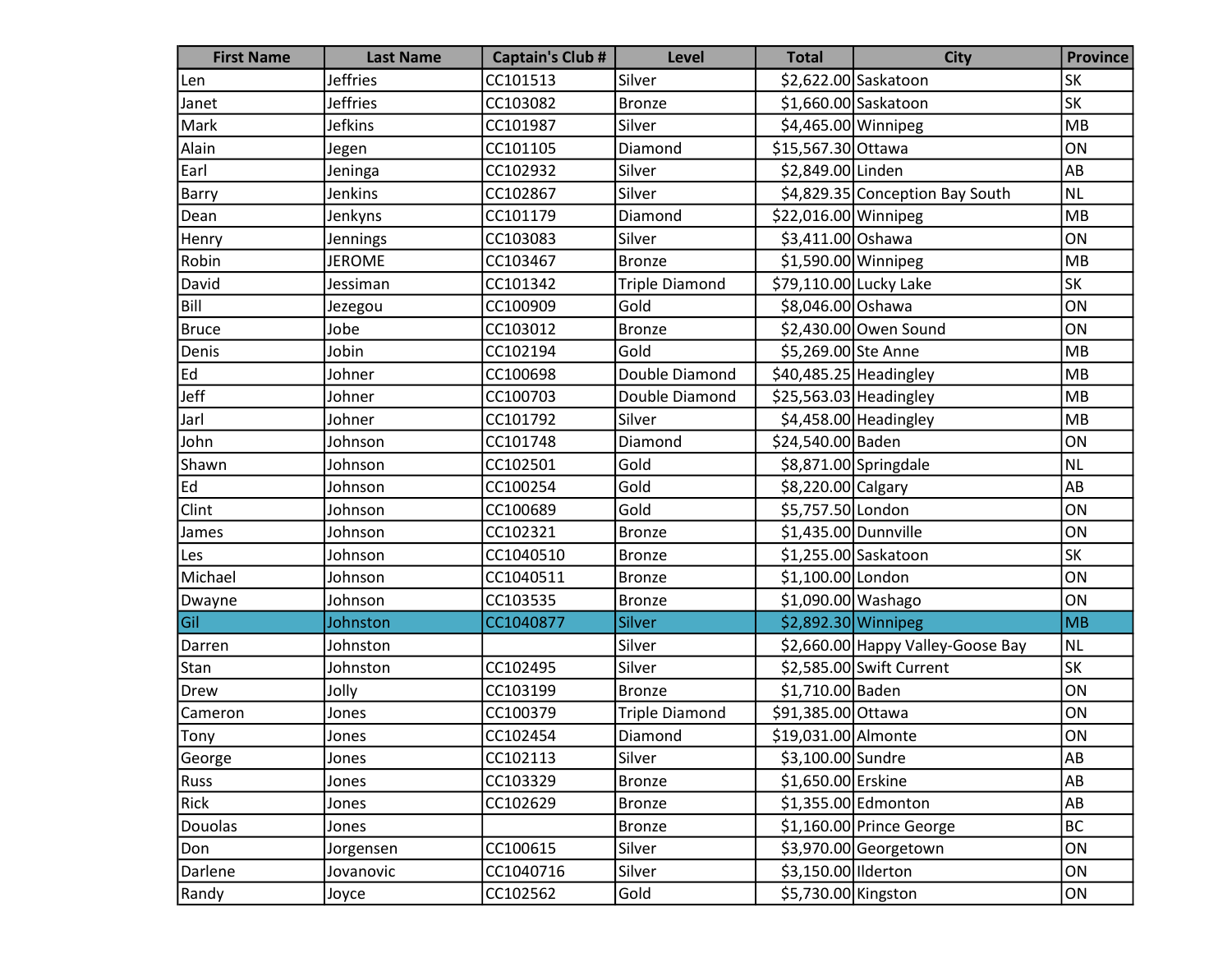| <b>First Name</b> | <b>Last Name</b> | <b>Captain's Club #</b> | <b>Level</b>          | <b>Total</b>          | <b>City</b>             | <b>Province</b> |
|-------------------|------------------|-------------------------|-----------------------|-----------------------|-------------------------|-----------------|
| Ivan              | Jurchuk          | CC100737                | Silver                | \$4,007.00 Kitchener  |                         | ON              |
| Jacqueline        | Jurchuk          | CC101620                | Silver                | \$3,295.00 Kitchener  |                         | ON              |
| Harold            | Justinen         | CC103331                | Gold                  | \$6,000.00 Kelowna    |                         | <b>BC</b>       |
| Wayne             | Kadoski          | CC100023                | Diamond               | \$21,655.00 Richmond  |                         | ON              |
| Peter             | Kahlmeier        | CC101272                | Silver                | \$2,725.00 Tavistock  |                         | ON              |
| Patricia          | Kahlmeier        | CC103014                | <b>Bronze</b>         | $$1,914.00$ Tavistock |                         | ON              |
| Dennis            | Kaleta           | CC101184                | Bronze                | \$2,145.00 Winnipeg   |                         | MB              |
| Jim (James)       | Kaletzke         | CC1040512               | <b>Bronze</b>         | $$2,000.00$ Winnipeg  |                         | MB              |
| Robert            | Kaletzke         | CC1040812               | <b>Bronze</b>         | $$1,678.00$ Winnipeg  |                         | MB              |
| Jack              | Kamphorst        | CC103560                | <b>Bronze</b>         | \$2,280.00 Camrose    |                         | AB              |
| Reuben            | Kane             | CC102933                | Gold                  |                       | \$9,785.00 Edmonton     | AB              |
| <b>Bob</b>        | Karai            |                         | Bronze                | \$1,065.00 Kitchener  |                         | ON              |
| Darrel            | Karlstrom        | CC102471                | Bronze                |                       | \$2,050.00 Stony Plain  | AB              |
| Joel              | Kash             | CC1040513               | Silver                | \$3,815.00 Kitchener  |                         | ON              |
| Ross              | Katona           | CC100403                | Diamond               | \$10,090.00 Edmonton  |                         | AB              |
| Jake              | Kaufman          | CC1040514               | Silver                |                       | \$3,161.00 Edmonton     | AB              |
| James             | Kay              | CC103744                | <b>Bronze</b>         | \$1,952.00 Kelowna    |                         | <b>BC</b>       |
| Robert            | Kay              | CC103200                | <b>Bronze</b>         |                       | \$1,260.00 Lawrencetown | <b>NS</b>       |
| <b>Brian</b>      | Kearns           | CC100047                | <b>Triple Diamond</b> | \$50,045.07 Greely    |                         | ON              |
| <b>Bradford</b>   | Keddy            | CC101425                | <b>Bronze</b>         | \$1,860.00 London     |                         | ON              |
| Bob               | Keeler           | CC101921                | Silver                | \$2,952.00 Nepean     |                         | ON              |
| Kelly             | Keen             | CC102516                | Diamond               | \$13,996.00 Edmonton  |                         | AB              |
| Debora            | Keen             | CC102790                | <b>Bronze</b>         |                       | \$2,430.00 Edmonton     | AB              |
| Dennis            | Keeping          | CC101458                | Silver                | \$2,645.00 Calgary    |                         | AB              |
| Ed                | Keindel          | CC103550                | Silver                |                       | \$3,825.00 Saskatoon    | <b>SK</b>       |
| Pete              | Keller           | CC102521                | Diamond               | \$15,947.00 Edmonton  |                         | AB              |
| Hal               | Keller           | CC102323                | Silver                | \$2,720.00 Kitchener  |                         | ON              |
| Krista            | Kelly            | CC100038                | Gold                  | \$6,615.00 Manotick   |                         | ON              |
| John              | Kelly            | CC103732                | <b>Bronze</b>         |                       | \$2,323.02 L'Ile-Perrot | QC              |
| Dwaine            | Kelly            | CC103015                | Bronze                | \$1,715.00 Berwick    |                         | ON              |
| Kevin             | Kelly            |                         | Bronze                | \$1,030.00 London     |                         | ON              |
| Mark              | Kelso            |                         | <b>Bronze</b>         | \$1,280.00 Trenton    |                         | ON              |
| <b>Derek</b>      | Kendrick         | CC102324                | Silver                | \$3,000.00 Orleans    |                         | ON              |
| Al.               | Kenesky          | CC100662                | Gold                  | \$5,355.00 Nanaimo    |                         | <b>BC</b>       |
| Adam              | Kennedy          | CC100980                | Diamond               | \$11,170.00 Metcalfe  |                         | ON              |
| Luke              | Kennedy          | CC103762                | <b>Bronze</b>         | $$1,350.80$ Ridgeway  |                         | ON              |
| Rick              | Kennell          | CC102566                | Gold                  | \$5,584.00 Kitchener  |                         | ON              |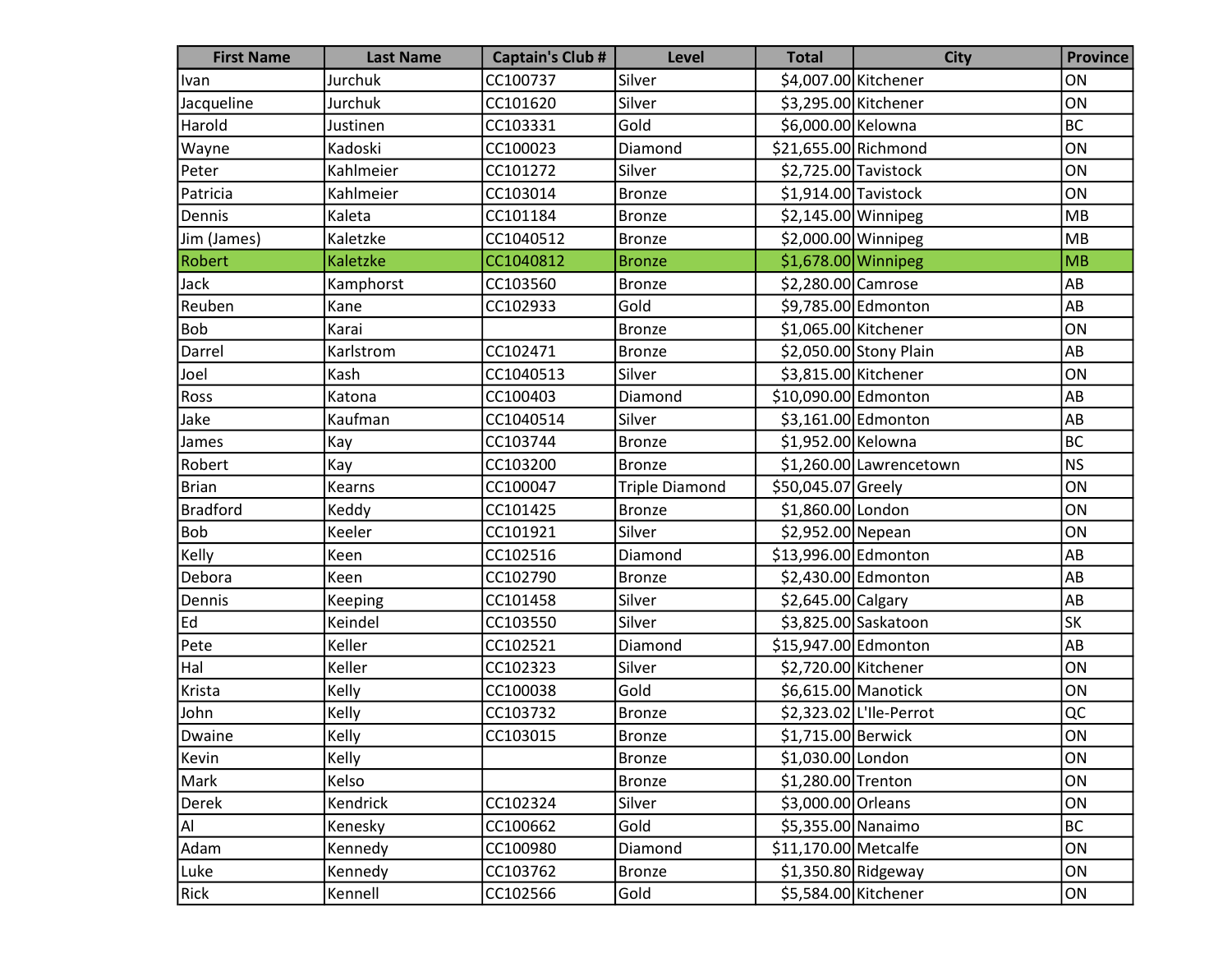| <b>First Name</b> | <b>Last Name</b> | <b>Captain's Club #</b> | Level          | <b>Total</b>           | <b>City</b>                    | <b>Province</b> |
|-------------------|------------------|-------------------------|----------------|------------------------|--------------------------------|-----------------|
| John              | Keough           | CC101891                | Diamond        | \$10,195.00 St. John's |                                | <b>NL</b>       |
| Family            | Kerr             | CC100005                | Diamond        |                        | \$21,414.00 North Gower        | ON              |
| Tina              | Kerr             | CC100149                | Gold           | \$7,854.00 Barrie      |                                | ON              |
| Curtis            | Kerr             | CC101457                | <b>Bronze</b>  |                        | $$1,475.50$ Richmond           | ON              |
| David             | Kerr             |                         | <b>Bronze</b>  |                        | \$1,005.00 East Garafraxa      | ON              |
| Kevin             | Kidd             | CC100559                | Gold           | \$5,130.00 Calgary     |                                | AB              |
| Bob               | Kikkert          | CC100426                | Double Diamond | \$45,633.59 Cornwall   |                                | ON              |
| Greg              | Killen           | CC103295                | <b>Bronze</b>  |                        | \$2,363.00 Thompson            | MB              |
| Robert            | Killin           | CC103016                | <b>Bronze</b>  | \$1,455.00 Whitby      |                                | ON              |
| Thom              | Killingsworth    | CC103442                | <b>Bronze</b>  | \$1,555.00 Kelowna     |                                | <b>BC</b>       |
| Stasi             | Killip           | CC102687                | Gold           |                        | \$5,725.00 Mississauga         | ON              |
| Larry             | Kimacovich       | CC103203                | <b>Bronze</b>  | \$2,125.00 Winnipeg    |                                | MB              |
| Bill              | Kindratiuk       | CC100700                | Diamond        | \$14,095.00 Callander  |                                | ON              |
| Mathew            | King             | CC101743                | Gold           |                        | \$9,049.90 Niagara On The Lake | ON              |
| Tim               | King             | CC102870                | Gold           | \$5,055.00 Torbay      |                                | <b>NL</b>       |
| Teanna            | King             | CC1040515               | <b>Bronze</b>  | $$1,975.00$ Torbay     |                                | <b>NL</b>       |
| Andrew            | King             | CC103204                | <b>Bronze</b>  | $$1,195.00$ Guelph     |                                | ON              |
| Adam              | Kingdon          | CC1040516               | <b>Bronze</b>  | \$1,305.00 Kingston    |                                | ON              |
| <b>MICHAEL</b>    | KINZEL           |                         | <b>Bronze</b>  | \$1,220.00 Calgary     |                                | AB              |
| Ken               | Kirk             | CC102688                | Silver         | \$2,775.00 Hamiota     |                                | MB              |
| William           | Kirkness         | CC103517                | <b>Bronze</b>  | \$1,045.00             |                                |                 |
| <b>Brian</b>      | Kitchen          | CC101465                | Silver         |                        | \$2,569.00 Marsh Lake          | YT              |
| Gerald            | Kiyan            | CC103084                | Diamond        | \$17,465.00 Ste Anne   |                                | MB              |
| Jason             | Kiyan            | CC102861                | Gold           | \$8,033.00 Winnipeg    |                                | MB              |
| Kelly             | Klein            | CC102934                | Silver         | \$3,300.00 Warburg     |                                | AB              |
| Kyle              | Kleinschmidt     | CC101610                | <b>Bronze</b>  |                        | $$2,137.00$ Cambridge          | ON              |
| Keith             | Klinck           |                         | <b>Bronze</b>  | \$2,381.00 Olds        |                                | AB              |
| Stuart            | Klinck           |                         | <b>Bronze</b>  | \$1,075.00 Didsbury    |                                | AB              |
| Darren            | Klippenstein     | CC1040517               | <b>Bronze</b>  |                        | \$1,749.50 Whitehorse          | YT              |
| Klaus             | Kloeckner        | CC103555                | <b>Bronze</b>  |                        | \$2,165.00 Saint-Anicet        | QC              |
| Robert            | Kluke            | CC101828                | Silver         |                        | \$3,505.00 Kemptville          | ON              |
| Mark              | Klymkiw          | CC102195                | Diamond        | \$13,281.00 Winnipeg   |                                | MB              |
| Marion            | Knaus            | CC102328                | Diamond        | \$11,296.00 Barrie     |                                | ON              |
| Adrian            | Knaus            | CC101846                | <b>Bronze</b>  |                        | $$1,760.00$ Carseland          | AB              |
| Roman             | Kneblewski       | CC101402                | Silver         | \$3,220.00 Caroline    |                                | AB              |
| Tomas             | Knecht           | CC102115                | Gold           | \$7,226.00 Sundre      |                                | AB              |
| Russell           | Knight           | CC102862a               | Silver         |                        | \$3,925.00 Stonewall           | MB              |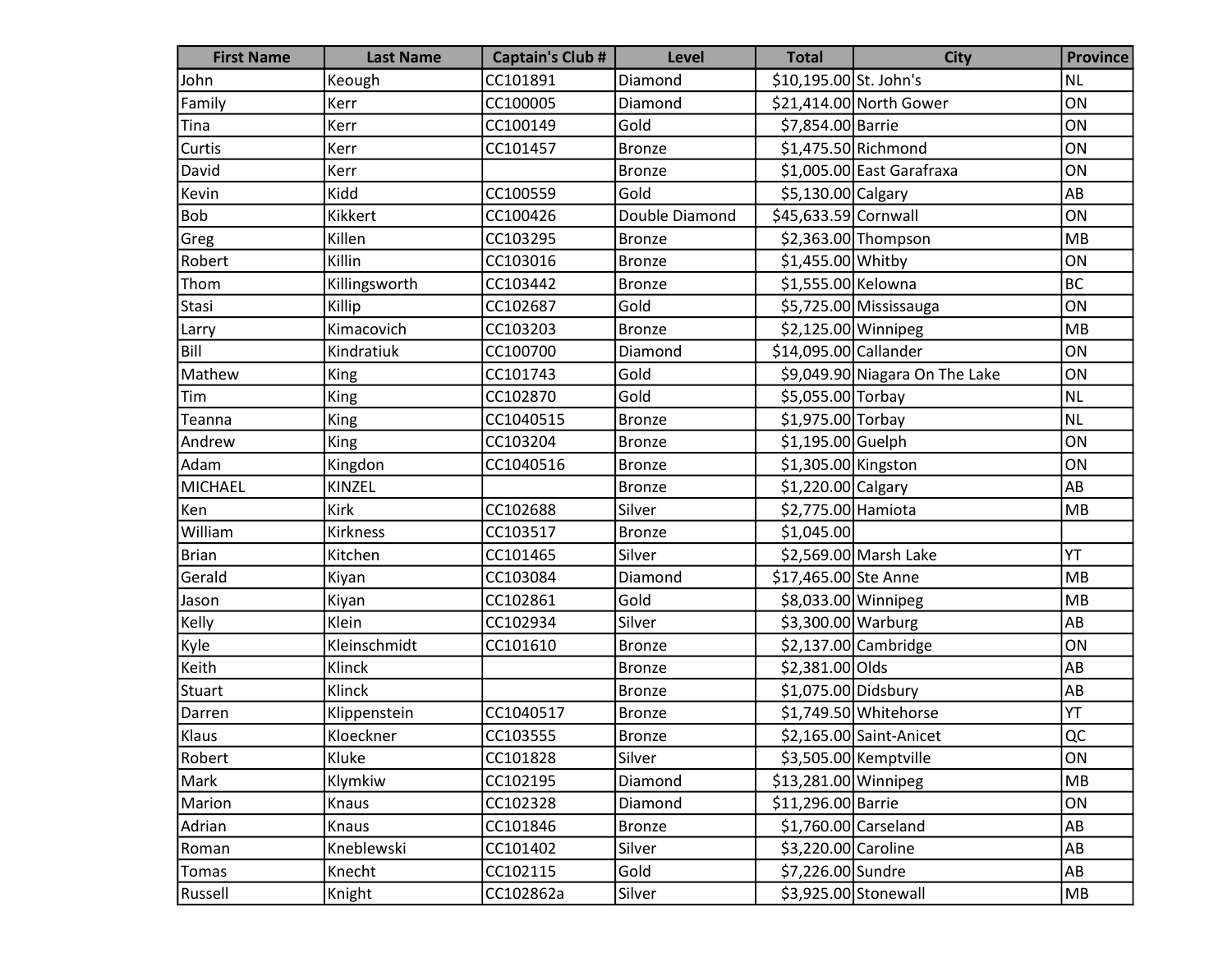| <b>First Name</b> | <b>Last Name</b> | <b>Captain's Club #</b> | <b>Level</b>   | <b>Total</b>            | <b>City</b>               | <b>Province</b> |
|-------------------|------------------|-------------------------|----------------|-------------------------|---------------------------|-----------------|
| Steve             | Knight           | CC1040518               | <b>Bronze</b>  |                         | $$1,150.00$ Burlington    | ON              |
| Rahul             | Kochar           | CC101692                | Double Diamond | \$31,452.00 Nepean      |                           | ON              |
| Mark              | Kochut           | CC103017                | Silver         | \$3,317.50 Kitchener    |                           | ON              |
| Darryl            | Koebel           | CC101503                | <b>Bronze</b>  |                         | \$1,995.00 Kitchener      | ON              |
| Ken               | Koehler          | CC103333                | <b>Bronze</b>  | \$1,196.00 Ayr          |                           | ON              |
| Robert            | Kolenc           | CC100644                | Gold           |                         | \$5,485.00 Coquitlam      | BC              |
| Rob               | Kolla            | CC103742                | <b>Bronze</b>  |                         | \$2,475.00 Whitehorse     | YT              |
| Rhonda            | Kolskog          | CC102070                | Gold           |                         | \$5,275.00 Swift Current  | <b>SK</b>       |
| Larry             | Kolskog          | CC103205                | <b>Bronze</b>  |                         | \$1,480.00 Swift Current  | SK              |
| Ray               | Komendat         | CC100130                | Gold           |                         | \$5,494.00 Spencerville   | ON              |
| Bryan             | Korell           | CC103206                | Silver         | \$3,760.50 Kitchener    |                           | ON              |
| Steve             | Kornfeld         | CC102479                | Diamond        |                         | \$15,979.12 Swift Current | <b>SK</b>       |
| Edward            | Korzenoski       | CC102802                | Silver         |                         | \$4,795.00 Prince Albert  | <b>SK</b>       |
| Mike              | Kovacs           | CC101959                | <b>Bronze</b>  |                         | \$1,478.87 Belle River    | ON              |
| Deb               | Kowaliuk         | CC100724                | Gold           |                         | \$6,822.50 Saskatoon      | <b>SK</b>       |
| Chad              | Kozak            | CC1040520               | <b>Bronze</b>  | \$1,455.00 Carman       |                           | MB              |
| Ben               | Kozakewich       | CC100826                | Diamond        | \$13,559.50 Kelowna     |                           | <b>BC</b>       |
| Sonia             | Kraynyk          | CC102864                | Double Diamond | \$35,162.00 Piney       |                           | MB              |
| <b>Brian</b>      | Kraynyk          | CC103334                | <b>Bronze</b>  | \$2,402.00 Piney        |                           | MB              |
| Jodi              | Kraynyk-Evans    | CC103085                | Gold           | \$5,837.00 Winnipeg     |                           | MB              |
| Greg              | Krischke         | CC101344                | Diamond        | \$23,690.00 Leduc       |                           | AB              |
| Jo                | Krischke         | CC103640                | <b>Bronze</b>  | \$1,280.00 Leduc        |                           | AB              |
| Dean              | Kropf            | CC103280a               | Platinum       | \$124,080.00 Petersburg |                           | ON              |
| Ronald            | <b>Krulicki</b>  | CC102865                | <b>Diamond</b> | \$10,029.00 Winnipeg    |                           | MB              |
| Jurgen            | Kuehfuss         | CC101662                | Bronze         |                         | \$1,690.00 Tecumseh       | ON              |
| Dirk              | Kuemmling        | CC101262                | Bronze         | \$2,035.00 Guelph       |                           | ON              |
| Rob               | Kuenzig          | CC101631                | Silver         | \$3,090.52 Kitchener    |                           | ON              |
| Doug              | Kuhn             | CC103335                | <b>Bronze</b>  |                         | \$1,620.00 Westbourne     | MB              |
| Dave              | Kuhnle           | CC100098                | Gold           | \$8,819.00 Ashton       |                           | ON              |
| Garett            | Kupczynski       | CC101774                | Gold           |                         | \$8,190.00 Swift Current  | SK              |
| Manfred           | Kupjetz          | CC103018                | Silver         | \$3,905.00 Lefaivre     |                           | ON              |
| Brent             | Kurdydyk         | CC103491                | <b>Bronze</b>  |                         | \$1,560.00 East St Paul   | MB              |
| Tony              | Kusiak           | CC101055                | Platinum       | \$176,523.20 Winnipeg   |                           | MB              |
| Henry             | Kwasniewski      | CC100745                | Gold           | \$5,532.00 Stittsville  |                           | ON              |
| Marc              | Labbe            | CC103086                | Silver         |                         | \$2,604.50 North Gower    | ON              |
| Denis             | Labelle          | CC100864                | Gold           | \$7,271.25 Orleans      |                           | ON              |
| Christian         | Labreche         | CC103407                | Diamond        | \$12,365.00 Innisfil    |                           | ON              |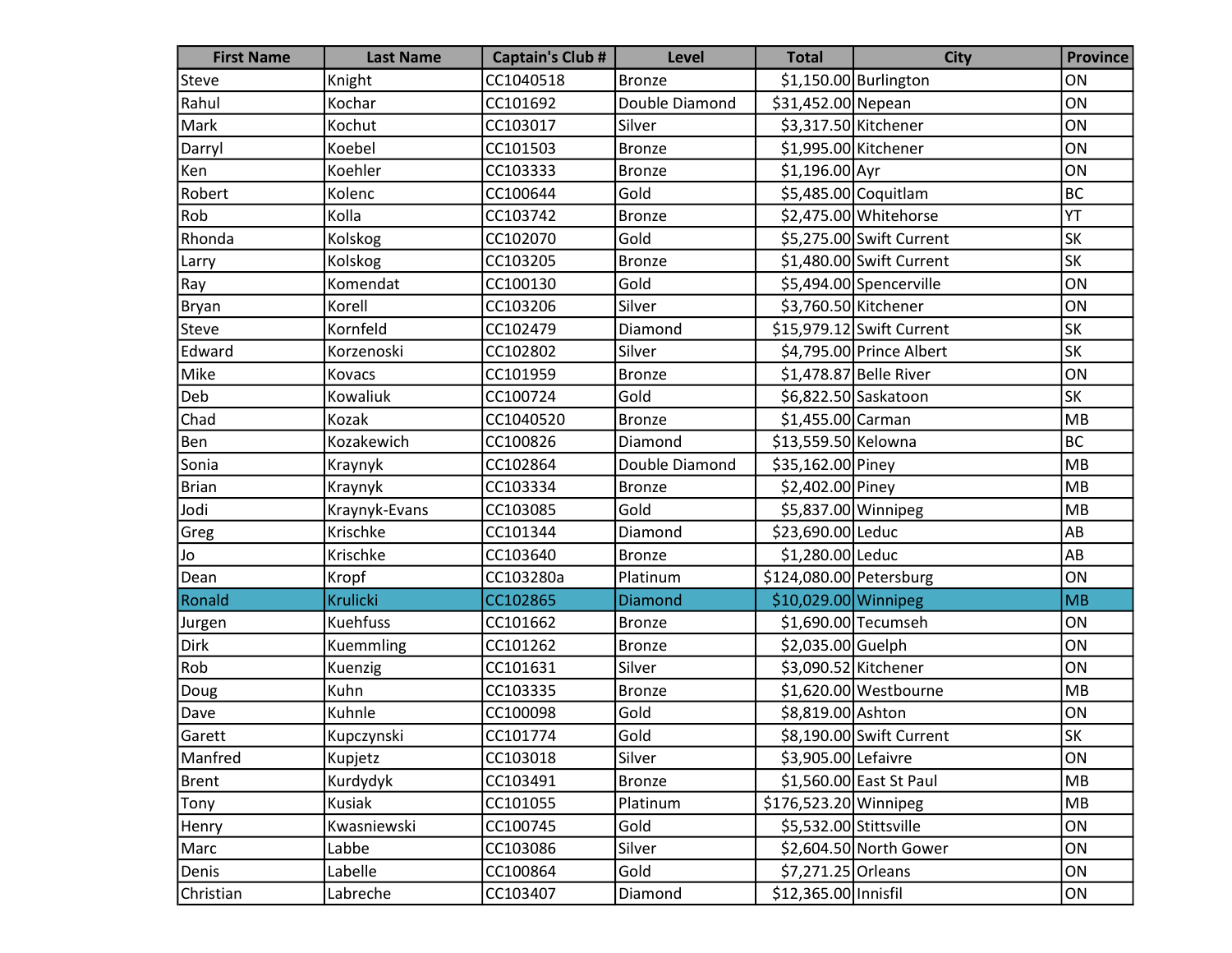| <b>First Name</b> | <b>Last Name</b> | <b>Captain's Club #</b> | <b>Level</b>  | <b>Total</b>           | <b>City</b>                 | <b>Province</b>        |
|-------------------|------------------|-------------------------|---------------|------------------------|-----------------------------|------------------------|
| Stephane          | Lacelle          | CC102329                | <b>Bronze</b> |                        | \$1,960.00 Wendover         | ON                     |
| Claude            | Lachance         | CC102577                | Silver        | \$3,470.78 Pickering   |                             | ON                     |
| Dana              | Lachance         |                         | <b>Bronze</b> | \$1,325.00 Greely      |                             | ON                     |
| Jim               | Lackey           | CC101366                | Gold          |                        | \$7,623.00 Carleton Place   | ON                     |
| Wilmot Wild       | Lacrosse         |                         | <b>Bronze</b> | \$1,005.50 Kitchener   |                             | ON                     |
| Maurice           | Lacy             | CC102196                | <b>Bronze</b> | \$1,725.00 Winnipeg    |                             | MB                     |
| louis             | ladouceur        |                         | Silver        | \$4,935.00 Navan       |                             | ON                     |
| Mike              | LaFlamme         | CC1040657               | <b>Bronze</b> |                        | \$1,189.00 Carlsbad Springs | ON                     |
| Paul              | Laforce          | CC101470                | Diamond       | \$10,992.00 Almonte    |                             | ON                     |
| Mike              | Laforest         | CC102331                | <b>Bronze</b> |                        | \$2,315.00 Brampton         | ON                     |
| Richard           | Lafortune        | CC100338                | Gold          | \$8,485.00 Russell     |                             | ON                     |
| Paul-Robert       | Laframboise      | CC102117                | Gold          | \$7,215.00 Calgary     |                             | AB                     |
| Richard           | Lafrance         | CC102773                | <b>Bronze</b> |                        | \$2,415.00 Gravelbourg      | <b>SK</b>              |
| François          | Lagassé          |                         | <b>Bronze</b> |                        | \$1,288.00 Carlsbad Springs | ON                     |
| Randy             | LaHaise          | CC101941                | <b>Bronze</b> |                        | \$1,535.00 Carleton Place   | ON                     |
| <b>Bruce</b>      | Laidlaw          | CC102547                | <b>Bronze</b> |                        | $$2,080.00$ New Glasgow     | <b>NS</b>              |
| Jim               | Lajeunesse       | CC101164                | Silver        |                        | \$2,762.00 Harrowsmith      | ON                     |
| Dennis            | Lake             | CC100541                | <b>Bronze</b> | \$2,275.00 Inverary    |                             | ON                     |
| Pierre            | Lalonde          | CC100669                | Diamond       | \$24,105.53 Orleans    |                             | ON                     |
| Robert            | Lalonde          | CC103498                | Silver        | $$2,740.00$ Gloucester |                             | ON                     |
| Doug              | Lalonde          | CC103336                | <b>Bronze</b> | \$1,289.00 Nepean      |                             | ON                     |
| Chris             | Lalumiere        | CC1040718               | <b>Bronze</b> | \$1,060.00 Orillia     |                             | ON                     |
| Ray               | Lamarche         | CC103337                | <b>Bronze</b> |                        | \$1,415.00 Beaver Creek     | SK                     |
| lan               | Lambert          | CC100634                | Diamond       | \$11,544.00 Ottawa     |                             | ON                     |
| Curtis            | Lammers          | CC1040522               | <b>Bronze</b> | \$2,145.00 Perdue      |                             | <b>SK</b>              |
| <b>Bear</b>       | Lamont           | CC101767                | Gold          |                        | \$6,990.00 Edmonton         | AB                     |
| Andy              | Landry           | CC102118                | Silver        | \$4,380.00 Okotoks     |                             | AB                     |
| Derek             | Landsborough     | CC102333                | Diamond       | \$22,685.99 Bradford   |                             | ON                     |
| Tim               | Lane             | CC101834                | Silver        | \$4,205.00 Calgary     |                             | AB                     |
| Ernie             | Laney            |                         | Bronze        | \$1,005.00 Castlegar   |                             | <b>BC</b>              |
| John              | Langer           | CC101103                | Diamond       | \$18,973.00 Torbay     |                             | <b>NL</b>              |
| Roger             | Langis           | CC103019                | <b>Bronze</b> | \$1,655.00 Essex       |                             | ON                     |
| Donald            | Langkamp         | CC100994                | Silver        |                        | \$3,938.00 Edmonton         | AB                     |
| Gladys            | Langkamp         | CC100794                | Silver        |                        | \$3,355.00 Edmonton         | AB                     |
| Marc              | Langlois         | CC101639                | Diamond       | \$17,176.40 Greely     |                             | ON                     |
| Angela            | Langtry          | CC102550                | Gold          | \$5,370.00 Montreal    |                             | QC                     |
| Jocelyne          | Lanovaz          | CC101925                | Gold          |                        | \$7,567.25 Edmonton         | $\mathsf{A}\mathsf{B}$ |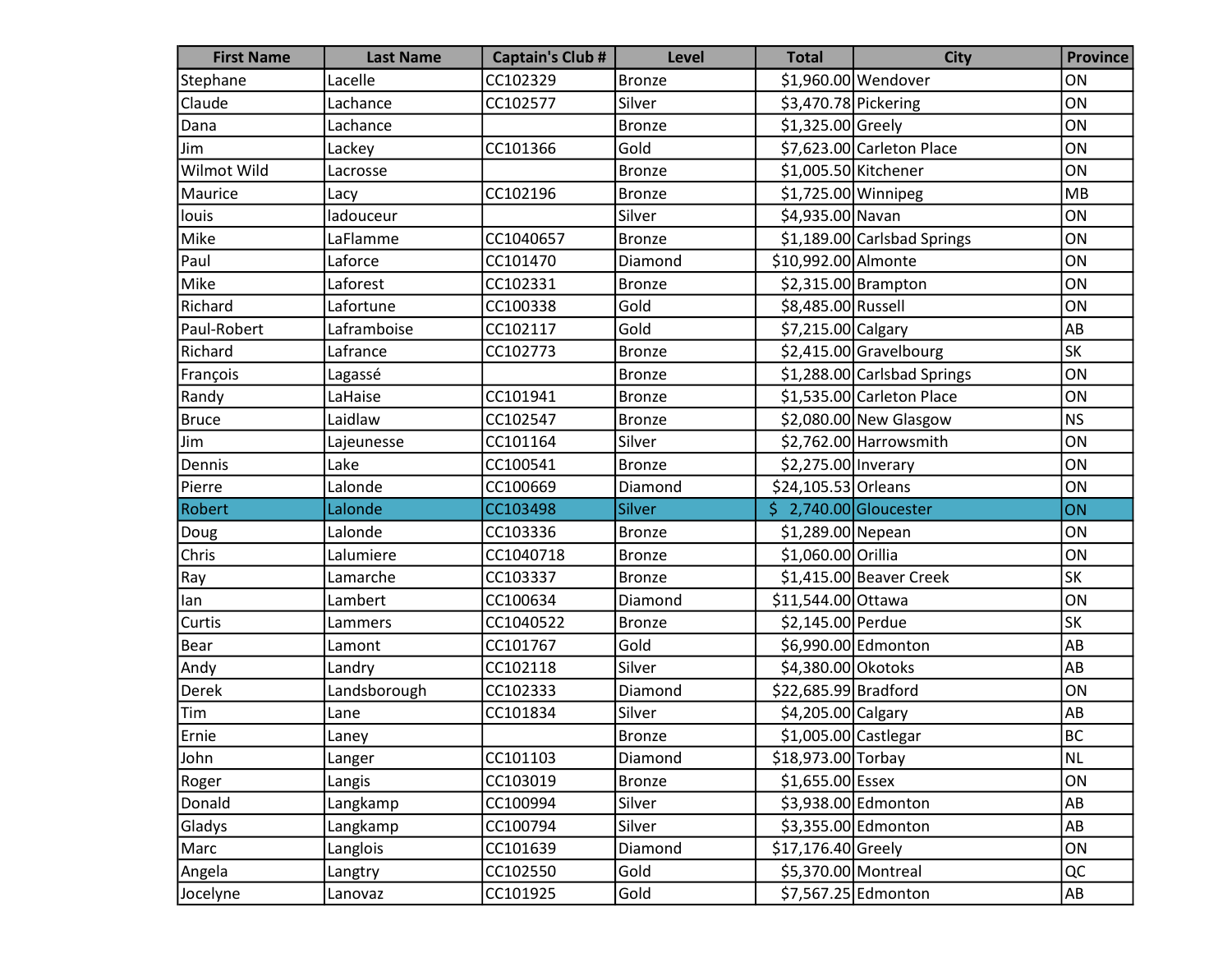| <b>First Name</b> | <b>Last Name</b> | <b>Captain's Club #</b> | <b>Level</b>   | <b>Total</b>           | <b>City</b>                    | <b>Province</b> |
|-------------------|------------------|-------------------------|----------------|------------------------|--------------------------------|-----------------|
| Robert            | Lanteigne        | CC100989                | <b>Diamond</b> |                        | \$10,740.50 Waterville-Sunbury | <b>NB</b>       |
| Jim               | Lapointe         | CC100389                | Diamond        | \$11,013.00 Ottawa     |                                | ON              |
| Ray               | Lapp             | CC100233                | Diamond        | \$18,177.00 St. Albert |                                | AB              |
| Gordon            | Larin            | CC101172                | Gold           | \$5,900.00 Cochrane    |                                | AB              |
| <b>Mike</b>       | Larkin           | CC1040523               | Gold           | \$5,175.00 Fergus      |                                | ON              |
| Peter             | Larney           |                         | <b>Bronze</b>  | $$1,230.00$ Ajax       |                                | ON              |
| Greg              | Larochelle       | CC103643                | <b>Bronze</b>  |                        | \$1,005.00 North Bay           | ON              |
| John              | Larocque         | CC103627                | <b>Bronze</b>  | \$1,360.00 Ottawa      |                                | ON              |
| <b>Brian</b>      | Larson           | CC103463                | Silver         |                        | \$3,726.50 East St Paul        | MB              |
| Lawrence          | Larson           | CC1040524               | <b>Bronze</b>  |                        | \$1,625.00 Saskatoon           | <b>SK</b>       |
| Lewis             | Larson           | CC1040525               | <b>Bronze</b>  |                        | \$1,060.00 Qualicum Beach      | BC              |
| James             | Larson           | CC1040719               | <b>Bronze</b>  |                        | \$1,006.00 Saskatoon           | <b>SK</b>       |
| Jeff              | Latham           | CC102569                | Gold           |                        | \$5,610.00 St Catharines       | ON              |
| Doug              | Laub             | CC103616                | <b>Bronze</b>  |                        | $$1,086.65$ Casselman          | ON              |
| Marcel            | Laurendeau       | CC1040526               | Silver         | \$2,828.00 Winnipeg    |                                | MB              |
| Gary              | Laurie           | CC103338                | <b>Bronze</b>  | \$1,290.00 Windsor     |                                | ON              |
| Jim               | Lauritzen        | CC1040527               | <b>Bronze</b>  |                        | \$1,360.00 Fort McMurray       | AB              |
| Christopher       | Lausch           |                         | <b>Bronze</b>  | \$1,580.00 Windsor     |                                | ON              |
| Jeffrey           | Lavallee         | CC103087                | Gold           |                        | \$5,050.25 Avonmore            | ON              |
| René              | Lavallée         | CC101257                | Gold           | \$8,972.00 Gatineau    |                                | QC              |
| Roger             | Lavoie           | CC102868                | <b>Bronze</b>  | \$1,835.00 Dugald      |                                | MB              |
| Corey             | Lavoy            | CC103444                | <b>Bronze</b>  |                        | \$1,355.00 Fort Saskatchewan   | AB              |
| Stephen           | Law              | CC102336                | Diamond        | \$15,815.50 IROQUOIS   |                                | ON              |
| Dianne            | Law              | CC1040528               | <b>Bronze</b>  | \$1,430.00 Iroquois    |                                | ON              |
| Barbi             | Law              |                         | <b>Bronze</b>  |                        | \$1,350.00 North Bay           | ON              |
| Allan             | Lawrence         | CC101578                | Gold           | \$6,869.20 Barrie      |                                | ON              |
| Elizabeth         | Lazear           | CC101270                | <b>Bronze</b>  | \$2,120.00 Stratford   |                                | ON              |
| David             | Leach            | CC100016                | Double Diamond | \$38,405.50 Nepean     |                                | ON              |
| Dave              | Leach            | CC103721                | <b>Bronze</b>  | \$2,420.00 Didsbury    |                                | AB              |
| John              | Lebaron          | CC100061                | Double Diamond | \$41,131.28 Aylmer     |                                | ON              |
| Carl              | LeClair          | CC101817                | Diamond        | \$14,995.00 Bedeque    |                                | PE              |
| Roger             | Leclair          | CC100488                | Gold           | \$8,960.00             |                                | ON              |
| Terrill           | Leclair          | CC100372                | Gold           |                        | \$6,605.00 Manotick            | ON              |
| Kirk              | Leclair          | CC101455                | Gold           |                        | \$5,745.00 Gloucester          | ON              |
| Dwayne            | Leclair          | CC102337                | <b>Bronze</b>  |                        | \$1,525.00 Gloucester          | ON              |
| Ben               | Lecuyer          | CC103207                | Silver         | \$2,531.00 Kanata      |                                | ON              |
| Tony              | Lederhouse       | CC102059                | <b>Bronze</b>  |                        | $$1,318.75$ Saskatoon          | SK              |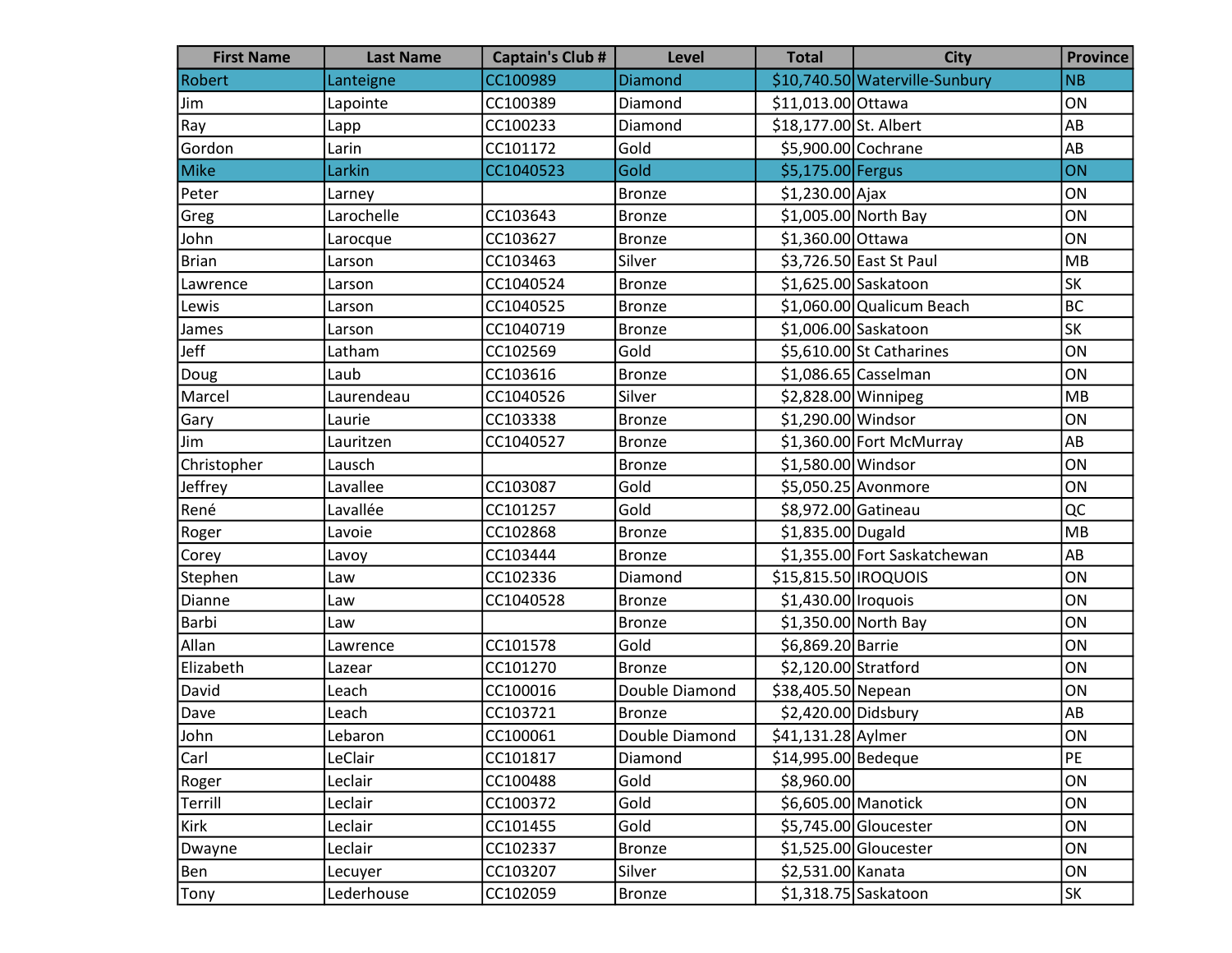| <b>First Name</b> | <b>Last Name</b> | <b>Captain's Club #</b> | <b>Level</b>  | <b>Total</b>           | <b>City</b>                         | <b>Province</b>        |
|-------------------|------------------|-------------------------|---------------|------------------------|-------------------------------------|------------------------|
| Eric              | LeDuc            | CC1040529               | <b>Bronze</b> |                        | \$1,050.00 Fort McMurray            | AB                     |
| Kelly             | Lee              | CC102197                | Gold          | \$8,204.00 Winnipeg    |                                     | MB                     |
| Stephen           | Lee              | CC103683                | Silver        |                        | \$2,744.00 Cold Lake                | AB                     |
| James W.          | Lee              | CC101181                | <b>Bronze</b> | \$2,475.00 Windsor     |                                     | ON                     |
| Wayne             | Leeman           | CC101034                | Gold          | \$7,507.02 Kingston    |                                     | ON                     |
| Greg              | Leemans          | CC100896                | Gold          | \$6,407.00 Nepean      |                                     | ON                     |
| Richard           | Lefebvre         | CC100930                | Gold          | \$6,873.00 Nepean      |                                     | ON                     |
| Yves              | Lefebvre         | CC103719                | Silver        |                        | $$3,281.20$ Chateauguay             | QC                     |
| Roland            | Leger            | CC1040530               | <b>Bronze</b> | \$1,120.00 Moncton     |                                     | <b>NB</b>              |
| Robin             | Legue            | CC103339                | <b>Bronze</b> |                        | \$1,000.00 Cambridge                | ON                     |
| Jim               | Leight           | CC102338                | Silver        | \$4,200.00 Lasalle     |                                     | ON                     |
| Ken               | Leiss            | CC101064                | Bronze        |                        | \$2,250.00 St Andrews               | MB                     |
| Doug              | Leitch           | CC103340                | <b>Bronze</b> | \$1,710.00 Stittsville |                                     | ON                     |
| Erin              | LeMaistre        | CC102020                | Diamond       | \$16,765.00 Red Deer   |                                     | AB                     |
| Claude            | Lemay            | CC103208                | Diamond       |                        | \$16,829.50 Saint-Charles-Borromee  | QC                     |
| <b>Brian</b>      | Lemay            | CC103645                | <b>Bronze</b> |                        | \$1,050.00 Swift Current            | <b>SK</b>              |
| Neil              | Lemieux          | CC1040531               | <b>Bronze</b> | $$1,100.00$ Hamilton   |                                     | ON                     |
| Claude            | Lemire           | CC101426                | <b>Bronze</b> | \$1,828.00 Navan       |                                     | ON                     |
| Jim               | Leonard          | CC102339                | Silver        | \$3,685.00 Windsor     |                                     | ON                     |
| Dan               | Lepage           | CC102340                | Silver        |                        | \$3,025.00 Clarence Creek           | ON                     |
| Morley            | Lessard          | CC103556                | Silver        |                        | \$4,670.00 Whitehorse               | YT                     |
| Barb              | Lethbridge       | CC101665                | <b>Bronze</b> | \$1,865.00 Hamilton    |                                     | ON                     |
| Ed                | Letkeman         | CC100358                | Gold          | \$9,065.00 Priddis     |                                     | AB                     |
| Stephane          | Levasseur        | CC103209                | <b>Bronze</b> | \$1,095.00 Orleans     |                                     | ON                     |
| Sylvie            | Levesque         | CC103210                | <b>Bronze</b> |                        | \$1,335.00 Salaberry-De-Valleyfield | QC                     |
| Keith             | Levit            |                         | <b>Bronze</b> | $$1,001.00$ Winnipeg   |                                     | MB                     |
| Perry             | Lewin            | CC102119                | Silver        |                        | \$3,010.00 Strathmore               | AB                     |
| Tammy             | Lewin            | CC102788                | <b>Bronze</b> |                        | \$2,074.00 Strathmore               | AB                     |
| Mike              | Lewis            | CC1040794               | <b>Silver</b> | \$4,960.20 Didsbury    |                                     | AB                     |
| Darrin            | Lewis            | CC100631                | Silver        | \$2,872.00 Elmira      |                                     | ON                     |
| Tom               | Lewis            | CC101505                | <b>Bronze</b> |                        | \$1,862.00 Mount Carmel             | <b>NL</b>              |
| Lee               | Liddle           | CC102342                | Silver        |                        | $$3,832.00$ Leamington              | ON                     |
| Dave              | Liebrecht        | CC103342                | <b>Bronze</b> |                        | \$1,806.00 Petersfield              | <b>MB</b>              |
| Phyllis           | Lightfoot        | CC102910                | <b>Bronze</b> |                        | $$1,445.00$ Winnipeg                | MB                     |
| Sam               | Lima             | CC103409                | Silver        | \$2,815.00 Greely      |                                     | ON                     |
| Jim               | Lindsay          | CC102738                | Gold          | \$9,226.00 Leduc       |                                     | AB                     |
| Bob               | Lindsay          | CC103343                | <b>Bronze</b> |                        | \$1,360.00 Edmonton                 | $\mathsf{A}\mathsf{B}$ |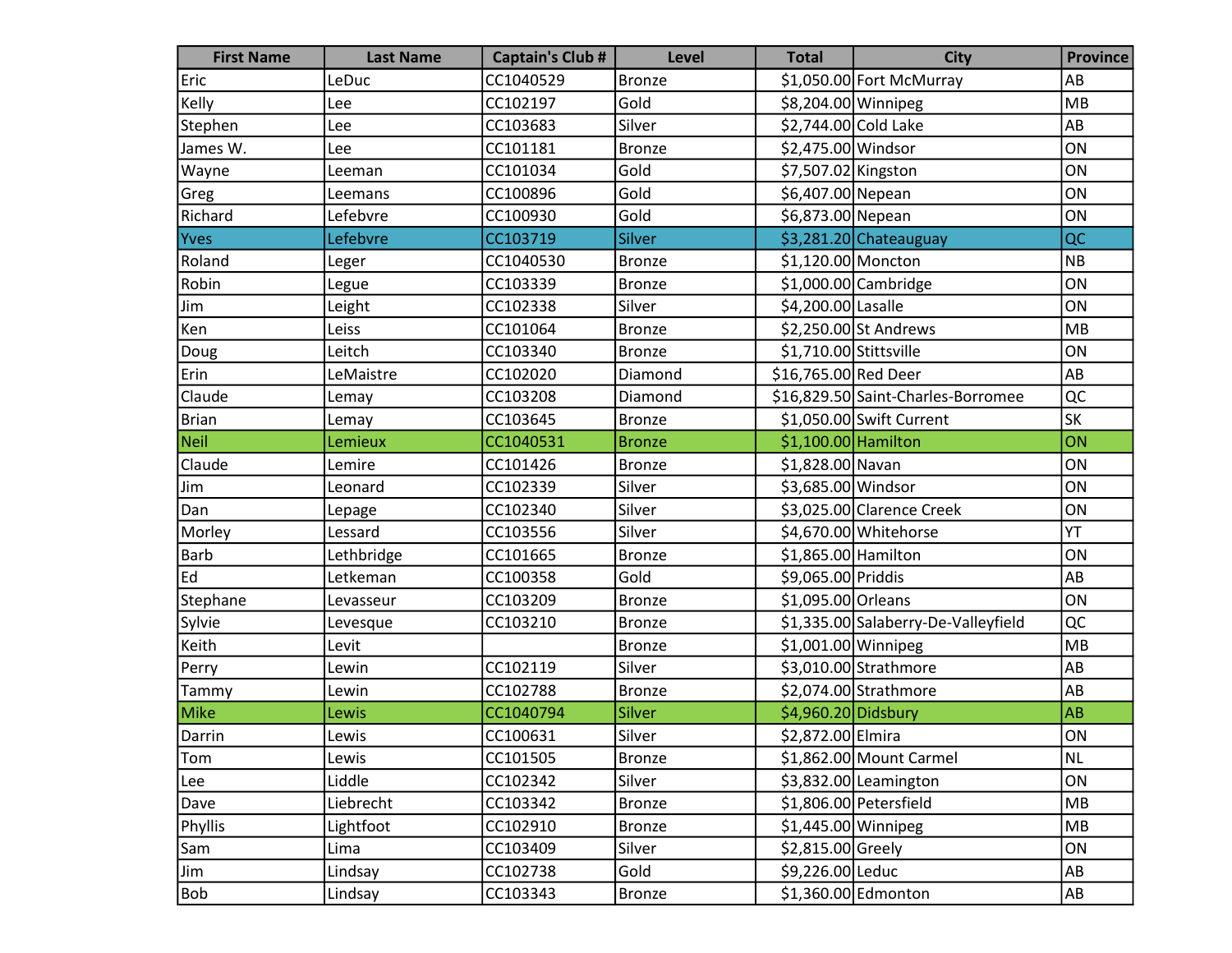| <b>First Name</b> | <b>Last Name</b> | <b>Captain's Club #</b> | <b>Level</b>  | <b>Total</b>           | <b>City</b>                     | <b>Province</b>        |
|-------------------|------------------|-------------------------|---------------|------------------------|---------------------------------|------------------------|
| Cyril             | Lindseth         | CC102730                | Silver        | \$3,585.00 Killam      |                                 | AB                     |
| Paul              | Linton           | CC1040532               | <b>Bronze</b> |                        | \$1,051.00 Edmonton             | AB                     |
| Mark              | Linzmayer        | CC101526                | Bronze        | \$2,125.00 Orleans     |                                 | ON                     |
| David             | Lippert          |                         | Bronze        | \$1,605.00 Waterloo    |                                 | ON                     |
| John              | Lira             |                         | <b>Bronze</b> | \$1,660.00 Windsor     |                                 | ON                     |
| Len               | Little           | CC102937                | <b>Bronze</b> |                        | \$2,360.00 Fort McMurray        | AB                     |
| lan               | Livingstone      | CC1040533               | <b>Bronze</b> | \$1,825.00 Winnipeg    |                                 | MB                     |
| Luc               | Lizotte          | CC101209                | Gold          |                        | $$7,732.00$ Sydney Mines        | <b>NS</b>              |
| Roger             | Locke            | CC101746                | <b>Bronze</b> |                        | \$1,820.00 Conception Bay South | <b>NL</b>              |
| Gerard            | Locke            | CC1040831               | <b>Bronze</b> | $$1,303.20$ Goulds     |                                 | <b>NL</b>              |
| Randy             | Locke            | CC103211                | <b>Bronze</b> |                        | \$1,020.00 Eastern Passage      | <b>NS</b>              |
| <b>Brad</b>       | Lockman          | CC103590                | Bronze        | \$1,745.00 Windsor     |                                 | ON                     |
| Anthony           | Lockwood         | CC103405                | Diamond       | \$18,610.00 Winnipeg   |                                 | MB                     |
| Amanda            | Lockwood         | CC1040534               | Gold          | \$5,000.00 Winnipeg    |                                 | MB                     |
| Stephen           | Lockyear         | CC101061                | Gold          |                        | \$6,080.00 Wellington           | ON                     |
| Craig             | Lockyer          | CC1040535               | <b>Bronze</b> |                        | \$2,113.00 Mount Pearl          | NL                     |
| Frank             | Loeffen          | CC101173                | Gold          | \$6,887.50 Astorville  |                                 | ON                     |
| Joanne            | Loeffen          | CC103088                | <b>Bronze</b> | \$1,670.50 Astorville  |                                 | ON                     |
| Jason             | Loeppky          | CC102804                | <b>Bronze</b> | \$1,320.00 Waldeck     |                                 | <b>SK</b>              |
| Peter             | Loewen           | CC102870a               | Silver        | \$4,220.00 Oak Bluff   |                                 | MB                     |
| Rita              | Logan            | CC103212                | Bronze        |                        | \$2,062.00 Shaunavon            | <b>SK</b>              |
| David             | Logan            | CC102805                | <b>Bronze</b> |                        | $$1,840.00$ Shaunavon           | <b>SK</b>              |
| Jadran            | Lokas            | CC103344                | <b>Bronze</b> | \$1,670.00 Stittsville |                                 | ON                     |
| Gordon            | Long             | CC102938                | Silver        | \$2,780.00 Veteran     |                                 | AB                     |
| Don               | Longley          | CC103730                | <b>Silver</b> |                        | \$3,320.00 Fort McMurray        | AB                     |
| Joe               | Lopez            | CC103213                | <b>Bronze</b> |                        | $$1,220.50$ Cambridge           | ON                     |
| John              | Lorenowicz       | CC1040720               | Gold          |                        | \$7,210.00 Stony plain          | AB                     |
| Robert            | Loring           | CC101742                | Gold          |                        | \$9,377.00 Riverview            | NB                     |
| Jim               | Lothian          | CC101128                | Gold          | \$9,560.00 Winnipeg    |                                 | MB                     |
| Cal               | Lotz             | CC101467                | Silver        | $$2,505.00$ Wellesley  |                                 | ON                     |
| Steven            | Lowe             | CC103089                | Bronze        | \$1,630.00 Kitchener   |                                 | ON                     |
| Douglas           | Lowe             | CC103214                | <b>Bronze</b> | \$1,550.00 Berwick     |                                 | ON                     |
| Robert            | Lucas            | CC1040722               | <b>Bronze</b> |                        | \$1,210.00 Mount Pearl          | NL                     |
| <b>Derek</b>      | Luce             | CC100946                | <b>Bronze</b> | \$1,656.00 Kinburn     |                                 | ON                     |
| Trevor            | Lucier           | CC102557                | Silver        |                        | \$3,535.00 Parkland County      | $\mathsf{A}\mathsf{B}$ |
| Gordon            | Lucyk            | CC102939                | Silver        | \$3,635.00 Hilliard    |                                 | AB                     |
| Ross              | Luft             | CC102343                | Silver        | \$2,805.00 Kitchener   |                                 | ON                     |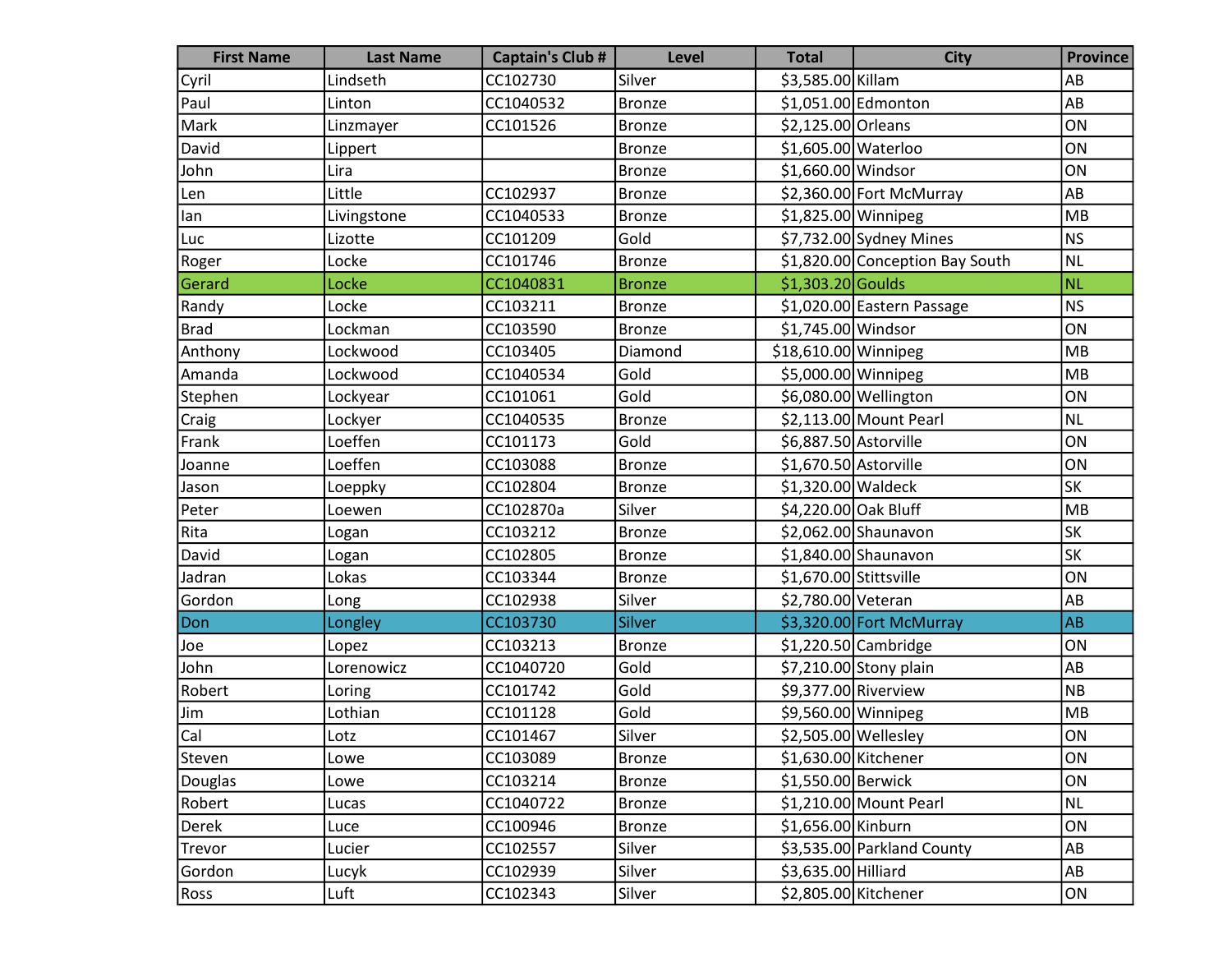| <b>First Name</b> | <b>Last Name</b> | <b>Captain's Club #</b> | <b>Level</b>  | <b>Total</b>         | <b>City</b>                  | <b>Province</b> |
|-------------------|------------------|-------------------------|---------------|----------------------|------------------------------|-----------------|
| Russ              | Luft             | CC1040536               | Bronze        | \$1,405.00 Kitchener |                              | ON              |
| Kyle              | Lundgren         | CC103345                | <b>Bronze</b> | \$2,235.00 Castor    |                              | AB              |
| Kathy             | Luten            | CC101658                | Gold          | \$5,406.00 Orleans   |                              | ON              |
| Trevor            | Luten            | CC103294                | <b>Bronze</b> | \$1,745.00 Orleans   |                              | ON              |
| <b>Brian</b>      | Lutz             | CC101350                | Gold          | \$5,688.00 Acton     |                              | ON              |
| Joe               | Lyne             | CC103725                | Silver        | \$3,300.40 Winnipeg  |                              | <b>MB</b>       |
| Geir              | Lyster           | CC100012                | Gold          | \$7,325.00 Navan     |                              | ON              |
| Delmar            | Mac Donald       |                         | <b>Bronze</b> | \$1,045.00 lona      |                              | <b>NS</b>       |
| <b>Steve</b>      | Macaulay         | CC103064                | Gold          |                      | \$8,331.59 Little Britain    | ON              |
| Gus               | MacCalder        | CC102849                | Silver        | \$2,903.00 Lexington |                              | <b>NS</b>       |
| Dave              | MacCrimmoi       |                         | <b>Bronze</b> | \$1,235.65 Kingston  |                              | ON              |
| John              | MacDonald        | CC100718                | Gold          | \$7,930.00 Orleans   |                              | ON              |
| Bill              | Macdonald        | CC103592                | <b>Bronze</b> | \$2,375.00 Wellesley |                              | ON              |
| Leslee            | MacDonald        | CC102850                | <b>Bronze</b> | \$2,300.00 Sydney    |                              | <b>NS</b>       |
| Neal              | MacDonald        | CC102574                | Bronze        | \$2,135.00 Comox     |                              | <b>BC</b>       |
| Gord              | MacDonald        | CC103647                | <b>Bronze</b> | \$1,587.50 Sydney    |                              | <b>NS</b>       |
| Kevin             | MacFarlane       | CC1040723               | <b>Bronze</b> |                      | \$2,200.00 Pembroke          | ON              |
| Gloria            | MacGillivary     | CC101120                | Gold          |                      | \$6,734.40 New Hamburg       | ON              |
| Dave              | MacGregor        | CC103068                | <b>Bronze</b> | \$1,164.00 Kitchener |                              | ON              |
| Stephen           | Machacek         | CC1040537               | Silver        |                      | \$3,029.00 West Lorne        | ON              |
| Scott             | MacInnes         | CC102531                | Gold          |                      | \$7,365.00 Casselman         | ON              |
| Frank             | MacIntyre        | CC100441                | Gold          | \$8,579.00 Cardinal  |                              | ON              |
| Edward            | Maciuk           | CC101641                | Silver        | \$2,580.00 Dunnville |                              | ON              |
| Wilfred           | Mack             | CC103479                | <b>Bronze</b> | \$1,170.00           |                              |                 |
| Kevin             | MacKay           | CC102346                | Gold          | \$5,302.00 Orleans   |                              | ON              |
| <b>Brian</b>      | MacKay           | CC100478                | Silver        | \$4,760.00 Orleans   |                              | ON              |
| David             | MacKenzie        |                         | <b>Bronze</b> |                      | \$1,332.50 Little Narrows    | <b>NS</b>       |
| John              | MacKenzie-Cooper | CC1040538               | <b>Bronze</b> |                      | \$1,085.00 Cumberland        | <b>BC</b>       |
| Kelly             | Mackey           | CC101803                | Silver        |                      | \$4,990.00 Sherwood Park     | AB              |
| Brian             | Maclean          | CC100373                | Gold          |                      | \$6,108.00 Vancouver         | <b>BC</b>       |
| Don               | MacLean          | CC102581                | Silver        |                      | \$4,505.00 Crossfield        | AB              |
| David             | MacLean          |                         | <b>Bronze</b> |                      | \$1,260.00 East Lake Ainslie | <b>NS</b>       |
| John              | MacLeod          | CC102347                | <b>Bronze</b> | \$2,290.00 Grimsby   |                              | ON              |
| Merlin            | MacNaughton      | CC102122                | <b>Bronze</b> | \$2,490.00 Okotoks   |                              | AB              |
| Donald            | MacPhail         | CC101550                | Diamond       |                      | \$10,564.79 Lawrencetown     | <b>NS</b>       |
| Paul              | MacQueen         | CC102669                | <b>Bronze</b> | \$1,737.00 Fergus    |                              | ON              |
| Matthew           | MacQueen         | CC1040724               | Bronze        |                      | $$1,045.00$ New Hamburg      | ON              |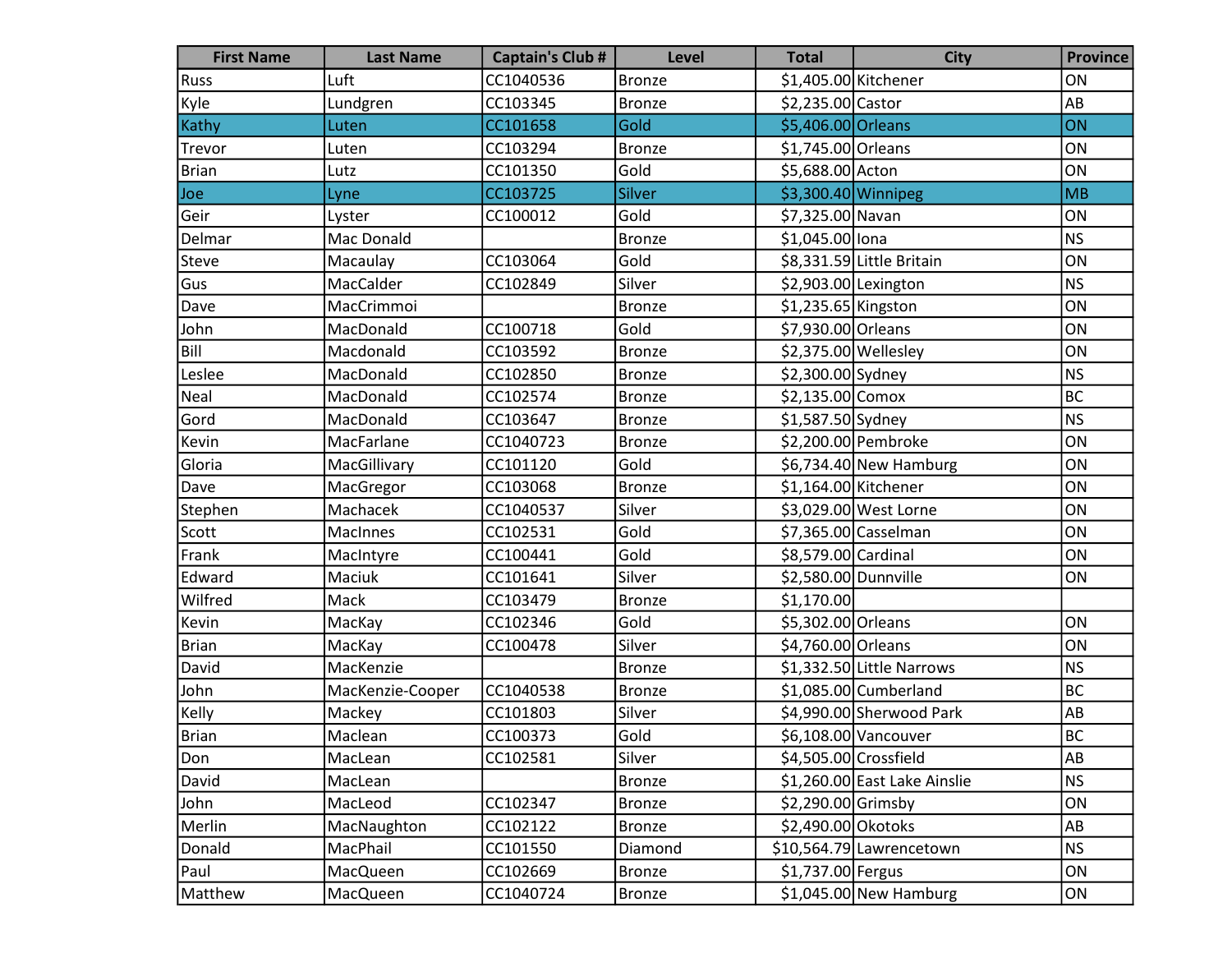| <b>First Name</b> | <b>Last Name</b> | <b>Captain's Club #</b> | Level                 | <b>Total</b>           | <b>City</b>                      | <b>Province</b> |
|-------------------|------------------|-------------------------|-----------------------|------------------------|----------------------------------|-----------------|
| Roger             | Macra            | CC102348                | Silver                | \$3,802.85 Rockland    |                                  | ON              |
| Juanita           | Macra            | CC103215                | <b>Bronze</b>         | \$1,038.55 Ottawa      |                                  | ON              |
| Lea               | MacRae           | CC102165                | <b>Bronze</b>         |                        | \$2,410.00 Summerside            | PE              |
| Vincent           | Maessen          | CC100762                | Diamond               | $$14,644.55$ Seabright |                                  | <b>NS</b>       |
| Bounder           | Magazine         | CC101330                | Silver                | \$3,311.00 Stittsville |                                  | ON              |
| Marilyn           | Magtoto          |                         | <b>Bronze</b>         | \$1,555.00 Winnipeg    |                                  | MB              |
| Craig             | Maher            | CC102123                | Diamond               |                        | \$12,380.00 Fort McMurray        | AB              |
| Jim               | Mahoney          | CC101713                | Gold                  |                        | \$6,851.00 Saskatoon             | <b>SK</b>       |
| Daryl             | Mahoney          |                         | <b>Bronze</b>         |                        | \$1,435.00 Edmonton              | AB              |
| Gord              | Maidment         | CC103216                | <b>Bronze</b>         |                        | \$1,540.00 Edmonton              | AB              |
| Gord              | Mair             | CC101019                | Gold                  | \$6,435.00 Stratford   |                                  | ON              |
| Jay               | Mair             | CC102350                | <b>Bronze</b>         | \$1,660.00 Stratford   |                                  | ON              |
| David             | Major            | CC103554                | Silver                | \$4,045.55 Hamilton    |                                  | ON              |
| Larry             | Malcolm          | CC100399                | <b>Bronze</b>         |                        | \$2,368.00 Edmonton              | AB              |
| <b>Maris</b>      | <b>Malderis</b>  | CC102726                | Gold                  |                        | \$5,371.00 Harrowsmith           | ON              |
| Wilf              | Malette          | CC102351                | Gold                  | \$8,760.50 Hampton     |                                  | ON              |
| Gerard            | Mallette         | CC103523                | <b>Bronze</b>         | \$1,649.00 Howick      |                                  | QC              |
| Steve             | Malmberg         | CC100122                | Diamond               | \$13,008.75 Greely     |                                  | ON              |
| Randy             | Maloney          | CC1040539               | <b>Bronze</b>         | \$1,280.00 Kitchener   |                                  | ON              |
| Peter             | <b>Maltais</b>   | CC101533                | Silver                | \$4,769.00 Kitchener   |                                  | ON              |
| Robert            | Maltby           | CC1040540               | <b>Bronze</b>         |                        | \$1,555.00 North Bay             | ON              |
| Louie             | Manganeli        | CC103650                | <b>Bronze</b>         | \$1,566.00 Bolton      |                                  | ON              |
| Mike              | Manion           | CC100198                | Silver                | \$3,239.00 Almonte     |                                  | ON              |
| Robert            | <b>Manlig</b>    | CC103713                | Gold                  |                        | \$9,056.00 Whitehorse            | YT              |
| Steve             | Mann             | CC100886                | <b>Bronze</b>         | \$1,996.00 Kitchener   |                                  | ON              |
| Claude            | Mantha           | CC101492                | Silver                | \$4,567.00 Nepean      |                                  | ON              |
| Troy              | Mantle           | CC100374                | <b>Triple Diamond</b> | \$50,983.13 Kitchener  |                                  | ON              |
| Wayne             | Mantle           | CC100251                | Gold                  | \$7,741.69 Kitchener   |                                  | ON              |
| Dawn              | Mantle           | CC103421                | Silver                | \$3,944.70 Kitchener   |                                  | ON              |
| Robert            | Mantle           | CC102623                | <b>Bronze</b>         |                        | $$2,110.00$ Gloucester           | ON              |
| Wayne             | Manuel           | CC100656                | Diamond               |                        | \$19,620.00 Conception Bay South | <b>NL</b>       |
| Dale              | Marcellus        | CC103563                | <b>Bronze</b>         |                        | \$2,130.00 Chesterville          | ON              |
| Gerard            | Marcil-Dallaire  | CC103758                | <b>Bronze</b>         | \$1,480.00 Winnipeg    |                                  | MB              |
| <b>Terry</b>      | Marcoux          | CC103217                | <b>Bronze</b>         | \$1,430.00 St. Albert  |                                  | AB              |
| Robert            | Mark             | CC1040725               | <b>Bronze</b>         | $$1,605.00$ Winnipeg   |                                  | MB              |
| Ken               | Marks            | CC102806                | Diamond               | \$12,167.00 Laird      |                                  | SK              |
| Don               | <b>Marks</b>     | CC103577                | <b>Silver</b>         | \$2,715.00 Barrie      |                                  | ON              |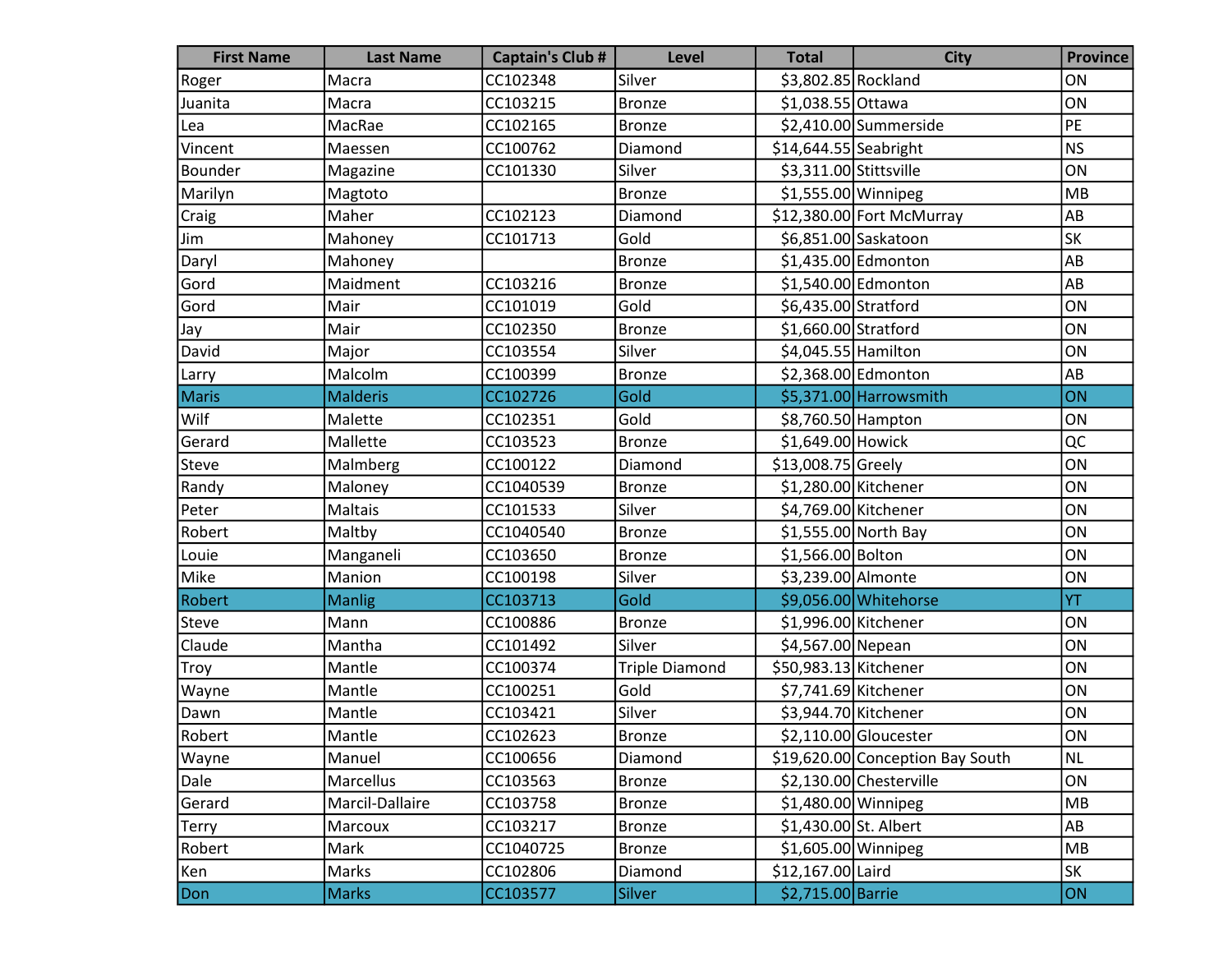| <b>First Name</b> | <b>Last Name</b> | <b>Captain's Club #</b> | Level         | <b>Total</b>          | <b>City</b>                 | <b>Province</b>          |
|-------------------|------------------|-------------------------|---------------|-----------------------|-----------------------------|--------------------------|
| Gerry             | Marsh            | CC101006                | Gold          | \$6,285.00 Orleans    |                             | ON                       |
| Chris             | Marsh            | CC101985                | Silver        | \$4,832.00 Paradise   |                             | <b>NL</b>                |
| Ahren             | Marsh            | CC1040541               | <b>Bronze</b> |                       | \$1,367.00 Swift current    | <b>SK</b>                |
| <b>Bruce</b>      | Marshall         | CC100188                | Silver        | \$3,371.00 Ottawa     |                             | ON                       |
| Wayne             | Marshall         | CC102125                | Silver        |                       | \$2,680.00 Spruce Grove     | AB                       |
| Greg              | Marshall         | CC1040726               | <b>Bronze</b> | \$1,601.00 Orillia    |                             | ON                       |
| David             | Marshall         | CC103651                | <b>Bronze</b> | \$1,010.00 Egbert     |                             | ON                       |
| Michel            | Martel           | CC103346                | <b>Bronze</b> | \$1,380.00 St Leon    |                             | MB                       |
| <b>Bernie</b>     | Martens          | CC100913                | Diamond       | \$20,320.00 Warman    |                             | SK                       |
| Glen              | Martens          | CC101483                | Silver        |                       | \$4,453.00 Saskatoon        | <b>SK</b>                |
| Allen             | Martens          | CC103652                | <b>Bronze</b> |                       | \$1,010.00 Saskatoon        | $\overline{\mathsf{SK}}$ |
| Earl              | Martin           | CC100828                | Diamond       | \$13,375.00 Elmira    |                             | ON                       |
| Olivier           | <b>Martin</b>    | CC102551                | Diamond       |                       | \$10,934.80 Bois-Des-Filion | QC                       |
| <b>Bruce</b>      | Martin           | CC103547                | Silver        | \$4,486.00 Gull Lake  |                             | SK                       |
| <b>Bob</b>        | Martin           | CC103503                | <b>Bronze</b> | \$2,460.00 Lundar     |                             | MB                       |
| Justin            | Martin           | CC1040545               | <b>Bronze</b> | \$1,820.00 Belleville |                             | ON                       |
| Greg              | Martin           | CC103464                | <b>Bronze</b> | \$1,647.00 The Pas    |                             | MB                       |
| Dave              | Martin           | CC1040543               | <b>Bronze</b> | $$1,635.00$ Arnprior  |                             | ON                       |
| Graeme            | <b>Martin</b>    | CC1040817               | <b>Bronze</b> |                       | $$1,625.00$ Stonewall       | MB                       |
| Tony              | Martin           |                         | <b>Bronze</b> | $$1,440.00$ Winnipeg  |                             | MB                       |
| Jeff              | Martin           | CC1040544               | <b>Bronze</b> | \$1,401.30 London     |                             | ON                       |
| Irvin             | Martin           | CC101998                | <b>Bronze</b> | \$1,360.00 Ottawa     |                             | ON                       |
| James             | Martin           |                         | <b>Bronze</b> | \$1,265.00 Nepean     |                             | ON                       |
| Dave              | Martin           |                         | <b>Bronze</b> | \$1,095.00 Souris     |                             | MB                       |
| Ray               | Martin           | CC103654                | <b>Bronze</b> | \$1,040.00 Windsor    |                             | ON                       |
| Iver              | Martinson        | CC103347                | <b>Bronze</b> |                       | \$1,935.00 Saskatoon        | <b>SK</b>                |
| Trevor            | Martyn           | CC101056                | Gold          | \$6,615.00 Brantford  |                             | ON                       |
| Shon              | Martyn           | CC102353                | Silver        | \$2,545.00 Kingston   |                             | ON                       |
| Mike              | Marykuca         | CC102642                | Gold          |                       | \$6,765.00 Headingley       | MB                       |
| Jim               | Mason            | CC103655                | Bronze        | \$1,557.00 Ramara     |                             | ON                       |
| Flory             | Massi            | CC103218                | Silver        |                       | \$2,755.00 Niagara Falls    | ON                       |
| Jefferson E       | Masucol          | CC1040546               | <b>Bronze</b> | \$1,320.30 Kingston   |                             | ON                       |
| Dave              | Mathes           | CC100158                | Diamond       | \$16,030.00 Wellesley |                             | ON                       |
| John              | Matheson         | CC100409                | Diamond       | \$10,585.00 Edmonton  |                             | $\mathsf{A}\mathsf{B}$   |
| Michelle          | Matheson         | CC1040728               | Gold          |                       | \$7,824.77 Whitehorse       | YT                       |
| John              | Matheson         | CC101580                | Silver        |                       | \$3,130.00 Edmonton         | AB                       |
| John              | Matheson         | CC1040727               | Bronze        |                       | \$1,815.00 Whitehorse       | YT                       |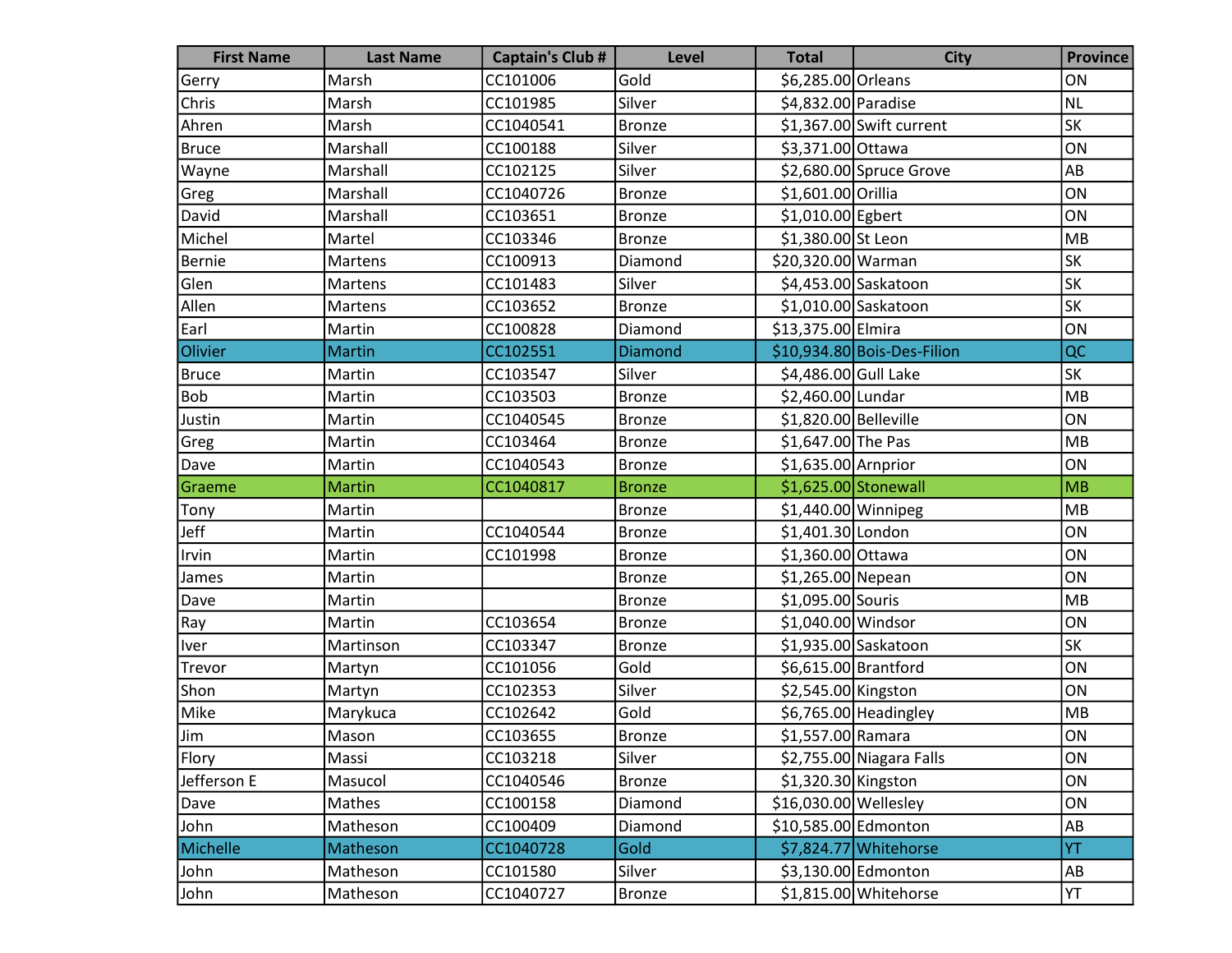| <b>First Name</b> | <b>Last Name</b> | <b>Captain's Club #</b> | <b>Level</b>  | <b>Total</b>           | <b>City</b>                  | <b>Province</b> |
|-------------------|------------------|-------------------------|---------------|------------------------|------------------------------|-----------------|
| Andrew            | Matthes          | CC1040729               | <b>Bronze</b> | \$1,255.00 Winnipeg    |                              | <b>MB</b>       |
| dave              | matthews         | CC100511                | Diamond       | \$23,883.00 Edmonton   |                              | AB              |
| Peter             | Matthews         | CC101581                | <b>Bronze</b> | \$2,295.00 Orillia     |                              | ON              |
| Guy               | Mattison         | CC103647a               | <b>Bronze</b> |                        | \$1,000.00 Tatamagouche      | <b>NS</b>       |
| Lawrence          | Maulsby          | CC102354                | Silver        | \$2,955.40 Ottawa      |                              | ON              |
| Scott             | Maxwell          | CC101800                | Silver        | \$2,555.00 Linwood     |                              | ON              |
| scott             | maybee           | CC102355                | <b>Bronze</b> | \$1,470.00 Barrie      |                              | ON              |
| Tim               | Mayner           | CC103433                | <b>Bronze</b> |                        | \$2,455.00 Fort McMurray     | AB              |
| Karen             | Mayrs            | CC102821                | <b>Bronze</b> | $$1,570.00$ Comox      |                              | <b>BC</b>       |
| Garry             | Mazurkewich      | CC103348                | <b>Bronze</b> | $$1,380.00$ Cudworth   |                              | SK              |
| Robert            | McAlpine         | CC100245                | Diamond       | \$13,025.00 Ardrossan  |                              | AB              |
| <b>Brian</b>      | McArthur         |                         | <b>Bronze</b> | \$1,305.00 Tyndall     |                              | MB              |
| Luke              | McAuley          | CC101126                | Diamond       | \$11,055.00 Waterloo   |                              | ON              |
| Jason             | McAuley          | CC101988                | <b>Bronze</b> | \$1,991.00 Kitchener   |                              | ON              |
| Douglas           | McBean           | CC101114                | Silver        |                        | \$2,559.00 Fort Saskatchewan | AB              |
| Stephen           | McCabe           | CC102645                | Diamond       | \$11,492.69 Lorette    |                              | MB              |
| Rob               | McCaghren        |                         | <b>Bronze</b> | \$1,360.00 Calgary     |                              | AB              |
| Duncan            | McCartney        | CC102356                | Gold          | \$7,765.00 Stittsville |                              | ON              |
| Doug              | <b>MCCHESNEY</b> | CC103437                | <b>Bronze</b> |                        | \$1,445.00 Owen Sound        | ON              |
| Chris             | McComb           |                         | Bronze        | \$1,000.00 Russell     |                              | ON              |
| Stephen           | McConnell        | CC102357                | Silver        | \$3,235.50 London      |                              | ON              |
| Dave              | McCooeye         | CC100174                | Silver        | \$3,375.00 Vanier      |                              | ON              |
| Don               | <b>McCormack</b> | CC1040844               | <b>Bronze</b> | \$1,095.00 Fonthill    |                              | ON              |
| John              | McCormick        | CC100320                | Diamond       | \$23,845.00 Hamilton   |                              | ON              |
| Michael           | McCormick        | CC103349                | Silver        |                        | \$4,639.60 Whitehorse        | YT              |
| Ken               | McCourt          |                         | Bronze        | \$1,052.25 Winnipeg    |                              | MB              |
| Bill              | McCowan          | CC1040730               | <b>Bronze</b> | \$1,015.00 Winnipeg    |                              | MB              |
| Ronald            | McCullough       |                         | <b>Bronze</b> | \$2,435.00 Cornwall    |                              | ON              |
| Shawn             | McDonald         | CC101962                | Silver        |                        | \$4,475.00 Martensville      | <b>SK</b>       |
| Marlene           | McDonald         | CC102807                | Silver        | \$4,385.00 Richard     |                              | sk              |
| Blaine            | McDonald         | CC103219                | <b>Bronze</b> |                        | \$1,515.00 Edmonton          | AB              |
| Ann               | McDonald         | CC1040547               | <b>Bronze</b> |                        | \$1,255.00 Campbell River    | <b>BC</b>       |
| Ron               | McDonell         | CC102638                | Diamond       | \$11,241.00 Winnipeg   |                              | <b>MB</b>       |
| Debra             | McDougall        | CC100778                | Gold          | \$8,008.00 Almonte     |                              | ON              |
| <b>Bob</b>        | McDougall        | CC101769                | Gold          | \$7,247.05 Gatineau    |                              | QC              |
| Randy S           | Mcdougall        | CC1040549               | Gold          | \$5,085.00 Almonte     |                              | ON              |
| <b>Terry</b>      | McDougall        | CC101405                | <b>Bronze</b> | \$2,253.00 Carp        |                              | ON              |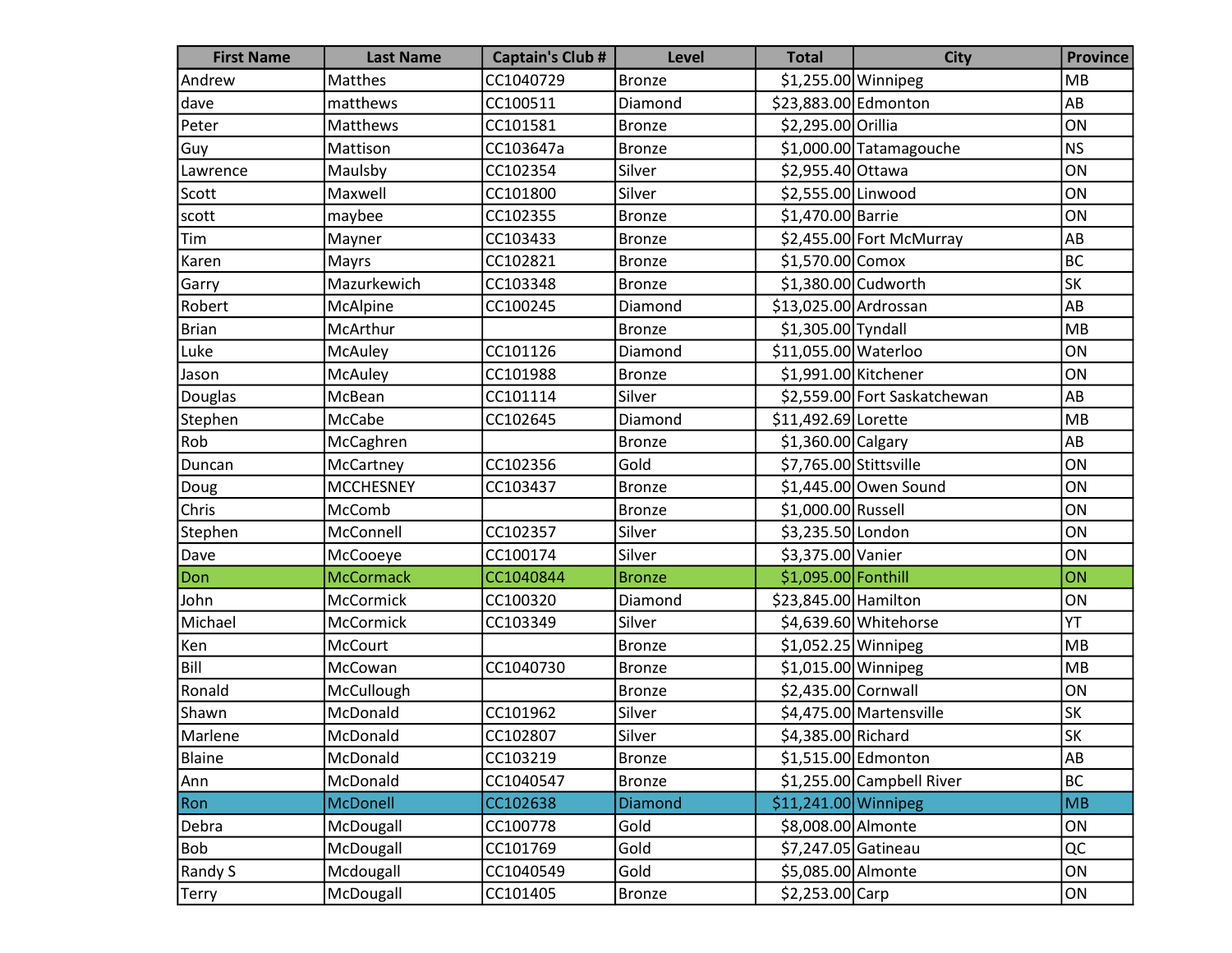| <b>First Name</b> | <b>Last Name</b> | <b>Captain's Club #</b> | Level         | <b>Total</b>          | <b>City</b>                | <b>Province</b> |
|-------------------|------------------|-------------------------|---------------|-----------------------|----------------------------|-----------------|
| Ron               | McDuffe          | CC103286                | Gold          |                       | \$5,190.00 Beausejour      | MB              |
| <b>Brad</b>       | McEachern        | CC103497                | <b>Bronze</b> | $$2,130.00$ Winnipeg  |                            | MB              |
| John              | McEvoy           | CC101099                | <b>Bronze</b> | \$2,460.00 Metcalfe   |                            | ON              |
| Louise            | McEwen           | CC101280                | Silver        | \$2,550.00 Greely     |                            | ON              |
| Ron               | McFadyen         | CC102588                | Silver        | \$4,550.00 Nanaimo    |                            | <b>BC</b>       |
| <b>Brent</b>      | McFadzen         | CC1040646               | Gold          |                       | \$9,967.49 Saskatoon       | <b>SK</b>       |
| D'Arcy            | <b>McFalls</b>   | CC100522                | Silver        | \$3,994.00 London     |                            | ON              |
| Doug              | McFayden         | CC100988                | Diamond       | \$19,465.00 Edmonton  |                            | AB              |
| Calvin            | McGinn           | CC102127                | Silver        | \$4,396.00 St. Albert |                            | AB              |
| Joanne            | McGorman         | CC1040652               | Silver        | \$3,125.00 Winnipeg   |                            | MB              |
| Michael           | McGovern         | CC103220                | Silver        |                       | \$2,710.00 Sharbot Lake    | ON              |
| <b>Bernie</b>     | <b>McGowan</b>   | CC1040847               | <b>Bronze</b> |                       | \$1,085.00 West St Paul    | MB              |
| Jack              | McGunigal        | CC1040550               | Silver        |                       | \$2,900.00 Saskatoon       | <b>SK</b>       |
| Carol             | <b>McInnes</b>   | CC101468                | Silver        | \$3,070.00 Calgary    |                            | AB              |
| Jacques           | McInnes          | CC101867                | <b>Bronze</b> | \$1,800.00 Calgary    |                            | AB              |
| Robert            | <b>McInnis</b>   | CC103351                | <b>Bronze</b> | \$1,221.00 Waterloo   |                            | ON              |
| <b>Brian</b>      | McIntosh         | CC103221                | Silver        | \$2,625.00 Foothills  |                            | AB              |
| Jamie             | McIntosh         | CC103352                | <b>Bronze</b> | \$1,410.00 Foothills  |                            | AB              |
| Tyler             | McIntyre         | CC102727                | Silver        | \$3,520.00 Calgary    |                            | AB              |
| Leslie            | McIvor           | CC102544                | <b>Bronze</b> |                       | \$2,244.25 Thompson        | MB              |
| <b>Brad</b>       | McKay            | CC101489                | Silver        | \$3,855.00 Cartier    |                            | MB              |
| Kevin             | McKay            |                         | Silver        | \$2,895.00 Cartyville |                            | <b>NL</b>       |
| Michael           | McKeever         | CC1040731               | <b>Bronze</b> |                       | \$1,310.00 Whitefish Falls | ON              |
| Julie             | McKenzie         | CC1040551               | Gold          | \$5,662.00 Osgoode    |                            | ON              |
| Tim               | McKenzie         | CC100193                | Silver        | \$3,136.00 Nepean     |                            | ON              |
| Richard           | McKenzie         | CC1040552               | Bronze        | \$1,305.00 St. John's |                            | <b>NL</b>       |
| James             | McKeown          | CC103657                | <b>Bronze</b> | \$1,405.00 St. John's |                            | <b>NL</b>       |
| John              | McKinlay-Key     | CC100065                | Diamond       |                       | \$14,887.00 Smiths Falls   | ON              |
| M <sub>K</sub>    | <b>McKinnon</b>  | CC1040837               | <b>Bronze</b> |                       | \$1,209.00 Edmonton        | AB              |
| Ivan              | McLaren          | CC102358                | Bronze        |                       | \$1,979.00 Combermere      | ON              |
| Harold            | McLaughlin       | CC101404                | Gold          |                       | \$7,035.10 Saint John      | NB              |
| Paul              | McLaughlin       | CC103419                | Silver        |                       | \$4,725.00 Sherwood Park   | AB              |
| Kim               | McLaughlin       | CC1040553               | <b>Bronze</b> |                       | \$1,575.00 Owen Sound      | ON              |
| Dave              | McLean           | CC1040732               | <b>Bronze</b> | \$1,966.00 Hillsdale  |                            | ON              |
| CJ                | McLean           | CC103658                | <b>Bronze</b> |                       | \$1,310.00 Saskatoon       | SK              |
| <b>Brian</b>      | McLeary          | CC103596                | <b>Bronze</b> | \$1,351.00 Alliston   |                            | ON              |
| John              | McLees           | CC100922                | Gold          | \$5,035.00 Nepean     |                            | ON              |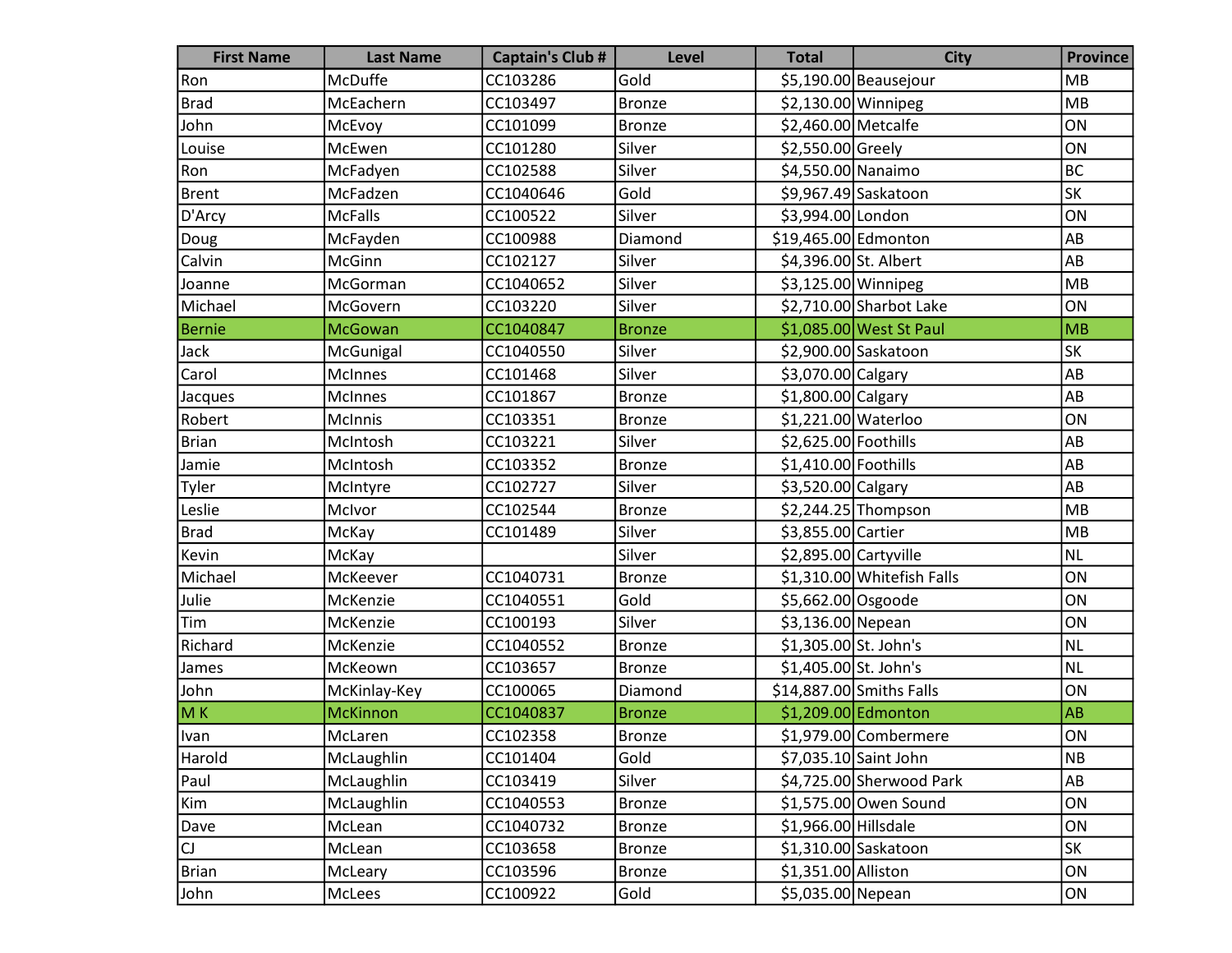| <b>First Name</b> | <b>Last Name</b>  | <b>Captain's Club #</b> | Level         | <b>Total</b>           | <b>City</b>                     | <b>Province</b>        |
|-------------------|-------------------|-------------------------|---------------|------------------------|---------------------------------|------------------------|
| Don aka "Buff"    | McLellan          | CC102787                | Gold          |                        | \$7,885.00 Rocky Mountain House | AB                     |
| Ken               | McLellan          | CC101764                | Silver        | \$4,509.75 Astorville  |                                 | ON                     |
| Jim               | McLennan          |                         | <b>Bronze</b> |                        | \$1,330.00 Edmonton             | AB                     |
| Douglas           | McLeod            | CC102943                | Silver        | \$3,077.00 Onoway      |                                 | AB                     |
| Murray            | McLeod            | CC102871                | Silver        | \$3,070.00 Dugald      |                                 | MB                     |
| lan               | McLeod            | CC101221                | Silver        |                        | $$2,868.00$ Winnipeg            | MB                     |
| Kent              | McLeod            | CC103353                | <b>Bronze</b> | \$1,820.00 Davidson    |                                 | <b>SK</b>              |
| Mike              | McLinton          | CC100195                | <b>Bronze</b> | \$1,820.00 Nepean      |                                 | ON                     |
| Joanne            | McMahon           | CC102199                | Gold          |                        | $$5,030.00$ Winnipeg            | <b>MB</b>              |
| Guy               | McMahon           | CC101810                | Silver        | \$3,495.00 Winnipeg    |                                 | MB                     |
| Jeff              | McManaman         | CC103659                | <b>Bronze</b> | \$1,375.00 Arnprior    |                                 | ON                     |
| Jeff              | McMaster          | CC102872                | Silver        | \$4,806.00 Winnipeg    |                                 | MB                     |
| Mark              | McMillan          | CC101890                | Silver        |                        | \$3,895.85 Chesterville         | ON                     |
| Eric              | McMurray          | CC103222                | <b>Bronze</b> | \$1,835.00 Calgary     |                                 | AB                     |
| John              | McNeilly          | CC100279                | Diamond       |                        | \$11,299.00 Sturgeon County     | AB                     |
| Guy               | McPherson         | CC103740                | <b>Bronze</b> |                        | $$1,795.01$ St Catharines       | ON                     |
| Ed                | McPhillamey       | CC102808                | Silver        |                        | \$3,870.00 Saskatoon            | <b>SK</b>              |
| Checkers          | <b>McRoberts</b>  | CC101241                | Gold          |                        | \$9,358.00 Parry Sound          | ON                     |
| Frank             | McShanwock        | CC101096                | <b>Bronze</b> |                        | \$1,676.00 Woodstock            | ON                     |
| Lorraine          | McWatty           | CC103660                | <b>Bronze</b> | \$1,120.00 Orleans     |                                 | ON                     |
| <b>Brian</b>      | McWhirter         | CC101741                | Gold          |                        | \$5,370.00 Ardrossan            | AB                     |
| Norman            | <b>McWilliams</b> | CC102618                | Gold          |                        | \$7,046.50 caledonia            | ON                     |
| Gord              | <b>Meadus</b>     | CC1040850               | <b>Bronze</b> |                        | \$1,056.84 Fort McMurray        | AB                     |
| Roland            | Mealha            | CC1040554               | <b>Bronze</b> | \$1,626.00 Ottawa      |                                 | ON                     |
| john              | meaney            | CC102511                | <b>Bronze</b> | \$1,181.00 St. John's  |                                 | <b>NL</b>              |
| <b>Terry</b>      | Mee               | CC102873                | Gold          |                        | \$9,906.30 Stonewall            | MB                     |
| <b>Gilles</b>     | <b>Meilleur</b>   | CC102874                | Gold          | \$5,058.00 Winnipeg    |                                 | <b>MB</b>              |
| Wayne             | Meixner           | CC1040733               | <b>Bronze</b> |                        | \$1,245.00 Winnipeg             | <b>MB</b>              |
| Kelly             | Melanson          | CC102563                | Silver        |                        | $$4,277.72$ Spruce Grove        | AB                     |
| Julian            | Mellow            | CC103557                | Bronze        | \$2,370.00 Kingston    |                                 | ON                     |
| Manohar           | Menon             | CC103223                | <b>Bronze</b> | $$1,480.40$ Winnipeg   |                                 | MB                     |
| John              | Mercer            | CC101847                | Gold          |                        | \$5,213.00 Conception Bay South | $\sf NL$               |
| Rudy              | Mercer            |                         | <b>Bronze</b> |                        | \$1,166.10 Whitbourne           | <b>NL</b>              |
| Jeff              | Mercier           | CC101534                | Diamond       | \$14,329.05 St. Albert |                                 | AB                     |
| Georgia           | Mercier           | CC103354                | <b>Bronze</b> | \$1,525.00 St. Albert  |                                 | $\mathsf{A}\mathsf{B}$ |
| Joe               | Mesa              | CC100328                | Diamond       | \$24,229.00 Orleans    |                                 | ON                     |
| Darel             | Mesher            | CC102944                | <b>Bronze</b> |                        | \$1,815.00 Spruce Grove         | $\mathsf{A}\mathsf{B}$ |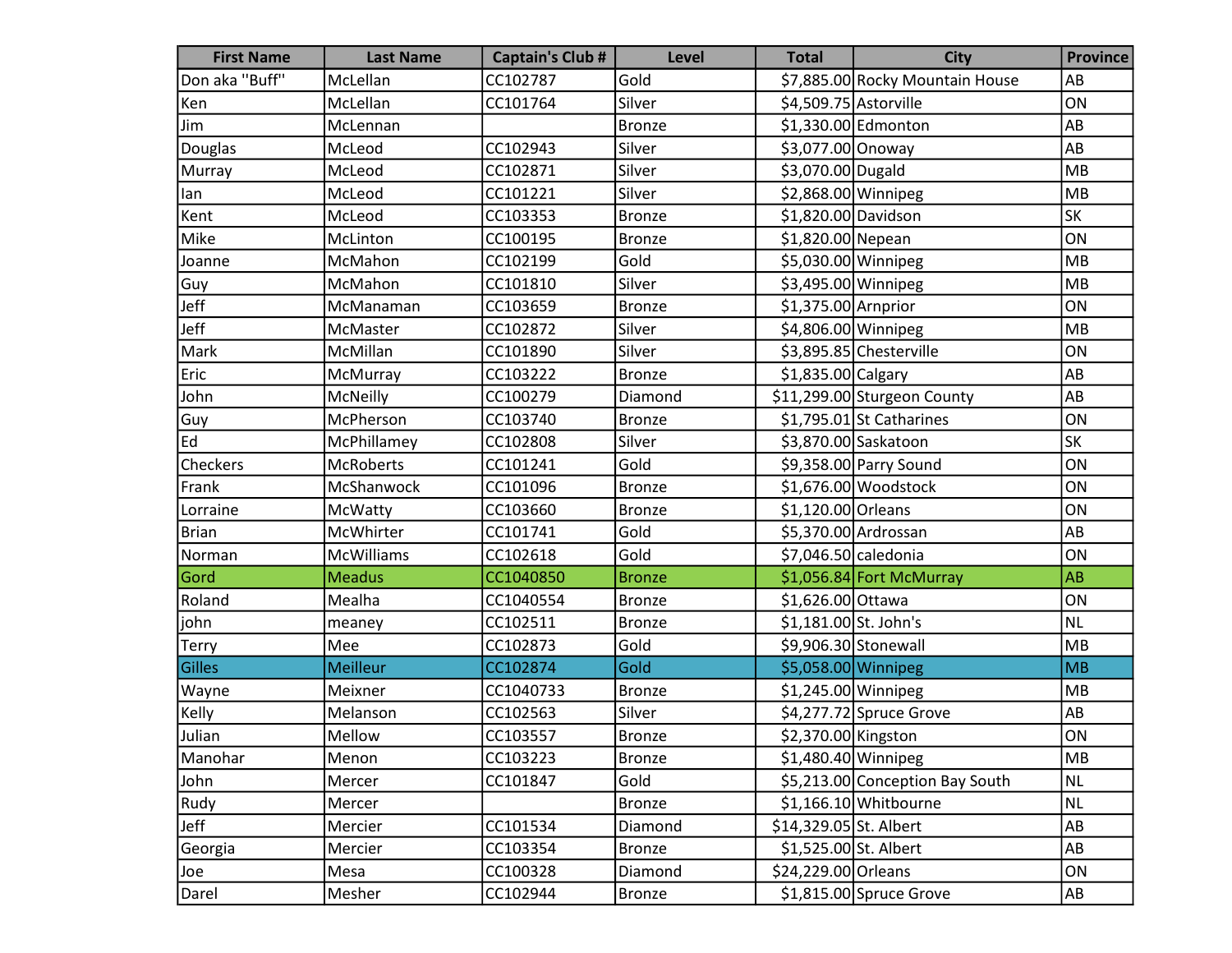| <b>First Name</b> | <b>Last Name</b> | <b>Captain's Club #</b> | Level                 | <b>Total</b>         | <b>City</b>                | <b>Province</b> |
|-------------------|------------------|-------------------------|-----------------------|----------------------|----------------------------|-----------------|
| John              | Metcalfe         | CC100885                | Diamond               | \$16,785.00 Lasalle  |                            | ON              |
| Paula             | Metzger          | CC102449                | <b>Bronze</b>         | \$2,325.40 Redvers   |                            | <b>SK</b>       |
| Sheryl            | Meunier          | CC103562                | <b>Bronze</b>         | \$1,882.00 Kanata    |                            | ON              |
| Lloyd             | Meyer            | CC102945                | Silver                |                      | \$2,790.00 Wetaskiwin      | AB              |
| Carl              | Michalek         | CC103066                | Silver                | \$3,450.00 Kitchener |                            | ON              |
| Terry             | Michalsky        | CC100581                | <b>Triple Diamond</b> | \$59,653.00 Coleman  |                            | AB              |
| Wayne             | Michasiw         | CC1040654               | <b>Bronze</b>         | \$1,813.00 Winnipeg  |                            | MB              |
| Mark              | Middleton        | CC101543a               | <b>Bronze</b>         |                      | \$2,010.00 Kemptville      | ON              |
| Mark              | Middleton        | CC101516                | <b>Bronze</b>         |                      | \$1,660.00 Black Creek     | <b>BC</b>       |
| Rick              | Miketon          |                         | <b>Bronze</b>         |                      | \$1,032.00 Edmonton        | AB              |
| Al                | Mikl             | CC100976                | Gold                  | \$7,626.00 Calgary   |                            | AB              |
| Robert            | Milburn          | CC103355                | Silver                |                      | \$2,618.00 Saskatoon       | <b>SK</b>       |
| Murray            | Miller           | CC100699                | Diamond               | \$16,485.00 Orillia  |                            | ON              |
| Jane              | Miller           | CC100237                | Diamond               | \$14,475.55 London   |                            | ON              |
| Dennis            | Miller           | CC102553                | Gold                  | \$7,625.00 Kelowna   |                            | <b>BC</b>       |
| Gary (Dusty)      | Miller           | CC101429                | Gold                  | \$6,214.00 Winnipeg  |                            | MB              |
| Daniel            | Miller           | CC102875                | Silver                |                      | \$3,415.00 Lac Du Bonnet   | MB              |
| Stephen C.        | Miller           | CC101645                | Silver                | \$2,810.00 Almonte   |                            | ON              |
| Ronald            | Miller           | CC1040555               | <b>Bronze</b>         | \$1,320.00 Hamiota   |                            | MB              |
| Serge             | Millette         | CC101852                | Diamond               | \$10,185.00 Calgary  |                            | AB              |
| Maggie            | <b>Mills</b>     |                         | Bronze                |                      | $$1,320.00$ Richmond       | ON              |
| Duncan            | Milne            | CC1040734               | <b>Bronze</b>         | \$1,665.00 Didsbury  |                            | AB              |
| Tony              | Miltenburg       | CC100239                | <b>Triple Diamond</b> | \$87,385.00 Lucknow  |                            | ON              |
| Michelle          | Minick           | CC1040556               | <b>Bronze</b>         | \$1,190.00 Cold Lake |                            | AB              |
| Dan               | Mirabent         | CC103414                | Gold                  |                      | \$7,100.00 Beaverdell      | BC              |
| Dejan             | Mirosavljevic    |                         | <b>Bronze</b>         |                      | \$1,070.00 Richmond Hill   | ON              |
| Cam               | Missiaen         | CC100505                | Gold                  |                      | \$5,546.00 Edmonton        | AB              |
| Linda             | Mitchinson       | CC100834                | <b>Bronze</b>         | \$2,280.00 Hamilton  |                            | ON              |
| Robert            | Mitchinson       | CC103608                | <b>Bronze</b>         | \$1,270.00 Hamilton  |                            | ON              |
| Doug              | Mitton           | CC100406                | Gold                  |                      | \$8,660.00 Edmonton        | AB              |
| Tony              | Mitton           | CC101088                | <b>Bronze</b>         |                      | \$1,630.00 Medicine Hat    | AB              |
| Colin             | Moden            |                         | <b>Bronze</b>         | \$1,185.00 Vanier    |                            | ON              |
| Heather           | Mohr             | CC101977                | Silver                | \$4,123.00 Clavet    |                            | <b>SK</b>       |
| Anita             | Mohr             | CC103431                | Silver                |                      | \$3,169.00 Edmonton        | AB              |
| Jason             | Mohr             | CC101977a               | <b>Silver</b>         | \$2,768.00 Clavet    |                            | <b>SK</b>       |
| Jorg              | Mokrus           | CC101044                | Gold                  |                      | \$7,765.00 Sturgeon County | AB              |
| Wolfgang          | Moll             | CC101325                | Silver                | \$4,545.00 Orleans   |                            | ON              |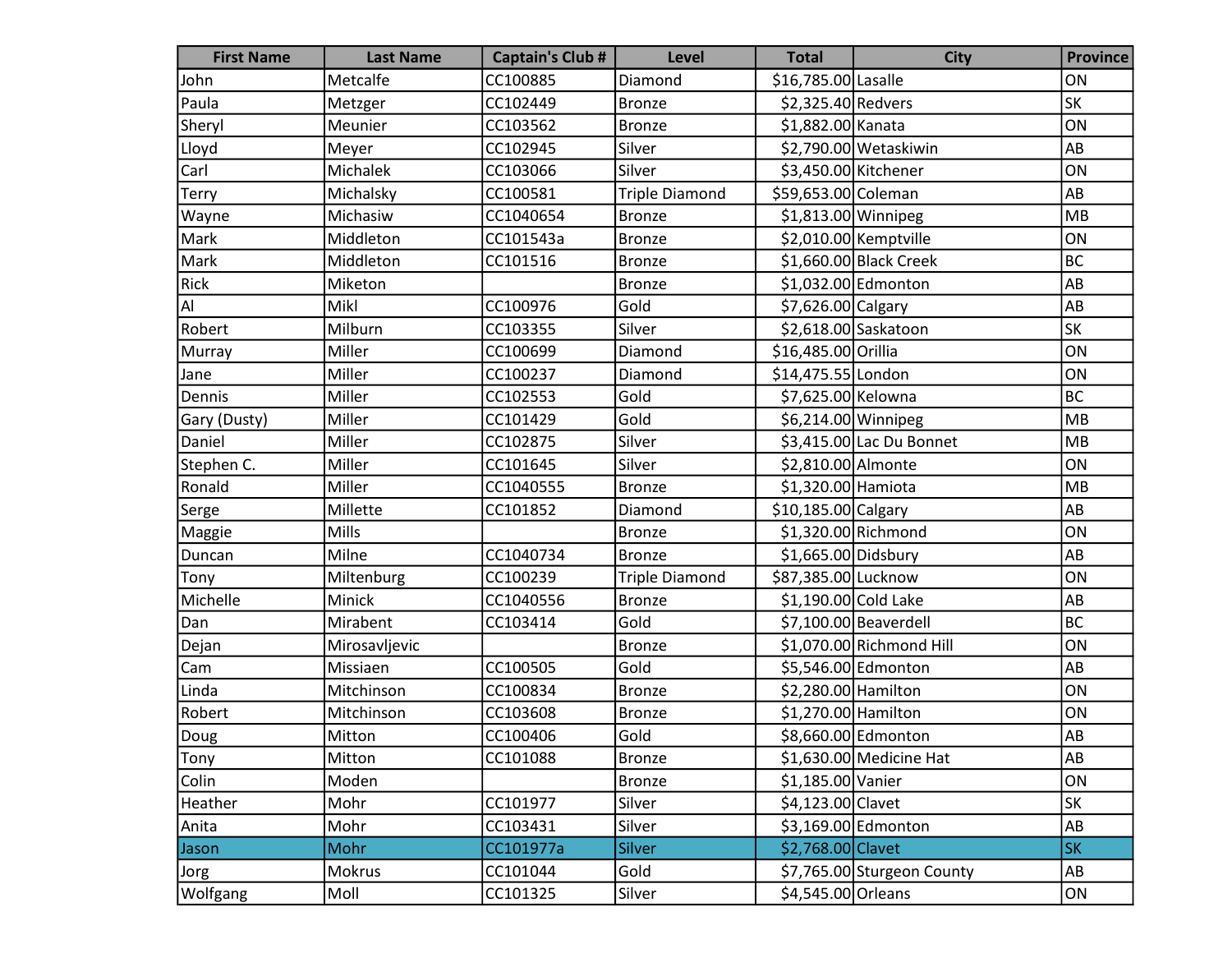| <b>First Name</b> | <b>Last Name</b> | <b>Captain's Club #</b> | <b>Level</b>  | <b>Total</b>           | <b>City</b>               | <b>Province</b> |
|-------------------|------------------|-------------------------|---------------|------------------------|---------------------------|-----------------|
| Ed                | Mollard          |                         | <b>Bronze</b> |                        | \$1,470.00 Whitehorse     | YT              |
| Randy             | Molson           | CC101301                | Silver        | \$4,688.00 Orleans     |                           | ON              |
| Yvon              | Montccalm        | CC1040557               | <b>Bronze</b> | \$1,155.00 Corbeil     |                           | ON              |
| Bob               | Montgomery       | CC1040558               | <b>Bronze</b> |                        | \$1,852.00 EDMONTON       | AB              |
| <b>Brian</b>      | Moodie           | CC1040559               | Gold          | \$5,150.40 Ste Anne    |                           | MB              |
| John              | Moore            | CC100009                | Diamond       | \$12,747.00 Orleans    |                           | ON              |
| Lawrence          | Moore            | CC103356                | Silver        | \$3,225.00 St. Albert  |                           | AB              |
| Denise            | Moore            | CC103357                | <b>Bronze</b> |                        | \$1,475.00 Edmonton       | AB              |
| Robert            | Moore            | CC101461                | <b>Bronze</b> | \$1,360.00 Victoria    |                           | <b>BC</b>       |
| Don               | Moore            |                         | <b>Bronze</b> | \$1,040.00 Winnipeg    |                           | MB              |
| Joe               | Moore            | CC1040659               | <b>Bronze</b> | \$1,025.00 Calgary     |                           | AB              |
| Mark              | Moores           | CC1040560               | <b>Bronze</b> | \$1,278.00 Oshawa      |                           | ON              |
| Doug              | Morash           | CC101378                | Diamond       | \$10,738.80 Dartmouth  |                           | <b>NS</b>       |
| <b>Tracey</b>     | Moraze           | CC102510                | Diamond       | \$15,070.00 St. John's |                           | <b>NL</b>       |
| Don               | Moreau           | CC103415                | <b>Bronze</b> | \$2,180.00 St Isidore  |                           | ON              |
| Tom               | Moreau           | CC103603                | <b>Bronze</b> |                        | $$1,905.00$ Cambridge     | ON              |
| Gerald            | Moreside         | CC103564                | <b>Bronze</b> |                        | \$2,265.00 Rosetown       | <b>SK</b>       |
| Wayne             | Moreside         | CC103224                | <b>Bronze</b> |                        | \$1,330.00 Rosetown       | <b>SK</b>       |
| Richard           | Morgan           | CC100735                | Gold          |                        | \$8,661.00 Carleton Place | ON              |
| Grenfell          | Morgan           | CC100284                | Silver        | \$2,865.40 Stittsville |                           | ON              |
| Sandra            | Morgan           | CC1040562               | <b>Silver</b> |                        | $$3,492.00$ Bowmanville   | ON              |
| David             | Morgan           | CC1040561               | <b>Bronze</b> | \$1,380.00 Orillia     |                           | ON              |
| Candy             | Morley           | CC101460                | Diamond       | \$10,789.00 Winnipeg   |                           | MB              |
| Paul              | Morneault        | CC100502                | Silver        | \$3,220.00 Barrie      |                           | ON              |
| Rene              | Moroz            | CC103549                | <b>Bronze</b> |                        | \$1,884.80 St Adolphe     | MB              |
| Anita             | Moroz            | CC1040736               | <b>Bronze</b> |                        | \$1,055.00 St Adolphe     | MB              |
| Jim               | Morris           | CC102876                | <b>Bronze</b> | \$1,982.00 Winnipeg    |                           | MB              |
| Glen              | Morrisey         | CC1040737               | <b>Bronze</b> |                        | \$1,085.00 Gloucester     | ON              |
| Dave              | Morrison         | CC103358                | Silver        | \$2,785.97 Winnipeg    |                           | MB              |
| llan              | Morrison         | CC103613                | Bronze        | \$1,295.00 Guelph      |                           | ON              |
| Bill              | Morrow           | CC1040738               | Bronze        | \$1,145.00 Ste Anne    |                           | MB              |
| Knud & Roseanne   | Mortensen        | CC101490                | Gold          | \$7,858.45 Kingston    |                           | ON              |
| Tina              | Mortimer         | CC102363                | Diamond       |                        | \$11,420.00 Smiths Falls  | ON              |
| Bear              | Mortinson        | CC103359                | <b>Bronze</b> | \$2,005.00 Ste Anne    |                           | MB              |
| <b>Elvis</b>      | Mortinson        | CC1040563               | <b>Bronze</b> | \$1,345.00 Ste Anne    |                           | MB              |
| Michael           | Morton           | CC101277                | Silver        | \$3,700.00 Kingston    |                           | ON              |
| Howard            | Morton           | CC103600                | <b>Bronze</b> | \$2,067.00 Kitchener   |                           | ON              |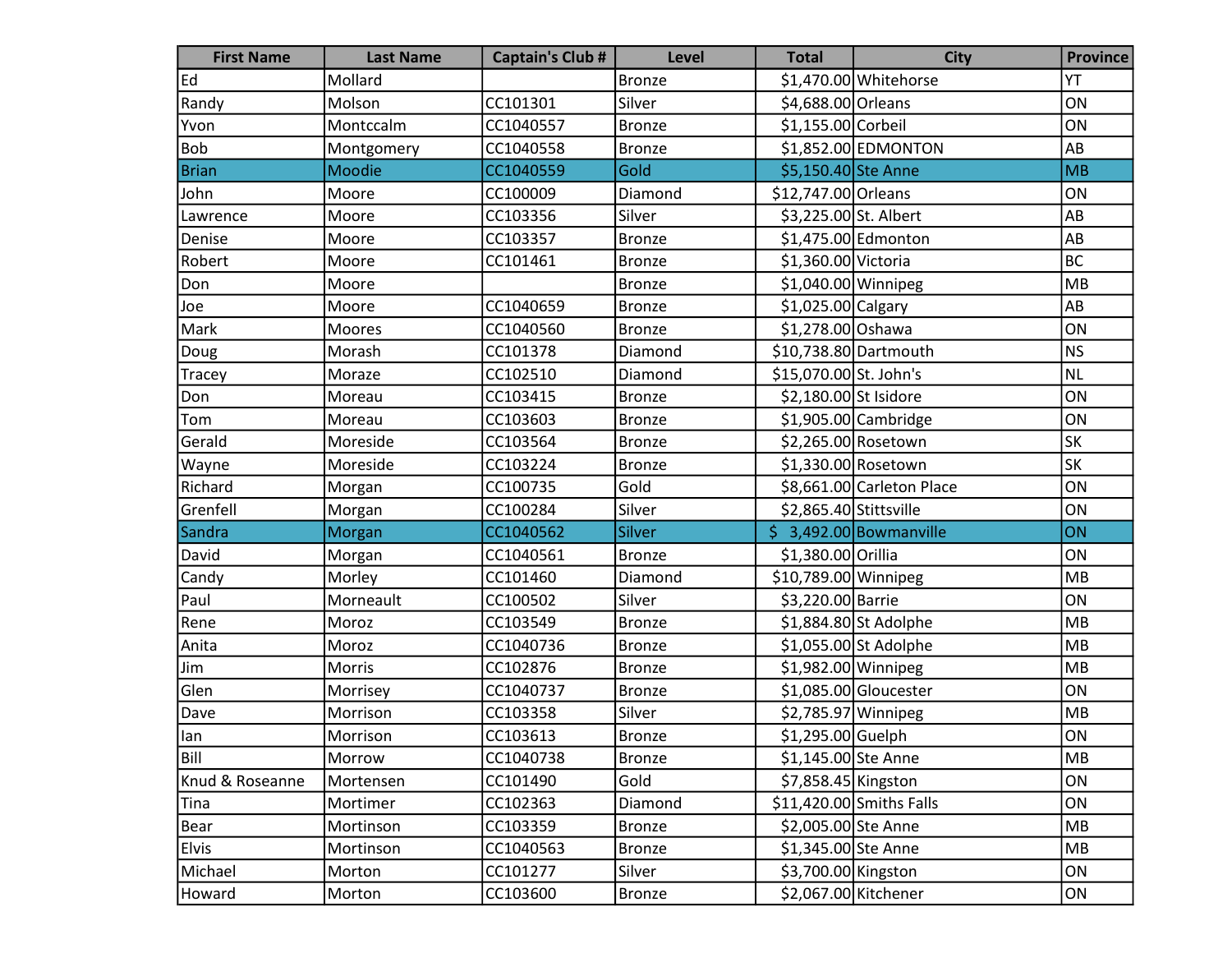| <b>First Name</b> | <b>Last Name</b> | <b>Captain's Club #</b> | <b>Level</b>  | <b>Total</b>           | <b>City</b>                     | <b>Province</b> |
|-------------------|------------------|-------------------------|---------------|------------------------|---------------------------------|-----------------|
| David             | Morwick          | CC1040739               | <b>Bronze</b> | \$1,232.00 Orleans     |                                 | ON              |
| <b>Scott</b>      | <b>Moses</b>     | CC102571                | <b>Silver</b> | \$3,753.33 Oakville    |                                 | ON              |
| Stephanie         | Mostyn           | CC103756                | <b>Bronze</b> |                        | \$1,123.50 Whitehorse           | YT              |
| Allan             | Moulton          | CC100691                | Gold          | \$7,108.00 Paradise    |                                 | <b>NL</b>       |
| Edwin             | Mueller          |                         | <b>Bronze</b> | \$1,190.00 Cartier     |                                 | <b>MB</b>       |
| <b>Darlene</b>    | Muise            |                         | Bronze        |                        | \$1,945.00 St Andrews           | <b>MB</b>       |
| Stephen           | Muldoon          | CC100524                | Gold          | \$5,967.00 Nepean      |                                 | ON              |
| Don               | Muldoon          | CC101234                | Silver        | \$4,227.25 Brighton    |                                 | ON              |
| Paul              | <b>Mullen</b>    | CC103360                | Diamond       | $$11,064.14$ Calgary   |                                 | AB              |
| <b>Brian</b>      | Muller           | CC103361                | Bronze        | \$1,435.00 Airdrie     |                                 | AB              |
| Pat               | Mullin           |                         | <b>Bronze</b> |                        | \$1,655.00 St Joachim           |                 |
| Karl              | Mundt            | CC103494                | Silver        |                        | \$2,635.00 Golden Lake          | ON              |
| Spencer           | Mundt            | CC1040740               | Bronze        | \$1,004.00 Killaloe    |                                 | ON              |
| Gordon            | Munk             | CC101085                | Silver        |                        | \$4,177.00 Sherwood Park        | AB              |
| Rick              | Murner           | CC103527                | <b>Bronze</b> | \$1,835.00 Sanford     |                                 | <b>MB</b>       |
| Fran              | Murphy           | CC102542                | Gold          | \$5,350.00 Didsbury    |                                 | AB              |
| Daphne            | Murphy           | CC1040564               | <b>Bronze</b> | \$1,580.50 Kelowna     |                                 | <b>BC</b>       |
| Darla             | Murray           | CC101829                | Gold          | \$5,069.00 York        |                                 | PE              |
| Alan              | Murray           | CC100943                | Silver        | \$4,007.00 Ralston     |                                 | AB              |
| <b>Trina</b>      | Murray           | CC102130                | Bronze        | \$2,268.00 Ralston     |                                 | AB              |
| David             | Murray           | CC102365                | <b>Bronze</b> | $$1,450.00$  Ingersoll |                                 | ON              |
| Rob               | Murray           | CC1040566               | <b>Bronze</b> |                        | \$1,410.00 Amherstview          | ON              |
| Kelly             | Murray           | CC103225                | <b>Bronze</b> | \$1,315.00 Midland     |                                 | ON              |
| Neil              | Murray           | CC1040565               | Bronze        | \$1,295.00 Virden      |                                 | MB              |
| Larry             | Murray           | CC1040741               | Bronze        |                        | \$1,250.00 West Montrose        | ON              |
| Paul              | Musselman        | CC102663                | Silver        | \$3,538.50 Stratford   |                                 | ON              |
| Mario             | Musso            | CC101283                | Silver        |                        | \$2,590.00 Barrys Bay           | ON              |
| Lee               | <b>Myers</b>     | CC101775                | <b>Bronze</b> | \$1,765.25 Red Deer    |                                 | AB              |
| Don               | <b>Myers</b>     | CC101848                | <b>Bronze</b> |                        | \$1,310.00 Conception Bay South | <b>NL</b>       |
| Michael           | Mynott           | CC103500                | <b>Bronze</b> |                        | \$1,100.00 Alta Vista Drive     | ON              |
| Sylvain           | Myre             | CC103226                | Silver        |                        | \$3,431.60 McMasterville        | QC              |
| Yves              | Nadeau           | CC103095                | Silver        | \$3,547.00 Ingleside   |                                 | ON              |
| Dennis            | Nafzger          |                         | <b>Bronze</b> | \$1,453.00 Waterloo    |                                 | ON              |
| Pat               | Nakonechny       | CC1040568               | Silver        | \$3,220.00 Manitou     |                                 | MB              |
| Fred              | Narozniak Sr     | CC101127                | Gold          |                        | $$8,411.50$ Winnipeg            | MB              |
| Kathy             | Nash             | CC102823                | <b>Bronze</b> |                        | \$2,350.00 West Kelowna         | <b>BC</b>       |
| Richmond          | Nault            | CC103743                | <b>Bronze</b> | \$1,982.00 Winnipeg    |                                 | MB              |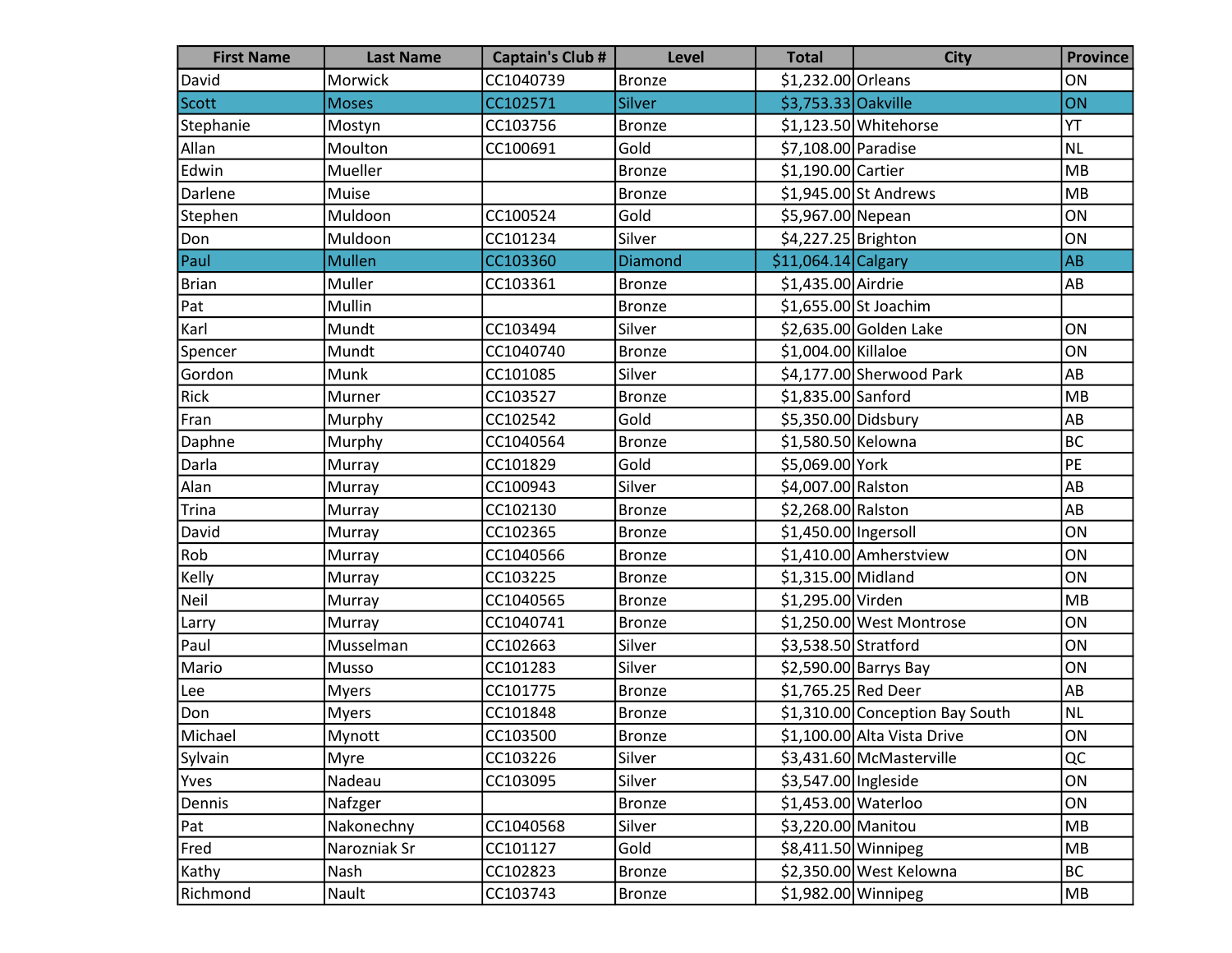| <b>First Name</b> | <b>Last Name</b> | <b>Captain's Club #</b> | <b>Level</b>   | <b>Total</b>           | <b>City</b>               | <b>Province</b>        |
|-------------------|------------------|-------------------------|----------------|------------------------|---------------------------|------------------------|
| Darwin            | Neal             | CC102120                | Gold           | \$5,775.00 Calgary     |                           | AB                     |
| Scott             | Neale            |                         | Bronze         |                        | \$1,610.00 Fort McMurray  | AB                     |
| Paul              | Near             | CC103362                | Bronze         | \$1,875.00 Stratford   |                           | ON                     |
| Ben               | Nederpelt        | CC1040569               | <b>Bronze</b>  | \$1,313.00 Kitchener   |                           | ON                     |
| Sean              | Nedohin          | CC103471                | <b>Bronze</b>  |                        | \$1,805.00 West Hawk Lake | MB                     |
| Jamie             | Neeb             | CC103435                | <b>Bronze</b>  | $$1,585.00$ St Jacobs  |                           | ON                     |
| David             | Neilson          | CC100228                | Diamond        | \$23,675.00 Ottawa     |                           | ON                     |
| Mark              | Neilson          | CC102668                | <b>Bronze</b>  | \$2,155.00 Innisfil    |                           | ON                     |
| Trish             | Nesrallah        | CC1040570               | Gold           | \$7,825.00 Ottawa      |                           | ON                     |
| Jim               | <b>Ness</b>      | CC103416                | Double Diamond |                        | \$25,303.00 Wetaskiwin    | AB                     |
| Rocky             | Neufeld          | CC101236                | Gold           |                        | \$7,021.95 Beaumont       | AB                     |
| Randy             | Neufeld          | CC102132                | Silver         |                        | \$4,640.00 Lethbridge     | AB                     |
| Howard            | Neufeld          | CC102200                | Silver         | \$2,762.00 Winnipeg    |                           | MB                     |
| <b>Brenda</b>     | Neufeld          | CC1040742               | <b>Bronze</b>  |                        | $$2,492.00$ Blackfalds    | AB                     |
| Larry & Helen     | Neumann          |                         | <b>Bronze</b>  | $$1,411.00$ Winnipeg   |                           | MB                     |
| Dwayne            | Newman           | CC102201                | Diamond        | $$21,371.10$ Winnipeg  |                           | MB                     |
| Patsy             | Newman           | CC1040571               | Bronze         | \$2,110.00 Winnipeg    |                           | <b>MB</b>              |
| Sharon            | Newport          |                         | <b>Bronze</b>  |                        | \$1,020.00 Mount Pearl    | NL                     |
| David             | <b>Nice</b>      | CC101054                | Diamond        | \$11,209.35 Saint John |                           | <b>NB</b>              |
| Blair             | Nicholls         | CC101717                | Gold           | \$6,656.00 Foothills   |                           | AB                     |
| Gordon            | Nichols          | CC102946                | Gold           | \$6,720.00 Castor      |                           | AB                     |
| Richard           | Nicholson        | CC1040573               | <b>Bronze</b>  | \$1,777.00 Waterloo    |                           | ON                     |
| Earl              | Nicholson        | CC102367                | <b>Bronze</b>  | \$1,369.00 Bath        |                           | ON                     |
| Larry             | Nickal           |                         | <b>Bronze</b>  | \$1,485.00 Kelowna     |                           | <b>BC</b>              |
| Curtis            | Nickel           | CC100472                | Gold           |                        | \$7,210.00 Sydenham       | ON                     |
| Emile             | Nickel           | CC101420                | Silver         | \$3,783.20 St. Albert  |                           | AB                     |
| George            | Nickel           | CC103565                | Bronze         |                        | \$1,450.00 Sherwood Park  | AB                     |
| Eric              | <b>Niclaes</b>   | CC101624                | <b>Bronze</b>  |                        | \$1,230.00 Saint-Constant | QC                     |
| Ken               | Nieman           | CC100109                | Gold           |                        | \$5,557.00 Pembroke       | ON                     |
| Tim               | Nieradka         | CC101321                | Bronze         | \$1,303.00 Kingston    |                           | ON                     |
| Harry             | Niezen           | CC102369                | Silver         | \$3,895.00 Kitchener   |                           | ON                     |
| Ken               | Nightingale      | CC100723                | Diamond        | \$16,360.00 Port Perry |                           | ON                     |
| Mike              | Nixon            | CC103228                | Silver         |                        | \$3,049.00 Whitehorse     | YT                     |
| <b>Brian</b>      | Nolet            | CC1040574               | Gold           | \$5,353.00 Ottawa      |                           | ON                     |
| Suzanne           | Nolet            | CC101549                | Silver         | \$4,714.00 Rockland    |                           | ON                     |
| Bil               | Nolin            | CC101013                | Diamond        | \$13,280.00 Kingsville |                           | ON                     |
| John              | Nord             | CC102947                | <b>Bronze</b>  | \$2,180.00 Calgary     |                           | $\mathsf{A}\mathsf{B}$ |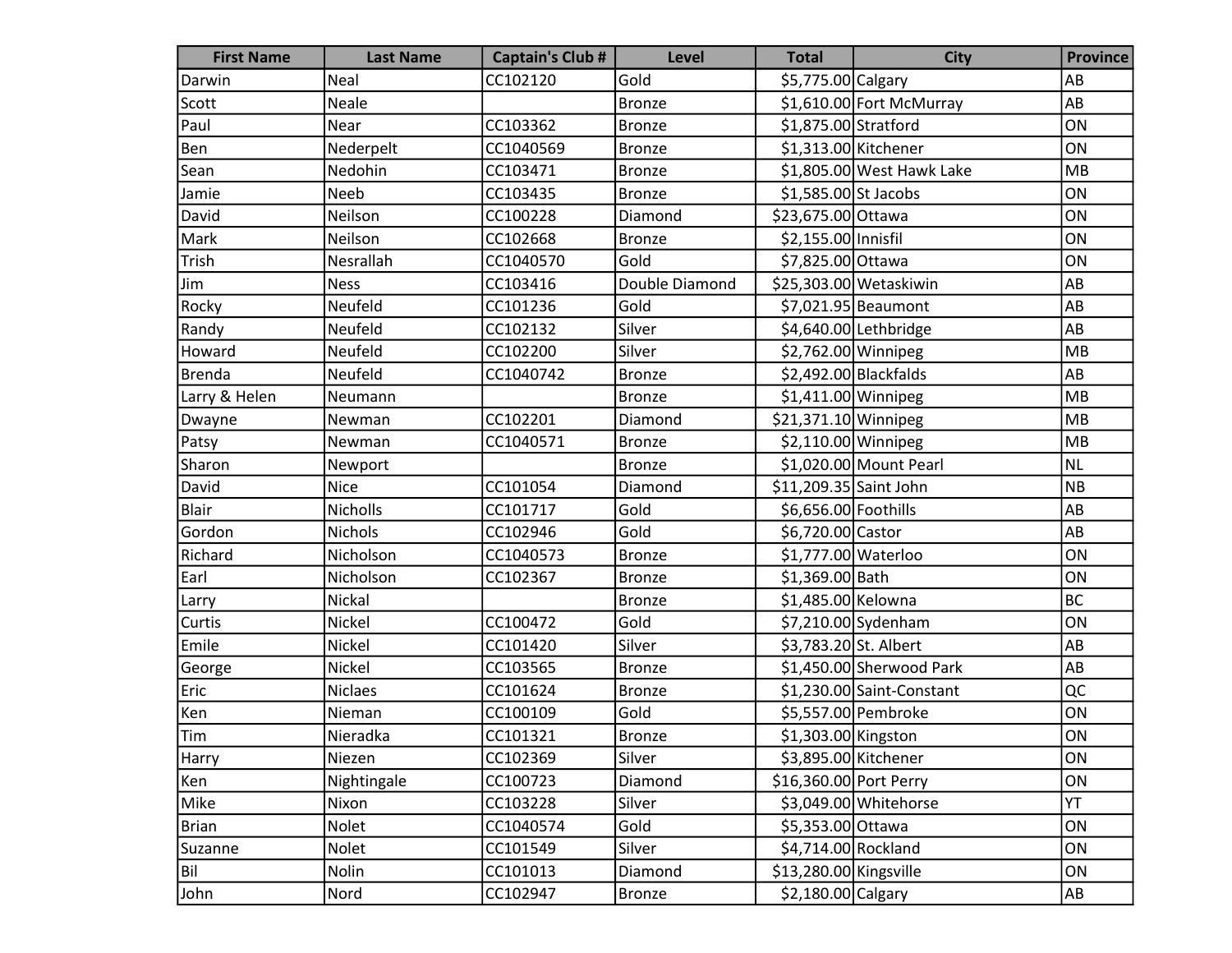| <b>First Name</b> | <b>Last Name</b> | <b>Captain's Club #</b> | <b>Level</b>  | <b>Total</b>           | <b>City</b>                       | <b>Province</b> |
|-------------------|------------------|-------------------------|---------------|------------------------|-----------------------------------|-----------------|
| Richard           | Nordquist        | CC101375                | Gold          |                        | \$8,611.47 Edmonton               | AB              |
| Ron               | Norman           | CC100367                | Gold          |                        | \$7,945.00 Mannheim               | ON              |
| Leonard           | Norman           | CC102872a               | Silver        |                        | \$2,876.40 Conception Bay South   | NL              |
| Scott             | Norman           | CC103473                | <b>Bronze</b> |                        | \$1,855.00 Happy Valley Goose Bay | <b>NL</b>       |
| Marcel            | Normandeau       | CC103287                | Silver        |                        | $$2,960.00$ Winnipeg              | MB              |
| Yves              | Normandin        | CC1040575               | Silver        | \$4,032.00 Selkirk     |                                   | MB              |
| Keith             | Norris           | CC100619                | Diamond       | \$11,710.50 Wellington |                                   | ON              |
| Bob               | <b>Norris</b>    | CC103229                | Gold          |                        | \$6,772.50 Cooks Creek            | MB              |
| <b>Mark</b>       | <b>Norris</b>    | CC103020                | Gold          | \$5,168.50 Stirling    |                                   | ON              |
| Andy              | <b>Norris</b>    | CC103662                | <b>Bronze</b> | \$1,460.25 Waterloo    |                                   | ON              |
| Lynn              | Norton           | CC102515                | Platinum      | \$165,908.01 Ottawa    |                                   | ON              |
| Pat               | Norton           | CC1040743               | <b>Bronze</b> | \$1,000.00 Ottawa      |                                   | ON              |
| Tom               | <b>Nudds</b>     | CC100102                | Diamond       | \$17,745.00 London     |                                   | ON              |
| Scott             | Nystedt          | CC103432                | Silver        | \$2,561.00 Stittsville |                                   | ON              |
| Robert            | O'Blenis         | CC103606                | <b>Bronze</b> |                        | \$1,315.00 Courtenay              | <b>BC</b>       |
| Justin            | O'Brien          | CC100126                | Diamond       | \$11,980.00 Windsor    |                                   | ON              |
| Diane             | O'Brien          | CC101585                | <b>Bronze</b> |                        | \$2,435.00 Clarenville            | <b>NL</b>       |
| Clarence          | O'Brien          | CC1040576               | <b>Bronze</b> | $$1,663.00$ Winnipeg   |                                   | MB              |
| <b>Brian</b>      | O'Connell        | CC102499                | Silver        |                        | \$3,950.00 Mount Pearl            | <b>NL</b>       |
| Rob               | O'Donnel         | CC103021                | Silver        | \$4,855.00 Stittsville |                                   | ON              |
| Kevin             | ODonnell         | CC103364                | <b>Bronze</b> | $$1,876.89$ Ajax       |                                   | ON              |
| Michael           | O'Donnell        | CC1040744               | <b>Bronze</b> | \$2,210.00 Kingston    |                                   | ON              |
| Karl              | O'Dwyer          | CC101617                | Silver        | \$2,804.00 Rockland    |                                   | ON              |
| Ralph             | Ogden            | CC103365                | <b>Bronze</b> |                        | \$2,058.65 Spruce Home            | <b>SK</b>       |
| Rick              | Oliveira         | CC103366                | <b>Bronze</b> |                        | \$1,087.00 Cambridge              | ON              |
| Bob               | Olmstead         | CC103466                | Silver        |                        | \$3,587.00 Sharbot Lake           | ON              |
| Kevin             | Olmstead         | CC101818                | Silver        | \$3,102.00 Arnprior    |                                   | ON              |
| Reg               | Olsen            | CC102948                | Diamond       | \$13,200.00 Sundre     |                                   | AB              |
| Kelly             | Olsen            | CC102713                | Silver        | \$4,100.00 Sundre      |                                   | AB              |
| Gordon            | Olsen            |                         | Bronze        | \$1,600.00 Olds        |                                   | AB              |
| Rob               | Olson            | CC1040745               | Bronze        | \$1,305.00 Carman      |                                   | MB              |
| Oli               | Olson            | CC1040577               | <b>Bronze</b> | \$1,230.00 St Martin   |                                   | MB              |
| Jim               | Olynyk           | CC1040578               | <b>Bronze</b> |                        | \$2,000.00 Winnipeg               | MB              |
| Darrell           | <b>ONeill</b>    | CC101156                | Gold          | \$5,055.00 Goulds      |                                   | <b>NL</b>       |
| Mike              | Oneill           | CC1040809               | <b>Bronze</b> | \$1,732.30 Norland     |                                   | ON              |
| Sean              | ONeill           | CC103490                | <b>Bronze</b> |                        | $$1,115.22$ Brampton              | ON              |
| David             | O'Neill          | CC100343                | Gold          |                        | \$7,886.00 Carlsbad Springs       | ON              |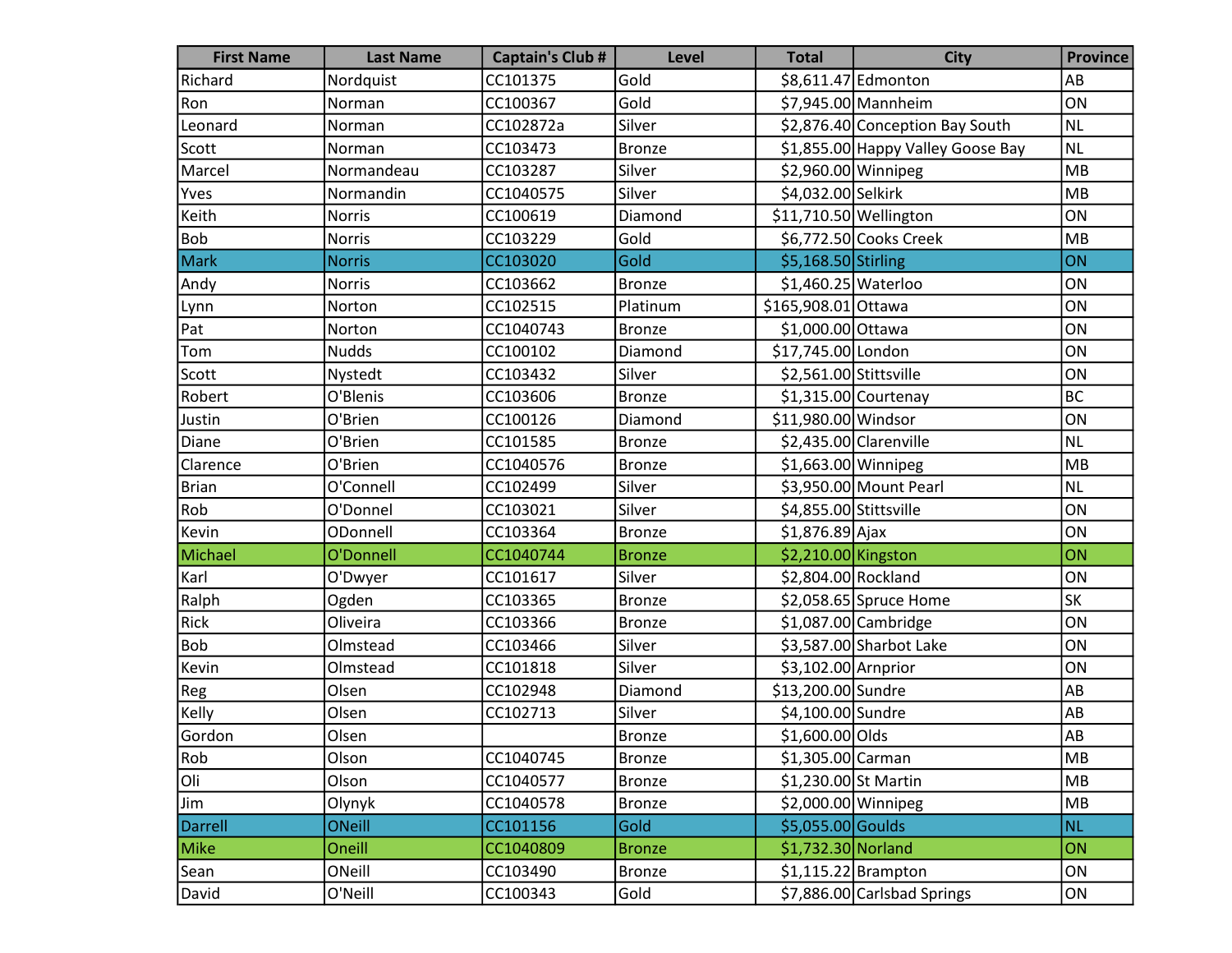| <b>First Name</b> | <b>Last Name</b> | <b>Captain's Club #</b> | <b>Level</b>          | <b>Total</b>           | <b>City</b>             | <b>Province</b>        |
|-------------------|------------------|-------------------------|-----------------------|------------------------|-------------------------|------------------------|
| <b>Barry</b>      | O'Neill          | CC1040855               | <b>Bronze</b>         |                        | \$1,030.00 Medicine Hat | AB                     |
| Colleen           | Oomen            | CC100859                | Silver                | \$4,485.00 Inverary    |                         | ON                     |
| Myles (Jr.)       | O'Reilly         | CC102877                | Silver                | \$3,357.00 Winnipeg    |                         | MB                     |
| Tony              | Orosz            | CC103734                | <b>Bronze</b>         |                        | \$2,028.00 Saskatoon    | SK                     |
| Rod               | Orr              | CC102493                | Diamond               | \$11,586.50 Saskatoon  |                         | SK                     |
| Warren            | Orr              | CC101716                | Gold                  | \$6,045.00 Nanaimo     |                         | <b>BC</b>              |
| Tom               | Osler            | CC1040579               | <b>Bronze</b>         | \$2,140.00 Thornton    |                         | ON                     |
| Todd              | Osmond           | CC100962                | Diamond               | \$20,575.00 St. John's |                         | NL                     |
| Colleen           | Ostoforoff       | CC102494                | <b>Bronze</b>         |                        | \$2,321.59 Saskatoon    | SK                     |
| Jim               | OSullivan        | CC103367                | <b>Bronze</b>         | \$1,900.00 Aylmer      |                         | ON                     |
| <b>Brian</b>      | Oswald           | CC100014                | Diamond               | \$16,624.40 Hammond    |                         | ON                     |
| Gilles            | Ouellet          | CC102707                | Silver                |                        | \$3,817.00 Petawawa     | ON                     |
| jerome            | ouellette        | CC102809                | <b>Bronze</b>         |                        | \$1,532.00 Saskatoon    | SK                     |
| Charlie           | Ouellette        |                         | <b>Bronze</b>         | \$1,475.00             |                         |                        |
| Neil              | Ouellette        | CC1040746               | <b>Bronze</b>         | \$1,420.00 Elie        |                         | MB                     |
| Jordan            | Overwater        | CC100366                | Gold                  | \$8,990.00 Bently      |                         | AB                     |
| Pat               | Owens            | CC101538                | Gold                  | \$5,747.00 Cloyne      |                         | ON                     |
| Matt              | Oxley            | CC102824                | Silver                |                        | \$2,605.00 West Kelowna | <b>BC</b>              |
| Jeromy            | Page             | CC1040580               | Silver                | \$2,507.00 Winnipeg    |                         | MB                     |
| Jeffrey           | Page             | CC1040845               | <b>Bronze</b>         |                        | $$1,094.00$ Gananoque   | ON                     |
| Doug              | Paine            | CC100443                | Gold                  | \$6,415.00 Greely      |                         | ON                     |
| <b>Nick</b>       | Paiva            | CC103368                | <b>Bronze</b>         |                        | \$1,005.00 Oro-Medonte  | ON                     |
| Glen              | Palmer           | CC100165                | Silver                | \$4,071.20 Winnipeg    |                         | MB                     |
| John              | Palmer           | CC101193                | <b>Bronze</b>         | \$2,275.00 Bath        |                         | ON                     |
| <b>Tim</b>        | Pals             | CC102133                | <b>Double Diamond</b> | \$28,740.30 Ardrossan  |                         | <b>AB</b>              |
| Phil              | Pamment          | CC103231                | <b>Bronze</b>         | \$1,842.00 Hampton     |                         | ON                     |
| Martin            | Pancirov         | CC103232                | <b>Bronze</b>         | \$1,605.00 Osgoode     |                         | ON                     |
| Peter             | Pankiw           | CC1040581               | <b>Bronze</b>         | \$1,260.00 St. Albert  |                         | AB                     |
| Ryan              | Pape             | CC103097                | Silver                |                        | \$4,090.00 Saskatoon    | <b>SK</b>              |
| Daniel            | Paquette         | CC100033                | Gold                  |                        | \$7,596.00 Spencerville | ON                     |
| Bob               | Paquette         | CC100588                | Gold                  | \$5,102.00 Ottawa      |                         | ON                     |
| dawn              | Pardy            | CC102373                | Gold                  |                        | $$9,140.00$ Cambridge   | ON                     |
| Cam               | Parker           | CC1040747               | <b>Bronze</b>         |                        | \$1,948.60 Saskatoon    | <b>SK</b>              |
| Jack              | Parker           | CC103233                | <b>Bronze</b>         | \$1,330.00 Windsor     |                         | ON                     |
| <b>Terry</b>      | Parkin           | CC101864                | Silver                | \$3,930.00 Ponoka      |                         | AB                     |
| Duane             | Parkin           |                         | <b>Bronze</b>         | $$1,330.00$ Warburg    |                         | AB                     |
| Ron               | Parkinson        | CC101018                | Diamond               | \$17,875.00 Calgary    |                         | $\mathsf{A}\mathsf{B}$ |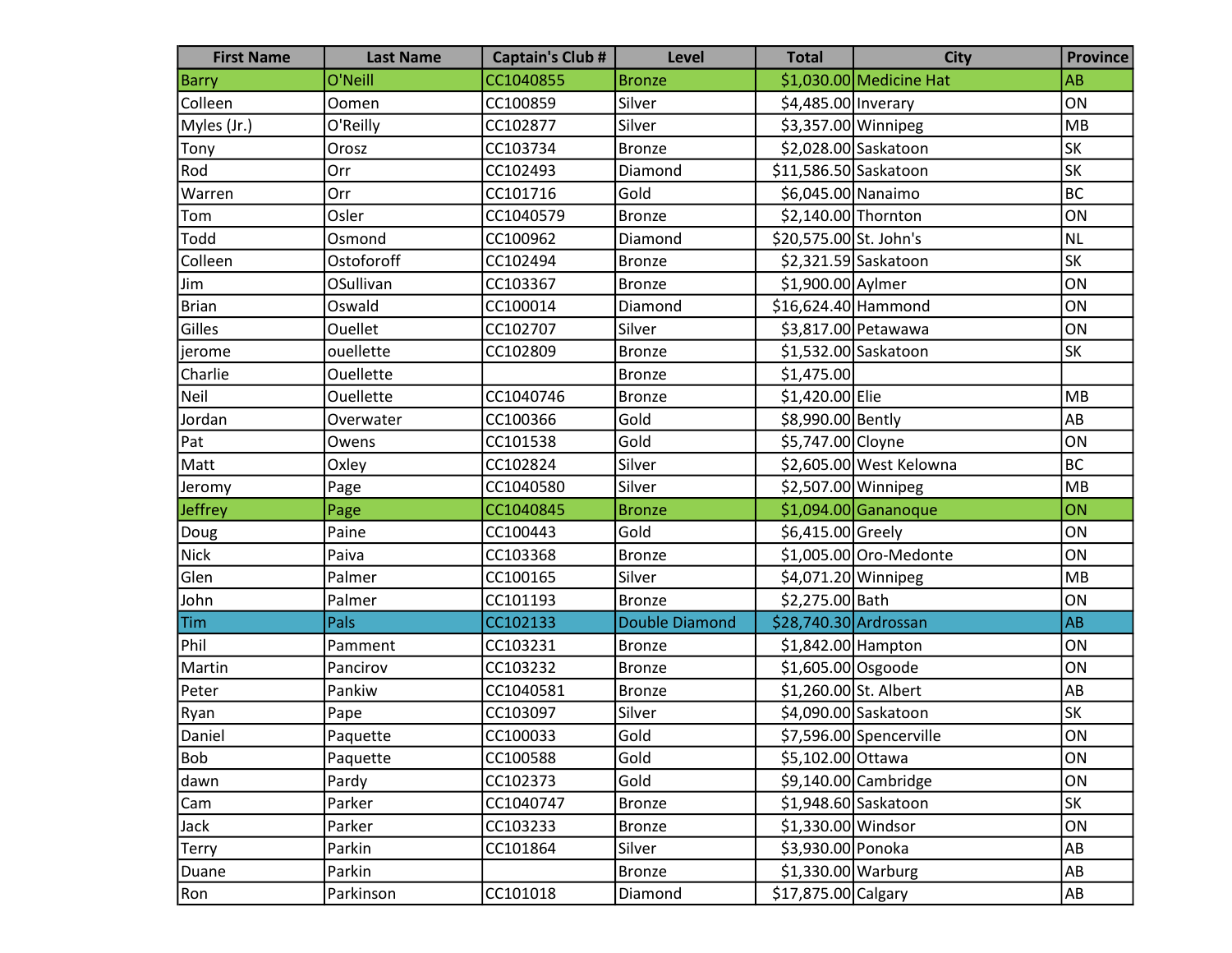| <b>First Name</b> | <b>Last Name</b> | <b>Captain's Club #</b> | <b>Level</b>          | <b>Total</b>          | <b>City</b>                     | <b>Province</b> |
|-------------------|------------------|-------------------------|-----------------------|-----------------------|---------------------------------|-----------------|
| Damian            | Parrent          | CC101751                | <b>Triple Diamond</b> |                       | \$87,338.87 Niagara Falls       | ON              |
| Gerald            | Parrott          | CC100990                | Gold                  |                       | \$5,245.00 Maple Ridge          | BC              |
| Gerry             | Parrott          | CC102227                | Silver                | \$3,200.00 Gander     |                                 | <b>NL</b>       |
| James             | Parsons          | CC1040582               | Gold                  |                       | \$7,330.40 Whitehorse           | YT              |
| <b>Brian</b>      | Parsons          | CC101731                | Silver                |                       | \$3,681.00 Oxford Mills         | ON              |
| Leslie            | Parsons          | CC102873a               | <b>Bronze</b>         |                       | \$2,150.15 Conception Bay South | <b>NL</b>       |
| Fraser            | Parsons          | CC102134                | Bronze                |                       | \$1,925.00 Fort McMurray        | AB              |
| Kailey            | Parsons          | CC1040583               | <b>Bronze</b>         |                       | \$1,303.00 Conception Bay South | <b>NL</b>       |
| Jeff              | Pashak           | CC1040584               | <b>Bronze</b>         |                       | \$1,245.00 Carleton Place       | ON              |
| Wendy             | Passmore         | CC100106                | Diamond               |                       | \$13,203.00 Stoney Creek        | ON              |
| Wendy             | Passmore         | CC100106                | <b>Bronze</b>         |                       | \$1,000.00 Stoney Creek         | ON              |
| Carley            | Patapow          | CC103369                | Silver                | \$3,615.00 Winnipeg   |                                 | MB              |
| Rubiane           | Patenaude        | CC100037                | Gold                  |                       | \$9,447.00 Gloucester           | ON              |
| Richard           | Patenaude        | CC102374                | Gold                  | \$7,350.00 Arnprior   |                                 | ON              |
| Justin            | Pater            | CC103412                | Silver                | \$3,790.00 St. John's |                                 | <b>NL</b>       |
| Michael           | Paterson         | CC100571                | Diamond               | \$12,341.00 Corbeil   |                                 | ON              |
| Gerry             | Paterson         | CC101112                | Gold                  |                       | \$9,232.00 North Bay            | ON              |
| Robert            | Paterson         | CC1040585               | <b>Bronze</b>         |                       | \$1,020.00 North Bay            | ON              |
| Guido             | Patrice          | CC1040748               | <b>Bronze</b>         | \$2,228.98 Almonte    |                                 | ON              |
| Guido             | Patrice          | CC1040748               | <b>Bronze</b>         |                       | \$1,008.11 Carleton Place       | ON              |
| Marguerite        | Patrick          | CC100680                | Diamond               |                       | \$14,217.47 Fredericton         | NB              |
| John              | Patrick          | CC101955                | Silver                | \$3,750.00 London     |                                 | ON              |
| Darren            | Patriquin        | CC101869                | Gold                  | \$6,159.75 Belleville |                                 | ON              |
| Nancy             | Patterson        | CC101106                | Gold                  |                       | \$7,585.00 Burlington           | ON              |
| <b>Kris</b>       | Patterson        | CC103024                | Gold                  |                       | \$5,915.00 Kemptville           | ON              |
| Warren            | Paulson          | CC1040586               | Silver                | \$3,416.00 Atikokan   |                                 | ON              |
| Lloyd             | Payne            | CC1040588               | Silver                |                       | \$2,735.00 Whitehorse           | YT              |
| Donald            | Payne            | CC1040587               | <b>Bronze</b>         | \$1,725.00 Kingston   |                                 | ON              |
| Jerry             | Peach            | CC1040853               | <b>Bronze</b>         | \$1,040.00 St. John's |                                 | <b>NL</b>       |
| Scott             | Peacock          | CC1040589               | Bronze                |                       | \$1,085.00 Saskatoon            | <b>SK</b>       |
| Angie             | Peacock          | CC1040749               | <b>Bronze</b>         | \$1,039.00 Kingston   |                                 | ON              |
| Scott             | Pearce           | CC103234                | <b>Bronze</b>         |                       | \$1,735.00 Gloucester           | ON              |
| Larry             | Pearson          | CC102375                | Gold                  |                       | $$7,010.00$ Gloucester          | ON              |
| Michael           | Pearson          | CC100769                | Silver                | \$3,871.00 Ottawa     |                                 | ON              |
| Dereik            | Pearson          | CC1040751               | <b>Bronze</b>         | \$1,255.00 Lacombe    |                                 | AB              |
| Eric              | Pearson          | CC1040750               | <b>Bronze</b>         |                       | $$1,110.00$ North Bay           | ON              |
| Gary              | Peddle           | CC103235                | <b>Bronze</b>         | \$1,645.00 Kelowna    |                                 | <b>BC</b>       |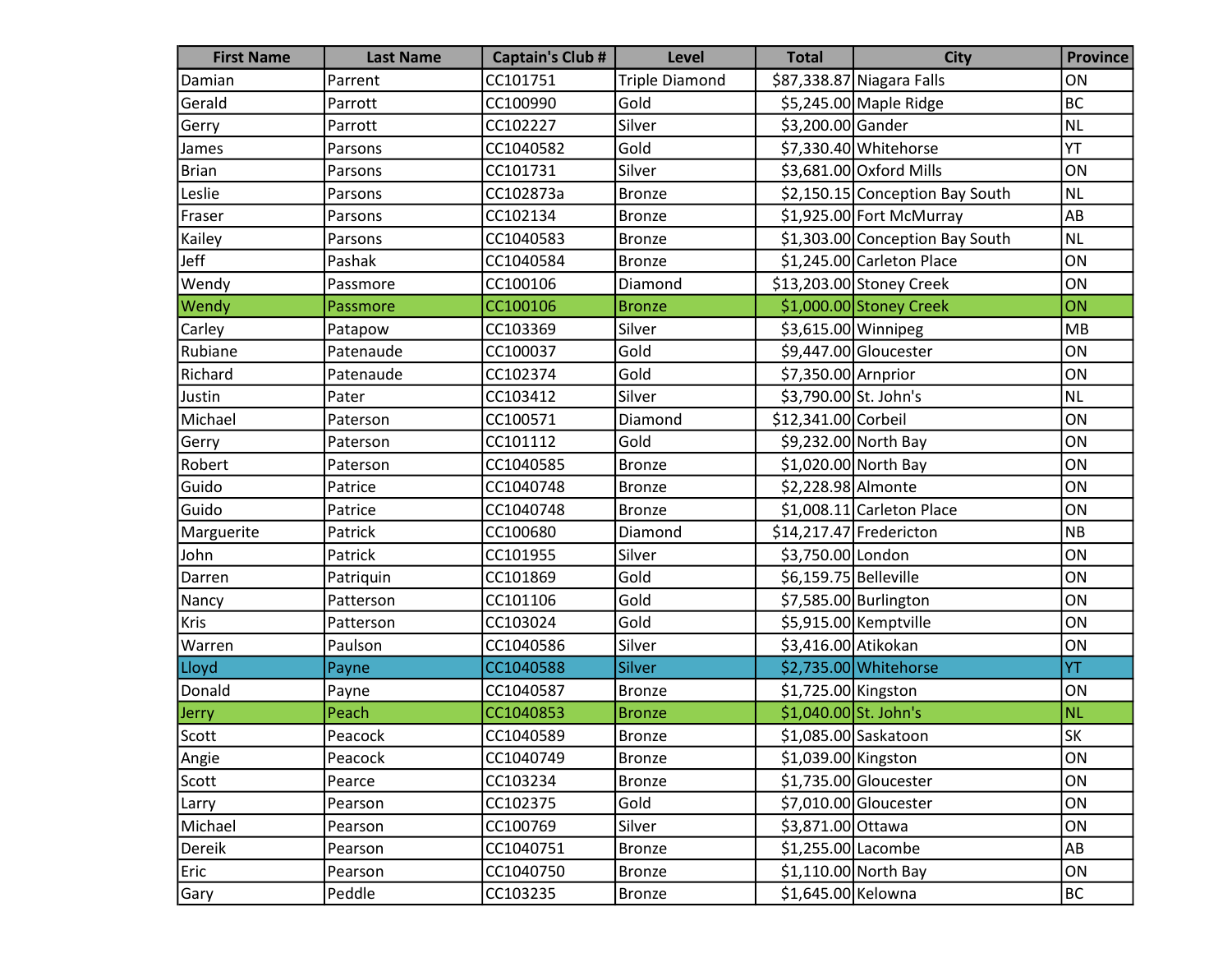| <b>First Name</b> | <b>Last Name</b> | <b>Captain's Club #</b> | <b>Level</b>   | <b>Total</b>         | <b>City</b>               | <b>Province</b> |
|-------------------|------------------|-------------------------|----------------|----------------------|---------------------------|-----------------|
| Wanda             | Peddle           | CC103664                | <b>Bronze</b>  | \$1,223.00 Torbay    |                           | <b>NL</b>       |
| Robert            | Peever           | CC103025                | <b>Bronze</b>  |                      | \$1,515.00 North Bay      | ON              |
| Mark              | Pelechaty        | CC103706                | Silver         | \$4,090.00 Dugald    |                           | MB              |
| Joe               | Pellaers         | CC1040590               | <b>Bronze</b>  | \$1,375.00 Selkirk   |                           | MB              |
| Stephen           | Pellerine        | CC102749                | Silver         | \$3,160.00 Halifax   |                           | <b>NS</b>       |
| Lorraine          | Pelot            | CC100574                | Gold           | \$7,555.00 Ottawa    |                           | ON              |
| Wayne             | Pelrine          | CC101169                | Gold           | \$8,515.00 Halifax   |                           | <b>NS</b>       |
| David             | Penchuk          | CC100068                | Gold           | \$5,716.00 Kanata    |                           | ON              |
| lan               | Pendykoski       | CC1040752               | <b>Bronze</b>  |                      | $$1,199.00$ St Catharines | ON              |
| Frank             | Penner           | CC100335                | Double Diamond | \$35,261.00 Napanee  |                           | ON              |
| Bob               | Penner           | CC102665                | Gold           |                      | \$6,430.00 Winnipeg       | MB              |
| <b>Brian</b>      | Penner           | CC102202                | Gold           | \$5,322.15 Altona    |                           | MB              |
| Ron               | Penner           |                         | <b>Bronze</b>  |                      | \$1,480.00 Headingley     | MB              |
| Don               | Penney           | CC1040591               | Gold           | \$8,075.00 Ottawa    |                           | ON              |
| David             | Perchaluk        | CC103026                | <b>Bronze</b>  | \$1,160.00 Kitchener |                           | ON              |
| Jeff              | Perchard         | CC103027                | <b>Bronze</b>  | \$2,225.00 Ottawa    |                           | ON              |
| Walter            | Perdigao         | CC103424                | <b>Bronze</b>  | \$1,925.00 Whitby    |                           | ON              |
| Mathew            | Perlman          | CC103236                | Silver         |                      | \$3,229.99 Winnipeg       | MB              |
| Tom               | Perreault        | CC101264                | <b>Bronze</b>  | \$2,347.00 Windsor   |                           | ON              |
| Jim               | Perry            | CC100469                | Diamond        | \$15,145.00 Calgary  |                           | AB              |
| Joseph            | Perry            | CC101485                | Gold           | \$7,878.00 Ottawa    |                           | ON              |
| Marion            | Perry            | CC100837                | Gold           | \$6,296.10 Kingston  |                           | ON              |
| Roger             | Perry            | CC103686                | Silver         | \$3,150.00 Bedford   |                           | <b>NS</b>       |
| Lindin            | Perry            | CC102376                | Silver         | \$2,810.00 Kingston  |                           | ON              |
| Stephen           | Peterman         | CC1040592               | <b>Bronze</b>  | \$1,005.00 Orleans   |                           | ON              |
| Fred              | Peters           | CC102203                | Gold           | \$9,970.00 Morris    |                           | MB              |
| <b>Brett</b>      | Peters           |                         | <b>Bronze</b>  |                      | \$1,635.00 Edmonton       | AB              |
| John              | Peterson         | CC1040753               | Silver         | \$4,487.00 Dawson    |                           | YT              |
| Dennis            | Peterson         | CC103237                | <b>Bronze</b>  |                      | $$2,100.00$ Stonewall     | MB              |
| Steven            | Peterson         | CC1040593               | <b>Bronze</b>  | \$1,326.00 Devon     |                           | AB              |
| Martin            | Petersons        | CC101724                | Gold           | \$5,370.00 Greely    |                           | ON              |
| Robe              | Pettigrew        | CC1040830               | <b>Bronze</b>  | $$1,308.40$ Calgary  |                           | <b>AB</b>       |
| Scott             | Pettitt          | CC100355                | Gold           |                      | \$6,645.00 Edmonton       | AB              |
| Rocky             | Philpott         | CC103513                | Silver         |                      | \$3,363.00 Whitehorse     | YT              |
| Vanessa           | Philpott         | CC1040594               | Gold           |                      | \$5,784.75 Whitehorse     | YT              |
| Bernie            | Picard           | CC100453                | Silver         |                      | \$4,005.00 Mount Elgin    | ON              |
| <b>Brian</b>      | Picard           | CC1040595               | <b>Silver</b>  |                      | \$2,673.00 Fort McMurray  | AB              |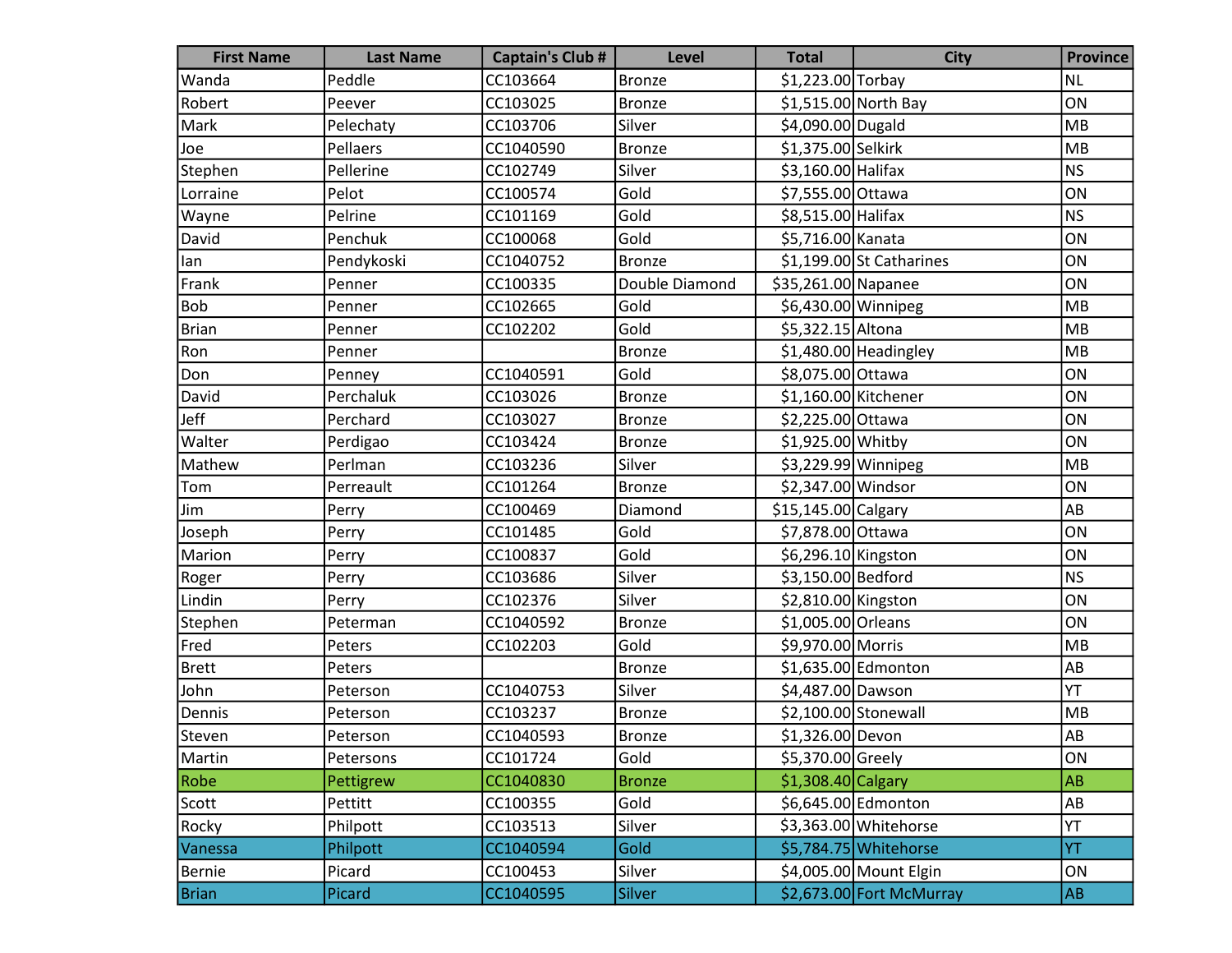| <b>First Name</b> | <b>Last Name</b> | <b>Captain's Club #</b> | Level                 | <b>Total</b>            | <b>City</b>                      | <b>Province</b> |
|-------------------|------------------|-------------------------|-----------------------|-------------------------|----------------------------------|-----------------|
| Mike              | Pick             | CC102011                | Silver                | \$4,718.00 Kanata       |                                  | ON              |
| Lindsay           | Pickett          | CC101410                | Gold                  |                         | \$5,989.90 Saskatoon             | <b>SK</b>       |
| David             | Pickford         | CC103238                | <b>Bronze</b>         | \$2,316.00 Brandon      |                                  | MB              |
| <b>Derek</b>      | Pickford         | CC1040822               | <b>Bronze</b>         |                         | \$1,500.00 Edmonton              | <b>AB</b>       |
| Monique           | Pickford         | CC1040821               | <b>Bronze</b>         |                         | \$1,500.00 Edmonton              | <b>AB</b>       |
| Chris             | pidgeon          |                         | Silver                | \$2,500.00 Kitchener    |                                  | ON              |
| David             | <b>PIERCE</b>    | CC103746                | <b>Bronze</b>         | \$1,210.90 Winnipeg     |                                  | MB              |
| Calvin            | Piercey          | CC1040596               | <b>Bronze</b>         | \$1,055.00 Goulds       |                                  | <b>NL</b>       |
| Doug              | Pierson          | CC103029                | Silver                |                         | \$4,395.00 Niagara Falls         | ON              |
| Bob               | Pike             | CC100674                | Diamond               |                         | \$18,876.00 Mount Pearl          | <b>NL</b>       |
| Ali               | Pinkerton        | CC100446                | Gold                  | \$7,977.00 Kingston     |                                  | ON              |
| Kathy             | Pinksen          | CC102378                | Silver                | \$4,956.00 Ottawa       |                                  | ON              |
| John              | Pinto            | CC1040827               | <b>Bronze</b>         | $$1,337.40$ Paradise    |                                  | NL              |
| Michael           | Pinx             | CC102879                | Diamond               | \$12,274.80 Winnipeg    |                                  | <b>MB</b>       |
| Jeffery           | Piotrowski       | CC101010                | Gold                  | \$5,598.44 London       |                                  | ON              |
| Roland            | Piquette         | CC103665                | <b>Bronze</b>         |                         | \$1,975.00 Shaunavon             | <b>SK</b>       |
| Greg              | Pitcher          | CC102513                | <b>Bronze</b>         | $$1,421.00$ Goulds      |                                  | <b>NL</b>       |
| Chris             | Pittman          | CC1040843               | <b>Bronze</b>         | \$1,103.00 Dawson       |                                  | YT              |
| Judy              | Plag             | CC101703                | Gold                  |                         | \$8,120.25 Humboldt              | SK              |
| Sandra            | Plagakis         | CC1040841               | <b>Bronze</b>         | $$1,119.10$ Stittsville |                                  | ON              |
| Debbie            | Plante           | CC100497                | Silver                | \$3,138.00 Limoges      |                                  | ON              |
| Serge             | Plante           | CC103370                | <b>Bronze</b>         | \$1,790.00 Calgary      |                                  | AB              |
| Ken               | Podlubny         | CC103239                | <b>Bronze</b>         | \$1,230.00 St. Albert   |                                  | AB              |
| Marcel            | Poirier          | CC103717                | <b>Bronze</b>         | \$2,040.50 Haywood      |                                  | MB              |
| Marcel            | Poirier          | CC103717                | <b>Bronze</b>         | \$2,040.50 Haywood      |                                  | MB              |
| Pierre            | Poirier          | CC1040597               | Bronze                |                         | \$1,774.00 Gloucester            | ON              |
| Marcel            | Poirier          |                         | <b>Bronze</b>         | \$1,460.00 Landis       |                                  | SK              |
| Marcel            | Poirier          | CC1040754               | <b>Bronze</b>         |                         | $$1,250.50$ HAYWOOD              | <b>MB</b>       |
| Marcel            | Poirier          | CC1040754               | <b>Bronze</b>         |                         | $$1,250.50$ HAYWOOD              | <b>MB</b>       |
| Serge             | Pomerleau        | CC103030                | Bronze                | \$2,315.00 St Albert    |                                  | ON              |
| Dennis            | Poncik           | CC102880                | Gold                  | $$5,155.00$ Winnipeg    |                                  | MB              |
| Steve             | Porter           | CC100360                | <b>Triple Diamond</b> |                         | \$64,264.00 Conception Bay South | <b>NL</b>       |
| Kevin             | Porter           | CC103573                | <b>Bronze</b>         |                         | \$1,966.60 Stonewall             | MB              |
| Dave              | Porter           | CC103558                | <b>Bronze</b>         |                         | \$1,946.00 Saskatoon             | SK              |
| Alan              | Potter           | CC101115                | Gold                  | \$5,782.00 Orillia      |                                  | ON              |
| Carolin           | Poulin           |                         | <b>Bronze</b>         | $$1,000.00$ Winnipeg    |                                  | MB              |
| Paul              | Powis            | CC100492                | Gold                  |                         | \$5,366.00 Amherstview           | ON              |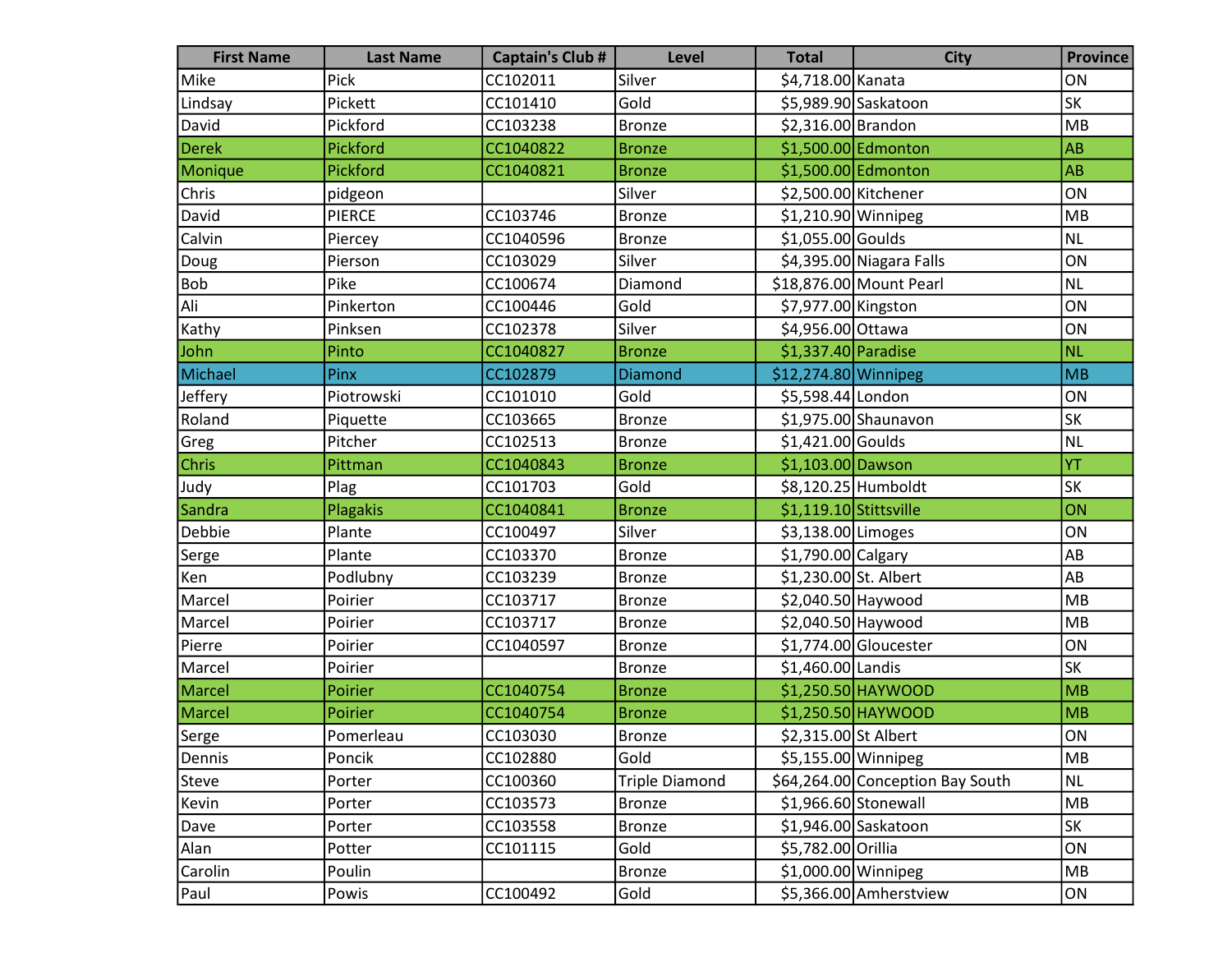| <b>First Name</b> | <b>Last Name</b> | <b>Captain's Club #</b> | <b>Level</b>  | <b>Total</b>           | <b>City</b>              | <b>Province</b>        |
|-------------------|------------------|-------------------------|---------------|------------------------|--------------------------|------------------------|
| Elaine            | Powis            | CC103031                | Bronze        |                        | \$1,205.00 Amherstview   | ON                     |
| Duncan            | Presant          | CC102001                | <b>Bronze</b> | \$1,865.00 Kingston    |                          | ON                     |
| Barry             | Prescod          | CC102881                | Silver        | \$3,490.00 Winnipeg    |                          | MB                     |
| <b>Chris</b>      | Preston          | CC1040598               | Gold          | $$6,941.40$ Winnipeg   |                          | MB                     |
| Kevin             | Preston          | CC1040599               | Gold          |                        | \$6,500.00 Brockville    | ON                     |
| Malcolm           | Preston          |                         | Gold          | \$6,250.00 Pincourt    |                          | QC                     |
| Robert            | Preston          | CC101444                | Gold          | \$5,820.00 Winnipeg    |                          | MB                     |
| John              | Prettie          | CC1040600               | Silver        | \$3,964.80 Selkirk     |                          | <b>MB</b>              |
| Gordon            | Price            | CC101898                | Silver        | \$4,510.50 Winnipeg    |                          | MB                     |
| Kim               | Price            | CC103100                | Silver        | \$3,321.00 Kingston    |                          | ON                     |
| Sarah             | Price            | CC102882                | <b>Bronze</b> | \$1,800.00 Winnipeg    |                          | MB                     |
| James             | Prior            | CC101964                | <b>Bronze</b> | \$2,217.00 Windsor     |                          | ON                     |
| Rob               | Pritchard        | CC101355                | Diamond       | \$11,750.00 St. Albert |                          | AB                     |
| Lois              | Pritchard        | CC101705                | Gold          | \$5,490.00 St. Albert  |                          | AB                     |
| Ron               | Pritchard        | CC102017                | Silver        | \$4,895.00 Elora       |                          | ON                     |
| Walter            | Pritchett        | CC103595                | Silver        |                        | \$2,685.00 Whitehorse    | YT                     |
| Don               | Proskin          | CC1040428               | <b>Bronze</b> | \$1,020.00 Winnipeg    |                          | MB                     |
| Jay               | Prosper          | CC101340                | Gold          |                        | \$5,765.00 Edmonton      | AB                     |
| ken               | Proulx           | CC103484                | <b>Bronze</b> | \$1,780.00 Winnipeg    |                          | MB                     |
| Rick              | Prouty           | CC103599                | Bronze        |                        | $$1,420.00$ Spruce Grove | AB                     |
| Dean              | Pruden           | CC102883                | Bronze        |                        | \$2,241.00 East Selkirk  | MB                     |
| Vern              | Pruden           | CC100777                | <b>Bronze</b> |                        | \$2,009.00 Stony Plain   | AB                     |
| Jean-Guy          | Pruolx           | CC100479                | Silver        | \$2,868.00 Orleans     |                          | ON                     |
| Don               | Pugliese         | CC101356                | Silver        | \$3,245.00 Kanata      |                          | ON                     |
| Curt              | Purves           | CC102033                | Gold          |                        | \$5,840.80 Swift Current | <b>SK</b>              |
| Janey             | Pye              | CC101889                | Gold          |                        | \$6,279.00 Edmonton      | AB                     |
| David             | Pyett            | CC100209                | Diamond       | \$12,219.00 Saskatoon  |                          | <b>SK</b>              |
| John              | Pysyk            | CC100538                | Gold          |                        | \$8,810.00 Athabasca     | AB                     |
| Tom               | Quackenbush      | CC101963                | Silver        | \$4,360.00 Baden       |                          | ON                     |
| Simon             | Quigley          | CC103478                | Bronze        | \$1,768.37 Ottawa      |                          | ON                     |
| Patrick           | Quinlan          | CC100708                | Gold          |                        | \$5,425.00 Cambridge     | ON                     |
| Rodney            | Quintyne         | CC1040649               | <b>Bronze</b> | \$1,830.00 Orleans     |                          | ON                     |
| <b>Brent</b>      | Quiring          | CC1040601               | Gold          |                        | \$6,697.00 Fort McMurray | AB                     |
| Stephan           | Radatus          | CC103448                | Silver        |                        | \$4,055.00 Gloucester    | ON                     |
| Mark              | Rafuse           | CC100417                | Gold          | \$6,052.00 Kanata      |                          | ON                     |
| Robert            | Raison           | CC103372                | <b>Bronze</b> | \$1,275.00 Brockville  |                          | ON                     |
| Ray               | Ralph            | CC101929                | Gold          | \$9,013.40 Devon       |                          | $\mathsf{A}\mathsf{B}$ |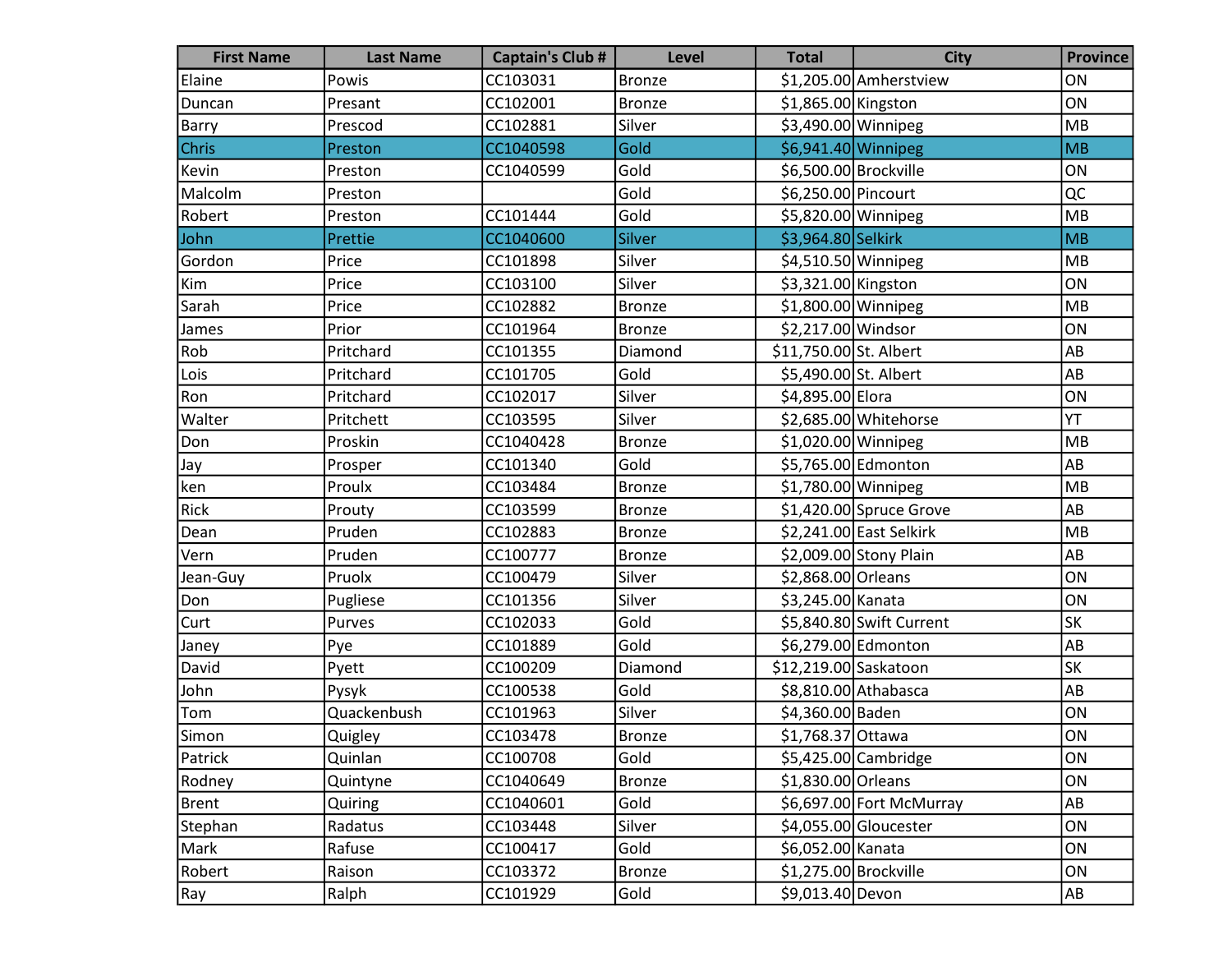| <b>First Name</b> | <b>Last Name</b> | <b>Captain's Club #</b> | Level          | <b>Total</b>           | <b>City</b>               | <b>Province</b> |
|-------------------|------------------|-------------------------|----------------|------------------------|---------------------------|-----------------|
| Edward            | Ramsay           | CC103373                | <b>Bronze</b>  | \$1,531.70 London      |                           | ON              |
| Andre             | Rancourt         | CC100425                | Diamond        | \$10,975.00 Kemptville |                           | ON              |
| Keith             | Randell          | CC103240                | <b>Bronze</b>  | \$1,522.00 Kitchener   |                           | ON              |
| Peter             | Randle           | CC100380                | Gold           | \$6,128.00 Orillia     |                           | ON              |
| <b>DON</b>        | <b>RANKINE</b>   | CC100368                | Double Diamond | \$28,226.00 Edmonton   |                           | AB              |
| Steve             | Rankine          | CC102007                | Silver         | \$2,890.00 Dieppe      |                           | NB              |
| Paul              | Raper            | CC101737                | Silver         | \$3,645.00 Kitchener   |                           | ON              |
| Sonny             | Rattan           | CC102380                | Gold           | \$5,200.00 Hamilton    |                           | ON              |
| Allan             | Rau              | CC102552                | Gold           | \$6,365.00 Lorette     |                           | MB              |
| Doug              | Rawlinson        | CC103072                | Gold           | \$5,520.00 Ottawa      |                           | ON              |
| Ron               | Rawson           | CC101475                | Silver         |                        | \$3,275.00 Rosetown       | <b>SK</b>       |
| Dwayne            | Rawson           | CC102949                | Bronze         | \$1,240.00 Westlock    |                           | AB              |
| David             | Raymond          | CC103374                | <b>Bronze</b>  |                        | \$2,000.00 Tichborne      | ON              |
| Frank             | Rea              | CC100485                | Diamond        | \$12,045.00 Tecumseh   |                           | ON              |
| Philip            | Reardon          | CC103033                | <b>Bronze</b>  | \$1,768.00 Kingston    |                           | ON              |
| <b>Brian</b>      | Rebizant         | CC102652                | Gold           | \$5,571.50 Winnipeg    |                           | MB              |
| Randy             | Redfern          | CC103552                | <b>Bronze</b>  |                        | \$2,063.00 Cambridge      | ON              |
| Des               | Rees             | CC100468                | Diamond        |                        | \$16,560.00 Sherwood Park | AB              |
| Jim               | Reeve            | CC1040602               | <b>Bronze</b>  | \$1,050.00 Ilderton    |                           | ON              |
| Chris             | Reeves           | CC100519                | Gold           |                        | \$6,289.00 Edmonton       | AB              |
| Jean-Pierre       | Regnier          | CC103241                | <b>Bronze</b>  | $$1,290.00$ Winnipeg   |                           | MB              |
| Greg              | Reich            | CC101027                | Double Diamond | \$32,408.25 Saskatoon  |                           | <b>SK</b>       |
| Rick              | Reid             | CC1040603               | <b>Bronze</b>  | \$1,325.00 Lasalle     |                           | ON              |
| Noel              | Reilly           | CC100799                | Diamond        | \$10,760.00 St. Albert |                           | AB              |
| Greg              | <b>Reilly</b>    | CC1040842               | <b>Bronze</b>  |                        | \$1,110.00 Niagara Falls  | ON              |
| Sandy             | Reimers          |                         | <b>Bronze</b>  | $$1,964.40$  Leduc     |                           | AB              |
| Gil               | Rekken           | CC101595                | Silver         |                        | \$4,777.00 Cooks Creek    | MB              |
| Harv              | Renaud           | CC100339                | Gold           |                        | \$8,332.24 Richmond       | ON              |
| Craig             | Renaud           | CC101033                | Silver         |                        | \$4,035.00 Port Perry     | ON              |
| <b>Robert</b>     | Rentz            | CC102884                | <b>Diamond</b> | $$10,315.20$ Winnipeg  |                           | MB              |
| Kris              | Reusch           | CC1040604               | Bronze         | \$1,017.00 Nanaimo     |                           | <b>BC</b>       |
| Paul              | Revell           | CC103242                | <b>Bronze</b>  | \$1,647.00 Kingston    |                           | ON              |
| Louise            | Reynen           | CC102384                | Diamond        | $$11,545.00$ Kingston  |                           | ON              |
| Gerard            | Reynolds         | CC101047                | Silver         | \$3,478.00 Pickering   |                           | ON              |
| Colleen           | Reynolds         | CC103288                | Silver         |                        | $$2,760.00$ Ardrossan     | AB              |
| Lorne             | Rezansoff        | CC103747                | <b>Bronze</b>  |                        | \$2,056.00 Grosse Isle    | MB              |
| Roger             | Rice             | CC100433                | Gold           | \$6,380.00 Windsor     |                           | ON              |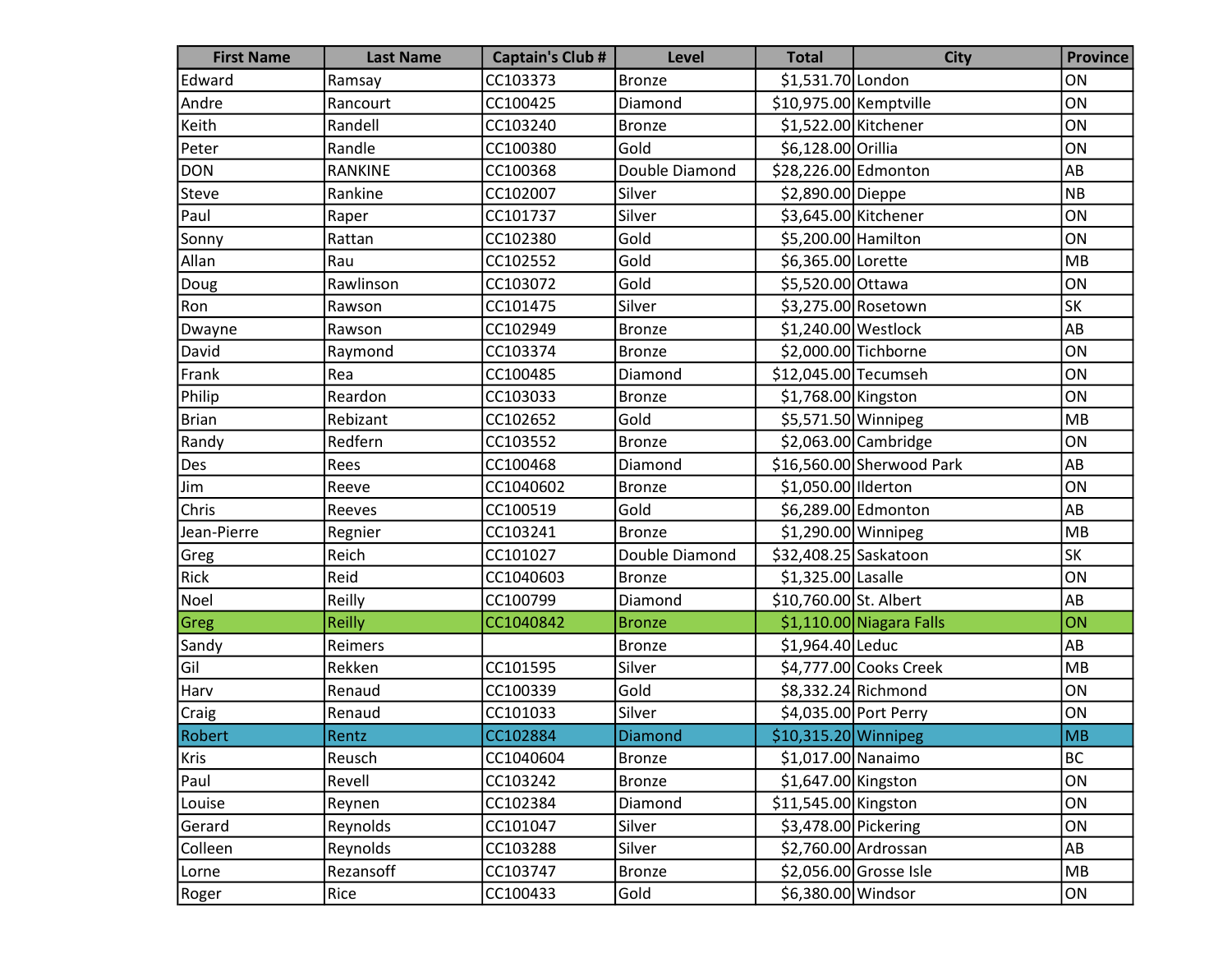| <b>First Name</b> | <b>Last Name</b> | <b>Captain's Club #</b> | Level                 | <b>Total</b>          | <b>City</b>                         | <b>Province</b> |
|-------------------|------------------|-------------------------|-----------------------|-----------------------|-------------------------------------|-----------------|
| Mark              | Rice             | CC103526                | <b>Bronze</b>         |                       | \$1,379.00 Edmonton                 | AB              |
| David             | Richard          | CC101801                | Silver                | \$3,252.00 Renfrew    |                                     | ON              |
| Rob               | Richards         | CC103034                | Silver                | \$3,675.00 Lindsay    |                                     | ON              |
| Charlene          | Richmond         | CC102022                | Gold                  |                       | \$5,707.60 Portugal Cove-St Philips | <b>NL</b>       |
| John              | Rickert          | CC101858                | Gold                  | \$6,504.50 Goulds     |                                     | <b>NL</b>       |
| Garnet            | Riddler          | CC100091                | Double Diamond        |                       | \$33,905.00 New Hamburg             | ON              |
| Rowland           | Riglin           | CC101121                | Gold                  | \$6,657.00 Belleville |                                     | ON              |
| Carlos            | Rios             | CC102385                | Gold                  | \$9,846.40 Ottawa     |                                     | ON              |
| Tom               | Ritchie          | CC102386                | Gold                  | \$8,149.00 Scotland   |                                     | ON              |
| John              | Ritchie          | CC102885                | Silver                | \$2,991.00 Winnipeg   |                                     | MB              |
| Seth              | Ritchie          | CC103035                | <b>Bronze</b>         | \$2,315.00 Scotland   |                                     | ON              |
| Jennifer          | Ritskes          | CC100015                | Double Diamond        |                       | \$30,181.00 Merrickville            | ON              |
| Rene              | Ritter           | CC103539                | <b>Bronze</b>         | \$1,203.85 Paradise   |                                     | <b>NL</b>       |
| Kenneth           | Ritz             | CC100154                | Diamond               | \$22,003.00 Windsor   |                                     | ON              |
| Richard           | Ritz             | CC100918                | Gold                  |                       | \$6,870.00 Kitchener                | ON              |
| Steve             | Roberts          | CC101841                | Silver                | \$2,920.00 Harris     |                                     | SK              |
| <b>Bonnie</b>     | Roberts          |                         | <b>Bronze</b>         |                       | $$1,961.00$ Goose Bay               | <b>NL</b>       |
| Wayne             | Roberts          | CC103582                | <b>Bronze</b>         |                       | \$1,640.00 Swift Current            | <b>SK</b>       |
| Chad              | Roberts          | CC102447                | <b>Bronze</b>         |                       | \$1,155.00 Whitehorse               | YT              |
| John              | Robertson        | CC1040755               | Silver                |                       | \$3,165.00 Whitehorse               | YT              |
| Elena             | Robertson        | CC103760                | <b>Bronze</b>         |                       | \$2,241.82 Whitehorse               | YT              |
| Mike              | Robertson        | CC1040605               | <b>Bronze</b>         |                       | \$1,005.00 Sturgeon County          | AB              |
| Shaun             | Robin            | CC102387                | Gold                  | \$5,525.00 Kanata     |                                     | ON              |
| Andria            | Robin            | CC103101                | <b>Bronze</b>         | \$2,275.00 Kanata     |                                     | ON              |
| Marcel            | Robinson         | CC102678                | Gold                  | \$7,525.00 Berwick    |                                     | ON              |
| Chris             | Robinson         | CC102388                | Silver                | \$3,360.00 Agassiz    |                                     | <b>BC</b>       |
| Charles           | Robinson         | CC102019                | <b>Bronze</b>         |                       | \$1,435.00 Thomasburg               | ON              |
| Carmen            | Roblin           | CC101220                | Double Diamond        | \$46,973.90 Welland   |                                     | ON              |
| Jeff              | Rockburn         | CC101415                | <b>Double Diamond</b> | \$27,554.66 Kars      |                                     | ON              |
| Terry             | Rodgers          | CC101337                | Diamond               | \$10,437.00 Kitchener |                                     | ON              |
| Sean              | Rodgers          | CC1040606               | Bronze                | \$1,175.00 Torbay     |                                     | NL              |
| Gordie            | Rodgerson        | CC102437                | Gold                  |                       | \$5,540.00 Summerside               | PE              |
| Blair             | Rody             | CC102389                | Silver                |                       | \$2,675.00 Kitchener                | ON              |
| Allen             | Roeland          | CC1040756               | <b>Bronze</b>         |                       | \$1,090.00 St Pierre Jolys          | MB              |
| Bill              | Roenspies        | CC101791                | Diamond               | \$10,507.00 Biggar    |                                     | SK              |
| Wayne             | Rogers           | CC101122                | <b>Bronze</b>         | \$2,065.00 Hanover    |                                     | ON              |
| Graham            | Rolph            | CC103243                | Bronze                |                       | \$2,395.00 Plantagenet              | ON              |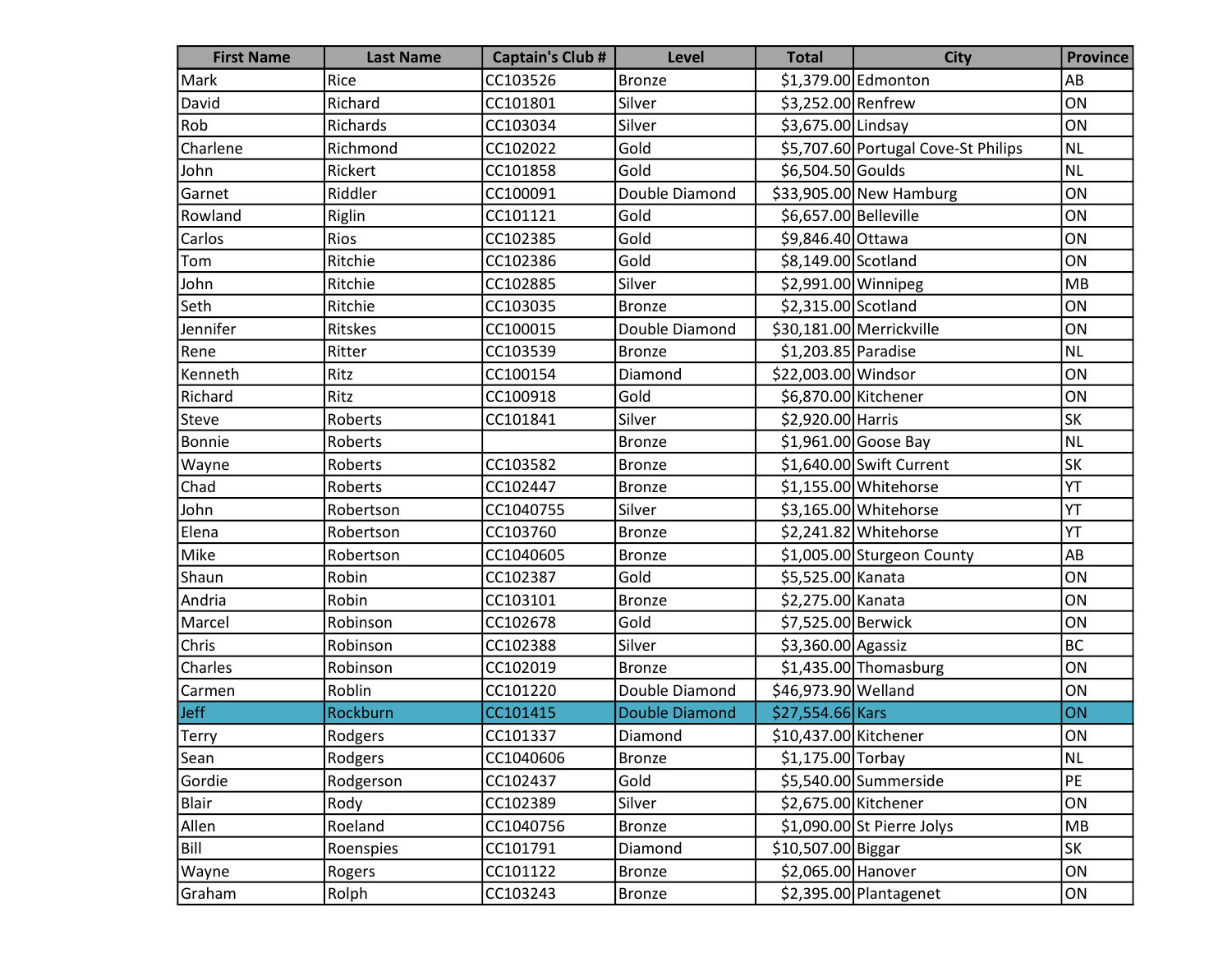| <b>First Name</b> | <b>Last Name</b> | <b>Captain's Club #</b> | <b>Level</b>   | <b>Total</b>          | <b>City</b>                     | <b>Province</b> |
|-------------------|------------------|-------------------------|----------------|-----------------------|---------------------------------|-----------------|
| Jim               | Roney            | CC101502                | Bronze         | \$2,097.00 Waterloo   |                                 | ON              |
| Marvin            | Roos             |                         | Bronze         | $$1,357.00$ Winnipeg  |                                 | MB              |
| Mike              | Root             | CC103666                | <b>Bronze</b>  | $$1,131.00$ Hamilton  |                                 | ON              |
| Reid              | Rorem            | CC1040804               | <b>Bronze</b>  |                       | $$2,185.30$ Forestburg          | AB              |
| Donald            | Rose             | CC102646                | Gold           |                       | \$6,910.00 Tehkummah            | ON              |
| John              | Rose             | CC101060                | Gold           |                       | $$5,172.00$ Marathon            | ON              |
| Dave              | Rose             | CC103036                | <b>Bronze</b>  | \$2,146.00 Renfrew    |                                 | ON              |
| Jean              | Rose             | CC1040757               | <b>Bronze</b>  |                       | $$1,041.25$ Marathon            | ON              |
| John              | Ross             | CC101753                | Silver         |                       | \$3,605.00 Sturgeon County      | AB              |
| Chris             | Ross             | CC103102                | Silver         |                       | \$2,585.00 Niagara Falls        | ON              |
| Michael           | Ross             | CC102768                | <b>Bronze</b>  | \$1,704.35 Lakeview   |                                 | <b>NS</b>       |
| Verena            | Ross             |                         | Bronze         |                       | \$1,346.00 Whitehorse           | YT              |
| Brendan           | Ross             | CC103460                | Bronze         | \$1,275.00 Ottawa     |                                 | ON              |
| <b>Steve</b>      | Rossignol        | CC101712                | Silver         |                       | \$4,878.00 Sherwood Park        | AB              |
| Jeffrey           | Rostek           | CC102887                | Gold           |                       | \$8,142.00 West St Paul         | MB              |
| Morley            | Rosteski         | CC101715                | Gold           | \$9,155.00 Airdrie    |                                 | AB              |
| Robert            | Roth             | CC103375                | Silver         | \$3,376.50 Barrie     |                                 | ON              |
| Jim               | Roth             | CC103574                | Silver         |                       | \$2,916.50 Oro-Medonte          | ON              |
| Pekka             | Rotonen          | CC1040608               | <b>Bronze</b>  |                       | \$1,940.00 Oro-Medonte          | ON              |
| Paul              | Roussy           | CC103474                | <b>Bronze</b>  |                       | \$1,630.00 Rockwood             | ON              |
| James             | Rowan            | CC101958                | <b>Bronze</b>  | \$2,291.65 Metcalfe   |                                 | ON              |
| Diane             | Rowsell          | CC101133                | Gold           |                       | \$5,196.00 Roberts Arm          | <b>NL</b>       |
| Benoit            | Roy              | CC100060                | Diamond        | \$10,986.00 Ottawa    |                                 | ON              |
| Jean Luc          | Roy              | CC100455                | Gold           | \$7,986.00 Ottawa     |                                 | ON              |
| Glen              | Rozumniak        | CC102731                | Silver         | \$4,132.00 Mundare    |                                 | AB              |
| Stephen           | Rubb             | CC101248                | <b>Bronze</b>  |                       | $$2,309.00$ New Hamburg         | ON              |
| Robert            | Ruby             | CC101768                | Gold           | \$7,554.30 St. John's |                                 | <b>NL</b>       |
| Grant             | Rundle           | CC100457                | Gold           | \$9,750.00 London     |                                 | ON              |
| Scott             | Rushton          |                         | <b>Bronze</b>  |                       | $$1,000.00$ Burlington          | ON              |
| John              | Ruthowsky        | CC101207                | Diamond        | \$13,371.00 Kingston  |                                 | ON              |
| <b>Chris</b>      | Ryan             | CC102661                | Diamond        | \$13,767.63 London    |                                 | ON              |
| Patrick           | Ryan             | CC103377                | <b>Bronze</b>  | \$2,350.00 Teslin     |                                 | YT              |
| Robert            | Ryan             | CC1040609               | <b>Bronze</b>  |                       | \$1,265.00 Conception Bay South | <b>NL</b>       |
| Gordon            | Ryan             |                         | <b>Bronze</b>  |                       | \$1,050.00 Wellington           | <b>NS</b>       |
| Doug              | Ryerson          | CC101201                | Silver         | \$3,130.00 Hamilton   |                                 | ON              |
| Maurice           | Sabourin         | CC101398                | Double Diamond | \$39,504.21 Winnipeg  |                                 | MB              |
| Richard           | Sabourin         | CC102776                | <b>Bronze</b>  |                       | \$1,076.00 Moose Creek          | ON              |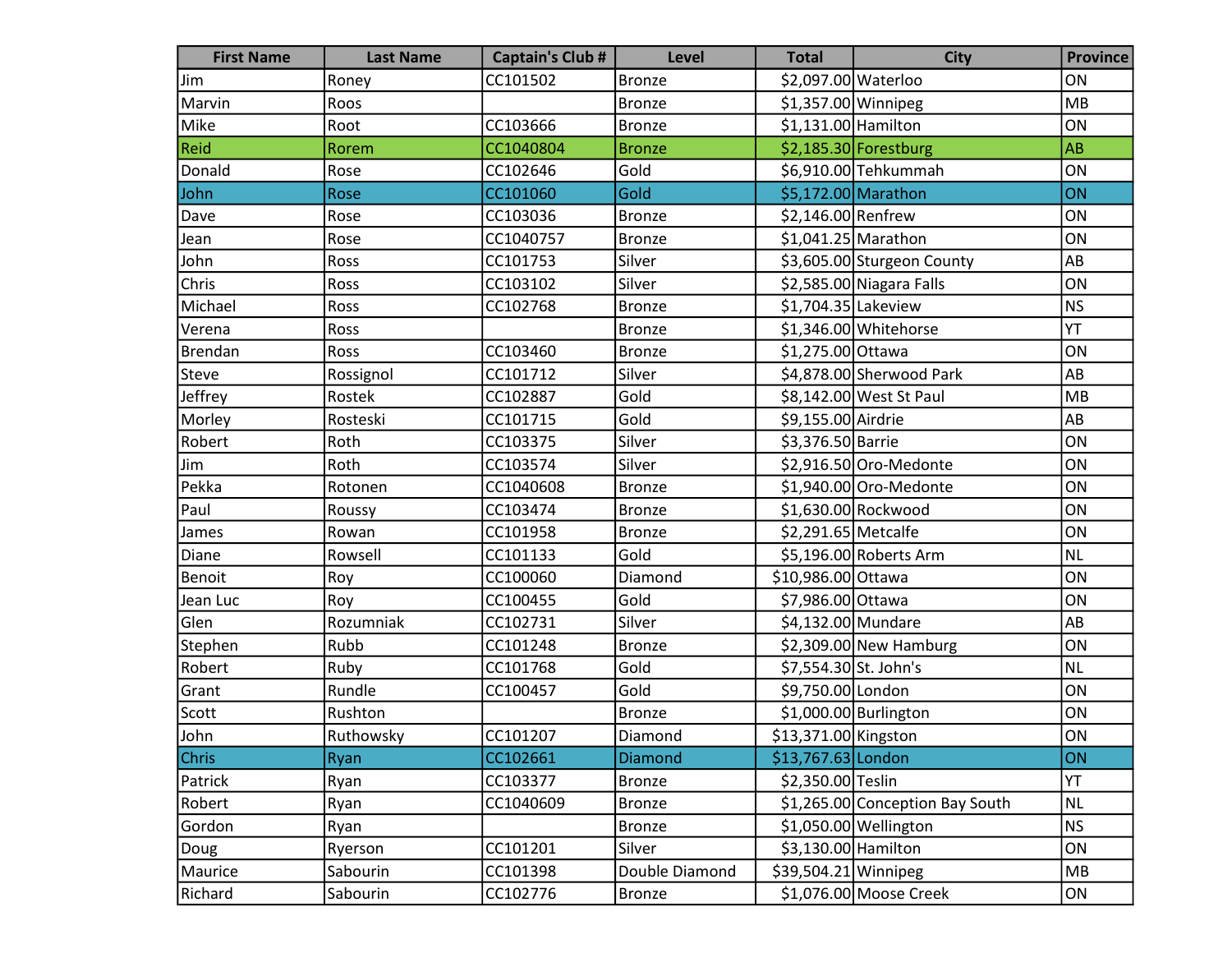| <b>First Name</b> | <b>Last Name</b> | <b>Captain's Club #</b> | <b>Level</b>  | <b>Total</b>           | <b>City</b>               | <b>Province</b>        |
|-------------------|------------------|-------------------------|---------------|------------------------|---------------------------|------------------------|
| Denis             | Sabourin         | CC103378                | Bronze        | \$1,010.00 Pinawa      |                           | <b>MB</b>              |
| John              | Saccary          | CC101927                | <b>Bronze</b> | \$1,385.00 Kingston    |                           | ON                     |
| Dave              | Sadowick         | CC103244                | <b>Bronze</b> | \$1,190.00 Oakville    |                           | ON                     |
| Jeff              | Safioles         | CC100030                | Gold          | \$9,556.00 Carp        |                           | ON                     |
| John              | Sain             | CC101524                | Gold          |                        | \$5,388.00 St Andrews     | MB                     |
| Marc              | Saindon          | CC103245                | <b>Bronze</b> | \$1,585.00 Winnipeg    |                           | MB                     |
| Matthew           | Sampson          | CC102853                | Bronze        | \$1,735.00 Baddeck     |                           | <b>NS</b>              |
| John              | Samuell          | CC101394                | Silver        | \$2,715.00 Kitchener   |                           | ON                     |
| Chris             | Sand             | CC101721                | Diamond       | \$16,605.00 Westbank   |                           | <b>BC</b>              |
| Norm              | Sanders          | CC100997                | Diamond       |                        | \$10,705.00 Spruce Grove  | AB                     |
| Bernie            | Sandrowski       | CC103449                | <b>Bronze</b> |                        | \$2,480.00 Edmonton       | AB                     |
| Winnie            | Sanford          | CC103731                | <b>Bronze</b> | \$2,068.30 Nepean      |                           | ON                     |
| Ryan              | Santa            | CC101421                | <b>Bronze</b> | $$2,357.00$ Winnipeg   |                           | MB                     |
| Nelson            | <b>Santos</b>    | CC102952                | Gold          |                        | \$5,165.00 Edmonton       | <b>AB</b>              |
| Daryl             | Sapp             | CC102140                | Silver        | $$2,720.00$ Vegreville |                           | AB                     |
| Don               | Sapsford         | CC101082                | Platinum      | \$102,280.40 Perdue    |                           | <b>SK</b>              |
| Chris             | Sarault          | CC103667                | <b>Bronze</b> | \$1,165.00 Ottawa      |                           | ON                     |
| Jaime             | Sastre           | CC102443                | Silver        |                        | \$3,880.00 Woodlawn       | ON                     |
| Ronald M          | Sather           | CC101811                | Gold          |                        | \$5,690.00 Saskatoon      | SK                     |
| <b>Terry</b>      | Sather           | CC1040758               | Silver        | \$3,530.00 Watrous     |                           | <b>SK</b>              |
| Bill              | Satnik           | CC101857                | Silver        |                        | \$4,676.50 Amherstview    | ON                     |
| Richard           | Saucier          | CC101210                | <b>Bronze</b> | \$2,260.00 Cornwall    |                           | ON                     |
| Stewart           | Sauder           | CC103495                | Silver        | \$3,070.00 St Jacobs   |                           | ON                     |
| Gary              | Saulnier         | CC101417                | Gold          | \$7,506.00 Orleans     |                           | ON                     |
| Peter             | Saunders         | CC100161                | Gold          | \$9,129.00 Kingston    |                           | ON                     |
| Jeff              | Saunders         | CC102141                | Silver        | \$2,570.00 St. Albert  |                           | AB                     |
| Derrick           | Saunders         | CC102874a               | <b>Bronze</b> |                        | \$1,450.00 Mount Pearl    | <b>NL</b>              |
| Glen              | Sauvé            | CC101986                | Silver        | \$4,179.00 Navan       |                           | ON                     |
| Wayne             | Sawatzky         | CC102888                | <b>Bronze</b> | \$1,305.00 Winnipeg    |                           | MB                     |
| John              | Sawyer           | CC103038                | Silver        |                        | \$2,653.00 Mississauga    | ON                     |
| Ron               | Sayle            | CC1040610               | <b>Bronze</b> |                        | \$1,356.00 Kincardine     | ON                     |
| Rod               | Scheible         | CC102142                | Gold          |                        | \$7,845.00 Edmonton       | $\mathsf{A}\mathsf{B}$ |
| Wayne             | Schellenberg     | CC103418                | Gold          |                        | \$9,540.99 West Kelowna   | <b>BC</b>              |
| Ron               | Schiavo          | CC100025                | Gold          | \$5,142.00 Orleans     |                           | ON                     |
| Sharon            | Schielke         | CC100349                | Gold          |                        | \$6,025.00 Turner Valley  | $\mathsf{A}\mathsf{B}$ |
| Rob               | Schipper         | CC103247                | Silver        |                        | \$2,915.00 Oxford Station | ON                     |
| Ron               | Schledwitz       | CC103520                | <b>Bronze</b> | $$1,965.00$ Winnipeg   |                           | MB                     |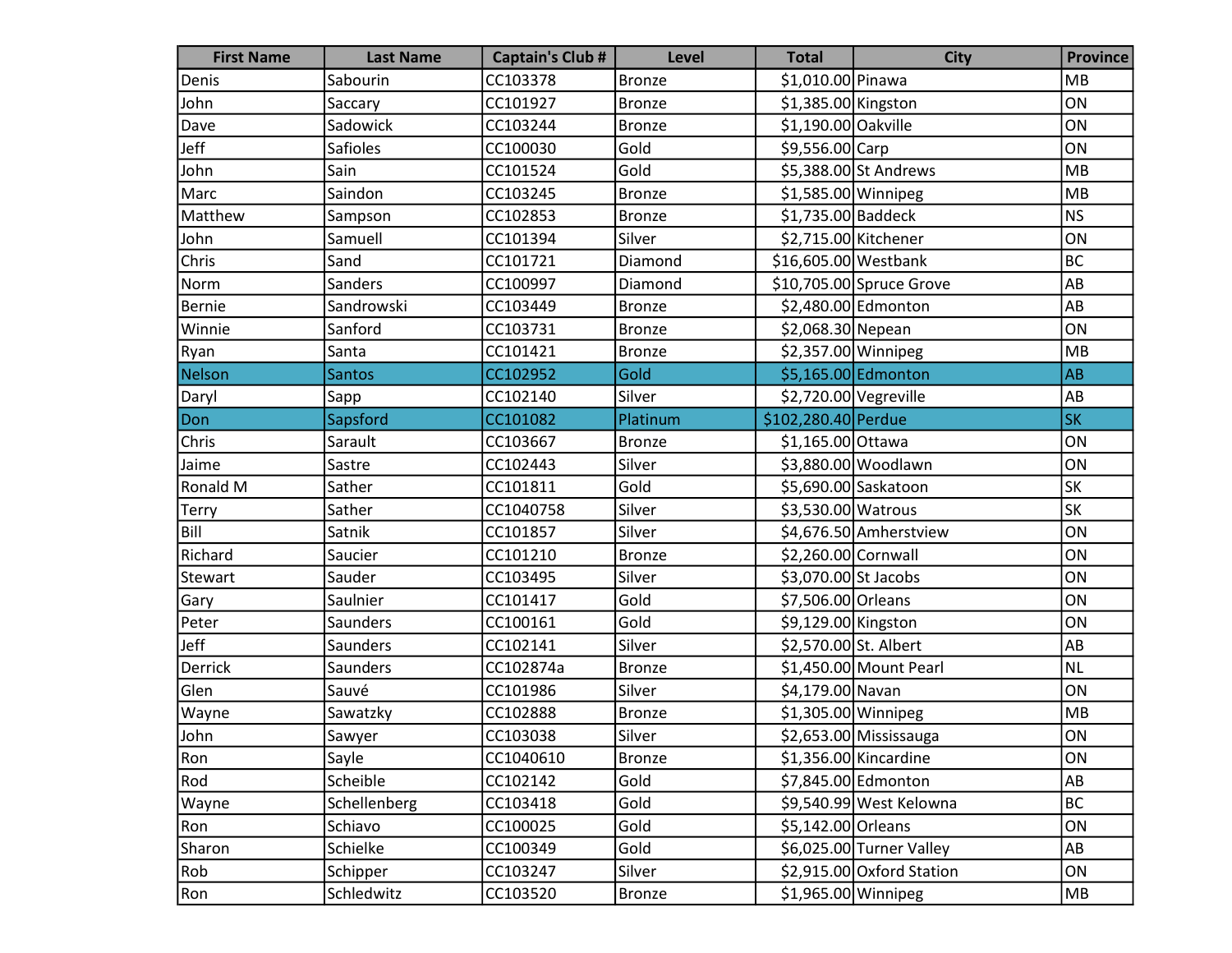| <b>First Name</b> | <b>Last Name</b> | <b>Captain's Club #</b> | Level          | <b>Total</b>          | <b>City</b>                   | <b>Province</b>        |
|-------------------|------------------|-------------------------|----------------|-----------------------|-------------------------------|------------------------|
| Gary              | Schlesinger      | CC101531                | Gold           |                       | \$6,800.00 Prince George      | <b>BC</b>              |
| Doug              | Schmick          | CC101552                | Silver         | \$3,255.00 Carstairs  |                               | AB                     |
| Tony              | Schmidt          | CC102675                | Diamond        | \$13,590.00 Cambridge |                               | ON                     |
| Ronald            | Schmidt          | CC1040876               | <b>Silver</b>  |                       | \$2,893.00 Fort McMurray      | AB                     |
| David             | Schoofs          | CC102889                | <b>Bronze</b>  |                       | \$2,227.64 Headingley         | MB                     |
| Bob               | Schoonbaert      | CC103559                | Silver         |                       | \$2,897.00 Portage La Prairie | MB                     |
| Darrell           | Schroeder        | CC101369                | Gold           |                       | \$5,945.00 Saskatoon          | SK                     |
| Murray            | Schultz          | CC102890                | Silver         | \$3,915.00 Winnipeg   |                               | MB                     |
| Glen              | Schultz          | CC103485                | Silver         |                       | \$2,738.00 Edmonton           | AB                     |
| Hugo              | Schwandt         | CC1040840               | <b>Bronze</b>  | $$1,130.00$ Didsbury  |                               | AB                     |
| Eve               | Schwarz          | CC102583                | <b>Bronze</b>  | \$2,274.00 Toronto    |                               | ON                     |
| Wilma             | Schweitzer       | CC1040760               | <b>Bronze</b>  | \$1,640.00 Callander  |                               | ON                     |
| Frank             | Schwertner       | CC1040761               | <b>Silver</b>  |                       | \$3,165.00 Whitehorse         | YT                     |
| Douglas           | scott            | CC100721                | Diamond        | \$12,709.50 Lucknow   |                               | ON                     |
| Ray               | Scott            | CC101081                | Gold           |                       | \$6,470.00 Moorefield         | ON                     |
| David             | Scott            | CC101878                | <b>Bronze</b>  |                       | \$1,952.00 Wasaga Beach       | ON                     |
| Jeannette (Jan)   | Scott            | CC102395                | <b>Bronze</b>  |                       | \$1,416.00 North Bay          | ON                     |
| Gregg             | Scott            | CC1040763               | <b>Bronze</b>  | \$1,095.00 Brechin    |                               | ON                     |
| Tom               | Sear             | CC101370                | Diamond        | \$14,065.00 Dartmouth |                               | <b>NS</b>              |
| Terry             | Sears            | CC101906                | Silver         | \$4,166.00 Paradise   |                               | <b>NL</b>              |
| George N.         | Searson          | CC101028                | Double Diamond | \$29,549.65 Saskatoon |                               | <b>SK</b>              |
| Shawn             | Seaward          | CC103104                | <b>Bronze</b>  |                       | \$1,150.00 Fort McMurray      | AB                     |
| Jane              | Seawell          | CC1040801               | <b>Bronze</b>  |                       | \$2,271.00 Whitehorse         | YT                     |
| Sean              | Secord           | CC103248                | Gold           |                       | \$6,264.90 Whitehorse         | YT                     |
| Paul              | Sedstrem         | CC103434                | Silver         | \$2,855.00 Acton      |                               | ON                     |
| Daniel            | Séguin           | CC100709                | Gold           |                       | \$9,591.00 Rosemere           | QC                     |
| Darrel            | Seib             | CC103540                | <b>Bronze</b>  | \$1,270.00 Wadena     |                               | <b>SK</b>              |
| Robert            | Selby            |                         | <b>Bronze</b>  | \$1,000.00 Manitou    |                               | MB                     |
| Rick              | Sellers          | CC102397                | <b>Bronze</b>  | \$1,964.00 Utopia     |                               | ON                     |
| Anne              | Sellers          | CC103670                | Bronze         | \$1,045.00 Utopia     |                               | ON                     |
| Peter             | Sergas           | CC103249                | <b>Bronze</b>  | \$1,020.00 Kitchener  |                               | ON                     |
| Lionel            | Sevigny          | CC100926                | Diamond        | \$23,415.00 Edmonton  |                               | $\mathsf{A}\mathsf{B}$ |
| Stan              | Seymour          | CC1040611               | <b>Bronze</b>  |                       | \$1,755.00 Saskatoon          | SK                     |
| Chuck             | Shafley          | CC101727                | Diamond        |                       | \$15,265.00 Niagara Falls     | ON                     |
| Osborne E.        | Shanks           | CC100001                | Diamond        |                       | \$18,569.00 Williamsford      | ON                     |
| Gloria            | Shantz           |                         | <b>Bronze</b>  | \$1,720.00 Waterloo   |                               | ON                     |
| William N.        | Sharpe           | CC101839                | Silver         | $$4,460.00$ Winnipeg  |                               | MB                     |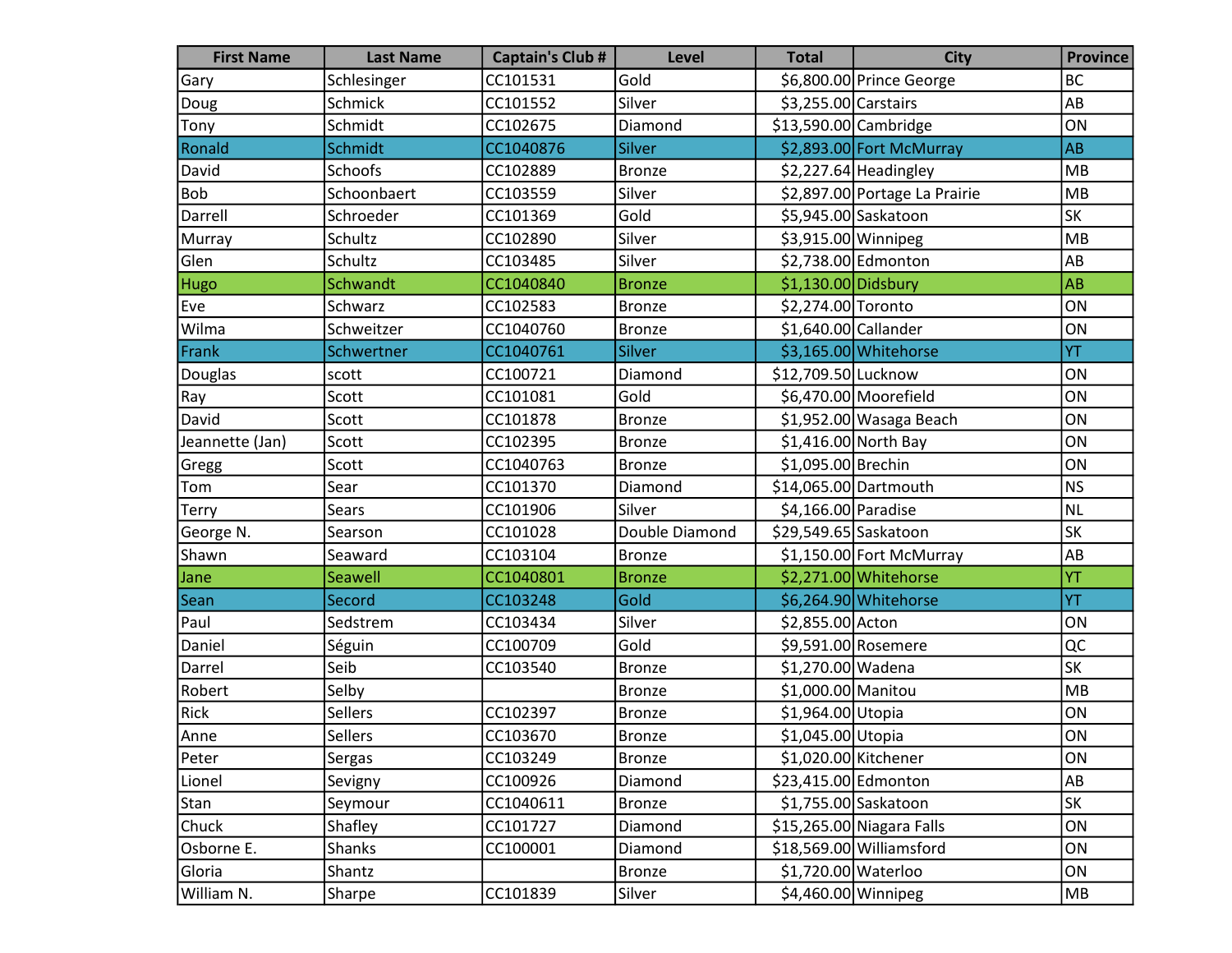| <b>First Name</b> | <b>Last Name</b> | <b>Captain's Club #</b> | <b>Level</b>   | <b>Total</b>          | <b>City</b>                   | <b>Province</b> |
|-------------------|------------------|-------------------------|----------------|-----------------------|-------------------------------|-----------------|
| John              | Shaver           | CC103250                | Silver         |                       | \$3,385.00 Swift Current      | <b>SK</b>       |
| <b>Bruce</b>      | Shaw             | CC1040765               | <b>Bronze</b>  |                       | \$1,930.00 Headingley         | MB              |
| Don               | Shaw             | CC1040766               | <b>Bronze</b>  |                       | $$1,111.25$ Grand Lake        | <b>NS</b>       |
| James             | Shepherd         | CC100491                | Diamond        | \$12,413.45 Edmonton  |                               | AB              |
| Rob               | Sheppard         | CC101790                | Diamond        |                       | \$10,740.10 Fort McMurray     | AB              |
| David             | Sheppard         | CC103576                | <b>Bronze</b>  | \$1,770.00 Listowel   |                               | ON              |
| William           | Sheppard         | CC1040612               | <b>Bronze</b>  |                       | $$1,641.00$ Cambridge         | ON              |
| Lorne             | Sheppard         |                         | <b>Bronze</b>  |                       | \$1,476.36 Saskatoon          | <b>SK</b>       |
| George            | Sherstobetov     | CC1040655               | <b>Bronze</b>  |                       | \$1,760.00 Saskatoon          | SK              |
| Doug              | Sherwood         | CC100665                | Double Diamond | \$37,535.02 Goderich  |                               | ON              |
| Steve             | Shipley          | CC101911                | Silver         | \$4,635.00 Nepean     |                               | ON              |
| Kurt              | Shmon            | CC102564                | Gold           | \$6,747.00 Winnipeg   |                               | MB              |
| Scott             | Shook            | CC100138                | Gold           |                       | \$5,015.00 Porters Lake       | <b>NS</b>       |
| Mary              | Shortall         | CC102875a               | <b>Bronze</b>  | \$2,170.00 St. John's |                               | <b>NL</b>       |
| Reginald          | Shostal          | CC103251                | Silver         |                       | \$2,520.00 Portage La Prairie | MB              |
| Phillip           | Shultz           | CC101530                | <b>Bronze</b>  | \$1,465.00 Didsbury   |                               | AB              |
| Joe               | Shushkewich      | CC1040613               | Silver         | \$2,510.00 Winnipeg   |                               | MB              |
| Richard           | Sibinski         | CC101113                | Silver         | \$2,515.00 Blenheim   |                               | ON              |
| Jim               | Sibthospe        | CC103279                | Diamond        | \$10,000.00 Calgary   |                               | AB              |
| Bryan             | Siekierko        | CC103252                | Bronze         | \$1,140.00 Oakville   |                               | ON              |
| <b>Bob</b>        | Sim              | CC100741                | Gold           | \$7,740.00 Bath       |                               | ON              |
| Charlie           | <b>Simants</b>   | CC100685                | Gold           |                       | \$9,990.00 Edmonton           | AB              |
| <b>Steve</b>      | Simard           | CC103488                | <b>Bronze</b>  |                       | \$1,135.00 Winnipeg Beach     | MB              |
| Norman            | <b>Simkins</b>   | CC101216                | Silver         | \$2,971.00 Kingston   |                               | ON              |
| Michael           | Simmonds         | CC101449                | Silver         | \$3,503.30 Paradise   |                               | <b>NL</b>       |
| Robert            | <b>Simms</b>     | CC1040848               | <b>Bronze</b>  | \$1,070.00 St. John's |                               | <b>NL</b>       |
| Filipe            | Simoes           | CC103566                | <b>Bronze</b>  |                       | \$2,202.00 Gloucester         | ON              |
| Kirk              | Simonson         |                         | Silver         |                       | \$3,025.00 Saskatoon          | <b>SK</b>       |
| <b>Bob</b>        | Simpson          | CC102398                | <b>Bronze</b>  | \$1,825.00 Yarker     |                               | ON              |
| Linda             | Simpson          | CC103458                | Bronze         |                       | \$1,285.00 Sherwood Park      | AB              |
| Marvin            | Sinclair         | CC102573                | Silver         |                       | \$2,893.00 North Gower        | ON              |
| Lynn              | Sinclair         | CC101045                | <b>Bronze</b>  |                       | $$2,218.00$ Gloucester        | ON              |
| Mervin            | Sinclair         |                         | <b>Bronze</b>  |                       | \$1,342.00 West St Paul       | MB              |
| lan               | Sinclair         | CC1040767               | <b>Bronze</b>  | $$1,112.00$ Winnipeg  |                               | MB              |
| Barry             | Singh            | CC100818                | Diamond        | \$23,319.10 Kitchener |                               | ON              |
| Bill              | Sirman           | CC100179                | Gold           | \$6,580.00 Kelowna    |                               | <b>BC</b>       |
| David             | Sisco            | CC100344                | Gold           |                       | \$9,295.00 Petersburg         | ON              |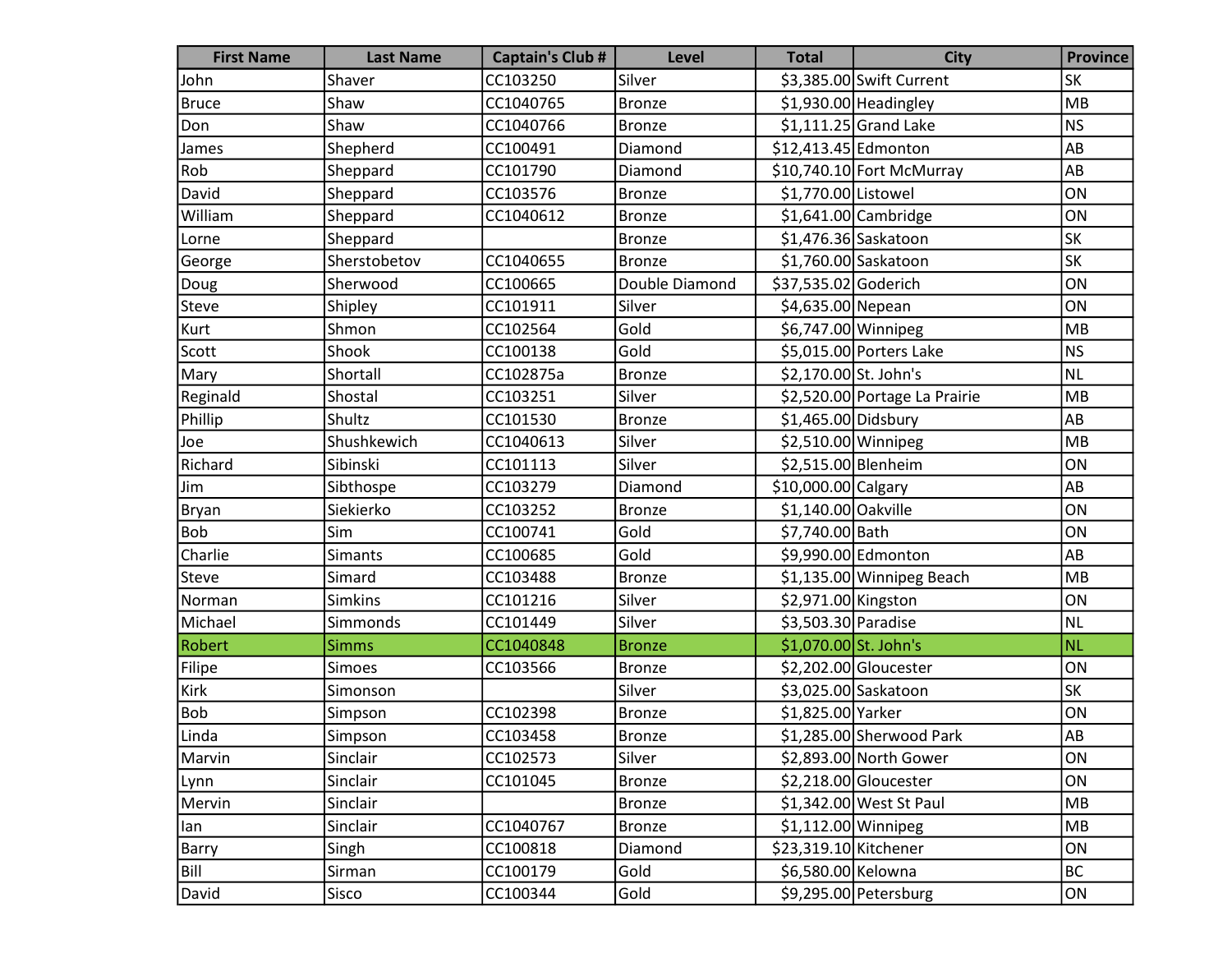| <b>First Name</b>  | <b>Last Name</b> | <b>Captain's Club #</b> | Level         | <b>Total</b>           | <b>City</b>               | <b>Province</b> |
|--------------------|------------------|-------------------------|---------------|------------------------|---------------------------|-----------------|
| <b>Evelyn Mary</b> | Skarra           | CC101040                | Gold          | \$5,132.00 Radisson    |                           | <b>SK</b>       |
| Andy               | Skinkle          | CC100108                | Gold          | \$8,367.00 Ottawa      |                           | ON              |
| Bill               | Skinner          | CC102955                | <b>Bronze</b> | \$1,620.00 Lamont      |                           | AB              |
| Ed                 | Skotarek         | CC102169                | <b>Bronze</b> | \$2,080.00 Nanaimo     |                           | <b>BC</b>       |
| Randy              | Skyba            | CC103297                | <b>Bronze</b> |                        | \$1,025.00 Rockwood       | ON              |
| Harold             | Slade            | CC1040768               | <b>Bronze</b> |                        | \$1,250.00 St Thomas      | ON              |
| D Brian            | Slater           | CC103253                | <b>Bronze</b> | \$2,000.00 Oak Bluff   |                           | MB              |
| Scott              | Sleightholm      | CC1040614               | Gold          | \$5,350.00 Ottawa      |                           | ON              |
| Rick               | Slobodian        | CC102399                | Silver        | \$3,390.00 Stittsville |                           | ON              |
| Dustin             | Slobodzian       |                         | <b>Bronze</b> |                        | \$1,820.00 Springstein    | MB              |
| John               | Small            | CC100090                | Gold          | \$5,759.00 Barrie      |                           | ON              |
| Connie             | Smigelski        | CC103380                | Silver        |                        | \$4,161.60 Stony Plain    | AB              |
| Ellen              | Smit             | CC103381                | Silver        | \$4,745.00 Innerkip    |                           | ON              |
| Byron              | Smith            | CC100048                | Diamond       | \$20,365.60 Fournier   |                           | ON              |
| Trevor             | Smith            | CC102455                | Diamond       | \$19,883.00 Winnipeg   |                           | MB              |
| Ken                | Smith            | CC101353                | Diamond       |                        | \$10,485.00 Niagara Falls | ON              |
| Scott              | Smith            | CC101142                | Gold          | \$6,607.00 Vanier      |                           | ON              |
| Linda              | Smith            | CC100330                | Gold          | \$5,370.00 Warren      |                           | MB              |
| Arthur             | Smith            | CC101837                | Gold          | \$5,178.00 Ottawa      |                           | ON              |
| Fred               | Smith            | CC101649                | Silver        |                        | $$4,685.00$ Kamloops      | <b>BC</b>       |
| Ken                | Smith            | CC103764                | Silver        |                        | \$4,285.00 Dawson City    | YT              |
| Jeff               | Smith            | CC102232                | Silver        |                        | \$4,238.00 Corner Brook   | <b>NL</b>       |
| Gordon             | Smith            | CC101994                | Silver        | \$3,735.00 Calgary     |                           | AB              |
| Karen              | Smith            | CC100917                | Silver        | \$3,225.00 Ottawa      |                           | ON              |
| Florence           | Smith            | CC101371                | Silver        | \$3,150.00 St. John's  |                           | NL              |
| Colin              | Smith            | CC1040615               | <b>Bronze</b> |                        | \$2,400.00 Beaverton      | ON              |
| Sebastien          | Smith            | CC103042                | Bronze        | \$2,010.00 Rockland    |                           | ON              |
| Jason              | Smith            |                         | <b>Bronze</b> |                        | \$1,845.00 Fort McMurray  | AB              |
| Wade               | Smith            | CC103572                | <b>Bronze</b> |                        | \$1,785.00 Whitbourne     | <b>NL</b>       |
| Jared              | Smith            | CC1040617               | <b>Bronze</b> | \$1,426.00 Red Deer    |                           | <b>AB</b>       |
| Scott              | Smith            | CC103383                | <b>Bronze</b> | $$1,416.25$ West Bay   |                           | <b>NS</b>       |
| Glenn              | Smith            | CC1040616               | <b>Bronze</b> | \$1,325.00 Victoria    |                           | <b>BC</b>       |
| Gary               | Smith            | CC102400                | <b>Bronze</b> |                        | \$1,305.00 Rockwood       | ON              |
| David              | Smith            | CC103457                | <b>Bronze</b> |                        | $$1,295.00$ Brampton      | ON              |
| John               | Smith            | CC103041                | <b>Bronze</b> | \$1,260.00 Innerkip    |                           | ON              |
| Tim                | Smith            | CC103673                | <b>Bronze</b> | \$1,181.00 Roblin      |                           | ON              |
| Carl               | Smith            | CC103382                | <b>Bronze</b> |                        | \$1,165.00 Amherstview    | ON              |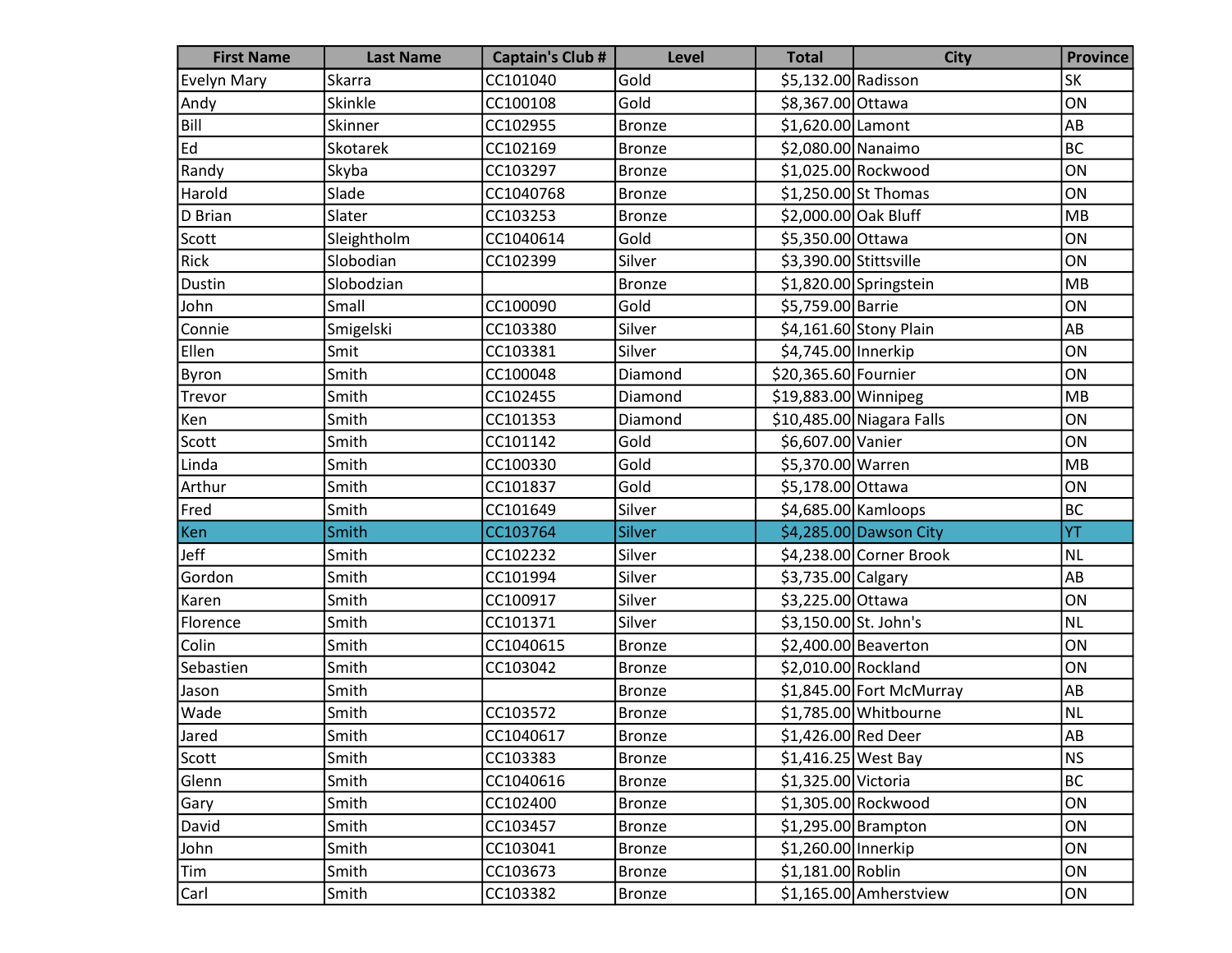| <b>First Name</b> | <b>Last Name</b> | <b>Captain's Club #</b> | <b>Level</b>   | <b>Total</b>          | <b>City</b>              | <b>Province</b> |
|-------------------|------------------|-------------------------|----------------|-----------------------|--------------------------|-----------------|
| William           | Smith            | CC1040849               | <b>Bronze</b>  | \$1,065.00 Barrie     |                          | ON              |
| <b>Steve</b>      | Smitke           | CC1040864               | <b>Bronze</b>  |                       | \$1,000.00 Edmonton      | <b>AB</b>       |
| Jan               | Sokolowski       | CC103674                | <b>Bronze</b>  | \$1,122.00 Windsor    |                          | ON              |
| Perry             | Sollway          | CC102697                | Gold           | \$6,240.00 St. Albert |                          | AB              |
| Skip              | Solomon          | CC101227                | Silver         | \$4,657.50 Belleville |                          | ON              |
| Dean              | Solomon          | CC103289                | Silver         | \$2,945.00 Belleville |                          | ON              |
| Nicholas          | Somers           | CC1040769               | <b>Bronze</b>  | \$1,656.00 Flin Flon  |                          | MB              |
| Robert            | Sondervang       | CC103043                | Silver         | \$2,780.00 Windsor    |                          | ON              |
| Jack              | Sooley           | CC1040770               | <b>Bronze</b>  |                       | \$1,260.00 Cambridge     | ON              |
| Arthur            | Sousa            | CC103254                | Gold           | \$7,210.00 Blainville |                          | QC              |
| Scott             | Southby          | CC102554                | Silver         | \$4,360.00 Winnipeg   |                          | MB              |
| Larry             | Sowrey           | CC102893                | <b>Bronze</b>  | \$2,487.00 Winnipeg   |                          | MB              |
| Chris             | Spafford         | CC101625                | <b>Bronze</b>  |                       | \$2,177.00 Sydenham      | ON              |
| <b>Gary</b>       | Sparham          | CC1040838               | <b>Bronze</b>  | $$1,196.00$ Winnipeg  |                          | MB              |
| Lindsey           | <b>Sparks</b>    | CC103255                | Bronze         | \$1,750.00 Winnipeg   |                          | MB              |
| Daniel            | Sparling         | CC101674                | Silver         | \$3,531.00 Nepean     |                          | ON              |
| lan               | <b>Spears</b>    | CC103501                | <b>Bronze</b>  | $$1,320.00$ Winnipeg  |                          | MB              |
| Ken               | Spence           | CC101628                | Silver         |                       | \$3,395.00 Peachland     | <b>BC</b>       |
| Bryan             | Spencer          | CC1040618               | <b>Bronze</b>  | \$1,780.00 St Claude  |                          | MB              |
| Mitchell          | Spencer          | CC103384                | <b>Bronze</b>  | \$1,025.00 Dufresne   |                          | MB              |
| David             | Spigelman        | CC102894                | Silver         | \$4,409.00 Winnipeg   |                          | MB              |
| Elmer             | Spring           | CC102710                | Double Diamond | \$47,015.15 Innisfil  |                          | ON              |
| Joe               | Spruit           | CC102402a               | Gold           |                       | \$7,299.00 Mountain      | ON              |
| Cathy             | Spruit           | CC102402                | <b>Bronze</b>  |                       | \$2,397.00 Mountain      | ON              |
| Charity           | Spurrell         | CC102791                | <b>Bronze</b>  |                       | \$1,635.00 Fort McMurray | AB              |
| Matthew           | Spurrell         | CC102647                | <b>Bronze</b>  |                       | \$1,300.00 Fort McMurray | AB              |
| Lawson            | Squire           | CC103256                | Silver         | \$3,785.00 Cold Lake  |                          | AB              |
| Howard            | Squires          | CC100633                | Diamond        | \$15,767.00 Paradise  |                          | NL              |
| Cheryle           | St Aubin         | CC101967                | Gold           |                       | \$7,002.00 Woodstock     | ON              |
| Bonnie            | St Julien        | CC103512                | Bronze         | \$1,800.00 Ottawa     |                          | ON              |
| Bob               | St. Goddard      | CC103462                | <b>Bronze</b>  | \$1,595.00 Winnipeg   |                          | MB              |
| Rick              | St. Pierre       | CC100240                | Diamond        | \$20,253.00 Windsor   |                          | ON              |
| Alfred            | St.Jean          | CC102143                | <b>Bronze</b>  |                       | $$1,933.00$ Mannville    | AB              |
| Fred              | Stach            |                         | <b>Bronze</b>  |                       | \$1,065.00 Edmonton      | AB              |
| Patrick           | Stamp            | CC103386                | <b>Bronze</b>  |                       | \$1,340.00 St Vincents   | NL              |
| Robert            | Stamplecoski     | CC102403                | Silver         | \$2,651.50 Nepean     |                          | ON              |
| Glenn             | Standen          | CC102404                | Gold           | \$5,922.00 Rockland   |                          | ON              |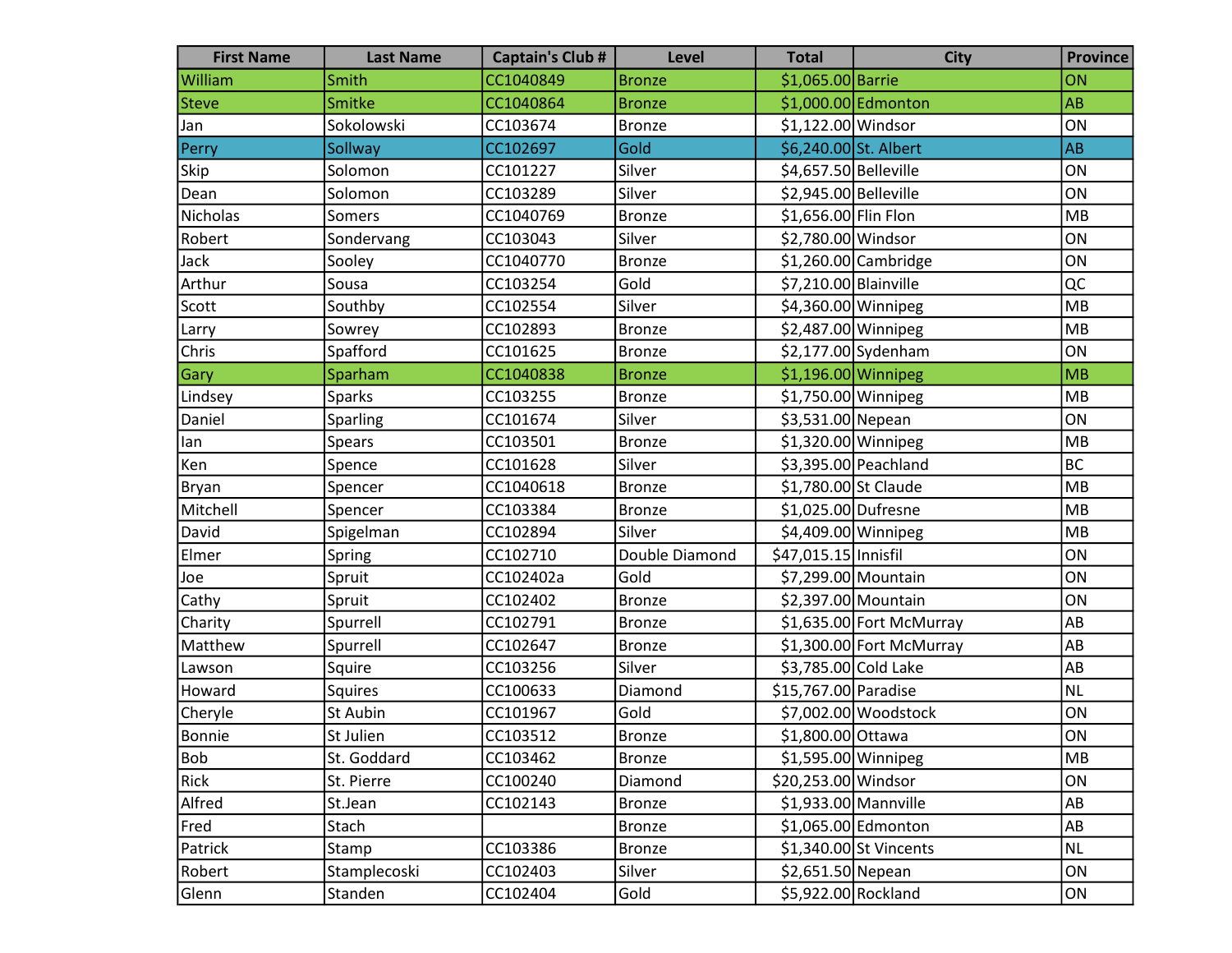| <b>First Name</b> | <b>Last Name</b> | <b>Captain's Club #</b> | <b>Level</b>          | <b>Total</b>          | <b>City</b>                  | <b>Province</b> |
|-------------------|------------------|-------------------------|-----------------------|-----------------------|------------------------------|-----------------|
| Robert            | Stanley          | CC101346                | <b>Triple Diamond</b> | \$57,400.50 Oakville  |                              | ON              |
| Robin             | Stanton          | CC103044                | Bronze                | \$1,440.00 Kitchener  |                              | ON              |
| Darren            | <b>Staples</b>   | CC103257                | Bronze                | \$1,512.00 Kelowna    |                              | <b>BC</b>       |
| Mike              | <b>Starr</b>     | CC102599                | <b>Bronze</b>         |                       | \$2,145.00 Kemptville        | ON              |
| Rod               | Stawnychy        | CC103106                | <b>Bronze</b>         |                       | \$1,335.00 Edmonton          | AB              |
| Cobi              | Stecho           | CC103045                | <b>Bronze</b>         | \$1,576.33 Linwood    |                              | ON              |
| Emanuel           | Steckler         | CC102042                | <b>Bronze</b>         |                       | \$1,930.00 Saskatoon         | SK              |
| Howard            | Steel            | CC100617                | Gold                  | \$5,201.00 Orillia    |                              | ON              |
| Paul              | Steele           | CC102643                | Silver                | \$2,635.00 Calgary    |                              | AB              |
| Jason             | Steeves          | CC103046                | <b>Bronze</b>         |                       | \$1,865.00 Dawson Settlement | <b>NB</b>       |
| Chris             | Steeves          | CC1040771               | <b>Bronze</b>         | \$1,125.00 Pine Glen  |                              | NB              |
| Neil              | Steffler         | CC100760                | Silver                | \$4,017.00 Puslinch   |                              | ON              |
| Ingrid            | Steffler         | CC101384                | Silver                | \$3,235.00 Puslinch   |                              | ON              |
| Tony              | Stehr            | CC1040772               | Bronze                | \$1,600.00 Calgary    |                              | AB              |
| Patricia          | Steinman         | CC103387                | <b>Bronze</b>         |                       | $$1,394.00$ New Hamburg      | ON              |
| Doug              | Steinmann        | CC102626                | <b>Bronze</b>         |                       | $$1,500.00$ New Hamburg      | ON              |
| Wolf              | Stelzer          | CC103047                | Silver                | \$3,535.50 Ottawa     |                              | ON              |
| <b>Steve</b>      | Stemerdink       | CC101952                | Gold                  | \$5,254.99 Kitchener  |                              | ON              |
| Jesse             | Stephenson       | CC103469                | <b>Bronze</b>         |                       | \$2,045.00 Edmonton          | AB              |
| Yvonne            | Stevens          | CC103388                | Bronze                |                       | $$1,464.25$ Wellington       | <b>NS</b>       |
| <b>Bryce</b>      | Stevenson        | CC102524                | Diamond               | \$14,090.00 Ingersoll |                              | ON              |
| Merle             | Stevenson        | CC1040619               | Silver                |                       | \$4,745.00 Whitehorse        | YT              |
| Spencer           | Stevenson        | CC1040773               | <b>Bronze</b>         |                       | \$1,190.00 Woodlawn          | ON              |
| Susan             | Stevenson        | CC1040774               | Gold                  |                       | \$5,058.00 Whitehorse        | YK              |
| Paul              | Stewart          | CC101759                | Diamond               | \$14,460.00 Winnipeg  |                              | MB              |
| Chris             | Stewart          | CC102187                | Silver                | \$4,868.00 Winnipeg   |                              | MB              |
| Ray               | Stewart          | CC102956                | Silver                | \$3,735.00 Edson      |                              | AB              |
| Steve             | Stewart          |                         | Silver                | \$3,168.00 Perth      |                              | ON              |
| Doug              | Stewart          | CC103583                | <b>Bronze</b>         | \$1,320.00 St. Albert |                              | AB              |
| Doug              | <b>Stiers</b>    | CC101084                | Gold                  | \$7,346.00 Essex      |                              | ON              |
| Jim               | <b>Stiles</b>    | CC100112                | Gold                  |                       | \$6,145.00 Moonstone         | ON              |
| <b>Brad</b>       | Stobbs           | CC101623                | Silver                | \$3,490.00 Windsor    |                              | ON              |
| Dave              | Stoddard         | CC1040810               | <b>Bronze</b>         | \$1,723.09 Kanata     |                              | ON              |
| James             | <b>Stokes</b>    | CC103389                | Diamond               | \$14,395.00 Fonthill  |                              | ON              |
| John              | Strang           | CC103290                | <b>Bronze</b>         |                       | \$2,195.00 North Bay         | ON              |
| Leslie            | Stratichuk       | CC100986                | Gold                  |                       | \$5,990.00 Sylvan Lake       | AB              |
| william           | stratton         | CC102895                | Silver                |                       | \$3,101.00 Winnipeg Beach    | MB              |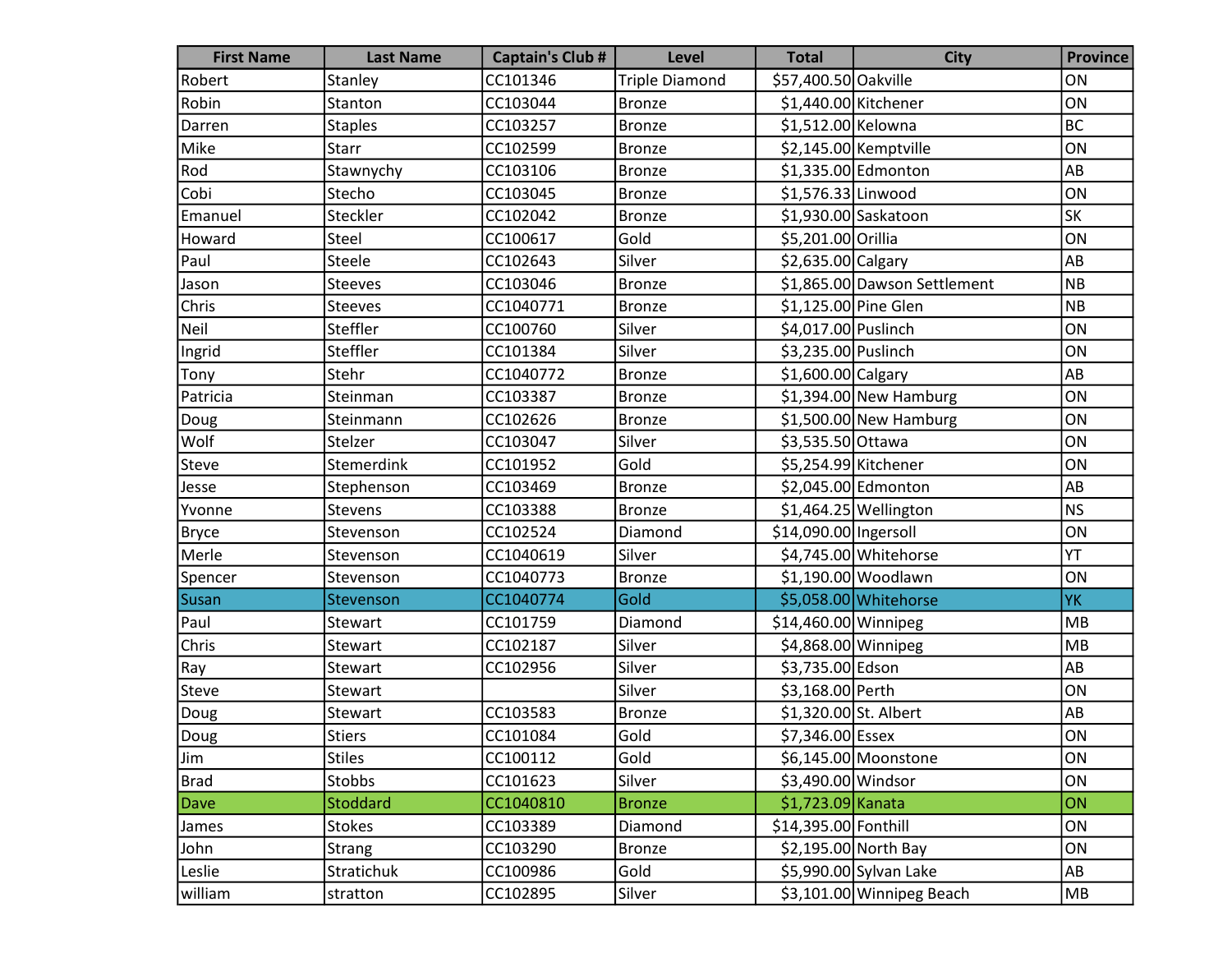| <b>First Name</b> | <b>Last Name</b> | <b>Captain's Club #</b> | <b>Level</b>   | <b>Total</b>          | <b>City</b>                      | <b>Province</b> |
|-------------------|------------------|-------------------------|----------------|-----------------------|----------------------------------|-----------------|
| Bernie            | <b>Strauss</b>   | CC103259                | Bronze         | \$1,445.00 Kitchener  |                                  | ON              |
| Patrick           | <b>Straw</b>     | CC1040836               | <b>Bronze</b>  | \$1,217.00 Oshawa     |                                  | ON              |
| Dave              | Strong           | CC100663                | Diamond        |                       | \$12,180.32 Sherwood Park        | AB              |
| Allan             | Stroud           | CC100325                | Silver         |                       | $$3,024.00$ Brampton             | ON              |
| Ewen              | Stuckey          | CC1040621               | <b>Bronze</b>  |                       | \$2,270.00 Edmonton              | AB              |
| <b>Brian</b>      | Stuebing         | CC103493                | <b>Bronze</b>  | \$1,110.00 Kitchener  |                                  | ON              |
| Michael           | Stumpf           | CC101016                | Gold           | \$5,395.00 Ayr        |                                  | ON              |
| Jamie             | Stuparyk         | CC102144                | Gold           |                       | \$7,450.00 Edmonton              | AB              |
| Bill              | <b>Styles</b>    | CC101431                | Diamond        |                       | \$12,559.00 Conception Bay South | <b>NL</b>       |
| Michael           | Sullivan         | CC100099                | Double Diamond | \$27,263.90 Kitchener |                                  | ON              |
| Carl              | Sulyak           | CC1040622               | <b>Bronze</b>  | \$1,145.00 Red Deer   |                                  | AB              |
| Larry             | Summach          | CC101770                | Silver         |                       | \$3,240.00 Saskatoon             | <b>SK</b>       |
| <b>Steve</b>      | Summers          | CC102405                | Double Diamond |                       | \$31,401.00 Winchester Springs   | ON              |
| Brentley          | <b>Summers</b>   | CC102406                | Diamond        |                       | \$11,765.00 South Mountain       | ON              |
| Jim               | <b>Summers</b>   | CC102407                | Silver         | \$4,426.25 OTTAWA     |                                  | ON              |
| Isaiah            | <b>Summers</b>   | CC1040775               | <b>Bronze</b>  |                       | \$1,267.00 Newington             | ON              |
| Sean              | <b>Surerus</b>   | CC1040867               | <b>Bronze</b>  | $$1,000.00 $ Calgary  |                                  | <b>AB</b>       |
| Earl              | Surette          | CC101749                | Gold           |                       | \$7,329.50 Hammonds Plains       | <b>NS</b>       |
| Boyd              | Suter            | CC101542                | Silver         | \$4,255.00 Landis     |                                  | <b>SK</b>       |
| Graham            | Sutherland       | CC101151                | Gold           | \$7,120.00 Alcove     |                                  | QC              |
| victor            | sutherland       | CC103107                | <b>Bronze</b>  |                       | \$2,026.50 Nine Mile River       | <b>NS</b>       |
| <b>Brian</b>      | Sutton           | CC102408                | Silver         |                       | \$3,095.00 Perth Road            | ON              |
| David             | Sutton           | CC1040624               | <b>Bronze</b>  | \$2,497.00 Torbay     |                                  | <b>NL</b>       |
| Ray               | Swamy            | CC102828                | <b>Bronze</b>  | \$2,210.00 Kelowna    |                                  | <b>BC</b>       |
| Alan              | Swan             | CC102641                | <b>Bronze</b>  |                       | \$1,350.00 Pembroke              | ON              |
| Lyle              | Swanson          | CC102146                | Silver         |                       | \$4,925.00 Edmonton              | AB              |
| Ritchie           | Sword            | CC103504                | <b>Bronze</b>  |                       | \$1,075.00 Bracebridge           | ON              |
| Sharon            | Swyrd            | CC102649                | Silver         |                       | \$3,340.00 Edmonton              | AB              |
| Rob               | Swyrd            | CC101874                | Silver         |                       | \$3,002.00 Edmonton              | AB              |
| Rob               | Sykes            | CC102896                | Bronze         | $$1,840.00$ Winnipeg  |                                  | <b>MB</b>       |
| KayLee            | Sykes            | CC103736                | <b>Bronze</b>  | \$1,268.50 Oakbank    |                                  | <b>MB</b>       |
| Art               | Symonds          | CC103594                | <b>Bronze</b>  | \$1,515.00 Gander     |                                  | <b>NL</b>       |
| Ron               | Syroishka        | CC1040776               | <b>Bronze</b>  | \$1,255.00 Calgary    |                                  | AB              |
| Dean              | Szautner         | CC101345                | Gold           | \$6,825.00 Melfort    |                                  | SK              |
| Hoss              | Szewczyk         | CC102783                | <b>Bronze</b>  |                       | $$1,130.00$ North Bay            | ON              |
| Gina              | Taggart-Budde    | CC101017                | Silver         |                       | \$4,475.00 Brockville            | ON              |
| Paul              | Taillon          | CC103597                | Bronze         |                       | \$1,310.00 Gloucester            | ON              |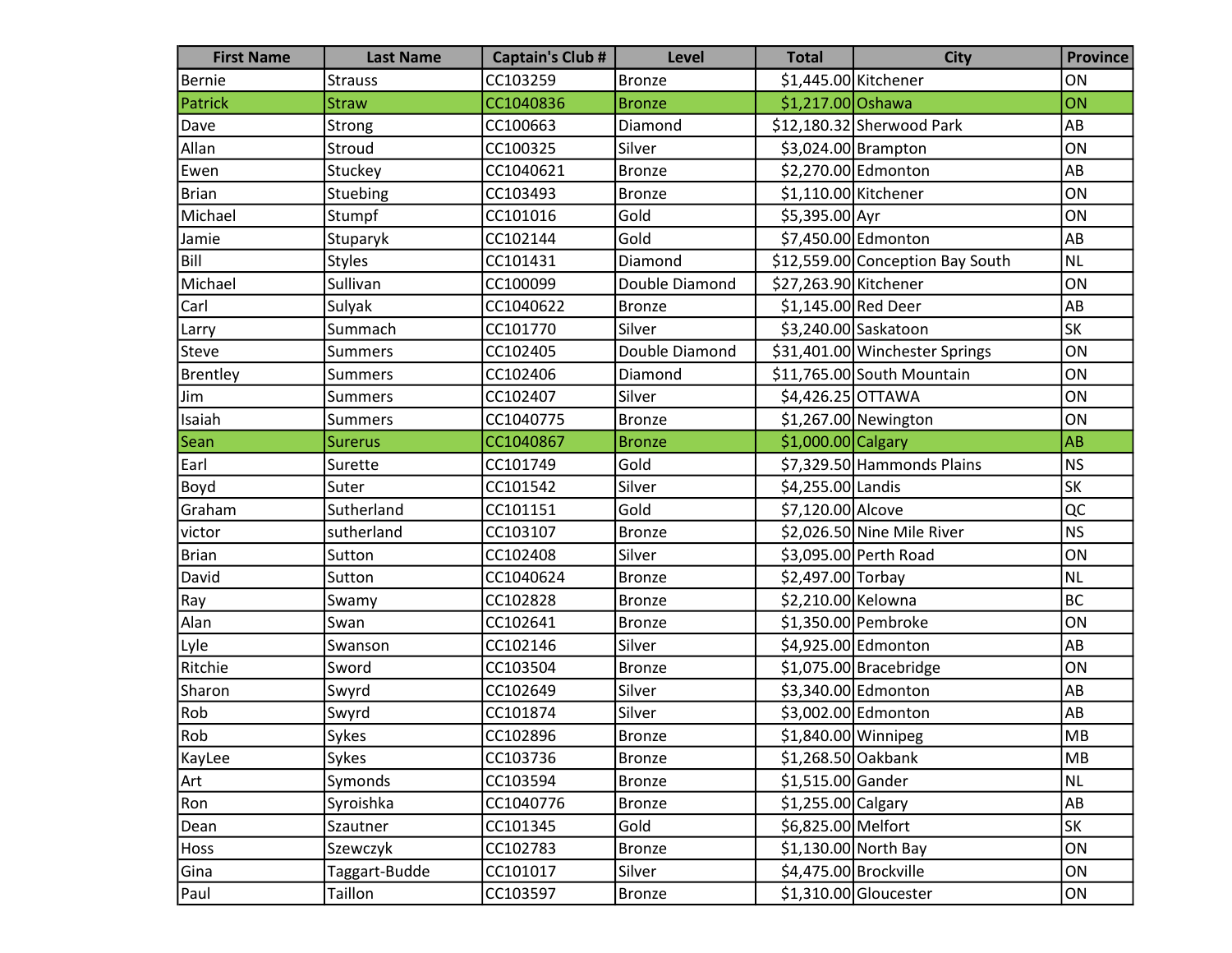| <b>First Name</b> | <b>Last Name</b> | <b>Captain's Club #</b> | <b>Level</b>   | <b>Total</b>           | <b>City</b>                    | <b>Province</b> |
|-------------------|------------------|-------------------------|----------------|------------------------|--------------------------------|-----------------|
| Regwold           | Taman            | CC103568                | Bronze         | \$1,642.00 Dugald      |                                | MB              |
| Dave              | Tambling         | CC103675a               | <b>Bronze</b>  | \$1,248.00 Innisfil    |                                | ON              |
| David             | <b>Tappin</b>    | CC101496                | <b>Bronze</b>  |                        | \$1,325.00 Gloucester          | ON              |
| Jean              | <b>Tardif</b>    | CC100046                | Gold           | \$6,283.00 Orleans     |                                | ON              |
| Daniel            | <b>Tarrant</b>   | CC102898                | <b>Bronze</b>  |                        | \$2,000.00 Spruce Grove        | AB              |
| Anthony           | Tataryn          | CC103593                | <b>Bronze</b>  |                        | \$1,375.00 Saskatoon           | SK              |
| Doug              | Tate             | CC101543                | Diamond        | \$11,570.00 Kindersley |                                | <b>SK</b>       |
| Ross              | Taun             | CC101479                | Silver         |                        | \$2,837.00 North Bay           | ON              |
| Tiffaney          | Taverner         | CC103510                | <b>Bronze</b>  | \$1,682.50 Winnipeg    |                                | MB              |
| Paul              | Taylor           | CC102409                | Double Diamond | \$34,980.00 Ottawa     |                                | ON              |
| Siggi             | Taylor           | CC101563                | Diamond        | \$16,072.00 North Bay  |                                | ON              |
| <b>Robert B</b>   | Taylor           | CC100802                | Gold           | \$5,400.00 Nepean      |                                | ON              |
| Sandra            | Taylor           | CC102461                | Silver         | \$3,389.25 Calgary     |                                | AB              |
| Chris             | Taylor           | CC103261                | Silver         | \$3,136.21 Russell     |                                | ON              |
| Wayne             | Taylor           | CC102410                | Silver         | \$2,770.00 Courtice    |                                | ON              |
| Linda             | Taylor           | CC1040777               | <b>Bronze</b>  | \$1,330.00 Vars        |                                | ON              |
| Debbie            | Taylor           | CC1040625               | <b>Bronze</b>  |                        | \$1,130.00 Whitehorse          | YT              |
| Bev               | Teichroeb        | CC1040626               | <b>Bronze</b>  | \$1,735.00 Calgary     |                                | AB              |
| Dan               | <b>Teleglow</b>  | CC102555                | Gold           | \$5,610.00 Ste Anne    |                                | MB              |
| John              | Templeton        | CC102664                | Gold           |                        | \$5,456.60 Wasaga Beach        | ON              |
| Luc               | <b>Tessier</b>   | CC103426                | Silver         | \$3,900.00 Carp        |                                | ON              |
| Raymond           | Therrien         | CC103262                | <b>Bronze</b>  |                        | $$1,350.00$ Hawkesbury         | ON              |
| Wolf              | <b>Theurer</b>   | CC1040852               | <b>Bronze</b>  | \$1,046.00 Penticton   |                                | <b>BC</b>       |
| Rick              | Thibert          | CC101124                | Diamond        |                        | \$10,168.11 Pointe Du Bois     | MB              |
| Chuck             | Thibert          | CC101905                | Silver         | \$3,820.00 Ottawa      |                                | ON              |
| Don               | Thierry          | CC100242                | Diamond        | \$12,000.00 London     |                                | ON              |
| R Bruce           | Thomas           | CC102148                | Diamond        | \$19,785.50 Edmonton   |                                | AB              |
| Cliff             | Thomas           | CC103109                | Gold           |                        | $$6,042.00$ Grand Marais       | MB              |
| Mike              | Thomas           | CC103676                | <b>Bronze</b>  |                        | \$1,576.00 Algonquin Highlands | ON              |
| <b>Cliff</b>      | Thomas           | CC1040834               | <b>Bronze</b>  | \$1,255.00 Selkirk     |                                | MB              |
| Rudy              | Thomas           | CC101244                | <b>Bronze</b>  |                        | \$1,131.00 Tecumseh            | ON              |
| <b>Carl</b>       | Thompson         | CC101633                | Diamond        | \$11,077.50 Laird      |                                | <b>SK</b>       |
| David             | Thompson         | CC102411                | Gold           | \$6,965.00 Kanata      |                                | ON              |
| Robert            | Thompson         | CC101730                | Silver         |                        | \$3,960.00 Saskatoon           | SK              |
| <b>Butch</b>      | Thompson         | CC103428                | <b>Bronze</b>  |                        | \$1,940.00 Wendover            | ON              |
| Owen              | Thompson         |                         | <b>Bronze</b>  | \$1,855.00 Barrie      |                                | ON              |
| <b>Brad</b>       | Thompson         | CC103048                | <b>Bronze</b>  | \$1,655.00 London      |                                | ON              |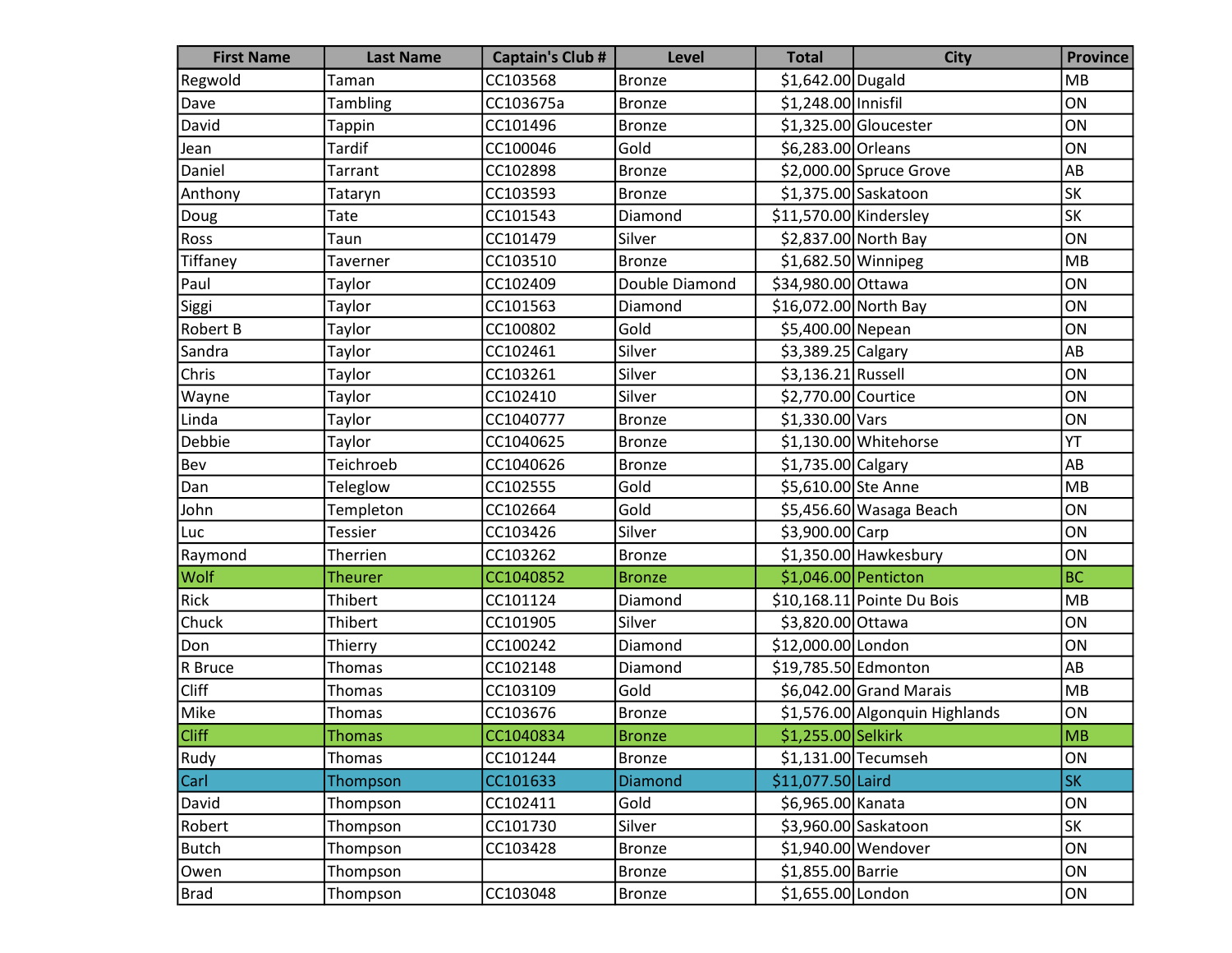| <b>First Name</b>            | <b>Last Name</b> | <b>Captain's Club #</b> | <b>Level</b>  | <b>Total</b>          | <b>City</b>                | <b>Province</b>        |
|------------------------------|------------------|-------------------------|---------------|-----------------------|----------------------------|------------------------|
| Barry                        | Thompson         |                         | <b>Bronze</b> | \$1,485.00 Calgary    |                            | AB                     |
| Keith                        | Thompson         | CC1040779               | <b>Bronze</b> | $$1,309.00$ Winnipeg  |                            | MB                     |
| <b>Brenda</b>                | Thompson         | CC1040778               | <b>Bronze</b> |                       | $$1,100.00$ Ardrossan      | AB                     |
| Dan                          | Thomson          |                         | <b>Bronze</b> |                       | \$2,129.99 Parkland County | AB                     |
| Eloise                       | Thomson          | CC103049                | <b>Bronze</b> |                       | \$1,037.00 North Bay       | ON                     |
| Anne                         | Thorne           | CC101200                | <b>Bronze</b> |                       | \$2,016.00 Deseronto       | ON                     |
| Julie                        | Thorpe           | CC1040627               | Gold          |                       | \$8,270.00 Whitehorse      | YT                     |
| Mike                         | Thorpe           | CC102685                | Gold          |                       | \$8,696.00 Whitehorse      | YT                     |
| Tony                         | Thorpe           | CC103263                | <b>Bronze</b> |                       | \$2,093.00 Whitehorse      | YT                     |
| Kim                          | Thorsen          | CC103548                | <b>Bronze</b> | \$1,840.00 Kentville  |                            | <b>NS</b>              |
| Alan                         | Thwaits          | CC103264                | Silver        |                       | \$3,656.00 Mississauga     | ON                     |
| Wayne                        | Tierney          | CC101991                | <b>Bronze</b> | \$1,756.74 Orleans    |                            | ON                     |
| Kevin                        | <b>Timmins</b>   | CC102534                | Gold          | \$7,795.00 Ashton     |                            | ON                     |
| Norm                         | Tipton           | CC102803                | <b>Bronze</b> |                       | \$1,620.00 Saskatoon       | SK                     |
| Sébastien                    | Tisserand        | CC102666                | Silver        | \$2,690.00 Montreal   |                            | QC                     |
| David                        | <b>Titus</b>     | CC102412                | Diamond       | \$13,765.00 London    |                            | ON                     |
| Tony                         | <b>Titus</b>     | CC103265                | Gold          |                       | \$6,571.00 New Hamburg     | ON                     |
| Art                          | Todosey          | CC1040780               | <b>Bronze</b> | \$1,610.00 Shilo      |                            | MB                     |
| Darold                       | <b>Toews</b>     | CC103677                | <b>Bronze</b> |                       | \$1,185.00 Prince George   | <b>BC</b>              |
| Doug                         | Tomyk            | CC103391                | Bronze        | \$1,475.00 Winnipeg   |                            | MB                     |
| <b>Bruce</b>                 | Topping          | CC103050                | <b>Bronze</b> | \$1,460.00 Severn     |                            | ON                     |
| Brad                         | Torgerson        | CC1040629               | <b>Bronze</b> | \$1,826.00 Winnipeg   |                            | MB                     |
| Norman                       | Toulouse         | CC102739                | <b>Bronze</b> | \$1,750.00 Calgary    |                            | AB                     |
| Roy                          | Toupin           | CC103580                | <b>Bronze</b> | \$2,090.00 St Leon    |                            | MB                     |
| Frank                        | Townson          | CC100305                | Diamond       | \$16,201.00 Greely    |                            | ON                     |
| Wilf                         | Trahan           | CC100157                | Diamond       | \$15,712.00 Tottenham |                            | ON                     |
| Jean-Claude                  | Tremblay         | CC103545                | <b>Bronze</b> | \$2,205.00 Kanata     |                            | ON                     |
| Steph                        | Tremblay         | CC102413                | <b>Bronze</b> | \$1,110.00 Meaford    |                            | ON                     |
| $\mathsf{Al}\hspace{0.04cm}$ | Tremble          | CC101830                | <b>Bronze</b> | \$1,734.00 Kitchener  |                            | ON                     |
| Phil                         | <b>Trickett</b>  | CC101875                | Silver        | \$2,805.46 Winnipeg   |                            | <b>MB</b>              |
| Shawn                        | <b>Trinder</b>   | CC101862                | Gold          | \$5,273.00 Oakbank    |                            | <b>MB</b>              |
| Denise                       | Trotechaud       | CC102414                | <b>Bronze</b> |                       | \$1,552.00 Belle River     | ON                     |
| George                       | Trousdell        | CC1040629a              | <b>Bronze</b> |                       | $$1,100.00$ Courtenay      | <b>BC</b>              |
| Larry                        | Trudeau          | CC101265                | Gold          |                       | \$7,462.00 Blumenort       | MB                     |
| Colone                       | Trudgeon         | CC100229                | Gold          | \$7,130.00 Cochrane   |                            | $\mathsf{A}\mathsf{B}$ |
| Tim                          | Trueman          | CC101374                | Gold          |                       | \$6,185.00 Saskatoon       | SK                     |
| David                        | Tubbe            | CC101002                | Gold          | \$7,846.00 Orleans    |                            | ON                     |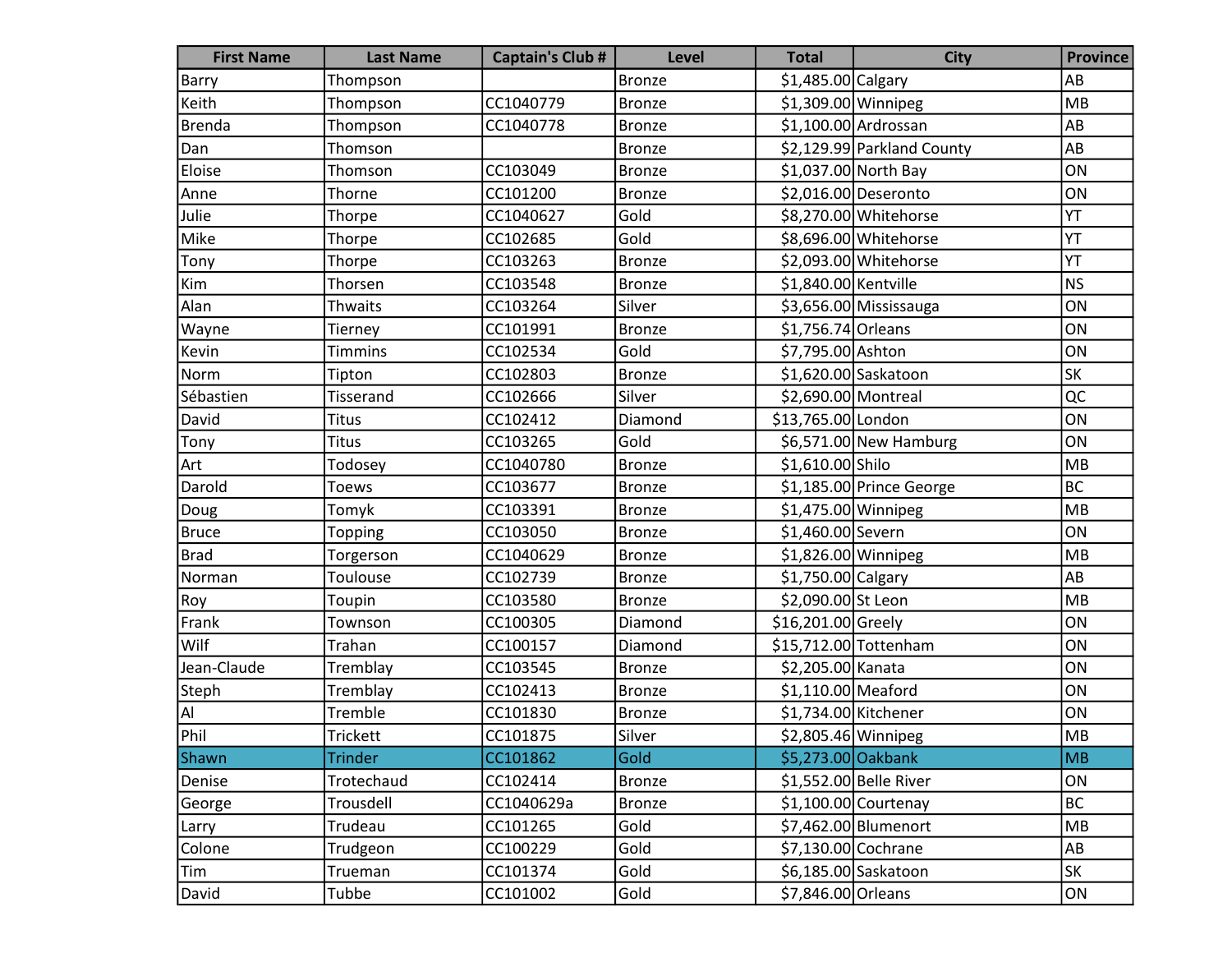| <b>First Name</b> | <b>Last Name</b> | <b>Captain's Club #</b> | <b>Level</b>  | <b>Total</b>          | <b>City</b>               | <b>Province</b> |
|-------------------|------------------|-------------------------|---------------|-----------------------|---------------------------|-----------------|
| Michael           | Tubbe            | CC103425                | <b>Bronze</b> | \$1,770.00 Stratford  |                           | ON              |
| Carlo             | Tucci            | CC100465                | Gold          | \$8,775.00 Waterloo   |                           | ON              |
| Karen             | <b>Tuck</b>      | CC102900                | Gold          | \$5,090.00 Oak Bluff  |                           | MB              |
| <b>Bruce</b>      | Tucker           | CC101861                | Silver        |                       | \$2,930.00 Woodstock      | ON              |
| Earl              | Tucker           | CC101601                | <b>Bronze</b> |                       | \$2,419.14 Musgravetown   | <b>NL</b>       |
| Ed                | Tucker           | CC1040429               | <b>Bronze</b> | \$2,290.00 Kingston   |                           | ON              |
| Len               | Tully            | CC102832                | <b>Bronze</b> |                       | \$1,780.00 Boudreau-Ouest | NB              |
| Dan               | Turcotte         | CC103051                | <b>Bronze</b> | \$1,254.00 Lasalle    |                           | ON              |
| Luc               | Turgeon          | CC100018                | Diamond       | \$12,439.00 Embrun    |                           | ON              |
| Paul              | Turnley          | CC1040630               | <b>Bronze</b> |                       | \$1,116.00 Grande Pointe  | MB              |
| Mark              | Turowski         | CC103521                | <b>Bronze</b> | \$2,295.00 Winnipeg   |                           | MB              |
| John              | Unger            | CC102490                | Gold          |                       | \$5,662.00 Swift Current  | <b>SK</b>       |
| John              | Unger            | CC1040631               | <b>Bronze</b> | $$1,460.00$ Winnipeg  |                           | MB              |
| <b>Brian</b>      | Unrau            | CC103392                | <b>Bronze</b> | \$1,500.00 Winnipeg   |                           | MB              |
| Andy              | Urness           |                         | <b>Bronze</b> | \$1,280.00 Parksville |                           | <b>BC</b>       |
| Alex              | Urquhart         | CC100749                | Gold          | \$6,883.00 Orleans    |                           | ON              |
| Barry             | Uskiw            | CC1040632               | <b>Bronze</b> |                       | \$1,515.00 East Selkirk   | MB              |
| Alain             | Vachon           | CC103678                | <b>Bronze</b> | \$1,100.00 Cornwall   |                           | ON              |
| John              | Vagi             | CC102655                | <b>Bronze</b> | \$1,481.00 Winnipeg   |                           | MB              |
| Marc              | Vaillancourt     | CC1040781               | <b>Bronze</b> | \$1,425.00 Bonfield   |                           | ON              |
| Denis             | Valiquette       | CC1040782               | <b>Bronze</b> | \$1,185.63 Corbeil    |                           | ON              |
| Marc              | Vallee           | CC102415                | Silver        | \$3,103.20 Lasalle    |                           | ON              |
| Kathy             | Vallee           | CC103267                | <b>Bronze</b> | \$1,124.00 Lasalle    |                           | ON              |
| Shirley           | Valstar          | CC101363                | Gold          | \$5,405.00 St Davids  |                           | ON              |
| Kirk              | Van Alstyne      | CC101332                | Diamond       | \$15,853.00 Winnipeg  |                           | MB              |
| Ault              | Van Bokhorst     | CC101117                | Diamond       | \$16,472.00 Mountain  |                           | ON              |
| Jerry             | Van Dasselaar    | CC101781                | <b>Bronze</b> | \$2,295.00 Kingston   |                           | ON              |
| Harry             | Van Den Broek    | CC1040783               | <b>Bronze</b> | \$2,345.00 Winnipeg   |                           | MB              |
| Michael           | Van Kats         | CC102901                | Diamond       | \$15,917.50 Winnipeg  |                           | MB              |
| Peter             | Van Kessel       | CC100271                | Gold          | \$7,541.00 Orillia    |                           | ON              |
| Cor               | van Miltenburg   | CC100967                | Diamond       | \$13,228.00 Gunn      |                           | AB              |
| Robert            | Van Nes          | CC103393                | <b>Bronze</b> | $$1,646.45$ Calgary   |                           | AB              |
| Martha            | Van Polen        |                         | <b>Bronze</b> | \$1,022.00 Kingston   |                           | ON              |
| Mark              | Van Riemsdyk     | CC102416                | <b>Bronze</b> |                       | \$2,364.00 Richmond       | ON              |
| <b>Brian</b>      | Van Wyck         | CC102578                | Gold          |                       | \$8,276.50 Petersburg     | ON              |
| William           | Vance            | CC101323                | Gold          |                       | \$7,385.00 Brampton       | ON              |
| John              | Vandekemp        | CC100743                | Silver        |                       | \$2,555.00 Tamworth       | ON              |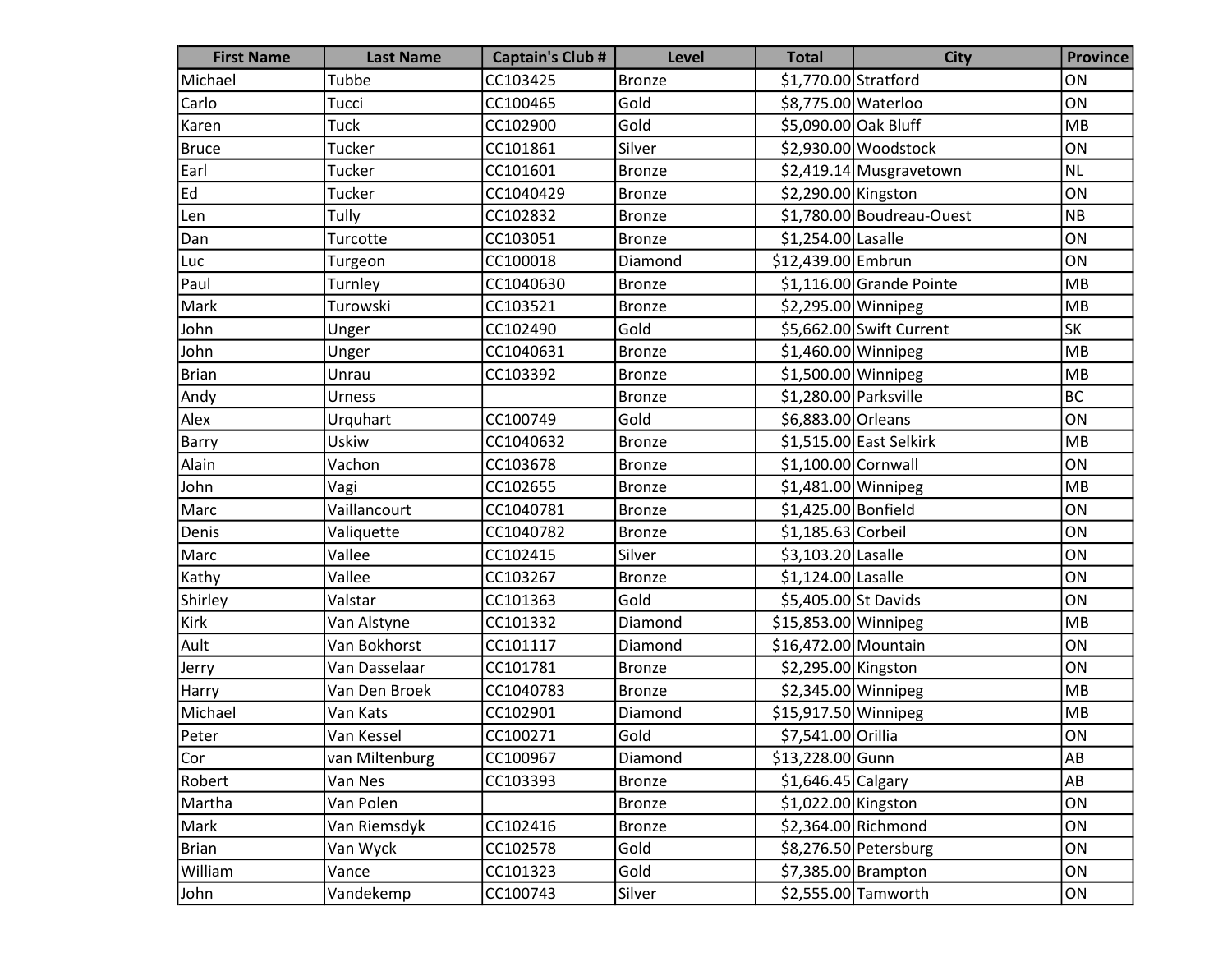| <b>First Name</b> | <b>Last Name</b> | <b>Captain's Club #</b> | <b>Level</b>          | <b>Total</b>            | <b>City</b>                     | <b>Province</b> |
|-------------------|------------------|-------------------------|-----------------------|-------------------------|---------------------------------|-----------------|
| Jerry             | Vander Dussen    | CC102591                | Silver                | \$2,785.00 Camrose      |                                 | AB              |
| Ken               | Vander Eyken     | CC103268                | <b>Bronze</b>         |                         | \$2,315.00 Niagara Falls        | ON              |
| Martin            | Vandewouw        | CC101622                | <b>Triple Diamond</b> | \$67,868.00 Stittsville |                                 | ON              |
| Mark              | Vanstone         | CC1040784               | <b>Bronze</b>         |                         | \$1,275.00 Kitchener            | ON              |
| Don               | Vardy            | CC101819                | Silver                |                         | \$3,086.00 Conception Bay South | <b>NL</b>       |
| Sharon            | Vardy            | CC102234                | <b>Bronze</b>         |                         | \$1,884.00 Conception Bay South | <b>NL</b>       |
| Loris             | Vazzoler         | CC103052                | Gold                  |                         | \$7,747.00 Carleton Place       | ON              |
| Fred              | Veldman          | CC101793                | Silver                |                         | \$3,652.00 Stoney Creek         | ON              |
| Rosario           | Venditti         | CC100526                | Silver                | \$2,630.00 Kingston     |                                 | ON              |
| Leah              | Verishine        | CC1040634               | Silver                |                         | \$3,925.00 Saanichton           | <b>BC</b>       |
| Kunal             | Verma            | CC103053                | Diamond               |                         | \$12,491.00 Richmond Hill       | ON              |
| Ken               | Veroba           | CC101129                | Silver                | \$4,045.00 Regina       |                                 | <b>SK</b>       |
| Jay               | Vickers          |                         | Bronze                |                         | \$2,075.00 Cambridge            | ON              |
| Jack              | Vidiuk           | CC101879                | Silver                |                         | $$4,115.01$ Edmonton            | AB              |
| Aubrey            | Vincent          | CC102877a               | <b>Bronze</b>         | \$1,573.50 St. John's   |                                 | <b>NL</b>       |
| <b>Brian</b>      | Vincent          |                         | <b>Bronze</b>         | \$1,194.25 Ottawa       |                                 | ON              |
| Michel            | Violette         | CC101131                | Silver                | \$2,525.75 Gatineau     |                                 | QC              |
| Lisa              | Viscount         | CC103609                | <b>Bronze</b>         | \$1,250.00 Harrow       |                                 | ON              |
| Von & Nelson      | Voakes           |                         | <b>Bronze</b>         |                         | \$1,890.00 Belle River          | ON              |
| Nelson            | Voakes           | CC101877                | Bronze                |                         | \$1,815.00 Belle River          | ON              |
| Rocky             | Vodden           | CC1040635               | <b>Bronze</b>         | \$2,495.00 Manitou      |                                 | <b>MB</b>       |
| Matt              | Voigt            | CC103394                | Bronze                |                         | \$1,260.00 Fort McMurray        | AB              |
| Jerry             | Volkers          | CC102902                | Silver                |                         | \$3,947.00 Winnipeg             | MB              |
| Anthony           | Volpe            | CC103395                | Bronze                | \$1,745.00 Whitby       |                                 | ON              |
| Lyle              | Von Ludendorff   | CC102150                | Silver                | \$3,118.00 Langdon      |                                 | AB              |
| Ed                | Voogt            | CC102421                | Silver                |                         | \$3,350.00 Singhampton          | ON              |
| John              | Voss             | CC103269                | <b>Bronze</b>         | \$1,140.00 Waterloo     |                                 | ON              |
| Gerald            | Voth             | CC103396                | <b>Bronze</b>         |                         | $$1,640.00$ Swift Current       | <b>SK</b>       |
| <b>Colin</b>      | Wackett          | CC101160                | Double Diamond        | \$47,897.00 Orillia     |                                 | ON              |
| Brenda            | Wade-Sutton      | CC1040785               | Bronze                | \$1,058.00 Torbay       |                                 | <b>NL</b>       |
| Ron               | Wakeling         | CC101454                | Gold                  |                         | \$7,366.60 Thorndale            | ON              |
| Donna             | Walby            | CC103588                | <b>Bronze</b>         | \$1,321.00 Dugald       |                                 | MB              |
| Rob               | Waldron          | CC100928                | Silver                | \$4,402.05 Lucan        |                                 | ON              |
| Eric              | Walker           | CC1040647               | Silver                |                         | \$3,430.00 Cambridge            | ON              |
| <b>Russ</b>       | Walker           | CC1040797               | <b>Silver</b>         |                         | \$2,781.00 Saskatoon            | <b>SK</b>       |
| David             | Walker           | CC1040637               | <b>Bronze</b>         | \$2,490.00 Rimbey       |                                 | AB              |
| Pat               | Walker           | CC103110                | <b>Bronze</b>         |                         | $$2,370.00$ Winnipeg            | MB              |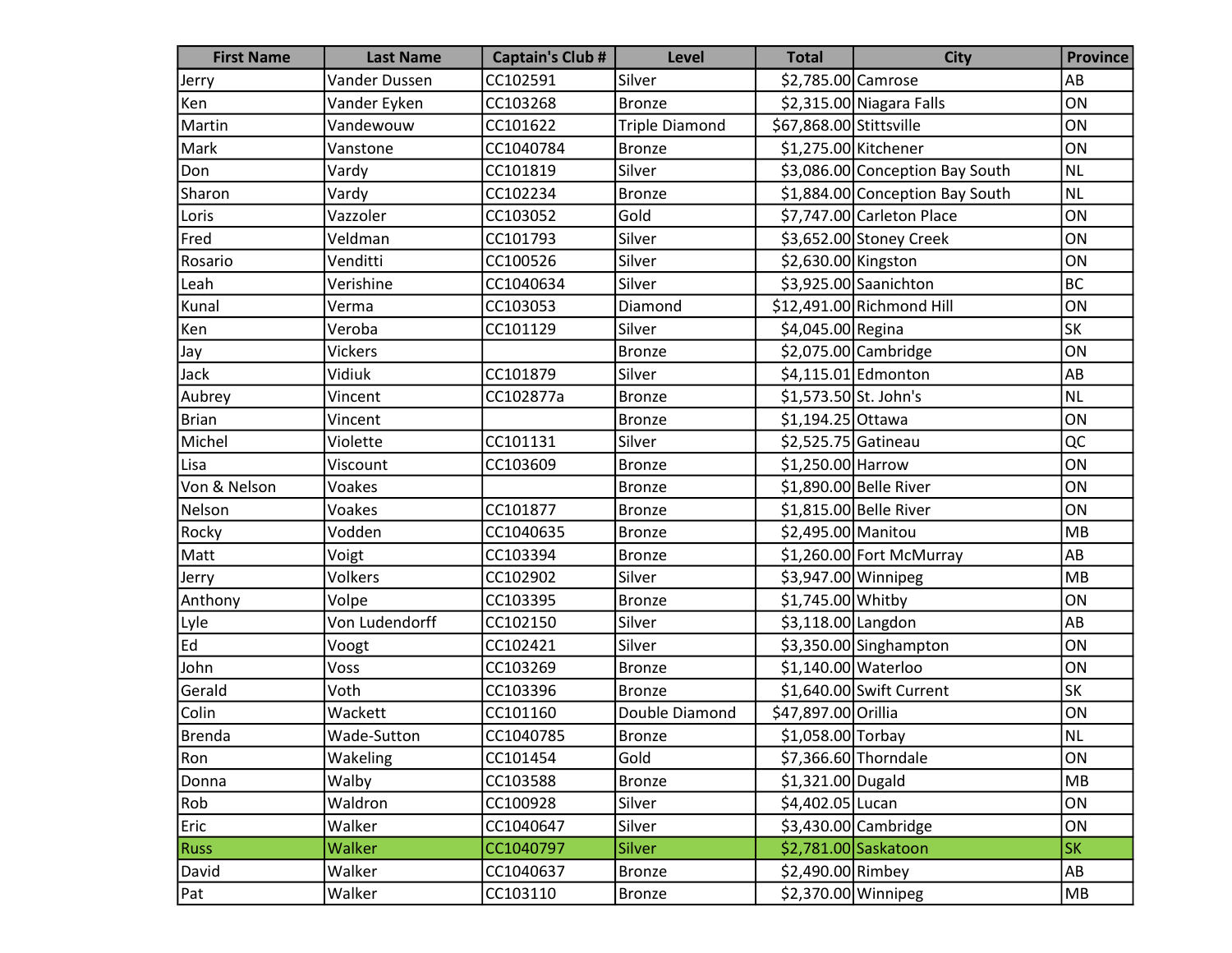| <b>First Name</b> | <b>Last Name</b> | <b>Captain's Club #</b> | Level         | <b>Total</b>            | <b>City</b>                     | <b>Province</b> |
|-------------------|------------------|-------------------------|---------------|-------------------------|---------------------------------|-----------------|
| Roy               | Walker           | CC1040835               | <b>Bronze</b> | \$1,227.00 Winnipeg     |                                 | MB              |
| Rodney            | Wall             | CC1040860               | <b>Bronze</b> | $$1,000.00 $ Calgary    |                                 | AB              |
| <b>Brenda</b>     | Wallace          | CC101740                | Bronze        |                         | $$2,227.00$ Leamington          | ON              |
| Robert            | Wallace          | CC102422                | <b>Bronze</b> |                         | \$1,880.00 Leamington           | ON              |
| <b>Becky</b>      | Wallace          | CC1040638               | <b>Bronze</b> |                         | $$1,038.00$ Leamington          | ON              |
| Norm              | Walline          | CC101833                | Diamond       | \$17,108.30 Stony Plain |                                 | AB              |
| Kevin             | Walline          | CC103054                | <b>Bronze</b> | \$1,545.00 Barrie       |                                 | ON              |
| Robert            | Walsworth        |                         | <b>Bronze</b> | \$1,440.00 Cold Lake    |                                 | AB              |
| Keeley            | Ward             | CC101738                | Silver        | \$3,370.00 Omemee       |                                 | ON              |
| Bill              | Wardekker        | CC103524                | Bronze        | \$2,210.00 Narol        |                                 | <b>MB</b>       |
| Ruth              | Wark             | CC103452                | <b>Bronze</b> |                         | \$1,420.00 McDonalds Corners    | ON              |
| <b>Brian</b>      | Warren           | CC101573                | Gold          | \$7,020.00 Stittsville  |                                 | ON              |
| Neil              | Warren           | CC102503                | Silver        |                         | \$3,295.00 Conception Bay South | <b>NL</b>       |
| Randy             | Warren           | CC103680                | <b>Bronze</b> | \$1,180.00 Brechin      |                                 | ON              |
| <b>Brent</b>      | Watson           | CC101091                | Gold          |                         | \$8,706.00 Swift Current        | <b>SK</b>       |
| John              | Watson           | CC100822                | Gold          | \$5,323.00 Perth        |                                 | ON              |
| Jay               | Watson           | CC102769                | Bronze        |                         | \$1,510.00 Sherwood Park        | AB              |
| Dave              | Wattling         | CC102424                | Gold          | \$5,615.00 Sharon       |                                 | ON              |
| Eric              | Watton           | CC102878                | <b>Bronze</b> | \$1,859.00 St. John's   |                                 | <b>NL</b>       |
| Harry             | Watts            | CC100951                | <b>Bronze</b> | \$2,165.00 Kitchener    |                                 | ON              |
| Randolph          | Waugh            | CC101274                | <b>Bronze</b> | \$1,725.00 Kanata       |                                 | ON              |
| Philip            | Way              | CC101667                | <b>Bronze</b> | \$2,455.00 Kingston     |                                 | ON              |
| Les               | Weatherby        | CC101176                | Silver        | \$3,754.00 Kingston     |                                 | ON              |
| John              | Weaver           |                         | <b>Bronze</b> | \$1,540.00 Nepean       |                                 | ON              |
| Paul              | Webb             | CC103487                | <b>Bronze</b> |                         | \$2,102.00 Niagara Falls        | ON              |
| Robin             | Weber            | CC100968                | Diamond       |                         | \$10,100.00 Yellowknife         | <b>NT</b>       |
| Anne              | Weber            | CC100683                | Gold          | \$8,690.00 Elmira       |                                 | ON              |
| Gord              | Weber            | CC100534                | Silver        |                         | \$2,590.00 Cambridge            | ON              |
| Courtney          | Webster          | CC102812                | Bronze        | \$2,285.00 Biggar       |                                 | <b>SK</b>       |
| Jack              | Webster          | CC103397                | Bronze        | \$1,595.00 Biggar       |                                 | <b>SK</b>       |
| Erica             | Weegar           | CC102425                | Gold          |                         | \$6,158.80 North Bay            | ON              |
| Slim              | Weegar           | CC100776                | Silver        | \$3,520.00 Calgary      |                                 | AB              |
| Rodney            | Weenink          | CC103759                | <b>Bronze</b> | \$1,060.00 Lacombe      |                                 | AB              |
| Ralph             | Wegner           | CC103271                | Gold          | \$5,235.00 Kelowna      |                                 | BC              |
| Judy              | Wegner           | CC103270                | <b>Bronze</b> | \$1,675.00 Kelowna      |                                 | BC              |
| Richard           | Weinert          | CC103398                | <b>Bronze</b> | \$1,525.00 Waterloo     |                                 | ON              |
| John              | Weir             | CC102428                | Diamond       | \$17,982.00 Waterloo    |                                 | ON              |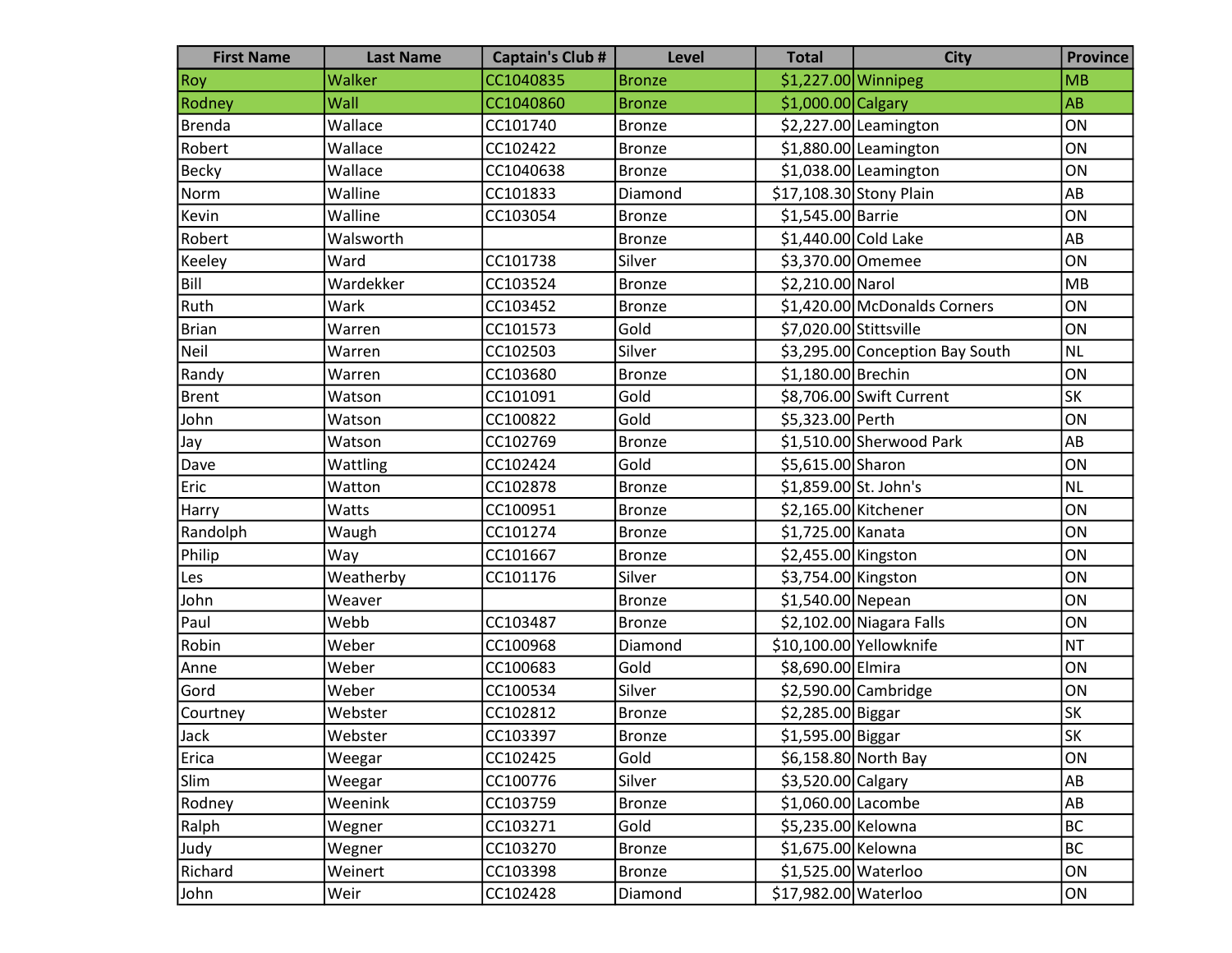| <b>First Name</b> | <b>Last Name</b> | <b>Captain's Club #</b> | <b>Level</b>  | <b>Total</b>          | <b>City</b>                  | <b>Province</b> |
|-------------------|------------------|-------------------------|---------------|-----------------------|------------------------------|-----------------|
| Mike              | Weisbeck         |                         | <b>Bronze</b> | \$1,060.00 Calgary    |                              | AB              |
| Greg              | Weiss            | CC101843                | <b>Bronze</b> | \$1,957.00 Orleans    |                              | ON              |
| Peter             | Weissenborn      | CC100504                | Gold          | \$9,307.00 Guelph     |                              | ON              |
| Tom               | Welacky          | CC102018                | <b>Bronze</b> | \$1,730.00 Kingsville |                              | ON              |
| Phil              | Welton           | CC103492                | <b>Bronze</b> | \$1,115.00 Mattawa    |                              | ON              |
| Arnie             | Wenger           |                         | Bronze        |                       | \$1,445.00 Fort Saskatchewan | AB              |
| Ken               | Westereng        | CC102672                | Silver        | \$2,729.50 Kelowna    |                              | <b>BC</b>       |
| Glen              | Westerhof        | CC102614                | Gold          |                       | \$5,470.01 Edmonton          | AB              |
| Rob               | Wetherell        | CC101714                | Gold          | \$5,385.00 Calgary    |                              | AB              |
| Roland            | Whalen           | CC103272                | <b>Bronze</b> |                       | \$1,245.00 Edmonton          | AB              |
| Jason             | Wheatley         |                         | <b>Bronze</b> |                       | $$1,210.00$ Cambridge        | ON              |
| Dave              | Wheeler          | CC103729                | <b>Bronze</b> |                       | \$1,533.20 Fort McMurray     | AB              |
| Michael           | White            | CC100681                | Diamond       | \$11,110.00 Brechin   |                              | ON              |
| Rod               | White            | CC103399                | Silver        |                       | \$4,310.00 Corner Brook      | <b>NL</b>       |
| Randy             | White            |                         | <b>Bronze</b> | \$1,687.00 St. John's |                              | <b>NL</b>       |
| Howy              | White            |                         | <b>Bronze</b> | \$1,320.00 Kanata     |                              | ON              |
| Georgina          | White            | CC1040786               | <b>Bronze</b> |                       | \$1,006.00 Stephenville      | <b>NL</b>       |
| Guy               | Whitehill        | CC101039                | Diamond       | \$18,250.00 Winnipeg  |                              | MB              |
| Wray              | Whitmore         | CC102904                | <b>Bronze</b> | \$1,735.00 Teulon     |                              | MB              |
| Craig             | Whitten          | CC102430                | Silver        | \$2,807.45 Nepean     |                              | ON              |
| Edward            | Whynott          | CC100667                | Gold          | \$8,229.50 Rockland   |                              | ON              |
| Griff             | Whyte            | CC103459                | Silver        | \$4,530.00 Winnipeg   |                              | MB              |
| Kevin             | Wickun           | CC102533                | Silver        | \$2,860.00 Cold Lake  |                              | AB              |
| Sharon            | Wiebe            | CC103456                | Silver        | \$3,013.00 Winnipeg   |                              | MB              |
| John              | Wiebe            | CC100937                | Silver        | \$2,895.00 Carman     |                              | MB              |
| Rab               | Wiebe            | CC103502                | <b>Bronze</b> | \$1,090.00 Winkler    |                              | MB              |
| Andy              | Wiens            | CC1040788               | <b>Bronze</b> | \$1,080.00 Dalmeny    |                              | <b>SK</b>       |
| Cory              | Wiles            | CC103273                | Silver        | \$2,815.00 Winnipeg   |                              | MB              |
| Patrick           | Wilkins          | CC1040639               | <b>Bronze</b> | \$1,195.00 Kelowna    |                              | <b>BC</b>       |
| <b>Tim</b>        | Wilkinson        | CC102905                | Silver        | \$3,685.00 Winnipeg   |                              | <b>MB</b>       |
| Chris             | Wilkinson        | CC102636                | Silver        | \$3,226.00 Faro       |                              | YT              |
| Savannah          | Wilkinson        | CC103681                | <b>Bronze</b> | \$2,118.00 Carman     |                              | MB              |
| Peggy             | Williams         | CC101357                | Gold          |                       | \$8,972.00 Pembroke          | ON              |
| Keith             | Williams         | CC100232                | Gold          | \$5,920.00 Goulds     |                              | NL              |
| Evan              | Williams         | CC102906                | <b>Bronze</b> | $$1,985.00$ Winnipeg  |                              | MB              |
| Doug              | Williams         | CC101602                | <b>Bronze</b> | \$1,200.00 Kitchener  |                              | ON              |
| Allen             | Williamson       | CC101996                | <b>Bronze</b> | $$1,660.00$ Manotick  |                              | ON              |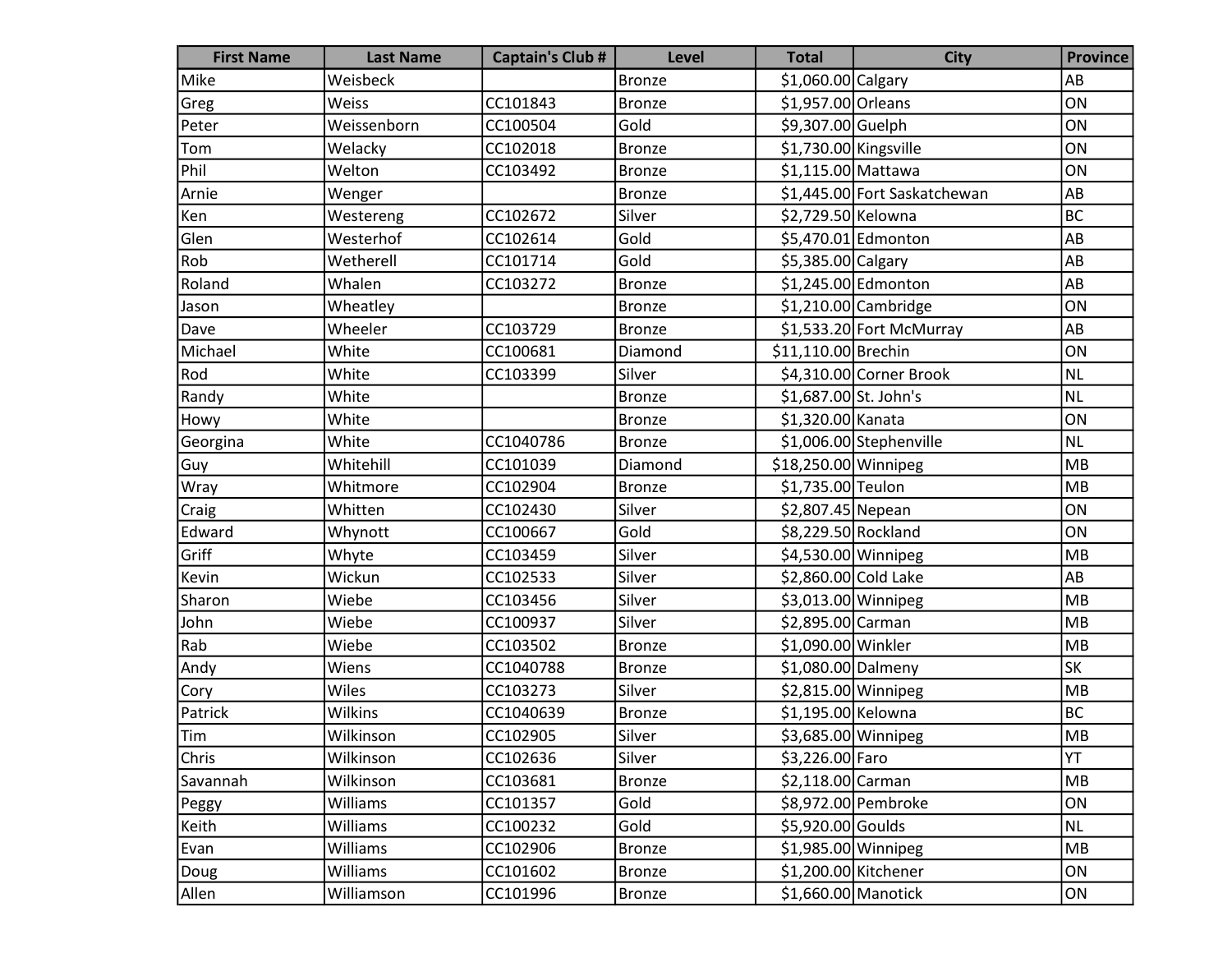| <b>First Name</b> | <b>Last Name</b> | <b>Captain's Club #</b> | Level                 | <b>Total</b>           | <b>City</b>                | <b>Province</b> |
|-------------------|------------------|-------------------------|-----------------------|------------------------|----------------------------|-----------------|
| Terry             | Willisko         | CC102579                | Diamond               | \$19,112.00 Edmonton   |                            | AB              |
| Gary              | Willmott         | CC103584                | <b>Bronze</b>         | \$1,865.00 Goulds      |                            | <b>NL</b>       |
| Umberto           | Willner          | CC102474                | Diamond               | \$14,631.55 The Pas    |                            | MB              |
| Bill              | Wilson           | CC100477                | Diamond               | \$11,008.00 Low        |                            | QC              |
| <b>Brent</b>      | Wilson           | CC100386                | Gold                  | \$5,280.00 Orleans     |                            | ON              |
| Bill              | Wilson           | CC102431                | Silver                | \$3,230.00 Breslau     |                            | ON              |
| Dale              | Wilson           | CC102813                | Bronze                |                        | \$2,385.00 Saskatoon       | SK              |
| Rob               | Wilson           | CC1040640               | <b>Bronze</b>         | \$2,095.00 Winnipeg    |                            | MB              |
| Rick              | Wilson           | CC1040789               | <b>Bronze</b>         | $$1,510.00$ Carstairs  |                            | AB              |
| Louise            | Wilson           | CC103400                | <b>Bronze</b>         |                        | \$1,025.00 Newcastle       | ON              |
| Jerry             | Wilson           | CC103519                | <b>Bronze</b>         | \$1,025.00 Elora       |                            | ON              |
| Kit               | Wilton           | CC100302                | Gold                  | \$6,001.80 Kitchener   |                            | ON              |
| Paul              | Wingerak         | CC102689                | Silver                |                        | \$3,560.00 Edmonton        | AB              |
| Doug              | Winmill          | CC101832                | Gold                  | \$6,500.00 Orleans     |                            | ON              |
| Frank             | Winsor           | CC103401                | <b>Bronze</b>         | \$1,420.00 Paradise    |                            | <b>NL</b>       |
| Warren            | Winter           | CC100657                | Gold                  | \$6,957.00 Stittsville |                            | ON              |
| Raymond H         | Winters          | CC100847                | Gold                  |                        | \$8,330.00 Beaumont        | AB              |
| Neal              | Wirgau           | CC100978                | <b>Triple Diamond</b> |                        | \$52,965.00 Stony Mountain | MB              |
| Clint             | Wirth            | CC102207                | Silver                | \$4,292.00 Winnipeg    |                            | MB              |
| Roger             | Wiseman          |                         | Bronze                | \$1,555.80 St. John's  |                            | <b>NL</b>       |
| <b>Brian</b>      | Wittal           | CC102155                | <b>Bronze</b>         | \$1,870.00 Didsbury    |                            | AB              |
| Steve             | Witty            | CC100820                | Silver                | \$3,125.00 Barrie      |                            | ON              |
| Daniel            | Wiwchar          | CC103629                | <b>Bronze</b>         | $$1,795.00$ Winnipeg   |                            | MB              |
| Lorelei           | Wojcik           | CC1040790               | <b>Bronze</b>         | $$1,115.00$ Winnipeg   |                            | MB              |
| William           | Wong             | CC101931                | Gold                  |                        | \$6,955.00 Wellandport     | ON              |
| Orville           | Wong             | CC103274                | <b>Bronze</b>         | \$2,256.00 Calgary     |                            | AB              |
| Simon             | Wong             | CC103737                | <b>Bronze</b>         |                        | \$1,537.70 Edmonton        | AB              |
| Shayne            | Wood             | CC100053                | Silver                |                        | \$2,873.00 Kemptville      | ON              |
| Douglas           | Wood             | CC101854                | <b>Bronze</b>         |                        | $$2,441.50$ Lansdowne      | ON              |
| Greg              | Wood             | CC1040791               | Bronze                | \$1,221.00 Winnipeg    |                            | <b>MB</b>       |
| Gord              | Woodburn         | CC102432                | Silver                | \$2,950.00 Ottawa      |                            | ON              |
| <b>Brigitte</b>   | Woodburn         | CC102693                | <b>Bronze</b>         | \$1,515.00 Ottawa      |                            | ON              |
| Jim               | Woodcock         | CC101647                | <b>Bronze</b>         | $$1,446.25$ Kingston   |                            | ON              |
| Jim               | Woodhouse        | CC103055                | Diamond               | \$14,371.00 Breslau    |                            | ON              |
| Mark              | Woodman          | CC103056                | Silver                | \$4,050.00 Embrun      |                            | ON              |
| Paul              | Woodman          | CC1040811               | <b>Bronze</b>         |                        | \$1,709.00 Stonewall       | MB              |
| lan               | Woods            | CC103275                | Diamond               | \$15,222.67 Camrose    |                            | AB              |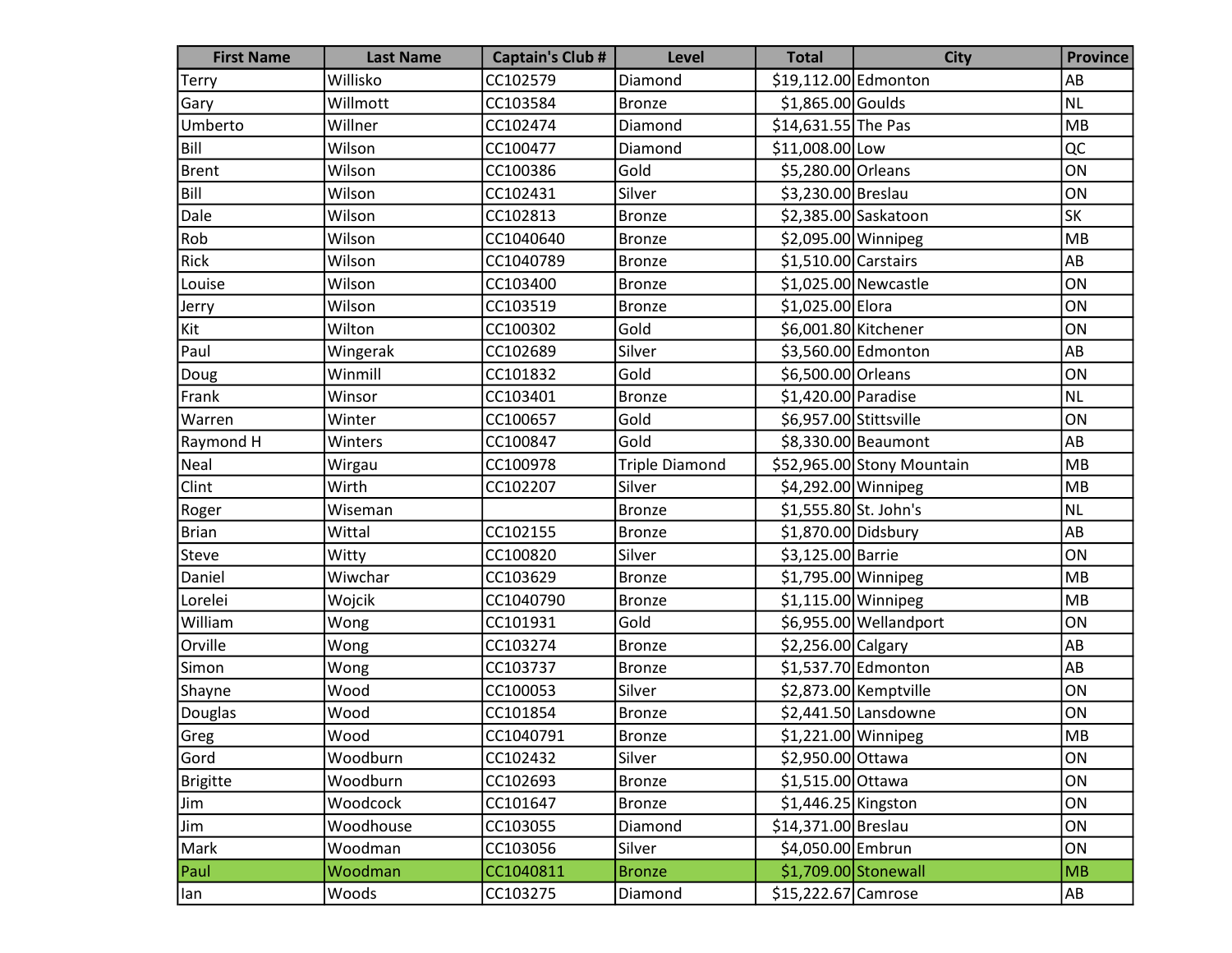| <b>First Name</b> | <b>Last Name</b>  | <b>Captain's Club #</b> | Level                 | <b>Total</b>           | <b>City</b>              | <b>Province</b> |
|-------------------|-------------------|-------------------------|-----------------------|------------------------|--------------------------|-----------------|
| Kenneth           | Woods             | CC103058                | Gold                  | \$8,313.66 Orleans     |                          | ON              |
| Art               | Woolfrey          | CC103276                | <b>Bronze</b>         | \$2,283.00 Gander      |                          | <b>NL</b>       |
| Jeff              | Woollven          | CC100166                | Gold                  | \$5,620.00 Kingsville  |                          | ON              |
| Leonard           | Woolridge         | CC101312                | Silver                | \$2,763.00 Kitchener   |                          | ON              |
| Gerald            | Worobec           |                         | <b>Bronze</b>         |                        | \$1,630.00 Manitou Beach | <b>SK</b>       |
| Matthew           | Worthmann         | CC103277                | Bronze                | \$1,540.00 Orleans     |                          | ON              |
| Bill              | Wraight           | CC1040641               | Silver                | \$2,785.00 Kelowna     |                          | <b>BC</b>       |
| Del & Rob         | Wright            | CC100089                | Diamond               | \$19,935.00 London     |                          | ON              |
| Glenn             | Wright            | CC100004                | Gold                  | \$9,920.00 Manotick    |                          | ON              |
| Doug              | Wright            | CC100168                | Gold                  |                        | \$5,143.00 Oromocto      | <b>NB</b>       |
| Doug              | Wright            | CC101559                | Silver                |                        | \$2,500.00 Edmonton      | AB              |
| Roxine            | Wright            | CC1040824               | <b>Bronze</b>         |                        | \$1,350.00 Edmonton      | AB              |
| Jim               | Wright            | CC103508                | <b>Bronze</b>         | $$1,090.00$ Angus      |                          | ON              |
| Mark              | Wrightman         | CC102658                | <b>Bronze</b>         |                        | \$2,115.00 Port Hope     | ON              |
| Ted               | <b>WROBLEWSKI</b> | CC103059                | <b>Bronze</b>         | \$2,080.00 Ayr         |                          | ON              |
| Frank             | Wurr              | CC101116                | Diamond               | \$11,172.50 Oakbank    |                          | MB              |
| Chris             | Wuyck             | CC1040642               | <b>Bronze</b>         | \$1,080.00 Stittsville |                          | ON              |
| John              | Wyer              | CC100831                | <b>Bronze</b>         | \$2,455.00 Kingston    |                          | ON              |
| Ron               | Wyman             | CC100416                | Gold                  |                        | \$5,371.00 Edmonton      | AB              |
| Don               | Yackobeck         | CC100652                | Diamond               | \$16,003.00 Callander  |                          | ON              |
| Ken               | Yackobeck         | CC101298                | Diamond               | \$10,820.00 North Bay  |                          | ON              |
| Diane             | Yackobeck         | CC103402                | Silver                |                        | \$2,843.00 North Bay     | ON              |
| Trevor            | Yacyshyn          |                         | <b>Bronze</b>         |                        | \$2,239.05 Edmonton      | AB              |
| Syd               | Yates             | CC101720                | Gold                  |                        | \$6,240.00 Spruce Grove  | AB              |
| John Carl         | Yeas              | CC101711                | Gold                  |                        | \$8,802.00 Pembroke      | ON              |
| Howard            | Yegendorf         | CC100733                | Diamond               | \$11,990.00 Ottawa     |                          | ON              |
| Raymond           | Yelle             | CC103553                | <b>Bronze</b>         | \$2,095.00 Corbeil     |                          | ON              |
| Stirling          | Young             | CC102435                | Gold                  |                        | \$7,090.00 Cambridge     | ON              |
| Jerry             | Young             | CC103682                | <b>Bronze</b>         |                        | \$1,400.00 Mount Pearl   | <b>NL</b>       |
| Grant             | Young             | CC103454                | Bronze                |                        | \$1,305.00 Summerland    | <b>BC</b>       |
| Kelly             | Young             | CC101944                | <b>Bronze</b>         | \$1,275.00 Kanata      |                          | ON              |
| Lou               | Young             |                         | <b>Bronze</b>         |                        | \$1,047.30 Port Perry    | ON              |
| Robert            | Young             |                         | <b>Bronze</b>         | $$1,005.00$ Winnipeg   |                          | MB              |
| Derrick           | Yuskow            |                         | <b>Bronze</b>         | \$1,465.00 Selkirk     |                          | MB              |
| Mike              | Zaks              | CC103438                | <b>Bronze</b>         | \$1,525.00 Ottawa      |                          | ON              |
| Vince             | Zandbelt          | CC103701                | <b>Double Diamond</b> |                        | \$25,361.50 Winchester   | ON              |
| Fred              | Zandbergen        | CC100199                | Silver                | \$3,359.00 Brinston    |                          | ON              |